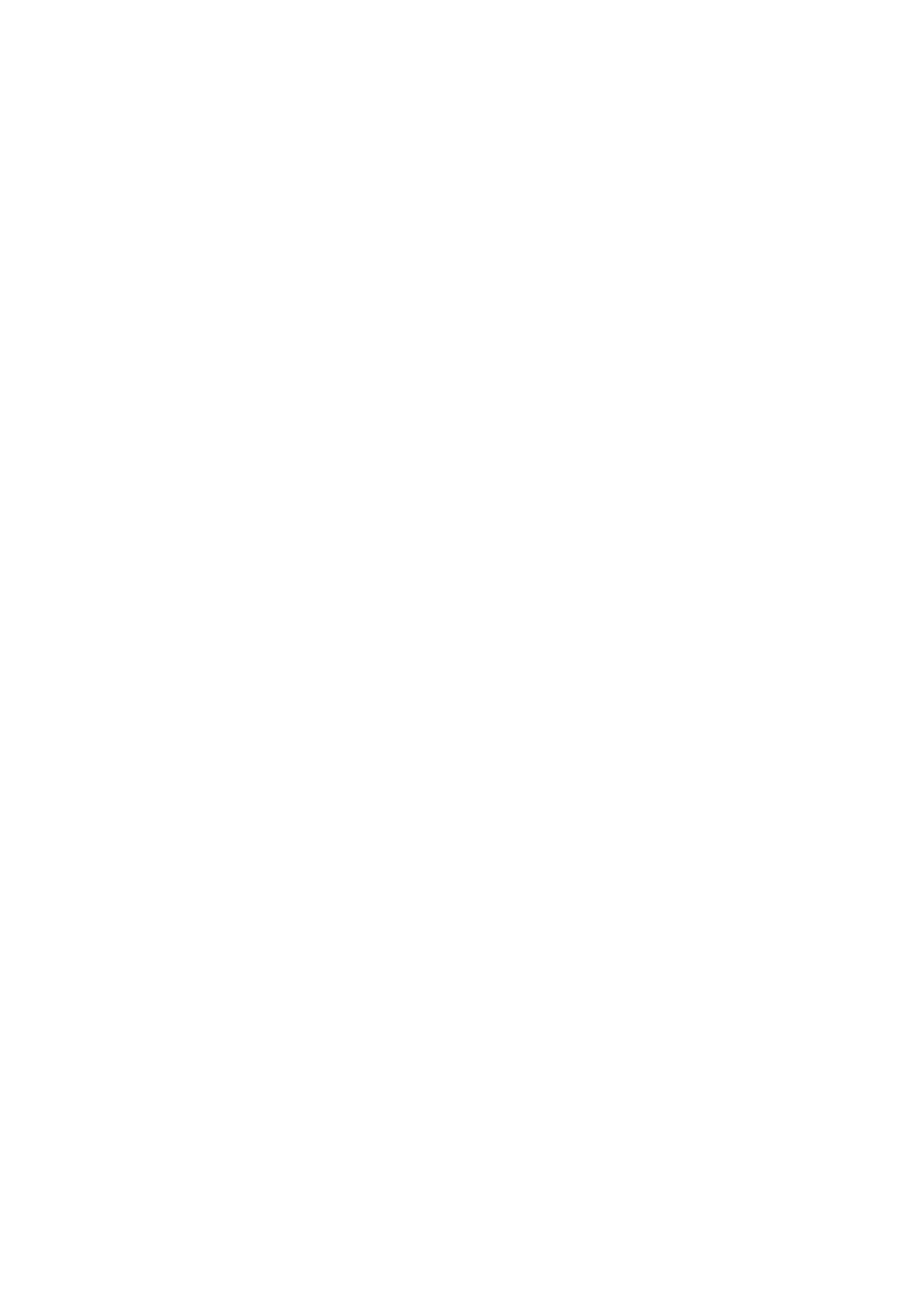### **Contents**

| 1.0 | Introduction                                                                                                                 | $\mathfrak{Z}$ |
|-----|------------------------------------------------------------------------------------------------------------------------------|----------------|
| 1.1 | Overview of Component 3: Individual Performances in Physical Activities<br>and Sports                                        | 3              |
| 2.0 | <b>Activity and Sport Options</b>                                                                                            | 3              |
| 2.1 | Qualifying Criteria for Activities and Sports list                                                                           | $\overline{4}$ |
| 2.2 | Application for Inclusion of New Activities or Sports                                                                        | $\overline{4}$ |
| 2.3 | Prohibited Combinations                                                                                                      | $\overline{4}$ |
| 2.4 | Candidates with a Permanent Disability or Temporary Illness or Injury                                                        | $\overline{4}$ |
| 2.5 | Safe Practice                                                                                                                | 6              |
| 2.6 | Appropriate Qualifications for Assessment of Combat Sports, Martial Arts,<br>Outdoor Adventure and other selected activities | 6              |
| 3.0 | Assessment: Task Setting                                                                                                     | 7              |
| 3.1 | Assessment: Task Taking                                                                                                      | 7              |
| 3.2 | Assessment: Task Marking                                                                                                     | 7              |
| 3.3 | Centre and Non Centre Control of Assessment                                                                                  | 7              |
| 3.4 | Assessment Objectives and Marks Available                                                                                    | $8\,$          |
| 3.5 | Visiting Requirements for Moderation                                                                                         | 9              |
| 4.0 | Content and Learning Outcomes for Component 3(a) - Practical Performance                                                     | 10             |
| 4.1 | Content and Learning Outcomes for Component 3(a) - Event Management                                                          | 11             |
| 4.2 | Key Points for Component 3(a)                                                                                                | 11             |
| 4.3 | Component 3(b) Analysis and Evaluation of Performance                                                                        | 12             |
| 4.4 | Key Points for Component 3(b)                                                                                                | 12             |
| 5.0 | Assessment Criteria and Mark Ranges for Component 3(a) Practical<br>Performance                                              | 13             |
| 5.1 | Assessment Criteria and Mark Ranges for Component 3(a) Event Management                                                      | 14             |
| 5.2 | Assessment Criteria and Mark Ranges for Component 3(b) Analysis of<br>Performance                                            | 15             |
| 6.0 | CCEA Approved Physical Activities and Sports - Range of Skills                                                               | 16             |
|     | Appendix 1<br><b>Guidance for Candidates with Disabilities</b>                                                               | 112            |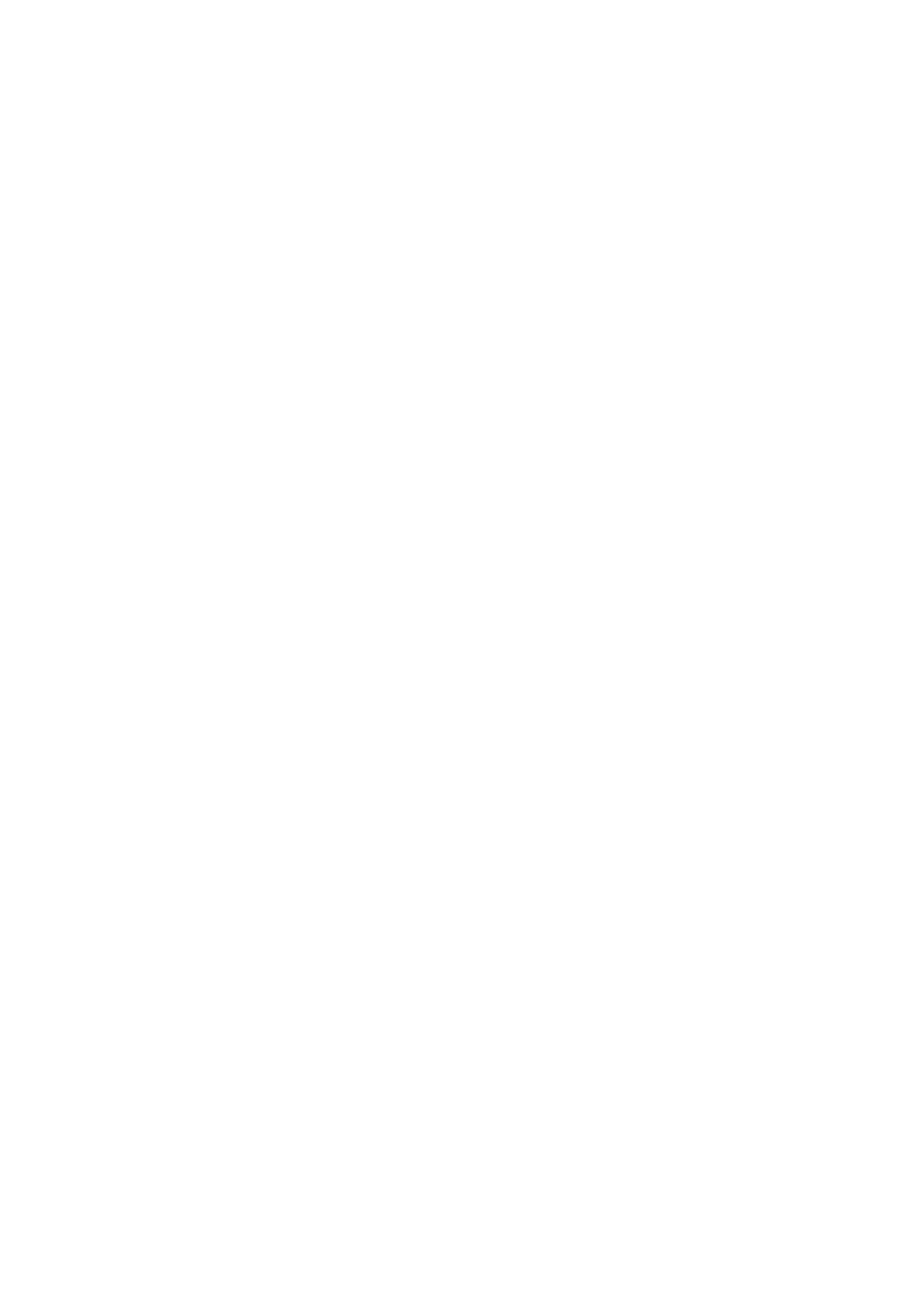#### **1.0 Introduction**

Teachers, candidates and non-centre based assessors must be familiar with the contents of this booklet and read it in conjunction with the GCSE Physical Education specification. The contents relate specifically to the controlled assessments in Component 3.

#### **1.1 Overview of Component 3: Individual Performances in Physical Activities and Sports**

This component is worth 50% of the total marks for GCSE PE and is divided into two sections:

**3(a)** Candidates must select and **perform** three activities or sports; **and**

**3(b)** Candidates must **analyse** the quality of their own and other's performance, in **one** of the activities or sports selected for component 3(a).

#### **2.0 Activity and Sport Options**

| Amateur Boxing       | Diving                                        | Lifesaving                 | Sailing               |
|----------------------|-----------------------------------------------|----------------------------|-----------------------|
| Archery              | Equestrian:<br>Dressage/Games                 | Martial Art: Fencing       | <b>SCUBA Diving</b>   |
| Association Football | Equestrian: Show<br>Jumping/Working<br>Hunter | Martial Art: Judo          | Skateboarding         |
| Athletics            | Event Management                              | Martial Art: Ju-Jitsu      | Skiing                |
| Badminton            | <b>Fitness Testing</b>                        | Martial Art: Karate        | Squash                |
| Basketball           | Gaelic Football                               | Martial Art: Kickboxing    | Swimming              |
| Boccia               | Golf                                          | Martial Art:<br>Taekwon-do | Table Tennis          |
| <b>Bowls</b>         | Gymnastics                                    | Netball                    | Tennis                |
| Camogie              | Handball                                      | Olympic Wrestling          | Trampolining          |
| Canoeing/Kayaking    | Hillwalking                                   | Orienteering               | Volleyball            |
|                      |                                               | Personal Survival          | Waterpolo             |
| Cheerleading         | Hockey                                        | Swimming                   | Weightlifting         |
| Cricket              |                                               |                            | Wheelchair Basketball |
| <b>Cross Country</b> | Hurling                                       | Rock Climbing              | Wheelchair Rugby      |
| Cycling              | Ice Hockey                                    | Rowing or Sculling         |                       |
| Dance                | Ice Skating                                   | Rugby Union                |                       |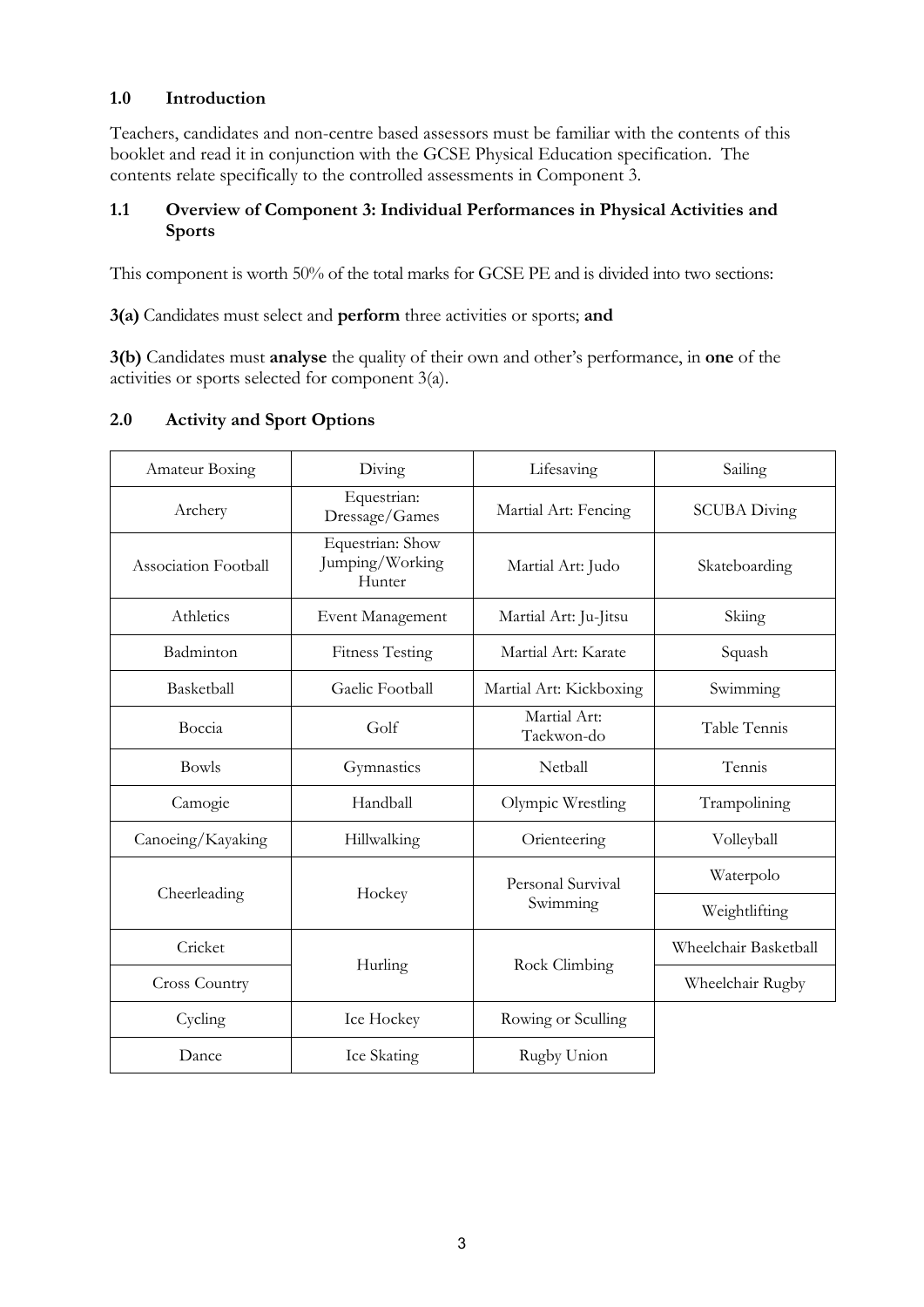#### **2.1 Qualifying Criteria for Activities and Sports List**

- Be comparable with other activities or sports in terms of: complexity of strategies and range of tactics, compositional detail, breadth and depth of skills, attitudes and behaviour.
- Be open to accurate and robust assessment by the PE teacher and moderators.
- Have physiological demands to train, improve and compete safely and effectively.
- Have a competitive or other clear structure within which assessment can occur.
- Must not utilise motorised equipment.
- Have no legal or safety reason which prevents a candidate from participating.

#### **2.2 Application for Inclusion of New Activities or Sports**

Centres may submit a request for an activity, not on the CCEA list, for assessment. This opportunity may be removed by CCEA at any time. Consideration must be given to the above criteria and applications must be made using the 'Request for Additional Activity or Sport' form, and must be received in December in the first year of the candidate's study. (See support section on PE microsite for more information).

#### **2.3 Prohibited Combinations**

Candidates can choose **any** three activities or sports from the Activity and Sports Options list in section 2.0 with the following restrictions:

- 1. Only one activity may be 'non-centre assessed'. (see also section 3.3)
- 2. Only one activity may be a 'new activity' submitted in the candidate's first year of study.
- 3. Choice combinations **must** allow for one option to be analysed in school for Component 3b 'Analysis of Performance'.
	- a. The following options **cannot** be analysed:
		- i. Any activity that cannot be seen either live or as a videoed performance (the latter must be agreed with the Principal Moderator) on the day of moderation/moderated in school
		- ii. Event Management
		- iii. Fitness Testing

#### **2.4.0 Candidates with a Permanent Disability or Temporary Illness or Injury**

**2.4.1 Access Arrangements or Reasonable Adjustments**: CCEA can make arrangements for disabled candidates and those with special needs to help them access the assessments, as long as the competences being tested are not changed.

Centres should complete the Classification form in the support section of the PE microsite (see also Appendix 1) and agree access arrangements or reasonable adjustments with CCEA **before**  the assessment with our Compliance Team at: efinlay@ccea.org.uk

**2.4.2 Special Consideration:** We can give special consideration to students who have been disadvantaged at the time of the assessment through no fault of their own e.g., temporary illness, injury or serious problem such as the death of a relative. We can only do this **after** the assessment.

Your exams officer should apply online for special consideration at specialconsideration@ccea.org.uk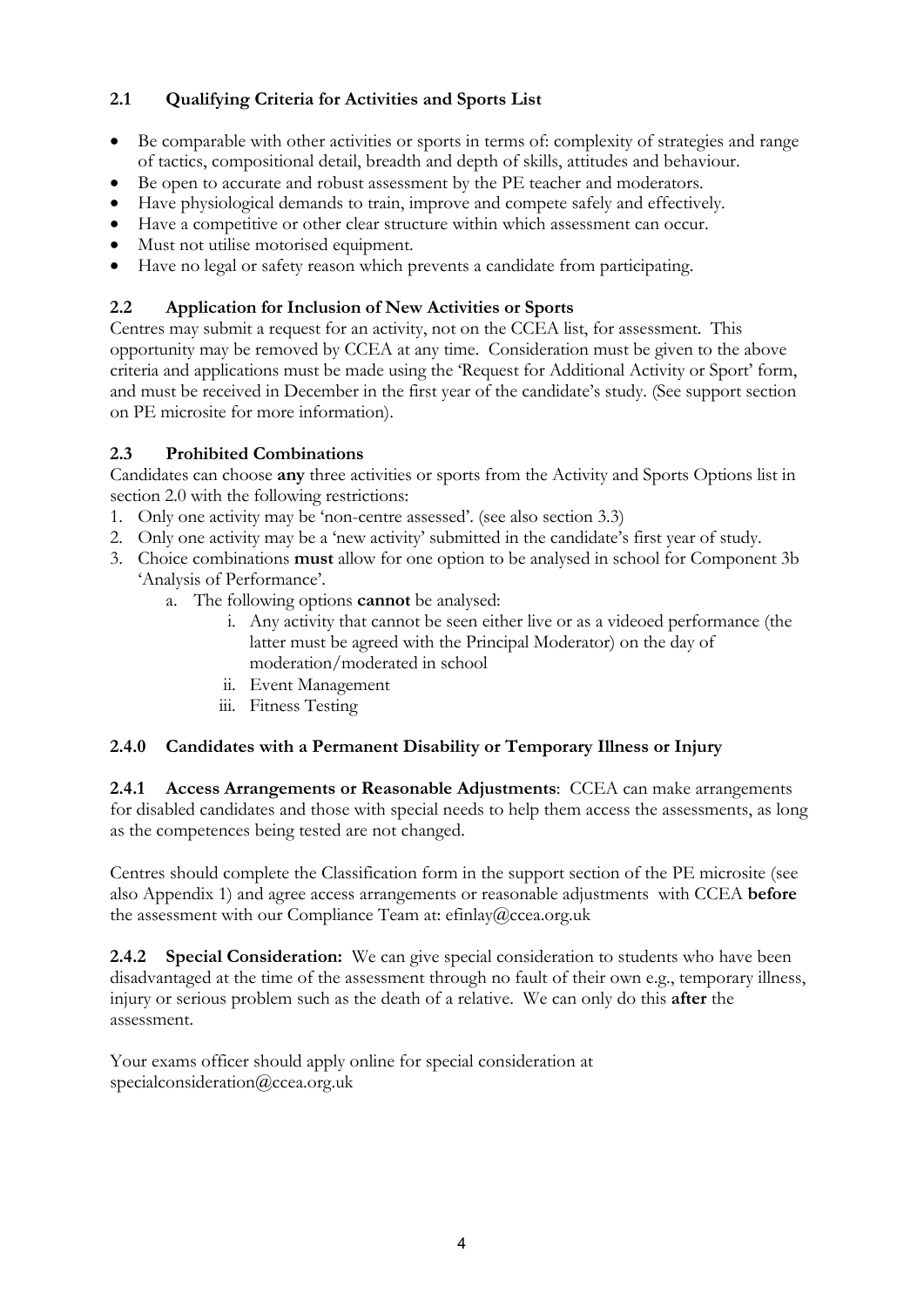#### **2.4.3 Classification of Candidates with a Disability**

The aim of classification in sport is to ensure fair competition by minimising the impact of a student's eligible impairments on the outcome of competition. CCEA have adopted nationally recognised guidelines to ensure that, students with a disability are assessed fairly and have no restriction on the activities or sports they can choose for GCSE Physical Education.

CCEA require students with any of the impairments listed below, to complete the information form in Appendix 1 and submit it to the moderator on the visiting moderation day:

- Physical Impairment: Any impairment, which limits physical function for one or more limb or fine or gross motor ability.
- Deaf or Hard of Hearing.
- Visual Impairment: Vision is impacted by either an impairment of the eye structure, optical nerves or optical pathways, or visual cortex of the central brain.
- Intellectual Functioning Limitations.

#### **2.5 Safe Practice**

Teachers should refer to *Safe Practice: in Physical Education, School Sport and Physical Activity\** issued by the Association for Physical Education before engaging in practical activities and be conversant with all relevant policies and guidelines issued by DE. \* James, A and Elbourn, J Safe Practice: in Physical Education, School Sport and Physical Activity, Ninth edition (2016), ISBN 978-1-909012-35-6

#### **2.6 Appropriate Qualifications for Assessment of Combat Sports, Martial Arts, Outdoor Adventure and other selected activities**

The following sports/activities listed in Section 2.0 must be assessed with appropriately qualified instructors in attendance:

- Amateur Boxing
- Canoe/Kayaking
- Equestrian Dressage
- Equestrian Jumping
- Hillwalking
- Ice-skating
- Ice hockey
- Life Saving
- All Martial Arts
- Personal Survival Swimming
- Rock Climbing
- Rowing/Sculling
- Sailing
- Skiing
- Weightlifting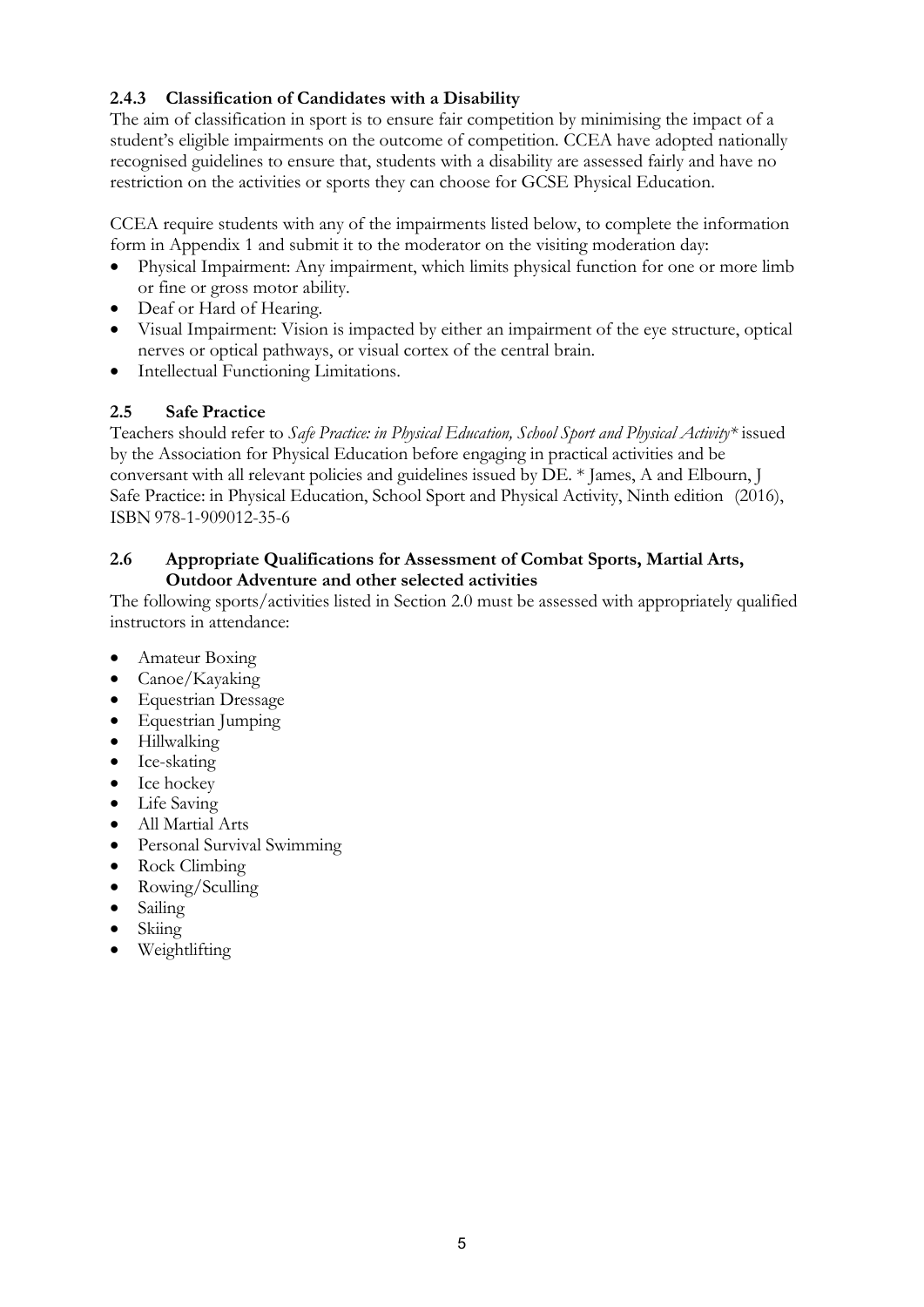#### **3.0 Assessment: Task Setting**

In both tasks the level of control for task setting is medium. This means that the centre chooses tasks (physical activities or sports) from the list that we supply. The centres can therefore choose the physical activities and sports that best suit their circumstances. This includes the availability of and access to resources.

#### **3.1 Assessment: Task Taking**

In both tasks the level of control for task taking is medium.

**Authenticity**: Candidates must choose three physical activities or sports from the list that we supply. If a physical activity or sport is not directly supervised by the centre (non-centre assessment), it must be supervised and assessed by a **qualified coach** of the governing body.

**Feedback:** Teachers must guide and supervise candidates on:

monitoring progress; preventing plagiarism; ensuring compliance with health and safety requirements; ensuring work is completed in accordance with the specification requirements and ensuring work can be assessed in accordance with the procedures and marking criteria. Candidates should reach their own conclusions.

**Time Limit:** Within the time that the centre allocates for the course, departments must allocate sufficient time according to the candidates' ability to allow: optimum development of the candidates' competence in performing their selected physical activities or sports and optimum development of the candidates' competence in observing, analysing and evaluating performances. Both areas are developed at the same time and may be allocated between 60 and 90 hours.

**Collaboration:** Candidates can work in groups or teams but it is essential that the teacher can identify individual contributions.

**Resources:** Candidates' access to resources is determined by those available to the centre. Centres should limit candidates' access to the resources they need for the tasks.

#### **3.2 Assessment: Task Marking**

The level of control for task marking is medium. Teachers mark the controlled assessment task(s) using assessment criteria that we provide. They should use professional judgement to select and apply the criteria in each successive mark band appropriately and fairly to candidates' performances. They should follow a 'best fit' approach when selecting a candidate's mark, making allowance for balancing strengths and weaknesses in each response. Candidates do not need to be directly supervised at all times. Centres **must** always check the subject-specific requirements issued by CCEA and the centre must ensure that there is sufficient supervision to ensure that work can be authenticated.

For advice on any kind of candidate malpractice, see *Suspected Malpractice in Examinations and Assessments: Policies and Procedures* on the Joint Council for Qualifications website at www.jcq.org.uk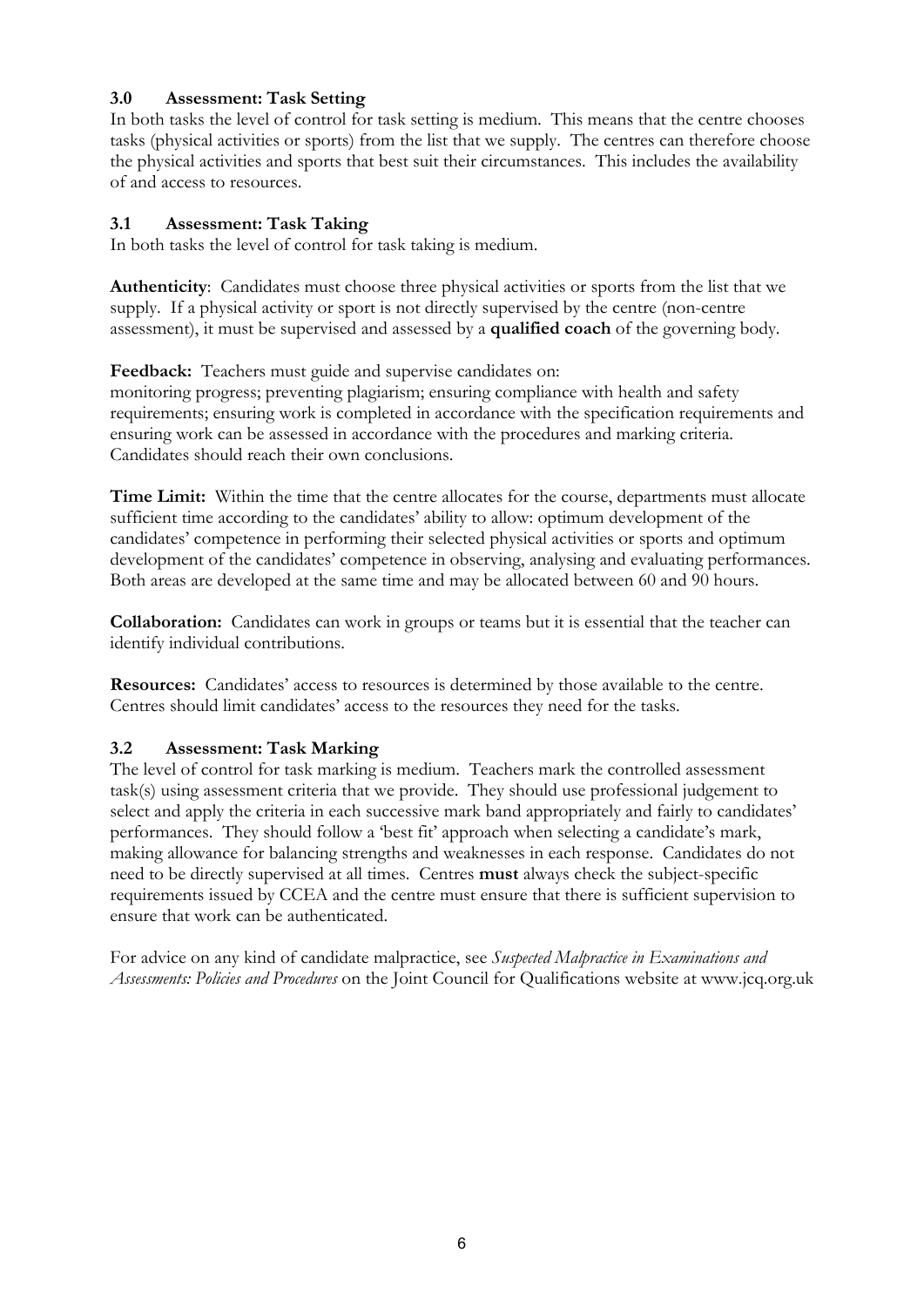#### **3.3 Centre and Non Centre Control of Assessment**

The 'control of assessment' is considered to be either 'centre' (school) or 'non-centre' based and is determined by the availability of a suitably qualified assessor in the centre. Activities must be assessed by a qualified physical education teacher or anyone who has an appropriate and recognised National Governing Body or affiliated organisation's coaching qualification.

A qualified physical education teacher should be capable of assessing the standards of performance in activities, which are considered mandatory as part of the national curriculum for physical education for example: athletics, cross country, dance, gymnastics, games, swimming and outdoor education (hillwalking, orienteering). If a candidate chooses an activity which is not taught in their school and there are no suitably qualified teachers or other persons in the school with the appropriate qualifications to assess them, they must be assessed by a 'non centre based assessor', under direction and in the presence of the centre's teacher on at least **two** occasions.

A candidate who chooses a sport or activity which is not offered in their centre, may be assessed by an appropriately qualified teacher from their centre i.e. as a 'centre based assessment'. The teacher must observe and be satisfied with the quality and frequency of the coaching experience the candidate receives and must assess them on at least **two** separate occasions to determine their standard of performance.

For 'Centre Based' or 'Non-centre Based' assessment the recommendations of the 'non centre based assessor' must be considered by the teacher in the centre and the teacher must then award a mark after considering all five areas for assessment (see section 4.0).

#### **3.4 Assessment Objectives and Marks Available**

The assessment objective for Component 3 is split into two sections:

#### **Component 3(a)** is assessed under **Assessment Objective 4(i)** as follows:

#### **Practical Performance**

Perform safely, efficiently, effectively and consistently the skills, strategies, tactical or compositional principles used in physical activities and sports to consistently maintain appropriate fitness levels, desirable attitudes and behaviours and comply with the rules and health and safety requirements of their physical activities or sports **AO4 (i); and**

**Component 3(b)** is assessed under **Assessment Objective 4(ii)** as follows:

#### **Analysis of Performance**

Analyse and evaluate the quality of performances of the strategies and tactical or compositional principles used in their physical activities or sports and the range of skills to implement them along with fitness levels, desirable attitudes, behaviours and compliance with the rules and health and safety requirements of their physical activities or sports **AO4 (ii).** 

There are **200 marks** available for Component 3, broken down as follows:

Component 3(a) Performance in 3 activities or sports:

50 marks for each activity or sport  $= 3 \times 50$  marks  $= 150$  marks

Component 3(b) Analysis of Performance in 1 activity or sport:

50 marks for one activity or sport  $= 1 \times 50$  marks  $= 50$  marks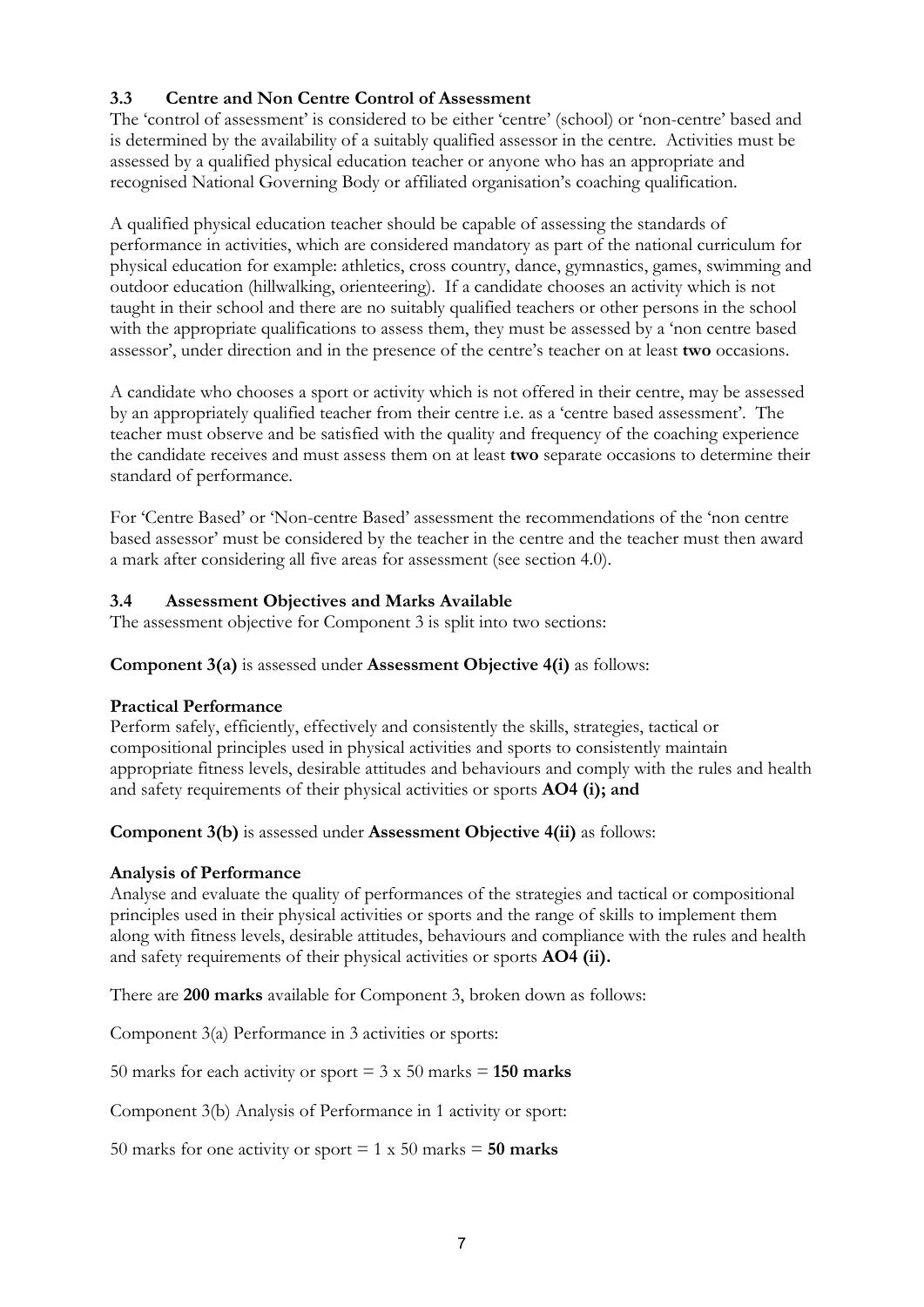#### **3.5.0 Requirements for Visiting Moderation**

Candidates' marks will be moderated during a centre visit, by a visiting moderator in the final year of the course. The arrangements for these visits are communicated to the centre staff in advance of the visit and instructions for teachers, to aid their preparation, are available on the CCEA GCSE Physical Education microsite.

Candidates who undertake a 'non centre controlled assessment' activity **must** complete the appropriate form see support section on the PE microsite.

**All candidates** must complete and sign an authentication sheet provided by their teacher.

#### **3.5.1 Audio Visual Evidence**

Centres must inform candidates' and their parents that for GCSE PE, all candidates will be filmed performing their activities to enable their teacher and CCEA to assess their own and their peers' performance. This evidence will only be used for CCEA's assessment processes.

The collation of audio visual (AV) evidence should begin in the first term of candidates' study, to mitigate unforeseeable absences.

AV evidence of performances in non-centre assessed activities and any activity that cannot be performed live at the moderation visit, is essential.

This evidence needs to accurately support the marks awarded and should, where possible, be a mix of individual drills, small sided drills and competitive scenarios.

Teachers must review all the AV evidence acquired for each candidate and prepare a final piece of no more than 6 minutes for the moderator's visit .

All videos should begin with the candidate stating the following: Name / candidate number / activity.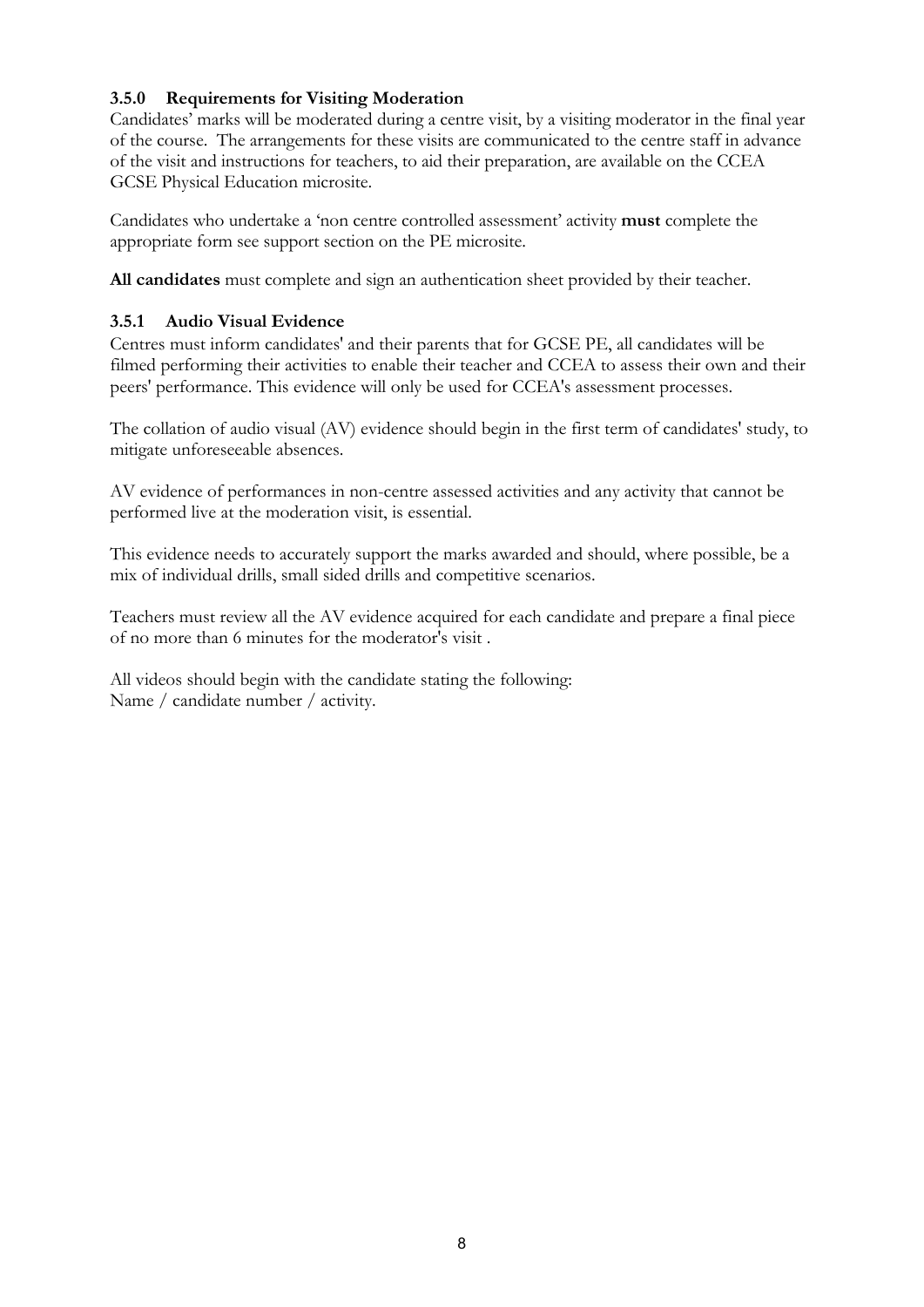#### **4.0 Content and Learning Outcomes for Component 3(a) Practical Performance**

Candidates must be assessed on the quality, efficiency and effectiveness of performances in three physical activities or sports.

The five key areas for assessment are listed in the table below with the marks available. The learning outcomes are also outlined, and teachers must supervise and guide candidates on the most suitable ways to meet the learning outcomes for each area of content. Supervision and guidance should be appropriate to the selected activity or sports or events managed. Information on the **range of skills** for each activity or sport (listed in alphabetical order) is provided in this booklet.

|                                                                  | <b>Practical Performances in Physical Activities and Sports</b> |                                                                                                                                                                            |                                                                                                                                                                                                                        |  |
|------------------------------------------------------------------|-----------------------------------------------------------------|----------------------------------------------------------------------------------------------------------------------------------------------------------------------------|------------------------------------------------------------------------------------------------------------------------------------------------------------------------------------------------------------------------|--|
|                                                                  | Content                                                         | Max marks<br>available                                                                                                                                                     | <b>Learning Outcomes</b>                                                                                                                                                                                               |  |
| 1.                                                               | Strategic and<br>tactical<br>principles                         | 15                                                                                                                                                                         | Candidates should be able to:<br>Use a wide range of strategies, tactics or compositional<br>principles in their physical activities or sports to consistently<br>outwit opponents, control situations or be creative; |  |
| 2.                                                               | 15<br>Range of skills<br>sound technique;                       |                                                                                                                                                                            | Apply a wide range of the skills from their physical activities<br>and/or sports consistently, efficiently, effectively and with                                                                                       |  |
| 3.                                                               | <b>Physical</b><br>fitness                                      | 10                                                                                                                                                                         | Maintain the fitness levels needed to perform the physical<br>activities or sports consistently, efficiently and effectively;                                                                                          |  |
| Attitudes and<br>4.<br>5<br>behaviours<br>demonstrate fair play; |                                                                 | Maintain consistently the desirable attitudes and behaviours that<br>are positively competitive, aim to improve performance and                                            |                                                                                                                                                                                                                        |  |
| 5.                                                               | <b>Rules and</b><br>health and<br>safety                        | Demonstrate knowledge and understanding of and maintain the<br>rules and etiquette and the health and safety requirements of<br>5<br>their physical activities and sports. |                                                                                                                                                                                                                        |  |
| Marks for one<br>activity or sport                               |                                                                 | 50                                                                                                                                                                         | Candidates must select three activities or sports                                                                                                                                                                      |  |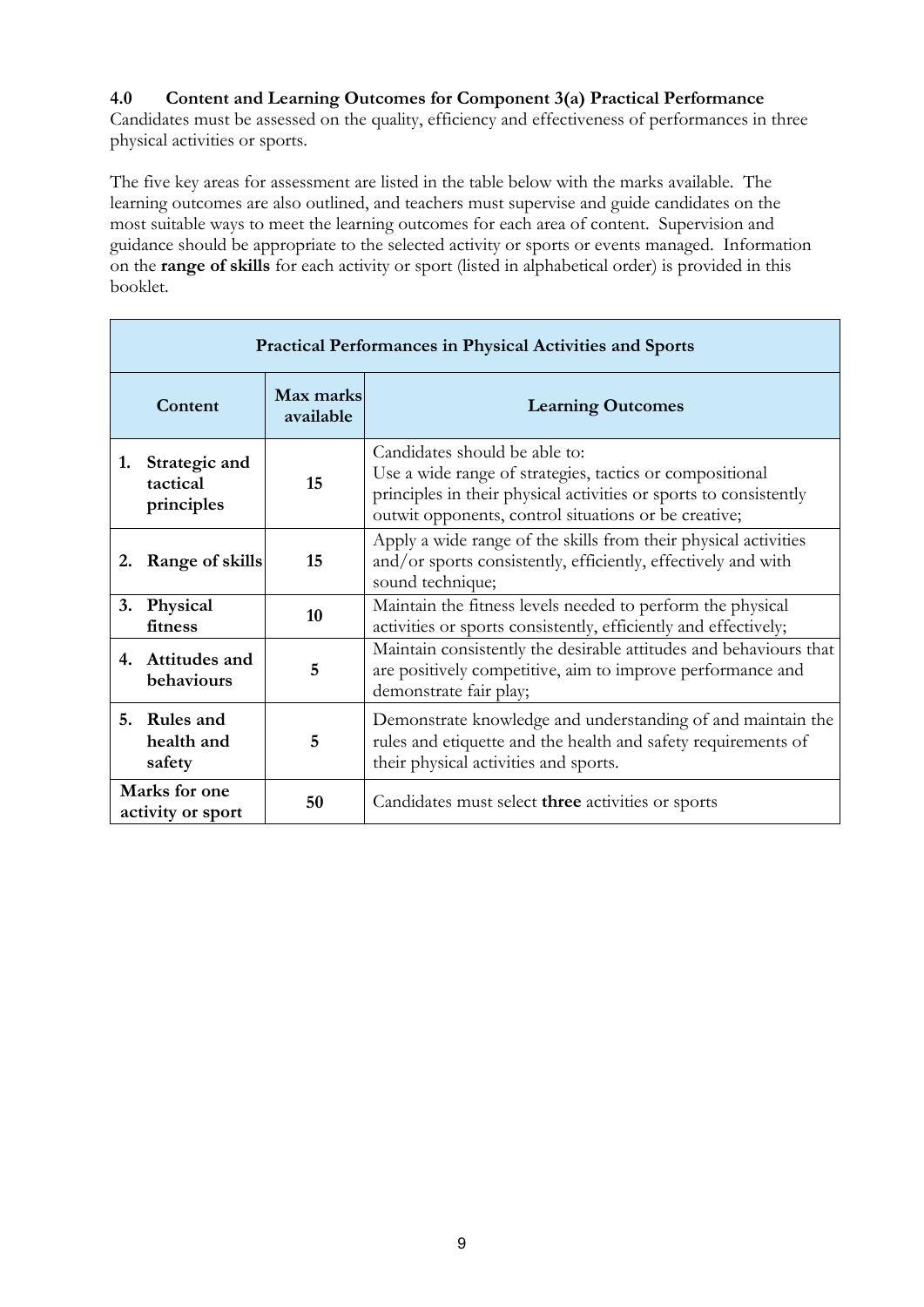#### **4.1 Content and Learning Outcomes for Component 3(a) Event Management**

If a candidate chooses event management as one of their three practical performances, they must be assessed in the five content areas outlined in the table below. Information about the range of skills for **Event Management** is provided in more detail on page 30.

| <b>Event Management</b>                                                      |                                         |                                                                                                                                     |                                                                                                                                                                                                                                                                            |
|------------------------------------------------------------------------------|-----------------------------------------|-------------------------------------------------------------------------------------------------------------------------------------|----------------------------------------------------------------------------------------------------------------------------------------------------------------------------------------------------------------------------------------------------------------------------|
|                                                                              | Content                                 | Max<br>marks<br>available                                                                                                           | <b>Learning Outcomes</b>                                                                                                                                                                                                                                                   |
| 1.                                                                           | Strategic and<br>tactical<br>principles | 15                                                                                                                                  | Candidates should be able to:<br>Use consistently, a wide range of event management strategies,<br>tactics and compositional principles to be creative and manage<br>successful events in physical activities and/or sports;                                               |
| 2.                                                                           | Range of skills                         | 15                                                                                                                                  | Apply a wide range of event management skills and actions<br>consistently, efficiently, effectively and with sound judgement;                                                                                                                                              |
| <sup>3.</sup>                                                                | Time<br>management                      | 10                                                                                                                                  | Meet the time management demands and deadlines required for<br>successful event management of physical activities and/or sports;                                                                                                                                           |
| Attitudes and<br>4.<br>5<br>behaviours<br>physical activities and/or sports; |                                         | Maintain consistently the personal qualities and desirable attitudes<br>and behaviours that underpin successful event management of |                                                                                                                                                                                                                                                                            |
| 5.                                                                           | Rules and<br>health and<br>safety       | 5                                                                                                                                   | Demonstrate knowledge and understanding of the role of an<br>event manager and the roles within an event management<br>team and apply them when managing physical activity and/or<br>sports events; and demonstrate consistently a high awareness<br>of health and safety. |
| <b>Total marks</b>                                                           |                                         | 50                                                                                                                                  | Event management is an option available in component $3(a)$ only.                                                                                                                                                                                                          |

#### **4.2 Key Points for Component 3(a)**

- Candidates must select **any three** activities from the list of approved CCEA activities (see Section 2.0).
- At least two activities must be centre controlled i.e. directly supervised by the teacher.
- One activity may be **'non centre controlled** but must be carried out under the guidance of the relevant governing body's suitably qualified coach working with the teacher, who must ensure the assessment is fair and accurate.
- If a teacher has the relevant national governing body or other affiliated organisation's coaching qualifications, they can assess a candidate's performance i.e. as 'centre controlled'.
- If a centre knows they are unable to show a live performance of any activity at the visiting moderation, they should prepare audio-visual and other appropriate evidence to validate the marks awarded
- At the visiting moderation, candidates may be observed in small-sided games at the discretion of the moderator.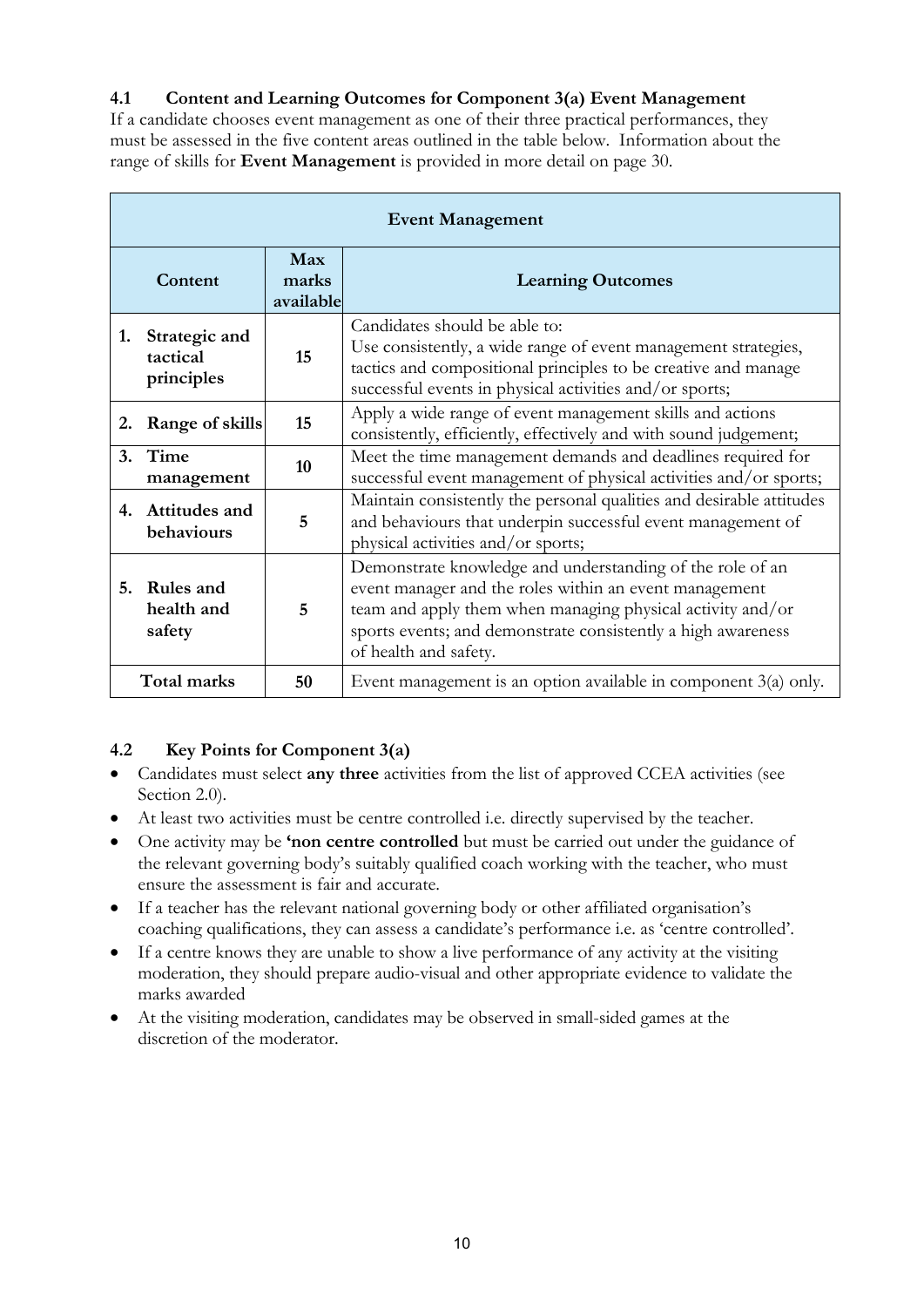#### **4.3 Component 3(b) Analysis and Evaluation of Performances**

Candidates must be assessed on the quality of analysis and evaluation of their and their peers' performances.

The five key areas they must be assessed on are listed in the table below with the total marks available for each. The learning outcomes are also outlined and teachers must supervise and guide candidates on the most suitable ways to meet the learning outcomes for each content area. Supervision and guidance should be appropriate to the selected activity or sports performance to be analysed.

| Analysis and Evaluation of Performances |                                                         |                           |                                                                                                                                                                                                                            |
|-----------------------------------------|---------------------------------------------------------|---------------------------|----------------------------------------------------------------------------------------------------------------------------------------------------------------------------------------------------------------------------|
|                                         | Content                                                 | Max<br>marks<br>available | <b>Learning Outcomes</b>                                                                                                                                                                                                   |
| 1.                                      | Strategic<br>tactical or<br>compositional<br>Principles | 15                        | Candidates should be able to:<br>Analyse and evaluate their own and a peer's use of a range of<br>strategies, tactics and compositional principles to consistently outwit<br>opponents, control situations or be creative; |
| 2.                                      | Range of<br>skills                                      | 15                        | Analyse and evaluate their own and a peer's use of a wide range of the<br>skills in their physical activities and sports consistently, efficiently,<br>effectively and with sound technique;                               |
| 3.                                      | Physical<br>fitness<br>demands                          | 10                        | Analyse and evaluate their own and a peer's ability to maintain the<br>fitness levels needed to perform the physical activities and sports<br>consistently, efficiently and effectively;                                   |
| 4.                                      | Attitudes and<br>behaviours                             | 5                         | Analyse and evaluate their own and a peer's ability to maintain<br>consistently the desirable attitudes and behaviours that are positively<br>competitive, help improve performance and demonstrate fair play;             |
| 5.                                      | Rules and<br>health and<br>safety                       | 5                         | Analyse and evaluate their own and a peer's knowledge, understanding<br>and ability to maintain the rules and etiquette and the health and<br>safety requirements of their physical activities and sports.                 |
|                                         |                                                         | 50                        |                                                                                                                                                                                                                            |

#### **4.4 Key Points for Component 3(b)**

- Candidates must analyse performance in one of the three activities they choose for Component 3(a).
- Practical options not available for analysis in component 3(b):
	- Event Management
	- Fitness Testing
- Analysis of performance must consider the five key areas in the table above.
- At visiting moderation, candidates will be required to perform and then feedback to their teacher and the moderator to analyse and evaluate their performance in one of their activities chosen for Component 3 (a).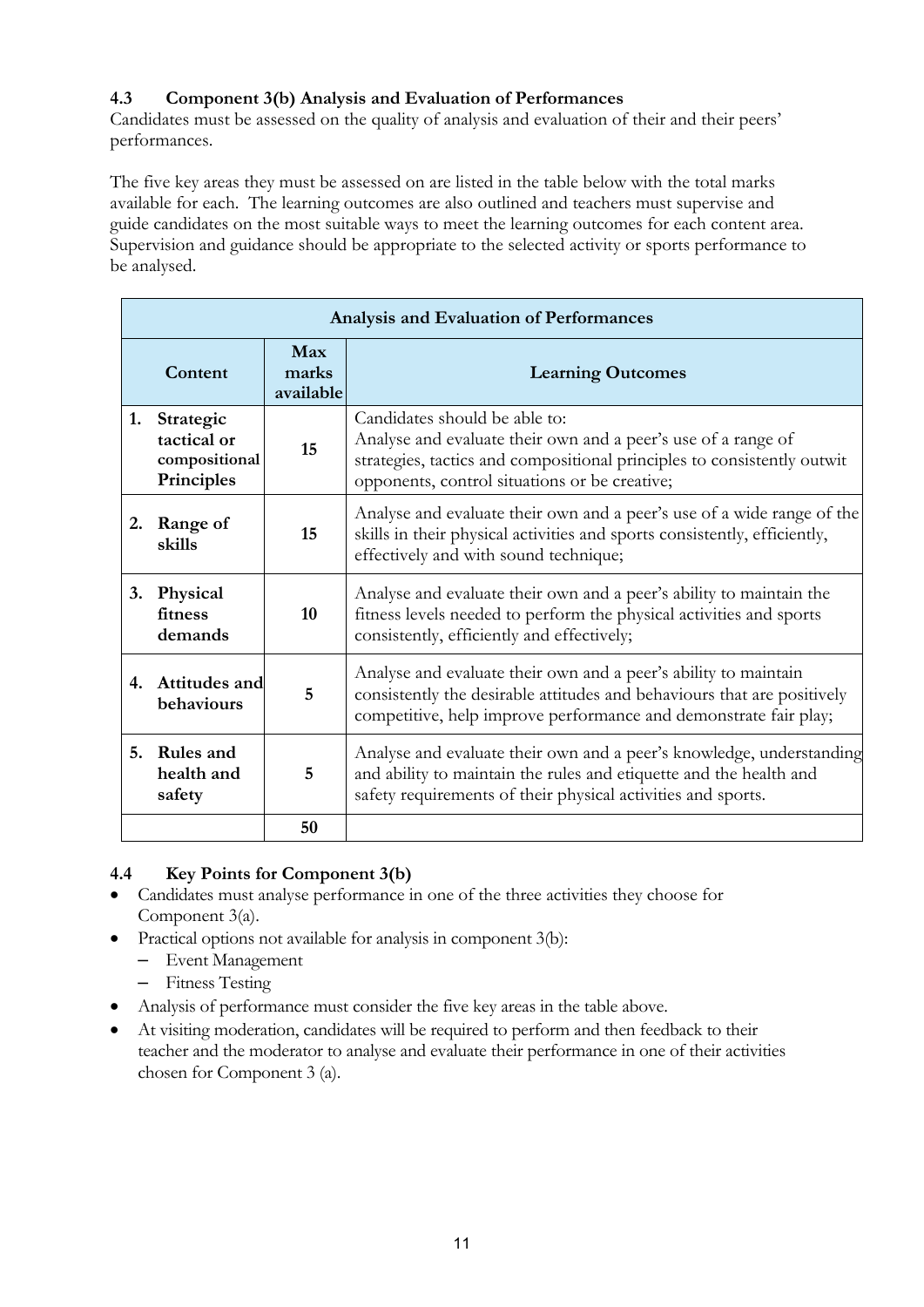#### **5.0 Assessment Criteria and Mark Ranges for Component 3(a) Practical Performance**

#### **The candidate consistently:**

- 1. Shows that they can apply effectively, **a range of the strategies** and **tactical principles**, **or the compositional ideas** and **compositional principles** used, in their selected physical activity or sport with:
	- Limited to basic competency (1–3 marks);
	- Basic to moderate competency (4–6 marks);
	- Moderate to good competency (7–9 marks);
	- Good to excellent competency (10–12 marks); or
	- Excellent to outstanding competency (13–15 marks).
- 2. Performs efficiently and effectively the **range of skills** from their selected physical activity or sport, in practice and competitive conditions with:
	- Limited to basic competency (1–3 marks);
	- Basic to moderate competency (4–6 marks);
	- Moderate to good competency (7–9 marks);
	- Good to excellent competency (10–12 marks); or
	- Excellent to outstanding competency (13–15 marks).
- 3. Meets the **physical fitness demands** of their selected physical activity or sport with:
	- Limited to basic competency (1–2 marks);
	- Basic to moderate competency (3–4 marks);
	- Moderate to good competency (5–6 marks);
	- Good to excellent competency (7–8 marks); or
	- Excellent to outstanding competency (9–10 marks).
- 4. Shows **attitudes and behaviours** that support success and fair play in their selected physical activity or sport with:
	- Basic competency (1 mark);
	- Moderate competency (2 marks);
	- Good competency (3 marks);
	- Excellent competency (4 marks); or
	- Outstanding competency (5 marks).
- 5. Shows a clear knowledge and understanding of the **rules and health and safety requirements,** applying them when performing in their selected physical activity or sport with:
	- Basic competency (1 mark);
	- Moderate competency (2 marks);
	- Good competency (3 marks);
	- Excellent competency (4 marks); or
	- Outstanding competency (5 marks).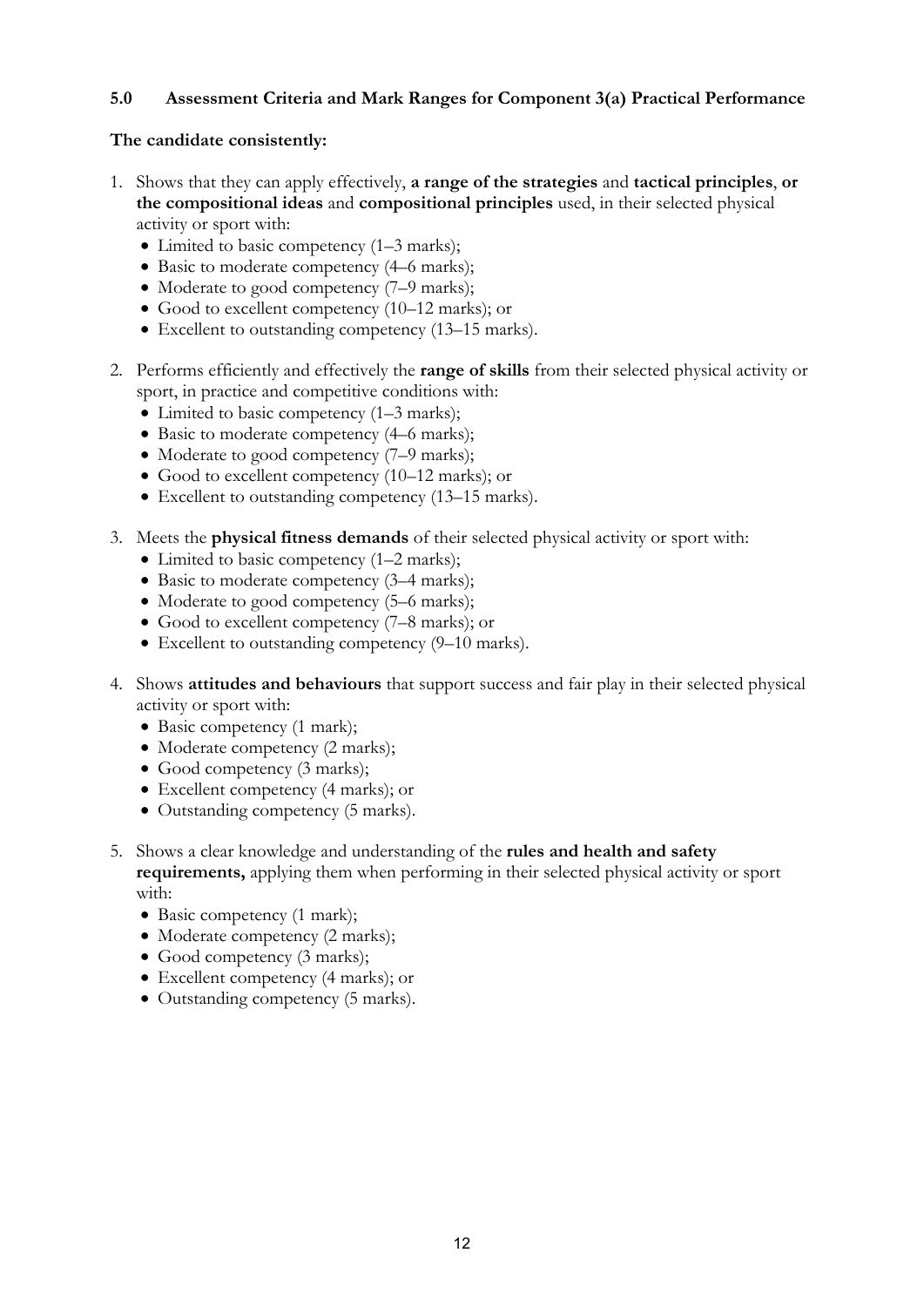#### **5.1 Assessment Criteria and Mark Ranges for Component 3(a) Event Management**

#### **The candidate consistently:**

- 1. Shows that they can **plan and apply effectively sound strategies** appropriate for successful event management with:
	- Limited to basic competency (1–3 marks);
	- Basic to moderate competency (4–6 marks);
	- Moderate to good competency (7–9 marks);
	- Good to excellent competency (10–12 marks); or
	- Excellent to outstanding competency (13–15 marks)
- 2. Performs efficiently and effectively the **range of skills** and actions required for successful event management with:
	- Limited to basic competency (1–3 marks);
	- Basic to moderate competency (4–6 marks);
	- Moderate to good competency (7–9 marks);
	- Good to excellent competency (10–12 marks); or
	- Excellent to outstanding competency (13–15 marks)
- 3. Meets **time management** demands and deadlines required by plans for successful event management with:
	- Limited to basic competency (1–2 marks);
	- Basic to moderate competency (3–4 marks);
	- Moderate to good competency (5–6 marks);
	- Good to excellent competency (7–8 marks); or
	- Excellent to outstanding competency (9–10 marks)
- 4. Shows the personal qualities, **desirable attitudes and behaviours** that underpin successful event management with:
	- Basic competency (1 mark);
	- Moderate competency (2 marks);
	- Good competency (3 marks);
	- Excellent competency (4 marks); or
	- Outstanding competency (5 marks)
- 5. Shows a clear knowledge and understanding of the **role of an event manager and the roles within an event management team** and applies them when organising event management with:
	- Basic competency (1 mark);
	- Moderate competency (2 marks);
	- Good competency (3 marks);
	- Excellent competency (4 marks); or
	- Outstanding competency (5 marks).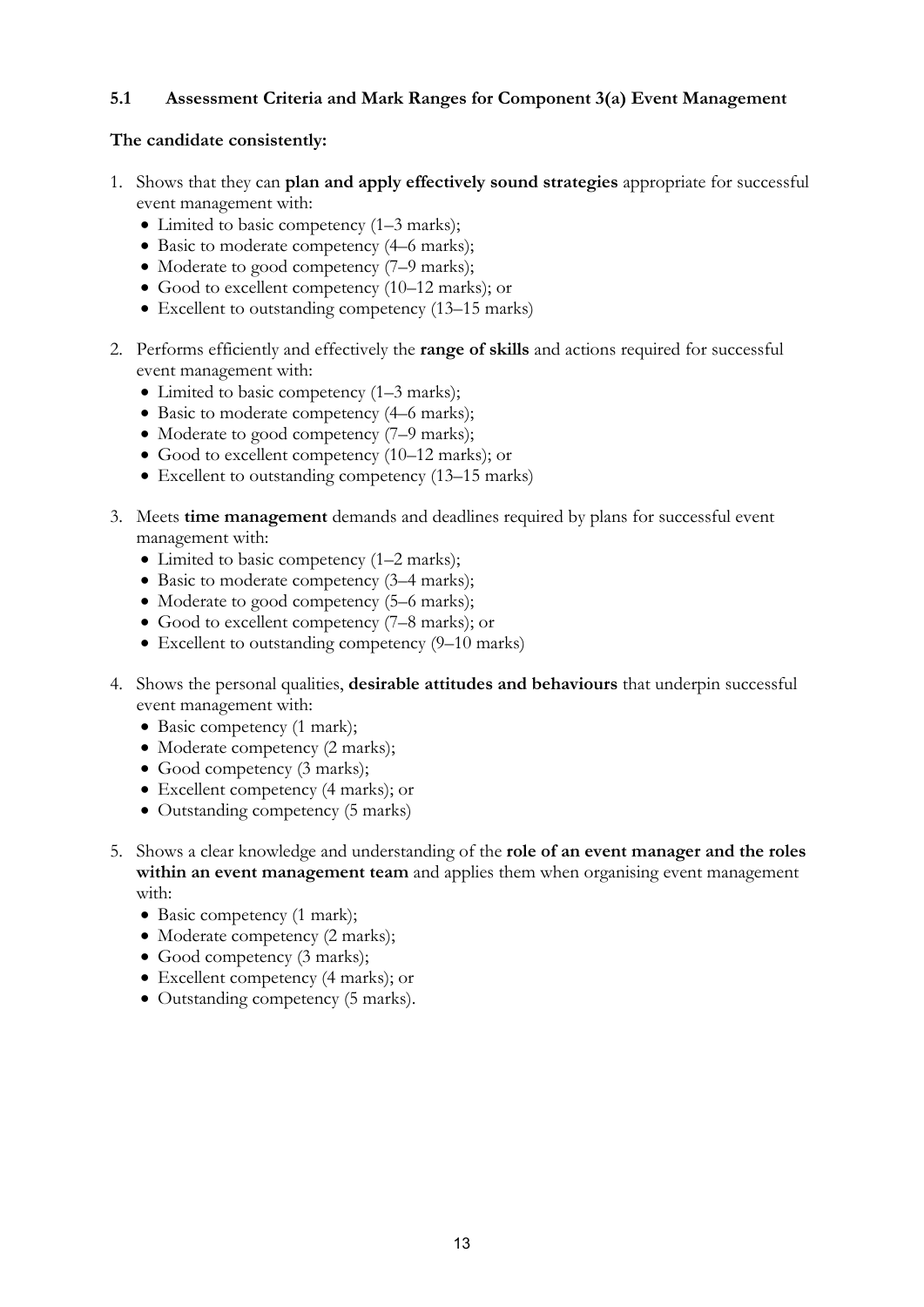#### **5.2 Assessment Criteria and Mark Ranges for Component 3(b) Analysis of Performance**

#### **The candidate consistently:**

- 1. Demonstrates knowledge and understanding of the **range of the strategies and tactical principles**, or the **compositional ideas and compositional principles** applied in their selected physical activity or sport and critically observes performances of the strategies and tactical principles, or the compositional ideas and compositional principles applied in practice and competitive conditions and, through analysis and evaluation, identifies and explains the quality of the performances with:
	- Limited to basic competency (1–3 marks);
	- Basic to moderate competency (4–6 marks);
	- Moderate to good competency (7–9 marks);
	- Good to excellent competency (10–12 marks); or
	- Excellent to outstanding competency (13–15 marks).
- 2. Demonstrates knowledge and understanding of sound techniques for performing efficiently and effectively the **range of skills** for their selected physical activity or sport and critically observes performances of the skills applied in practice and competitive conditions and, through analysis and evaluation identifies and explains the quality of the performances with:
	- Limited to basic competency (1–3 marks);
	- Basic to moderate competency (4–6 marks);
	- Moderate to good competency (7–9 marks);
	- Good to excellent competency (10–12 marks); or
	- Excellent to outstanding competency (13–15 marks).
- 3. Demonstrates knowledge and understanding of the **physical fitness** requirements for their selected physical activity or sport and critically observes performances in practice and competitive conditions and, through analysis and evaluation, identifies and explains the quality of the performances with:
	- Limited to basic competency (1–2 marks);
	- Basic to moderate competency (3–4 marks);
	- Moderate to good competency (5–6 marks);
	- Good to excellent competency (7–8 marks); or
	- Excellent to outstanding competency (9–10 marks).
- 4. Demonstrates knowledge and understanding of **the attitudes and behaviours** that support success and fair play in their selected physical activity or sport and critically observes performances in practice and competitive conditions and, through analysis and evaluation, identifies and explains how the desirable attitudes and behaviours are applied with:
	- Basic competency (1 mark);
	- Moderate competency (2 marks);
	- Good competency (3 marks);
	- Excellent competency (4 marks); or
	- Outstanding competency (5 marks).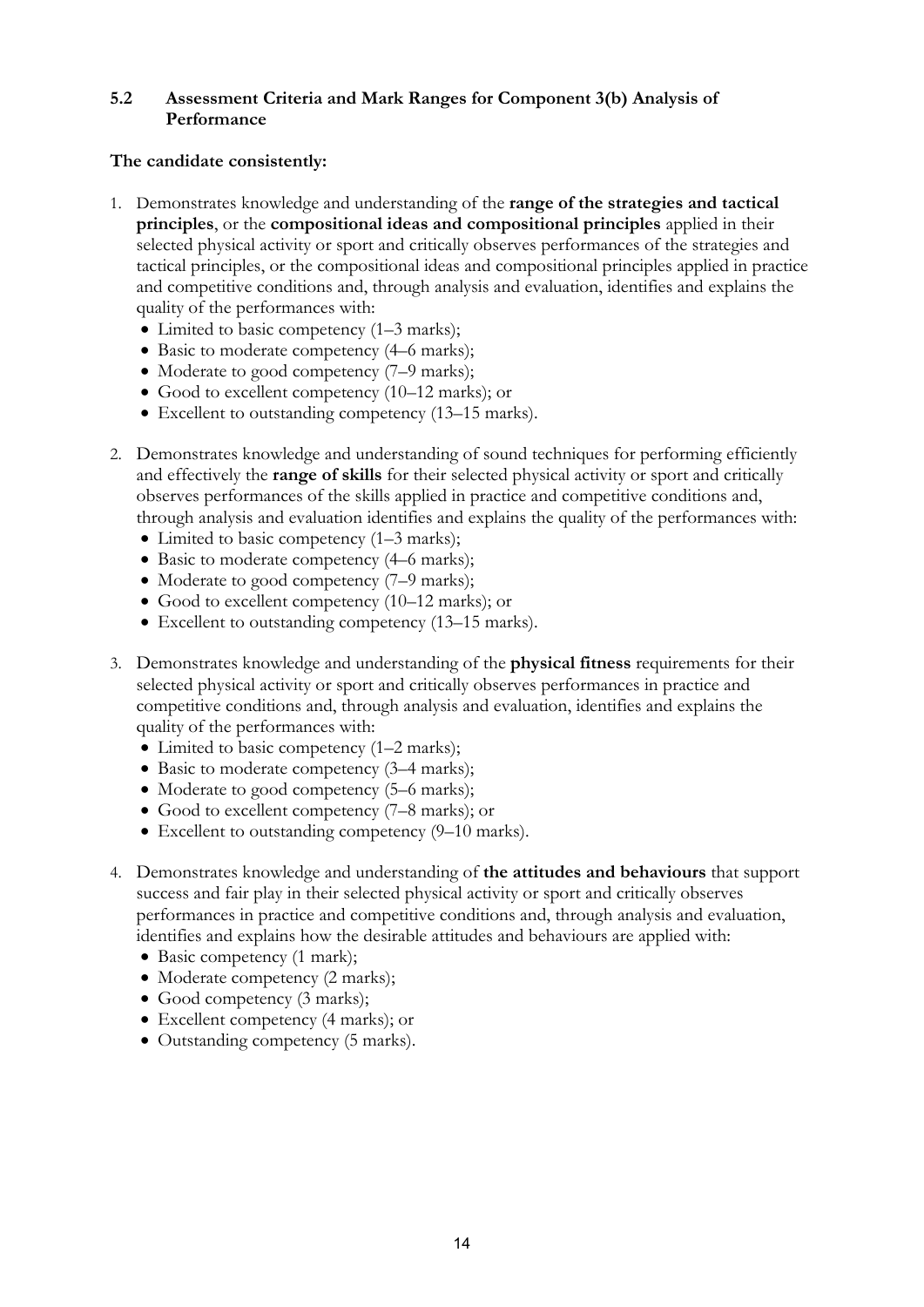- 5. Demonstrates knowledge and understanding of the **rules and health and safety requirements** for their selected physical activity or sport and critically observes how they are applied in practice and competitive conditions and, through analysis and evaluation, identifies and explains compliance with:
	- Basic competency (1 mark);
	- Moderate competency (2 marks);
	- Good competency (3 marks);
	- Excellent competency (4 marks); or
	- Outstanding competency (5 marks).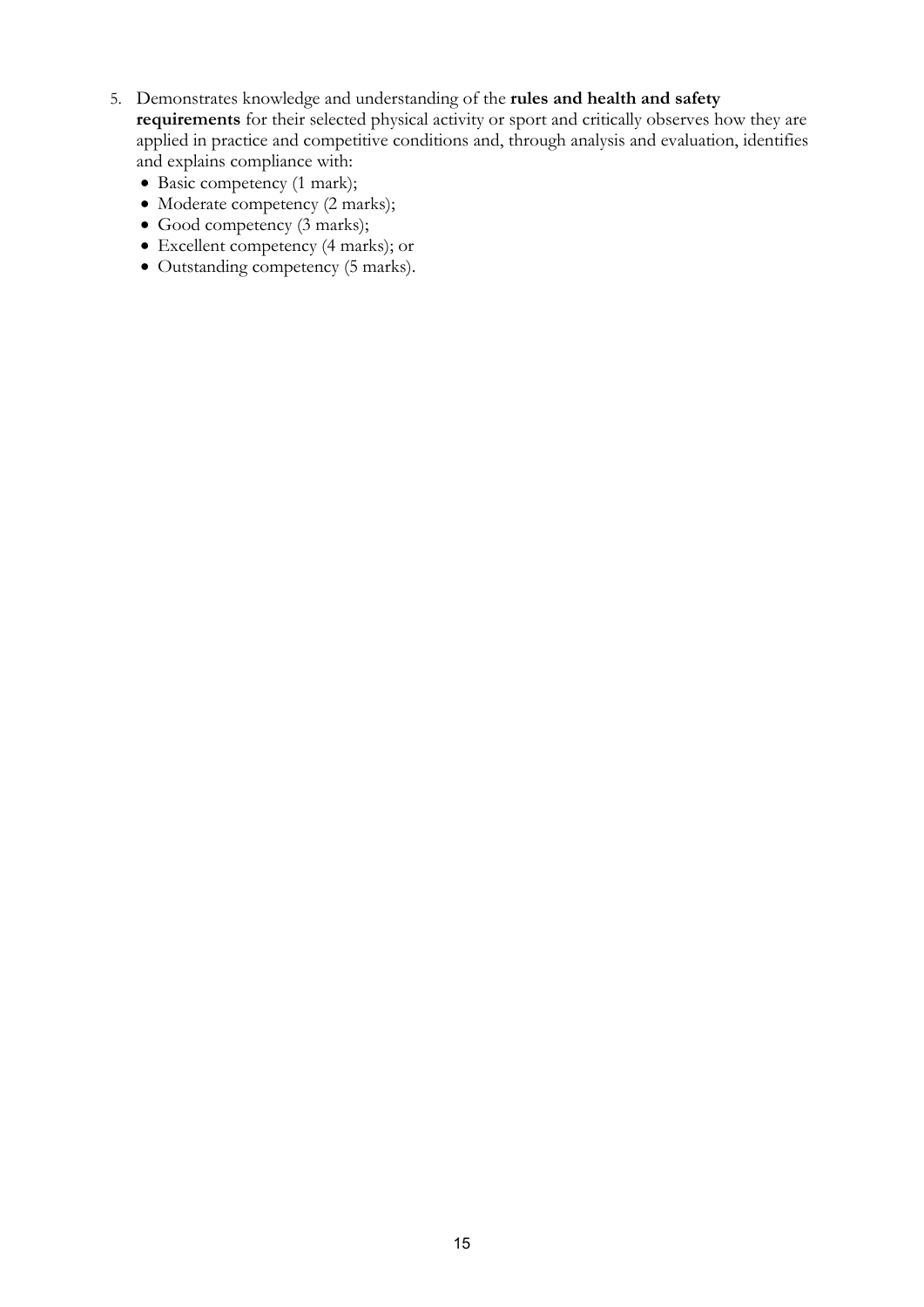#### **6.0 CCEA Approved Physical Activities and Sports – Range of Skills**

#### **Overview**

The sports and activities listed on the following pages are recognised by CCEA as meeting the criteria stated in Section 2.1. Candidates and assessors must be familiar with the content requirements for the activity or sport and understand that the descriptions of range skills under each assessment criteria are inclusive, but not limiting.

Information includes:

• Activity title(s).

The five areas which must be assessed with relevant content included under these headings.

- Strategic and tactical principles
- Range of skills
- Physical fitness demands or Time management (for event Management only)
- Attitudes and behaviours
- Rules and health and safety
- Details regarding requirements for assessment to ensure all performances for all candidates are observed under the same conditions, as far as possible.
- Details about the arrangements for visiting moderation and the format for assessment.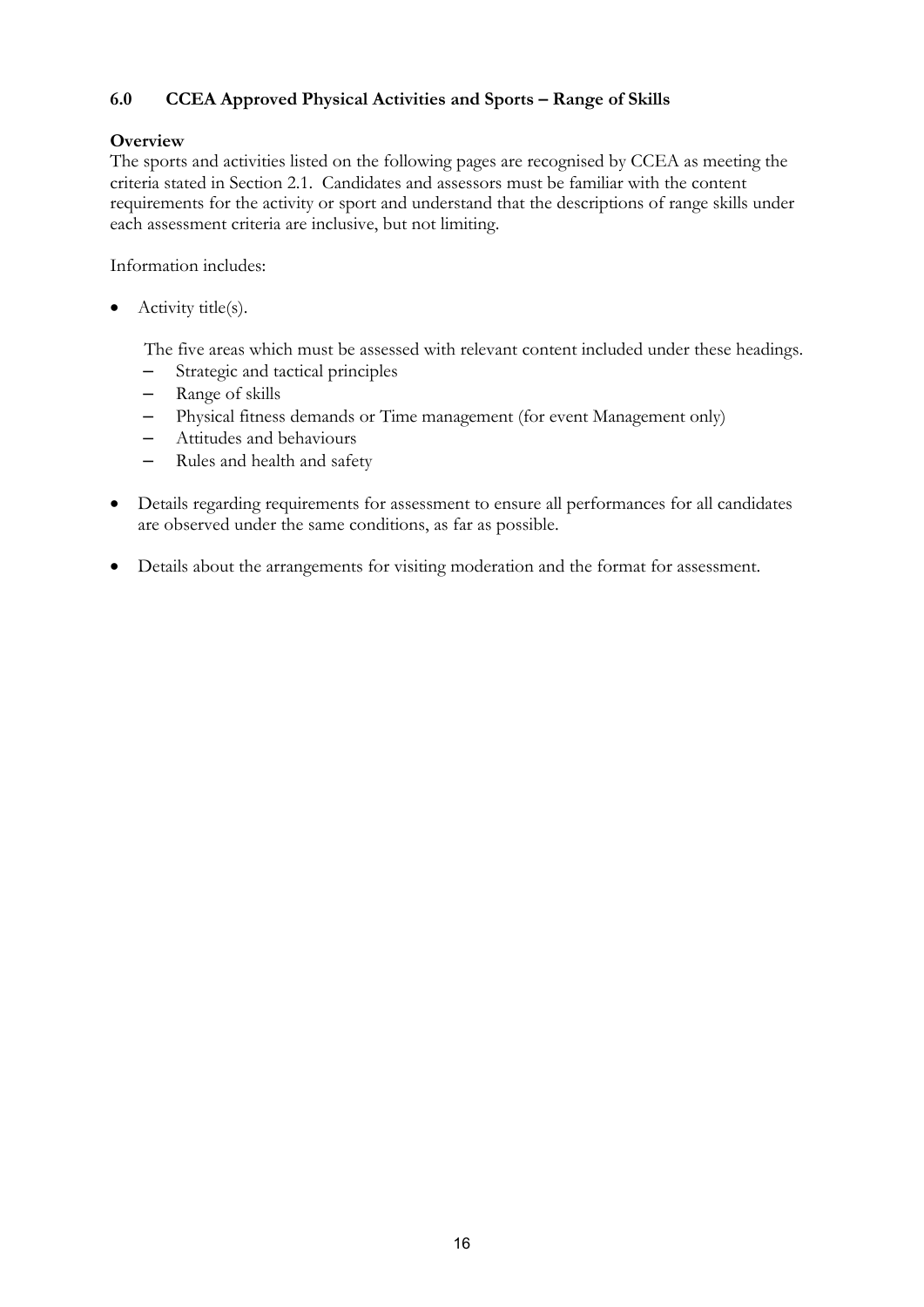#### **Amateur Boxing**

Candidates must be assessed in the following areas:

**Strategic and Tactical Principles:** Use appropriate strategies and tactics to facilitate efficient and effective performance.

#### **Range of Skills**

Consistently demonstrate the following skills in safe, effective and efficient performances with increasingly demanding situations, including: structured practices and matches:

- Stance: effective stance and foot placement.
- Punching: combinations; double jab; jab, body shots, hooks, upper cuts; punch power.
- Foot movement, step-drag, pivot.
- Hand movement.
- Pad/body work.
- Sparring with a partner.
- Defence: protecting head and body from opponent.

**Physical Fitness Demands:** Demonstrate appropriate types and levels of fitness to perform effectively and efficiently in their chosen role.

**Attitudes and Behaviours:** Adopt the appropriate behaviour, etiquette and attitude in favourable and adverse conditions.

**Rules and Health and Safety**: Show clear awareness and understanding of rules/laws and safe practice and adhere to these to ensure fair play, health and safety.

#### **Requirements for Assessment**

Candidates must be continuously assessed in practice and in club competitions.

#### **Requirements for Moderation**

- Demonstrate a thorough and specific warm-up, sparring with a partner (Safety awareness is essential in terms of equipment i.e. headgear, 16oz training gloves and mouth guard to be worn throughout) and include relevant drills with an appropriate incline of difficulty in a safe environment.
- Dress appropriately for the activity and be clearly identifiable.
- Display an appropriate level of fitness.
- Participate in a boxing match for an appropriate time.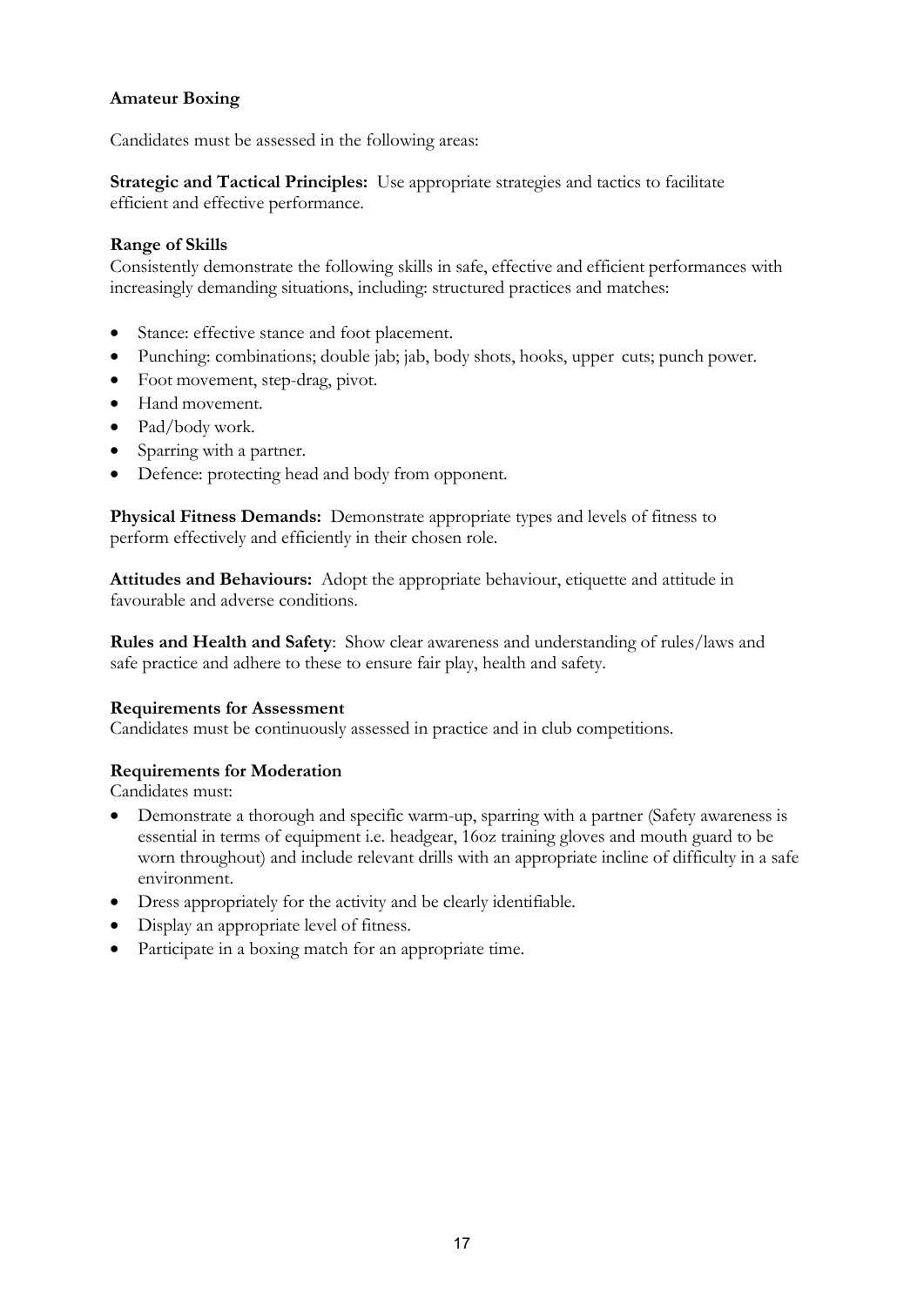#### **Archery**

#### **Includes: Indoor Target, Outdoor Target, Field, and Clout;**

Candidates must be assessed in the following areas:

**Strategic and Tactical Principles:** Use appropriate strategies and tactics to facilitate efficient and effective performance.

#### **Range of Skills**

Consistently demonstrate the following skills in safe, effective and efficient performances with increasingly demanding situations, including: structured practices and competition:

- Stance
- Nocking the arrow
- Set
- Draw and load
- Anchor
- Transfer and hold
- Aim and expand
- Release
- Follow through
- Scoring

**Physical Fitness Demands:** Demonstrate appropriate types and levels of fitness to perform effectively and efficiently in their chosen role.

**Attitudes and Behaviours:** Adopt the appropriate behaviour, etiquette and attitude in favourable and adverse conditions.

**Rules and Health and Safety**: Show clear awareness and understanding of rules/laws and safe practice and adhere to these to ensure fair play, health and safety.

#### **Requirements for Assessment**

Candidates must be continually assessed in practice and in intra or inter school or club competitions in an appropriate venue.

#### **Requirements for Moderation**

- Demonstrate a thorough and specific warm-up which must include relevant drills with an appropriate incline of difficulty in a safe environment.
- Dress appropriately for the activity and be clearly identifiable.
- Display an appropriate level of fitness.
- Ensure correct scores are recorded.
- Consistently demonstrate an awareness of safe participation and conduct dynamic risk assessment in the various archery disciplines as a performer and a spectator.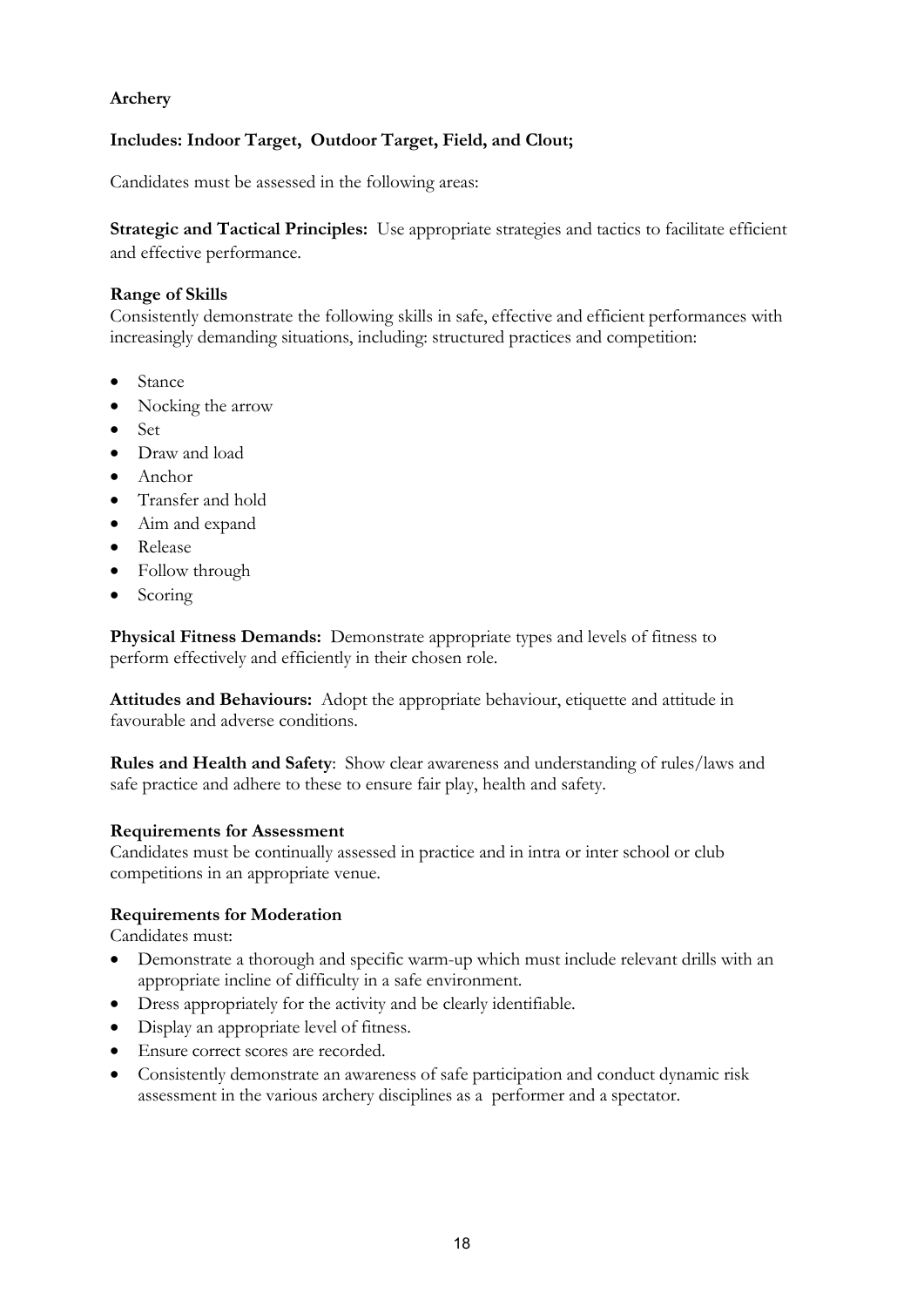#### **Association Football**

Candidates must be assessed in the following areas:

**Strategic and Tactical Principles:** Use appropriate strategies and tactics to facilitate efficient and effective performance.

#### **Range of Skills**

Consistently demonstrate the following skills in safe, effective and efficient performances with increasingly demanding situations, including: structured practices and matches:

- Passing with left and right feet: ground; chip; half-volley, volley.
- Dribbling: fast; slow; change of pace and direction; feinting; variations e.g. step-overs; Cruyff turn.
- Heading: in attack and defence.
- Throw-in: body position; arm action; long and short.
- Footwork and Marking: jockeying; getting free; tracking.
- Receiving: ball on ground/ball in the air/on the move.
- Intercepting/Tackling: front block, side block; slide and recover.
- Shooting: close and long range; from crosses.
- Goalkeeping: positioning and narrowing the angle; throwing out; place kicking.

**Physical Fitness Demands:** Demonstrate appropriate types and levels of fitness to perform effectively and efficiently in their chosen role.

**Attitudes and Behaviours:** Adopt the appropriate behaviour, etiquette and attitude in favourable and adverse conditions.

**Rules and Health and Safety**: Show clear awareness and understanding of rules/laws and safe practice and adhere to these, to ensure fair play, health and safety.

#### **Requirements for Assessment**

Candidates must be continuously assessed in practice and in intra or inter school or club matches.

#### **Requirements for Moderation**

- Demonstrate a thorough and specific warm-up which must include relevant drills with an appropriate incline of difficulty in a safe environment.
- Dress appropriately for the activity and be clearly identifiable.
- Display an appropriate level of fitness reflective of their position in Association Football.
- Participate in a game for 30 minutes.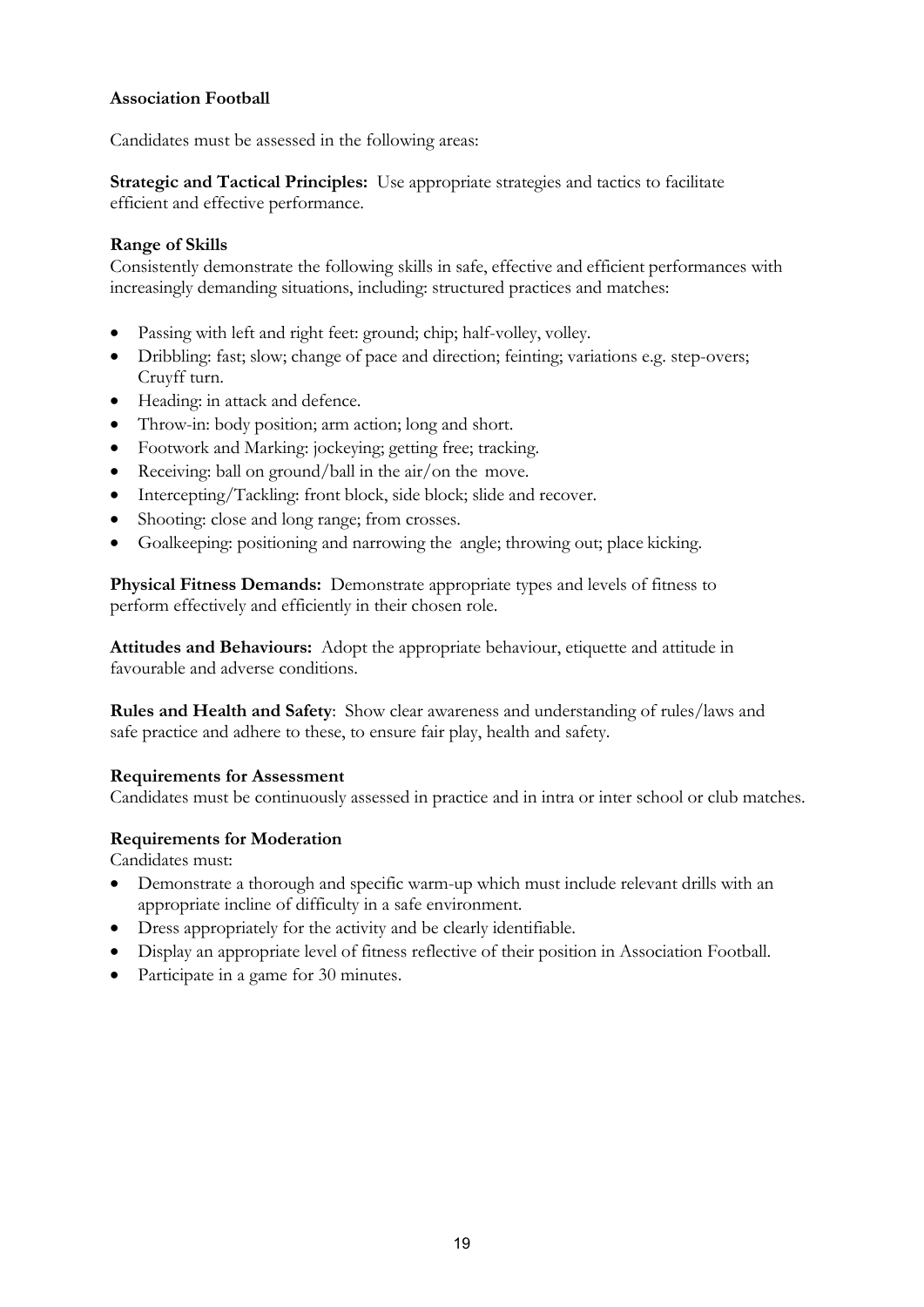#### **Athletics**

Candidates must be assessed in the following areas:

**Strategic and Tactical Principles:** Use appropriate strategies and tactics to facilitate efficient and effective performance.

#### **Range of Skills**

Consistently demonstrate the following skills in safe, effective and efficient performances with increasingly demanding situations, including: structured practices and competition:

Candidates must be able to consistently demonstrate the **core** skills for individual running and jumping athletics events, and also the specific skill requirements for any **two events**, as outlined in the table below. They must demonstrate safe, consistent, effective and efficient performances.

| Track                      | <b>Jumps</b>                 | <b>Throws</b>              |
|----------------------------|------------------------------|----------------------------|
| <b>Starts</b>              | Run-up                       | Grip                       |
| Finishes                   | Take-off                     | Stance                     |
| Efficient running style    | Flight                       | Lead into throw            |
| Pacing                     | Landing                      | Release                    |
| Tactics                    | Tactics                      | Follow-through             |
| Sprints: 100m; 200m; 300m; | High jump; Long jump; Triple | Shot put; Discus; Javelin; |
| 300m hurdles (females);    | jump;                        | Hammer;                    |
| 400m. 400m hurdles; 80m    |                              |                            |
| hurdles (females); 100m    |                              |                            |
| hurdles;                   |                              |                            |
| Middle distance: 800m;     |                              |                            |
| 1500m;                     |                              |                            |

**Physical Fitness Demands:** Demonstrate appropriate types and levels of fitness to perform effectively and efficiently in their chosen role.

**Attitudes and Behaviours:** Adopt the appropriate behaviour, etiquette and attitude in favourable and adverse conditions.

**Rules and Health and Safety**: Show clear awareness and understanding of rules/laws and safe practice and adhere to these to ensure fair play, health and safety.

#### **Requirements for Assessment**

Candidates must be continuously assessed in warm ups, practices and competitive situations in intra or inter school competitions with a focus on the candidate's **two** chosen events.

#### **Requirements for Moderation**

- Demonstrate a thorough and specific warm-up which must include relevant drills with an appropriate incline of difficulty in a safe environment (either solo or part of a group) and perform in any **two** events - this could be as part of a small group competition.
- Dress appropriately for the activity and be clearly identifiable.
- Display an appropriate level of fitness.
- Ensure scores are measured accurately and recorded.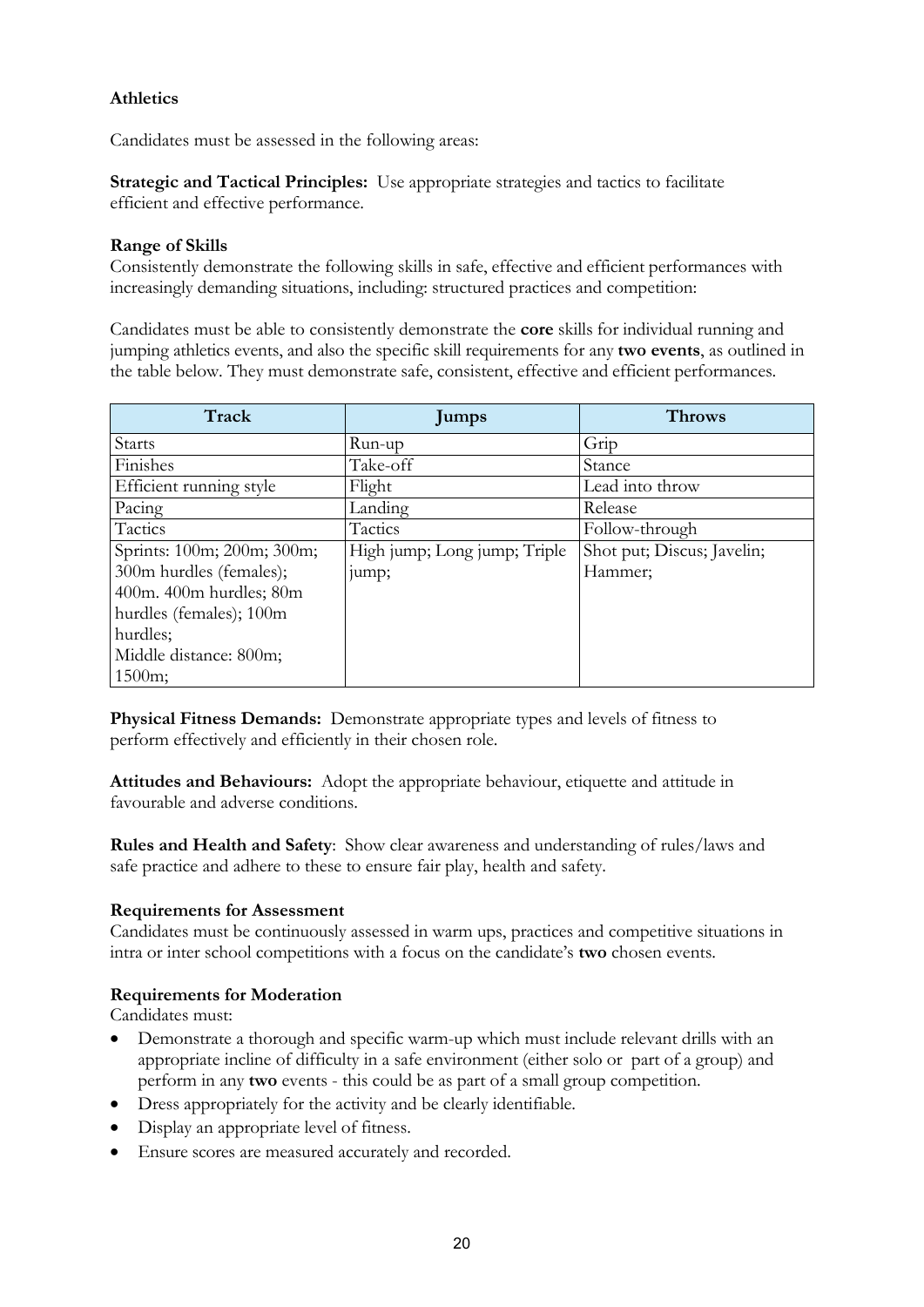#### **Badminton**

Candidates must be assessed in the following areas:

**Strategic and Tactical Principles:** Use appropriate strategies and tactics to facilitate efficient and effective performance.

#### **Range of Skills**

Consistently demonstrate the following skills in safe, effective and efficient performances with increasingly demanding situations, including: structured practices and matches:

- Grips forehand, backhand, frying pan.
- Footwork: lunge chassé, scissors.
- Racquet swings push, tap or dab, whip.
- Body positioning for service, 'ready' or recovery.
- High/low services.
- Overhead clear.
- Overhead smash (forehand).
- Overhead drops (forehand/backhand).
- Net plays (forehand/backhand).
- Block return of smash.

**Physical Fitness Demands:** Demonstrate appropriate types and levels of fitness to perform effectively and efficiently in their chosen role.

**Attitudes and Behaviours:** Adopt the appropriate behaviour, etiquette and attitude in favourable and adverse conditions e.g. pre match preparation; response to changes in score.

**Rules and Health and Safety**: Show clear awareness and understanding of rules/laws and safe practice and adhere to these to ensure fair play, health and safety.

#### **Requirements for Assessment**

Candidates must be continuously assessed in practice and in intra or inter school or club matches in singles and doubles formats. The playing areas for assessment and moderation must allow the candidate to display the full range of skills (e.g. height in hall to allow deep serving and overhead clearing shots).

#### **Requirements for Moderation**

Candidates should:

- Demonstrate a thorough and specific warm-up which must include relevant drills with an appropriate incline of difficulty in a safe environment.
- Dress appropriately for the activity and be clearly identifiable.
- Display an appropriate level of fitness.
- Participate in a game of **singles** and be able to keep the score.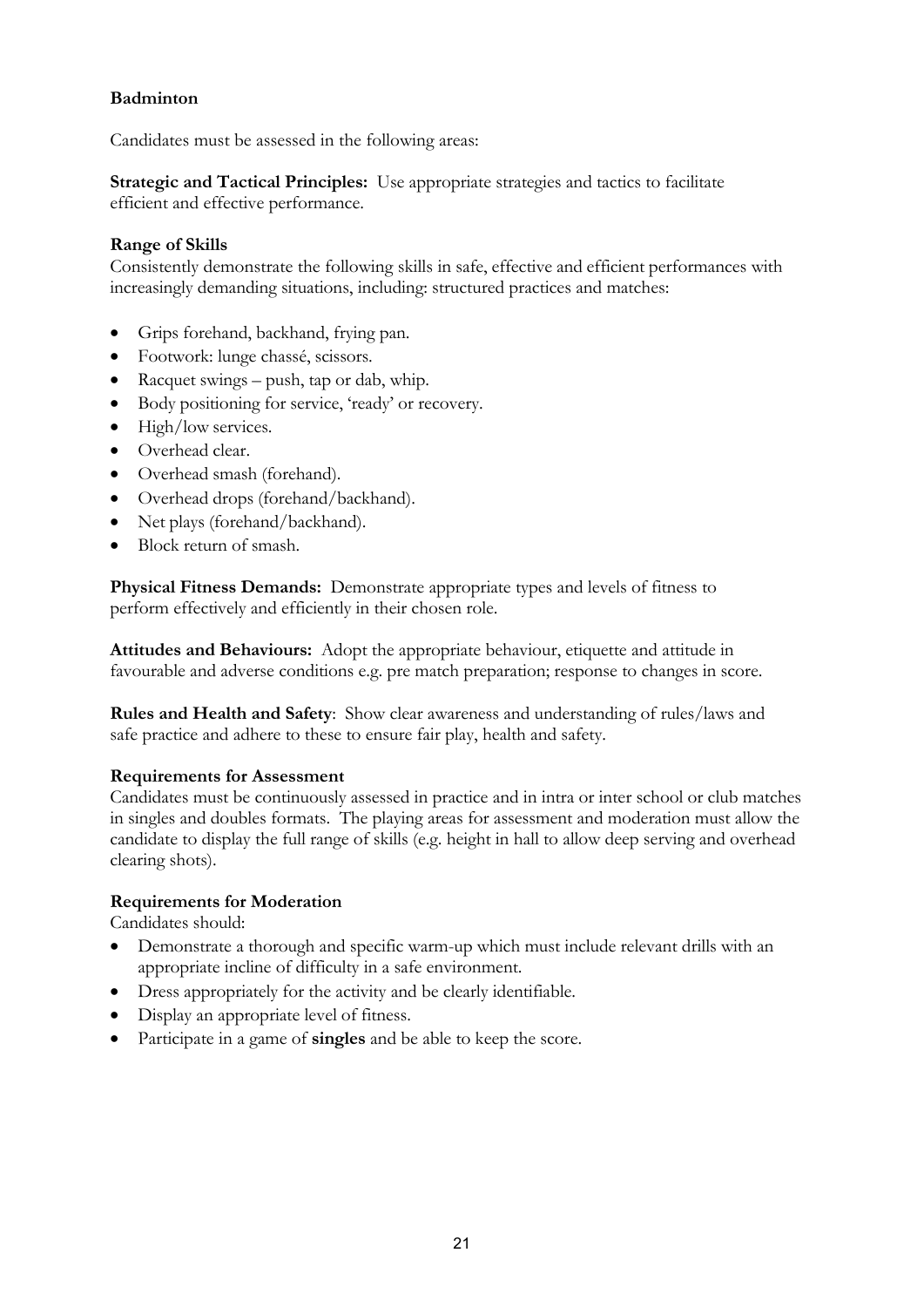#### **Basketball**

Candidates must be assessed in the following areas:

**Strategic and Tactical Principles:** Use appropriate strategies and tactics to facilitate efficient and effective performance.

#### **Range of Skills**

Consistently demonstrate the following skills in safe, effective and efficient performances with increasingly demanding situations, including: structured practices and matches:

- Passing: chest; bounce; javelin; overhead; fake reverse.
- Dribbling: fast; slow; high; low; change of hand; change of pace; change of ball height, change of direction; dribble and pass; move, dribble and shoot.
- Footwork and Marking: stopping; pivoting; getting free; tracking; shielding; rolling.
- Receiving.
- One or two handed; stationary or on the move.
- Intercepting and rebounding.
- Shooting: lay up; set shot; free shot.

**Physical Fitness Demands:** Demonstrate appropriate types and levels of fitness to perform effectively and efficiently in their chosen role.

**Attitudes and Behaviours:** Adopt the appropriate behaviour, etiquette and attitude in favourable and adverse conditions.

**Rules and Health and Safety**: Show clear awareness and understanding of rules/laws and safe practice and adhere to these to ensure fair play, health and safety.

#### **Requirements for Assessment**

Candidates must be continuously assessed in practice and in intra or inter school or club matches.

#### **Requirements for Moderation**

- Demonstrate a thorough and specific warm-up which must include relevant drills with an appropriate incline of difficulty in a safe environment.
- Dress appropriately for the activity and be clearly identifiable.
- Display an appropriate level of fitness reflective of their position in basketball.
- Participate in a game for a minimum of 30 minutes.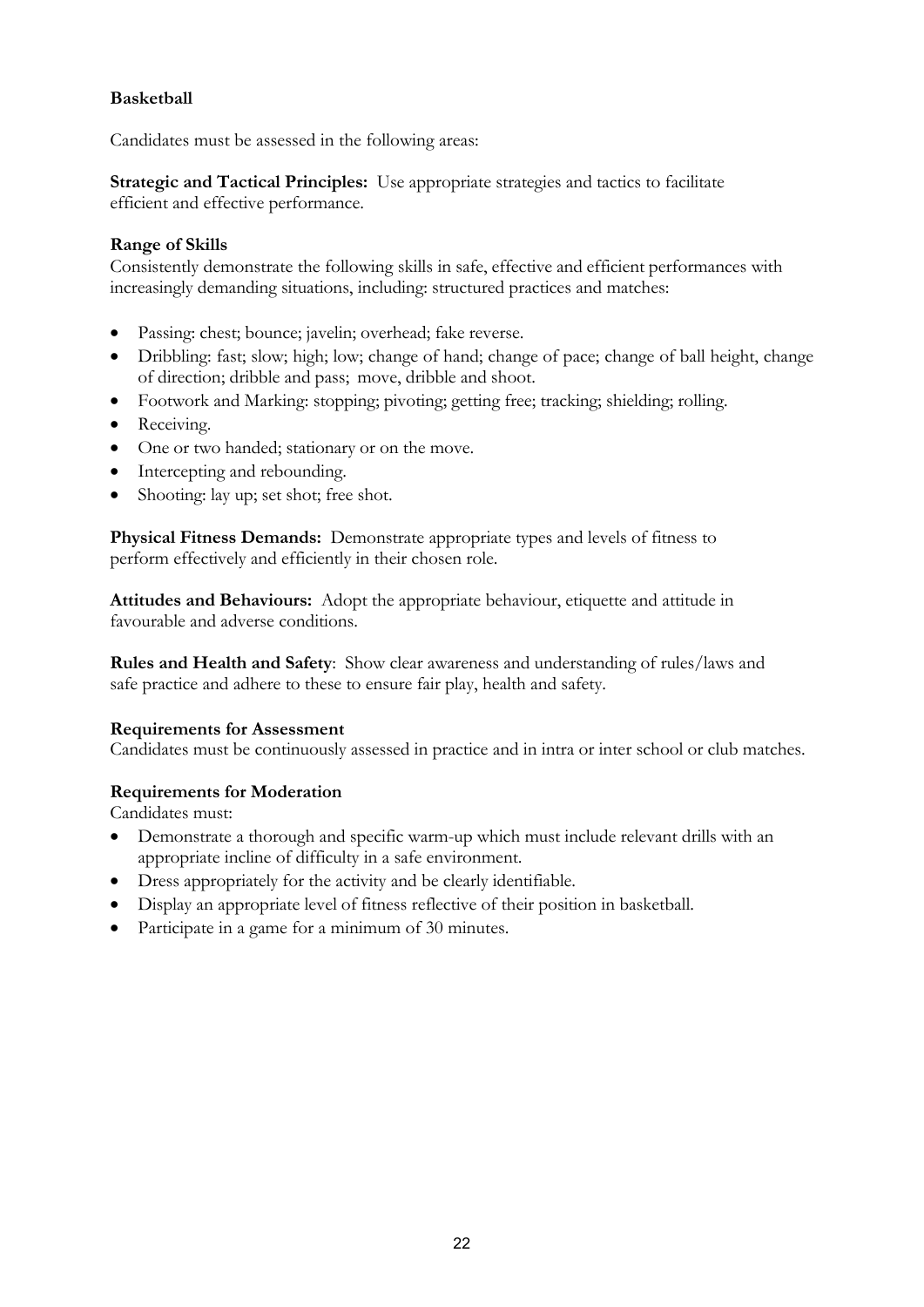#### **Boccia**

Candidates must be assessed in the following areas:

**Strategic and Tactical Principles:** Use appropriate strategies and tactics to facilitate efficient and effective performance.

#### **Range of Skills**

Consistently demonstrate the following skills in safe, effective and efficient performances with increasingly demanding situations, including: structured practices and games:

#### Sending

- Propulsion: forehand; backhand; lob; dart throw.
- Lay up; knock on; knock off.
- **Jack delivery.**
- Communicate effective tactics to other players.
- Make sound choices of line, pace and accuracy of ball.
- Measure distance between balls to score the game.
- Use a ramp/chute to propel the ball (if required).

**Physical Fitness Demands:** Demonstrate appropriate types and levels of fitness to perform effectively and efficiently in their chosen role.

**Attitudes and Behaviours:** Adopt the appropriate behaviour, etiquette and attitude in favourable and adverse conditions.

**Rules and Health and Safety**: Show clear awareness and understanding of rules/laws and safe practice and adhere to these to ensure fair play, health and safety.

#### **Requirements for Assessment**

Candidates must be continuously assessed in practice and in intra or inter school or club matches.

#### **Requirements for Moderation**

- Demonstrate a thorough and specific warm-up which must include relevant drills with an appropriate incline of difficulty in a safe environment.
- Dress appropriately for the activity and be clearly identifiable.
- Display an appropriate level of fitness for boccia.
- Play and score either a singles game (4 ends) or a team game (6 ends).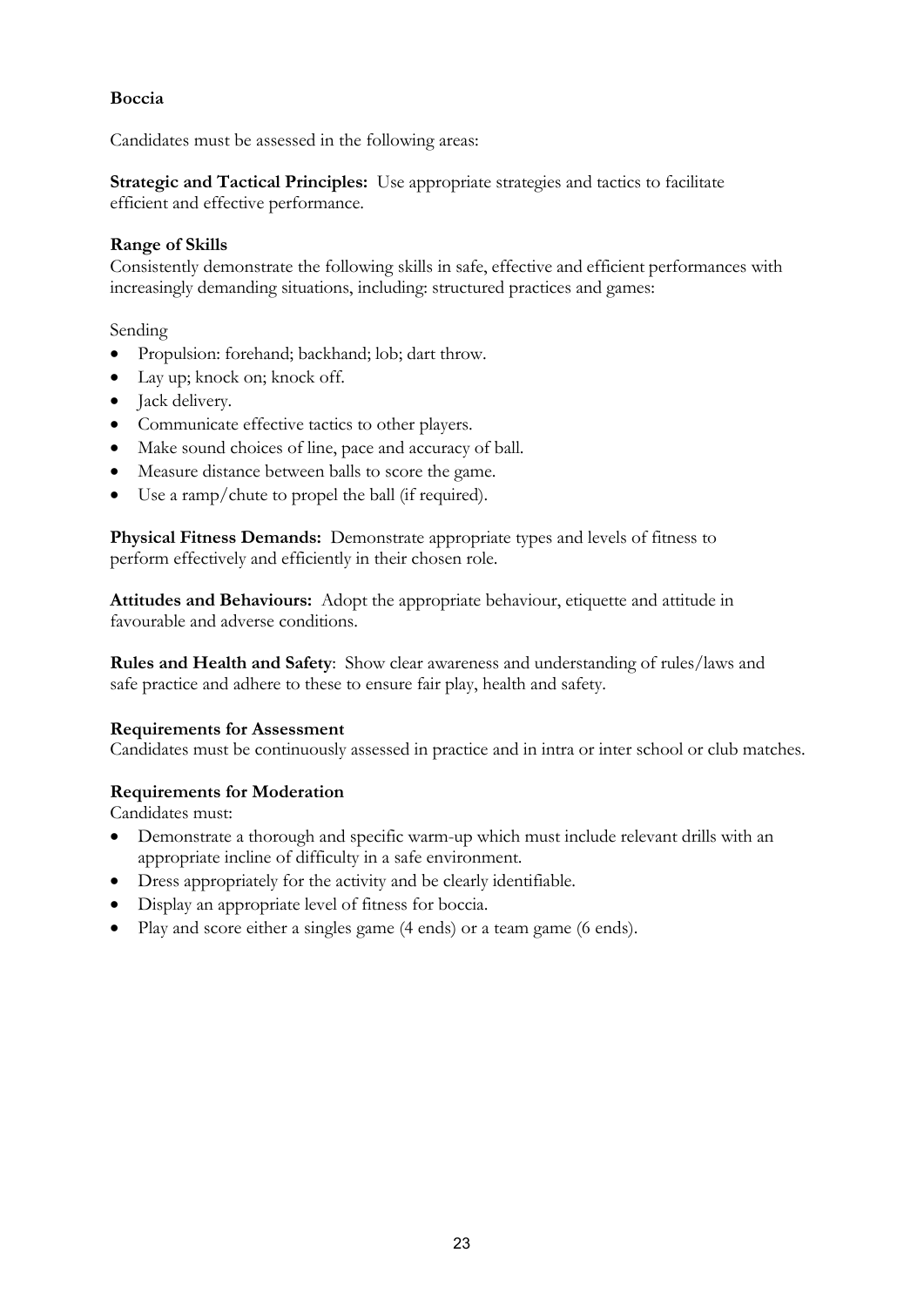#### **Bowls (Includes: Long Mat, Stadium)**

Candidates must be assessed in the following areas:

**Strategic and Tactical Principles:** Use appropriate strategies and tactics to facilitate efficient and effective performance in the following roles:

#### **The Lead:**

- Delivery of the jack following guidance from the skip
	- − length of delivery reflecting Skip's guidance
- Getting shots in the head
	- − building a strong platform
	- − enabling other players to play more aggressive, higher reward shots
- Building a good position
	- − lie the shot occasionally

#### **The Second:**

- Backing up the Lead
	- − getting shots in the head if required
	- − salvaging bad positions early in the end to lay the platform for the Third and Skip.

#### **The Third:**

- Building the head
	- − covering exposed positions
	- − disturbing an unfavourable head.
	- − all-round play working closely with the Skip

#### **The Skip:**

- Execution of all shots
	- − draw shots, weighted drives to cut down losses, add shots
	- − turning the head over

#### **Range of Skills**

Consistently demonstrate the following skills in safe, effective, and efficient performances with increasingly demanding situations, including structured practices and games. All shots should be demonstrated on the forehand and backhand.

#### **Shots**

- Draw Shots
- Yard on Shots
- Running Shots
- Drive Shots
- Positional Shots
- Draw to the Ditch
- Draw to the T
- Block Shots

#### **Other Skills**

- Communicating effective tactics to other players.
- Co-ordination of eyes, hands, and feet
- Depth perception
- Measurement of distance between bowls to score the game.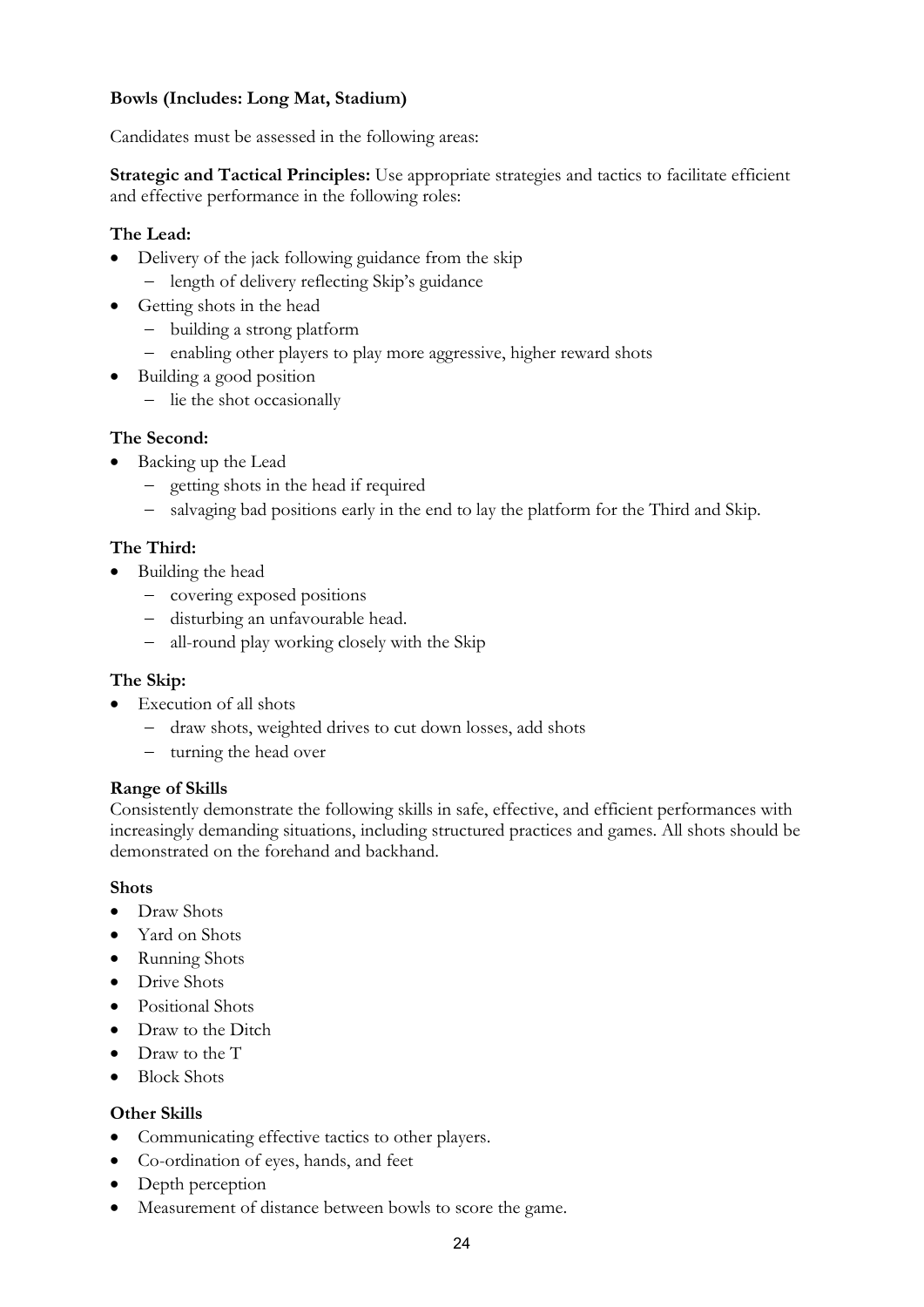**Physical Fitness Demands:** Demonstrate appropriate types and levels of fitness to perform effectively and efficiently in their chosen role in practice and competitive situations. This should include consideration of aerobic fitness, core stability and all-round flexibility.

**Attitudes and Behaviours:** Adopt the appropriate behaviour, etiquette, and attitude in favourable and adverse conditions and show a good level of psychological resilience in practice and competitive situations.

**Rules and Health and Safety**: Show clear awareness and understanding of the rules of Bowls and adopt safe practice and adhere to these to ensure fair play, health, and safety in practice and competitive situations.

#### **Requirements for Assessment**

Candidates must be continuously assessed in practice and competitive situations in singles, pairs triples or fours match formats.

#### **Requirements for Moderation**

- Dress appropriately for the activity and be clearly identifiable.
- Display an appropriate level of fitness for bowls.
- Demonstrate a range of shots (3 attempts at each shot) as part of a warm-up.
- Play and score a 4 end Singles Game.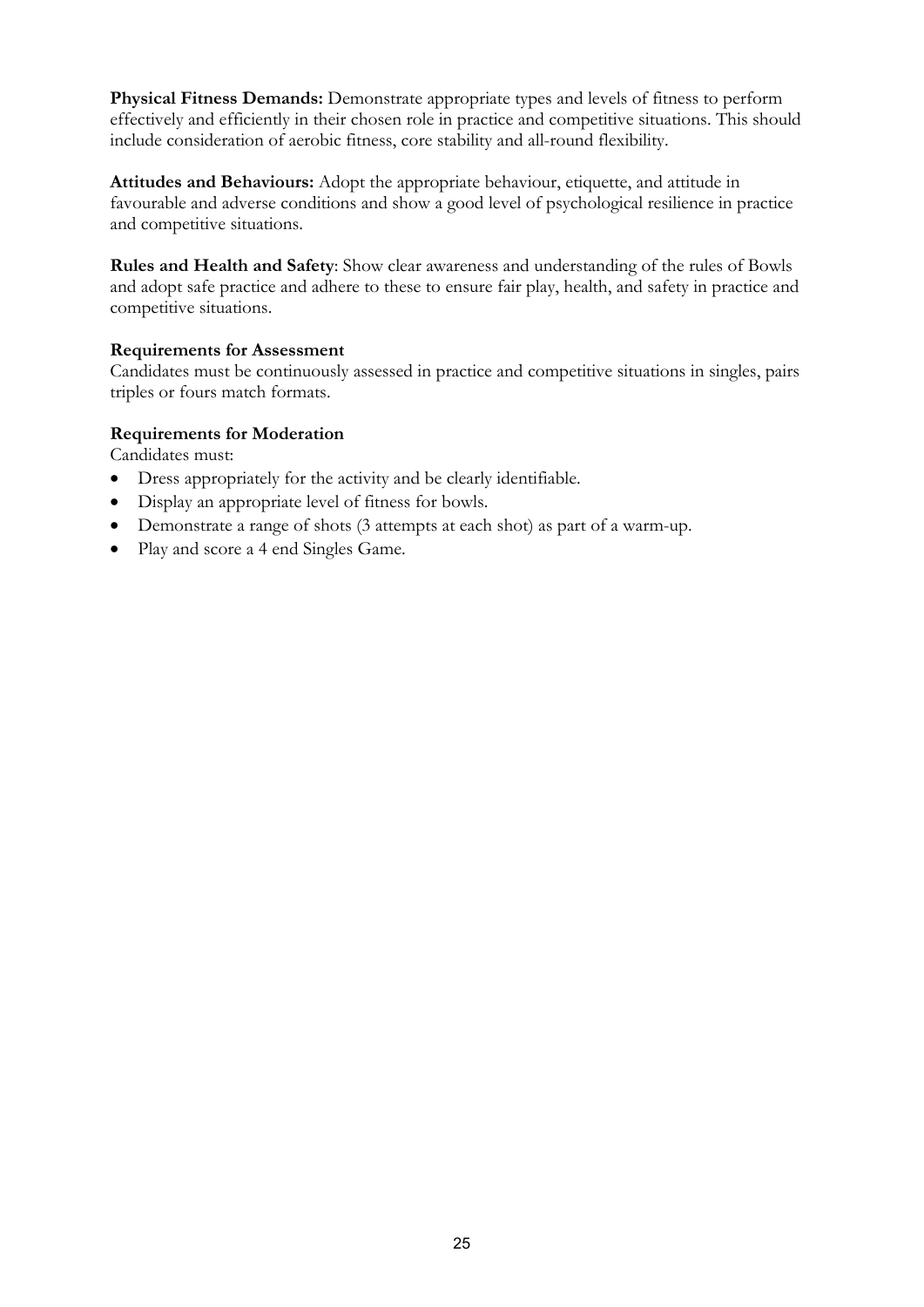#### **Camogie**

Candidates must be assessed in the following areas:

**Strategic and Tactical Principles:** Use appropriate strategies and tactics to facilitate efficient and effective performance.

#### **Range of Skills**

Consistently demonstrate the following skills in safe, effective and efficient performances with increasingly demanding situations, including: structured practices and matches:

- Gaining possession: stopping a ground ball; controlling a moving ball; blocking a ball overhead.
- Chest catch; the jab lift; the roll lift; overhead catch.
- Maintaining possession: dribble; solo.
- Releasing possession: strike on the ground; strike on the run; doubling back; strike from the hand; overhead strike; hand pass.
- Contesting possession: frontal block; hook; frontal ground block; ground flick; and batting a ball overhead.
- Goalkeeping.

**Physical Fitness Demands:** Demonstrate appropriate types and levels of fitness to perform effectively and efficiently in their chosen role.

**Attitudes and Behaviours:** Adopt the appropriate behaviour, etiquette and attitude in favourable and adverse conditions.

**Rules and Health and Safety**: Show clear awareness and understanding of rules/laws and safe practice and adhere to these to ensure fair play, health and safety e.g. helmets and mouth guards are mandatory.

#### **Range of Skills**

Consistently demonstrate the following skills in safe, effective and efficient performances with increasingly demanding situations, including: structured practices and matches:

#### **Requirements for Assessment**

Candidates must be continuously assessed in practice and in intra or inter school or club matches.

#### **Requirements for Moderation**

- Demonstrate a thorough and specific warm-up which must include relevant drills with an appropriate incline of difficulty in a safe environment.
- Dress appropriately for the activity and be clearly identifiable.
- Display an appropriate level of fitness reflective of their position in camogie.
- Participate in a game for 30 minutes.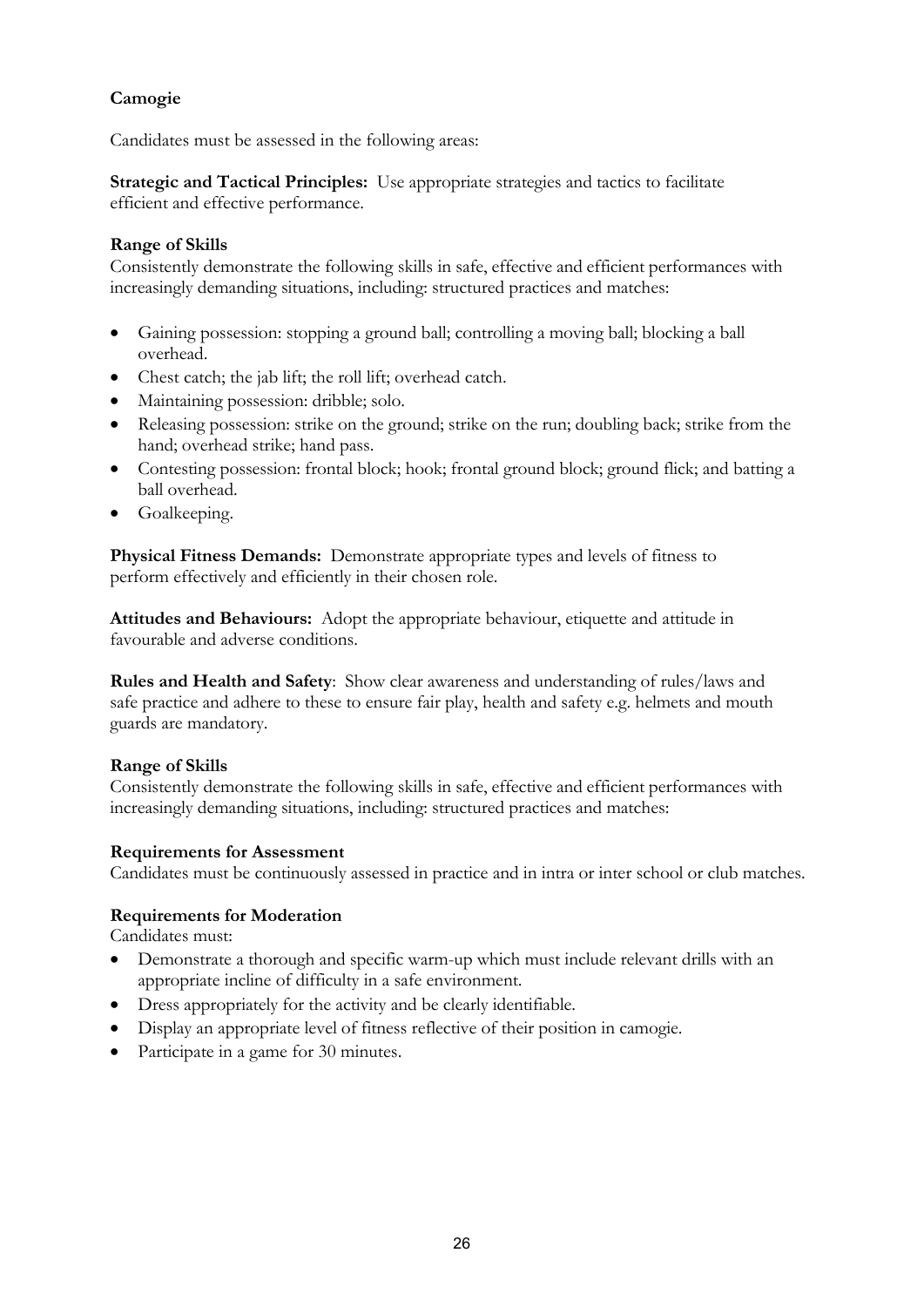#### **Canoeing/Kayaking**

#### **Includes: Canoe/Kayak Slalom; Canoe/Kayak Sprint; Surf Kayaking; Canoe Polo**

Candidates must be assessed in the following areas:

**Strategic and Tactical Principles:** Use appropriate strategies and tactics to facilitate efficient and effective performance.

#### **Range of Skills**

Consistently demonstrate the following skills in safe, effective and efficient performances with increasingly demanding situations, including: structured practices, and competitive situations:

- Launching.
- Paddling: forward paddling, 'T stroke(canoe); backward paddling; emergency stop; stopping forwards; stopping backwards; tilting craft to assist turning; turning whilst on the move (strokes applicable to craft); reverse craft on a figure of eight course; moving sideways (strokes applicable to craft); supporting low brace.
- Slalom; bow rudder and stern rudder turns.
- Canoe Polo: dip turn.
- Safety and emergencies: capsize and swim; rescue a capsized canoeist from deep water; all in rescue; capsize drill (spray deck); demonstrate a roll (kayak); hand roll and ball roll (polo); demonstrate sculling for support.
- Ferry glide.
- Move across, in and out of the current.

**Physical Fitness Demands:** Demonstrate appropriate types and levels of fitness to perform effectively and efficiently in their chosen role.

**Attitudes and Behaviours:** Adopt the appropriate behaviour, etiquette and attitude in favourable and adverse conditions.

**Rules and Health and Safety**: Show clear awareness and understanding of rules/laws and safe practice and adhere to these to ensure fair play, health and safety.

#### **Requirements for Assessment**

Candidates must be continuously assessed in warm ups, practices and in situations appropriate to their chosen canoeing or kayaking discipline.

#### **Requirements for Moderation**

- Demonstrate a thorough and specific warm-up which must include relevant drills with an appropriate incline of difficulty.
- Safety awareness is essential e.g. appropriate buoyancy aids and throwline should be available.
- Dress appropriately for the activity and be clearly identifiable.
- Display an appropriate level of fitness for their canoeing or kayaking discipline.
- Demonstrate their level of performance in a suitably demanding environment.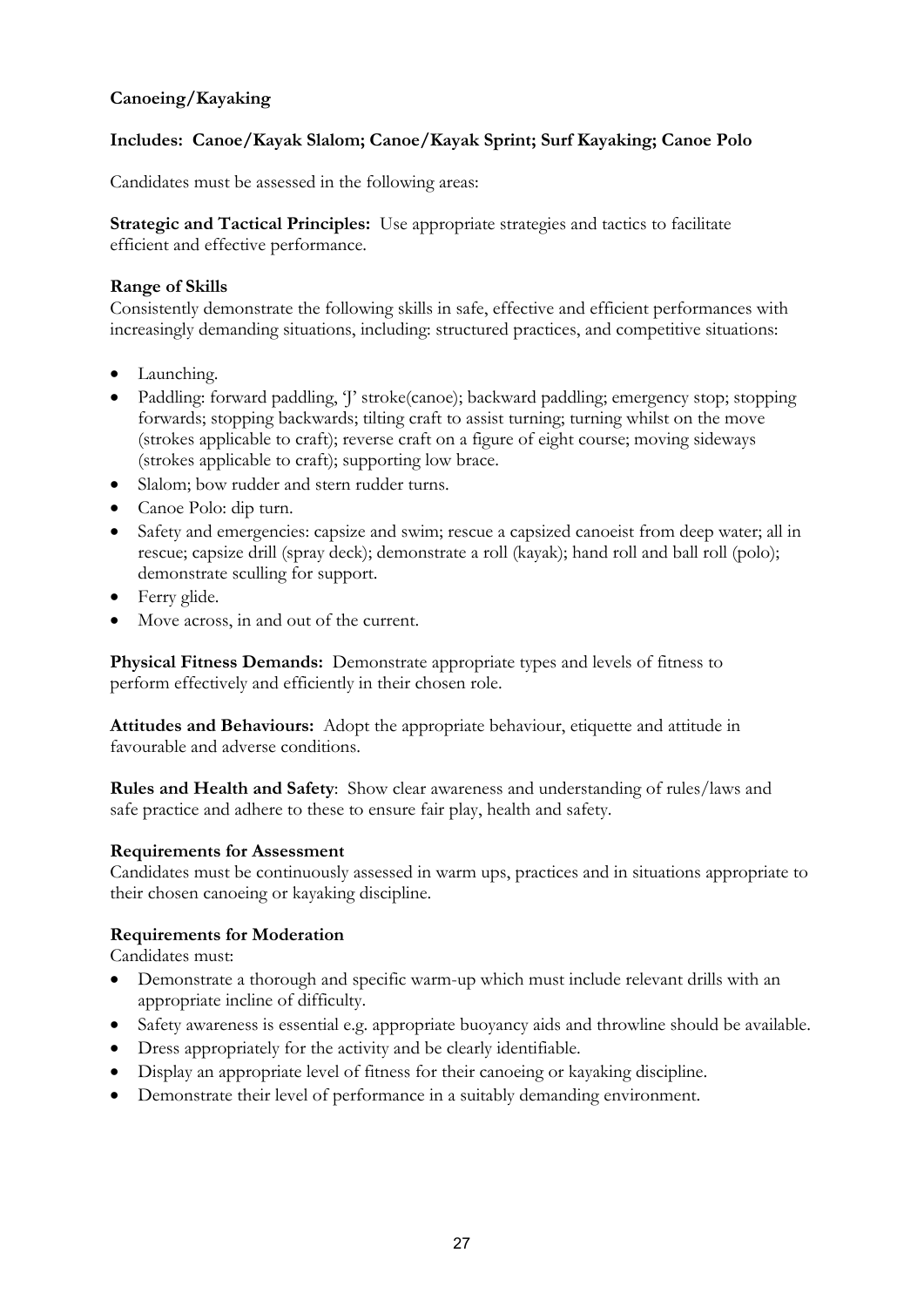#### **Cheerleading**

Candidates must be assessed in the following areas:

#### **Strategic and Tactical Principles**

Use appropriate techniques and tactics to facilitate efficient and effective performance including:

- clear start and finish to routine
- change in levels
- spatial awareness
- effective choreography

#### **Range of skills**

Consistently demonstrate the five elements of Cheerleading (Stunts, Tumbles, Jumps, Dance and Pyramid) in safe, effective and efficient performances with increasingly demanding situations, including structured practices and competition:

#### **Basic Stunts**

- Inversion style inversion from ground level to below prep level/ prep level.
- Release style switch up to lib prep, tic toc prep level (lib to lib & lib to body position).
- Twisting 1/2 twisting transition below prep level to prep level, 1/4 twisting transition to prep level 1 leg stunt, 1/2 twisting transition to prep level body position and 1/4 twisting transition to extended stunt.
- Dismount style straight cradle from extension, straight cradle from prep level body position, 1/4 twisting dismount from prep or extension

#### **Advanced Stunts**

- Prone, prep level 1 leg stunt, extension,
- Barrel roll, leap-frog variations,
- Half twist to prone, walk-in prep level press extension,
- Combination of two or more skills performed simultaneously.

#### **Tumbles**

- Standing Tumbling: Forward roll, straddle roll, handstand, handstand forward roll, front limber, front walkover, cartwheel, backward roll, standing back bend progressing to back walkover, standing back handspring, back handspring step out, back walkover back handspring.
- Running Tumbling: cartwheel, front walkover, round off, cartwheel back over, front walkover to cartwheel/round off, cartwheel quarter turn front walkover,
- Connected skills cartwheel/ back walkover progressing to cartwheel back handspring (BHS), round off BHS, round off BHS Step out, round off BHS series, front walkover to BHS series.

#### **Jumps**

- Tuck, pike, herkie & toe touch progress to:
- 2 jump series with correct arms and placement of hands

#### **Dance**

• Clean, Clasp, Clap, High V, Low V, T, Broken T, High touchdown, Low touchdown (additional movements possible).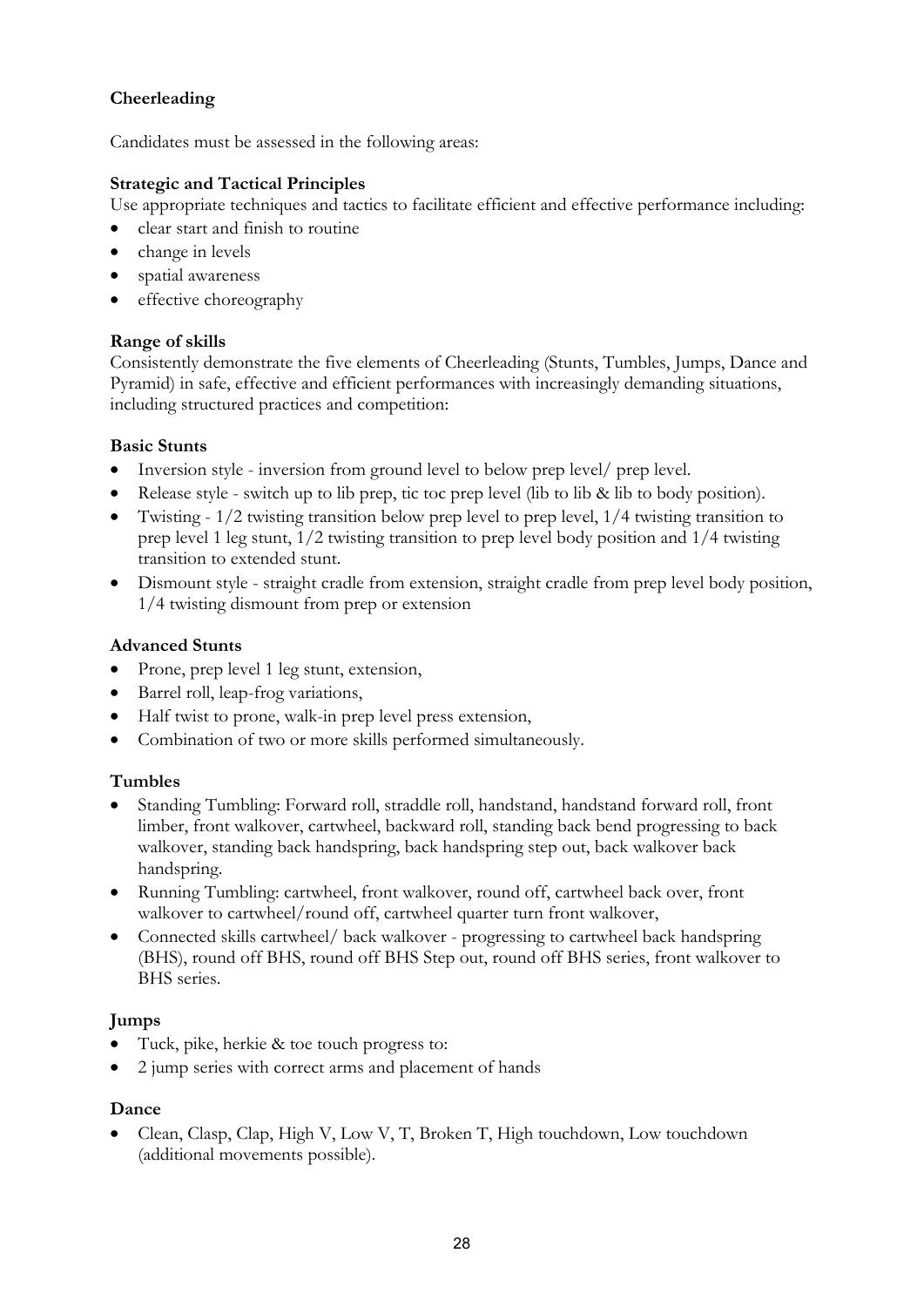#### **Pyramid**

- Linked stunts including an image moment (movement freezes 'photograph moment').
- The rest of the pyramid will be dynamic with a 'showstopper' piece.

#### **Physical Fitness Demands**

Demonstrate appropriate types and levels of fitness to perform skills effectively and efficiently including being able to demonstrate the maintenance of appropriate strength and high energy throughout a 90 second routine.

#### **Attitudes and Behaviours**

Adopt the appropriate behaviour, etiquette and attitude in favourable and adverse conditions. Students should demonstrate courtesy and respect to fellow students, opponents, coaches, and examiners.

#### **Rules and Health and Safety**

Show clear awareness and understanding of rules and safe practice and adhere to these in preparation; practice and competition to ensure fair play, health and safety, are assured e.g., smooth, soft-soled shoes, no jewellery. Technical skills (stunts, pyramids, tosses or tumbling) must be performed on dry, even pliant surfaces with no obstructions in practice or performance scenarios.

#### **Requirements for Assessment**

Candidates must be continuously assessed in practice and in school or club competitions and in intra or inter school or club competitions and examinations.

#### **Requirements for Moderation**

- Demonstrate a thorough and specific warm-up, which must include relevant drills with an appropriate increase in difficulty in a safe environment.
- Dress appropriately for the activity and be clearly identifiable.
- Display an appropriate level of fitness.
- Link a combination of range of skills to perform one routine that must last at least 90 seconds.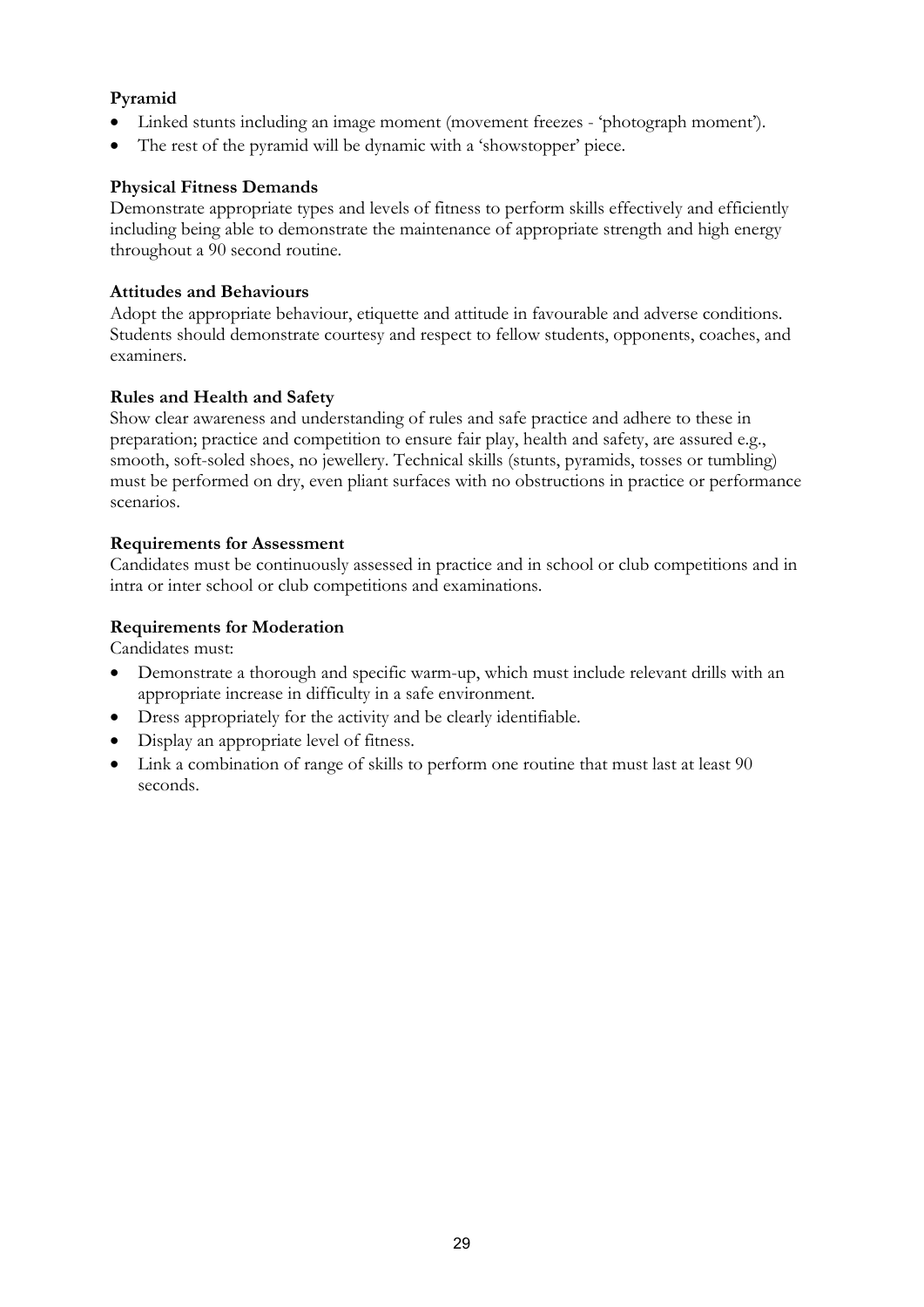#### **Glossary of Terms**

- **Base:** Holds the flyer in the air.
- **Basket Toss:** a toss involving 2 or 3 bases and a spotter, in which 2 of the bases use their hands to interlock wrists.
- **Brace/Bracer:** a brace is the physical connection from one top person to another top person that helps provide stability. A top person's hair or uniform is not a legal body part to use while bracing a pyramid or pyramid transition. A **bracer** is a top person in direct physical contact with another top person that helps provide stability. A required bracer cannot pass through an inverted position during a transition.
- **Cradle:** a dismount in which the top person is caught in a cradle position (top person lands in a "V"/pike/hollow body position with face up, legs straight and together below prep level with bases supporting the top person by wrapping arms under the back and under the legs of the top person).
- **Dismount:** the end movement of a stunt or pyramid that is released to a cradle or released to the performing surface. If released to the performing surface, top person must land on their feet.
- **Extension:** a stunt performed to extended arm height. Base's arms will be directly above their head, fully extended. Extension refers to a two-footed stunt at this height, and extended lib is a single leg stunt performed to this height.
- **Flyer:** Top person, lifted or thrown into the air.
- **Hang, smoosh, load, sponge:** terms referring to the starting position before a stunt.
- **Jump:** an airborne position not involving hip-over-head rotation created by using one's own feet and lower body power to push off the performing surface.
- **Levels:** Cheerleading ranges are classified in levels, from 1-7. Level 1 is beginner level level 7 is elite. The highest performing Northern Ireland teams are level 4.
- Lib (liberty): a stunt performed on one leg. The non-standing leg will be pulled up so that the foot aligns with the knee of the standing leg, with a pointed toe.
- Load-In: a stunting position where the top person has at least one foot in the base/s hands. The base/s hands are at waist level.
- **Prep or prep level**: a stunt performed to shoulder height. Often used to describe a twofooted stunt at this height. Prep Lib refers to a single-leg stunt performed to this height.
- **Spotter:** person responsible for preventing injury to a top person during a stunt, pyramid or toss, by protecting the head, neck, back and shoulders. A spotter must be your own team member, trained in correct spotting techniques and be standing on the performing surface. They must be attentive to the stunt being performed and may not be involved in anything that could prevent them from spotting e.g., holding a sign.

Front spot - an optional support, used to help support the flyer from the front of the stunt. Back spot - Supports the flyer from the back, always watching for the head, neck and shoulders.

- **Stunt group**: Made up of the positions mentioned above.
- **Tic-Tock:** a stunt held in a static position on one leg, base(s) dip and release top person in an upward fashion, as the top person switches their weight to the other leg and lands in a static position on their opposite leg.
- **Toss:** an airborne stunt where base(s) execute a throwing motion initiated from waist level to increase the height of the top person. The top person is free from all base contact, bracers and/or other top persons. The top person is free from the performing surface when the toss is initiated (excl: basket toss or sponge toss). Requires a minimum of 3, maximum of 4 tossing bases. All bases must have feet on the performing surface. Tosses must be caught in cradle position by at least 3 bases one of which is positioned at the head and shoulder area of the top person.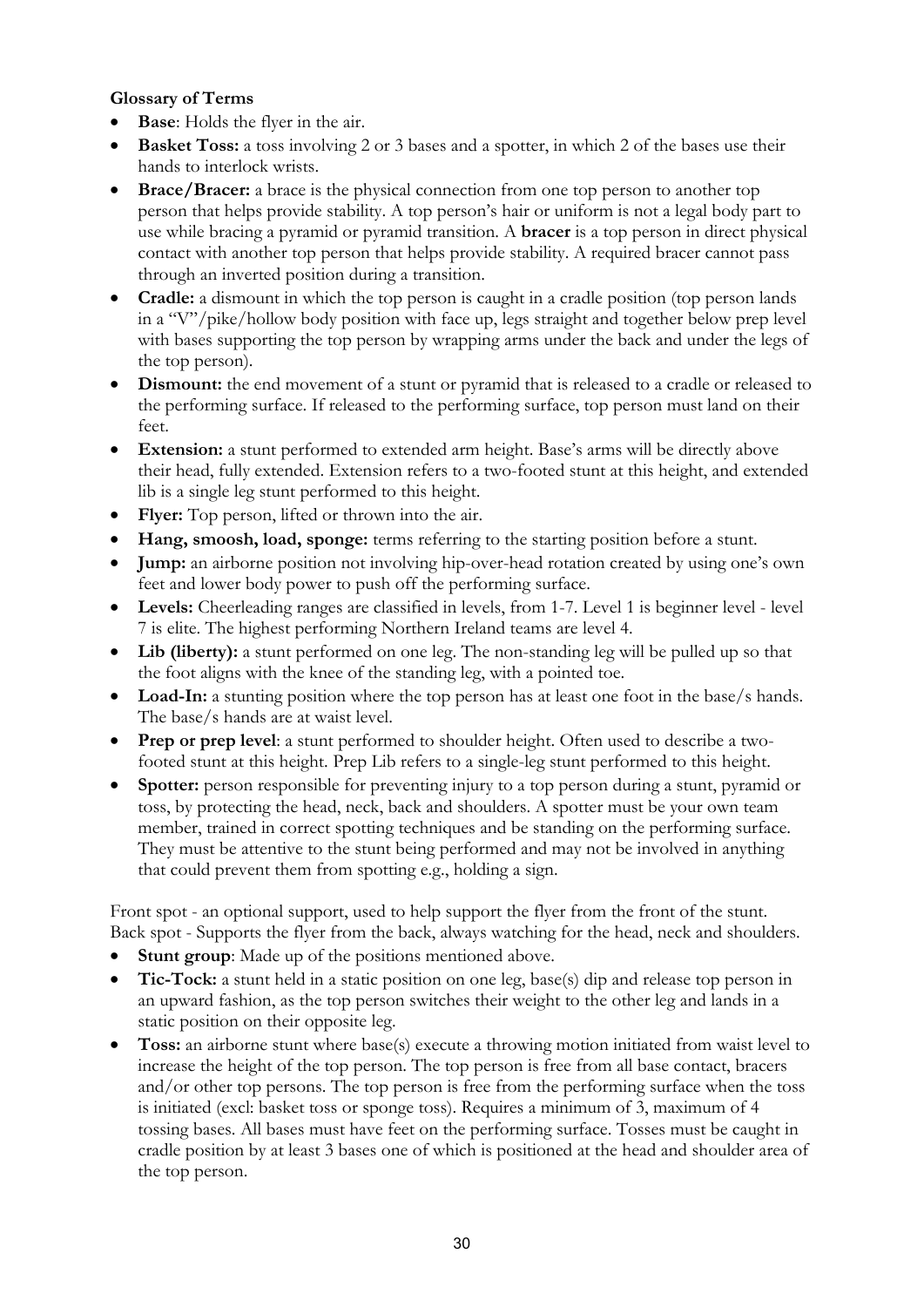#### **Cricket**

Candidates must be assessed in the following areas:

**Strategic and Tactical Principles:** Use appropriate strategies and tactics to facilitate efficient and effective performance e.g. field settings for a bowler; run scoring or chasing tactics.

#### **Range of Skills**

Consistently demonstrate the following skills in safe, effective and efficient performances with increasingly demanding situations, including: structured practices and matches:

- Batting: grip, stance, back-lift, footwork, balance and timing; front foot and back foot defence; pull; cut; hook; sweep; reverse sweep; off and on drive; leg glance; variations.
- running between wickets, calling, backing up.
- Bowling: grip; run up/pace, variations, release; follow through; out-swing/in-swing, cutters, spin; variations; field placings.
- Fielding: catching: high catch; low catch, close catch; deep catch; interception and return: long barrier and throw; chasing and retrieving: working in pairs; backing up; short throw and long throw.
- Wicket keeping: positioning (back from and up to the wicket); stumping; receiving from field; receiving from bowler; use of pads.

**Physical Fitness Demands:** Demonstrate appropriate types and levels of fitness to perform effectively and efficiently in their chosen role.

**Attitudes and Behaviours:** Adopt the appropriate behaviour, etiquette and attitude in favourable and adverse conditions.

**Rules and Health and Safety**: Show clear awareness and understanding of rules/laws and safe practice and adhere to these to ensure fair play, health and safety.

#### **Requirements for Assessment**

Candidates must be continuously assessed in warm ups, practices and intra or inter school or club matches.

#### **Requirements for Moderation**

- Demonstrate a thorough and specific warm-up which must include relevant drills with an appropriate incline of difficulty in a safe environment.
- Dress appropriately for the activity and be clearly identifiable.
- Display an appropriate level of fitness for cricket.
- Understand umpiring signals, fielding positions and the scoring system.
- Participate in a game of cricket for an appropriate time.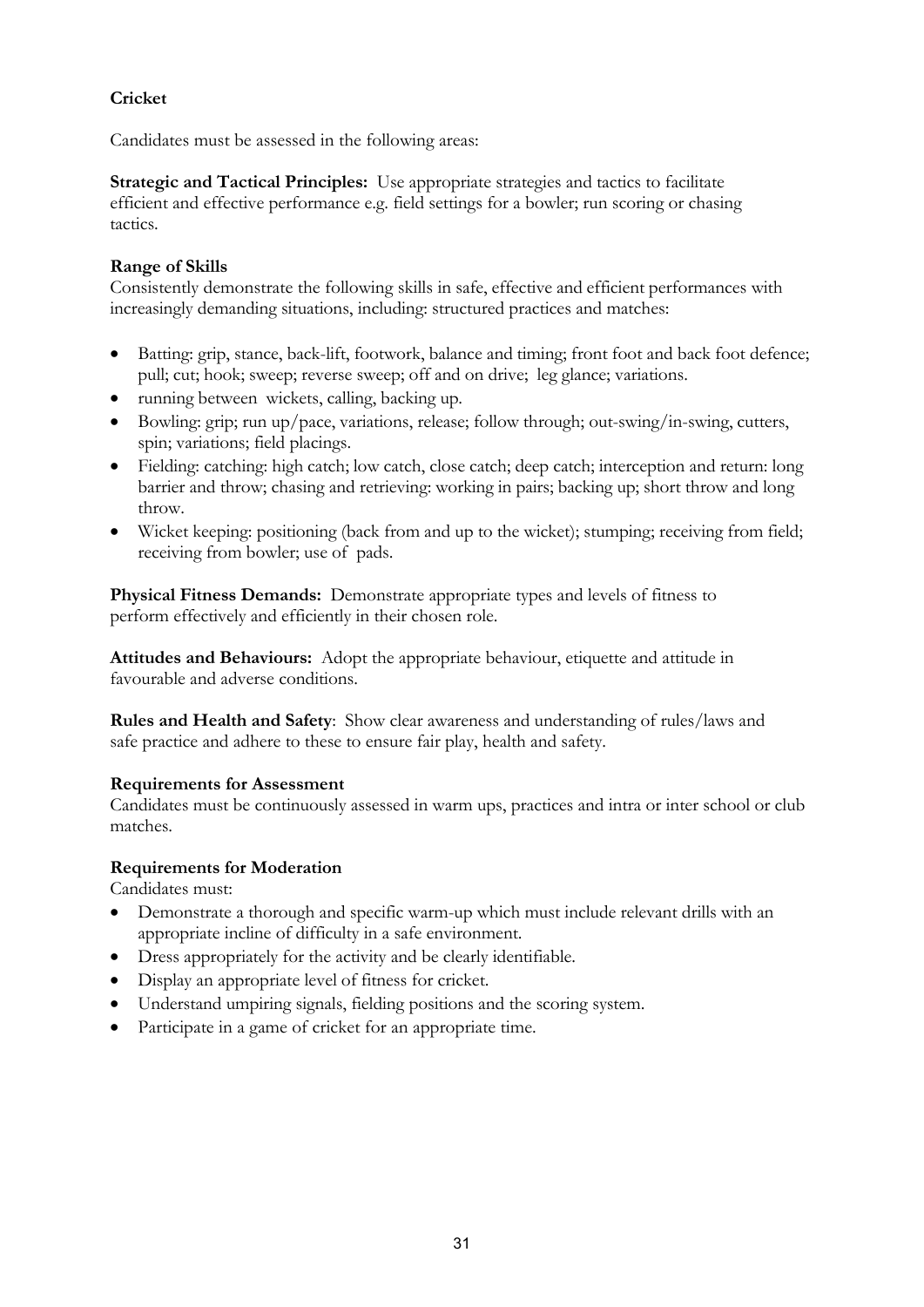#### **Cross Country**

Candidates must be assessed in the following areas:

**Strategic and Tactical Principles:** Use appropriate strategies and tactics to facilitate efficient and effective performance.

#### **Range of Skills**

Consistently demonstrate the following skills in safe, effective and efficient performances with increasingly demanding situations, including: structured practices, and competition.

Starting a Race

- Positioning.
- Maintaining space.

#### Racing

- Running with good form.
- Pacing.
- Teamwork.
- Finishing.
- Route choice.
- Attack points.
- 'Safety first' decisions.

**Physical Fitness Demands:** Demonstrate appropriate types and levels of fitness to perform effectively and efficiently in their chosen role.

**Attitudes and Behaviours:** Adopt the appropriate behaviour, etiquette and attitude in favourable and adverse conditions.

**Rules and Health and Safety**: Show clear awareness and understanding of rules/laws and safe practice and adhere to these to ensure fair play, health and safety.

#### **Requirements for Assessment**

Candidates must be continuously assessed in warm ups, practices and intra or inter school or club matches.

#### **Requirements for Moderation**

- Demonstrate a thorough and specific warm-up which must include relevant drills with an appropriate incline of difficulty in a safe environment.
- Dress appropriately for the activity and be clearly identifiable.
- Display an appropriate level of fitness for cross-country.
- Complete a cross country course in an appropriate time.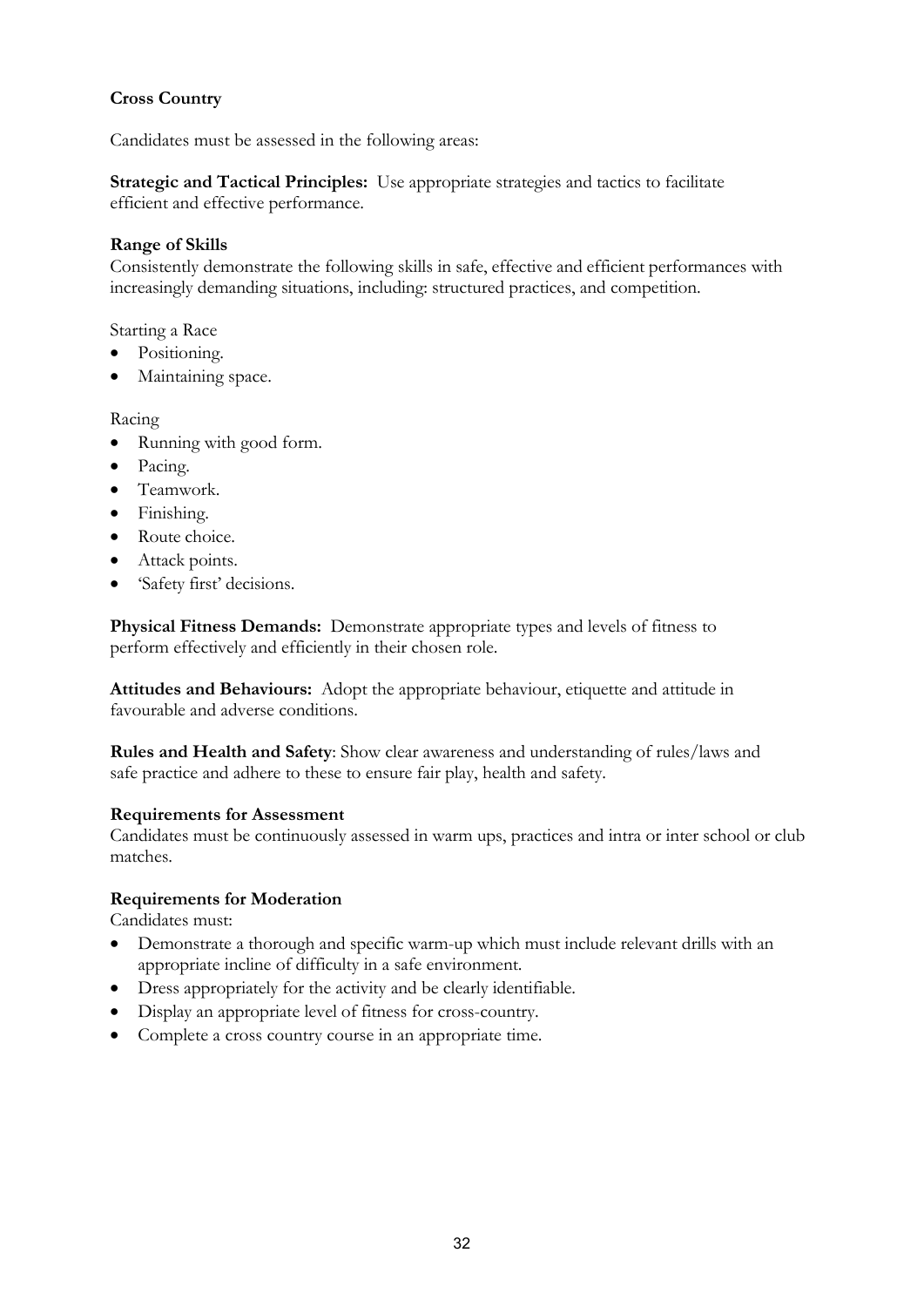#### **Cycling**

#### **Includes: Road; Mountain Bike; Track; Cyclocross.**

Candidates must be assessed in the following areas:

**Strategic and Tactical Principles:** Use appropriate strategies and tactics to facilitate efficient and effective performance.

#### **Range of Skills**

Consistently demonstrate the following skills in safe, effective and efficient performances with increasingly demanding situations, including: structured practices, and competition (as appropriate to the cycling format chosen):

Bike maintenance: basic bike fitting; fixing punctures; cleaning; adjusting gears;

Bike handling:

- Use of cleats.
- Use of gears; slowing down/braking/stopping.
- Cornering; balance.
- Climbing; downhill.

#### Pace

- Pedalling cadence.
- Using an 'aero' position.

Racing or riding with others

- Drafting, peloton etiquette.
- Attacking; solo breakaways.
- Leading out tactics.
- Positioning in a bunch; Scanning.
- Sprinting.

**Physical Fitness Demands:** Demonstrate appropriate types and levels of fitness to perform effectively and efficiently in their chosen role.

**Attitudes and Behaviours:** Adopt the appropriate behaviour, etiquette and attitude in favourable and adverse conditions.

**Rules and Health and Safety**: Show clear awareness and understanding of rules/laws and safe practice and adhere to these to ensure fair play, health and safety.

#### **Requirements for Assessment**

Candidates must be continually assessed in practice and in appropriately challenging situations.

#### **Requirements for Moderation**

- Demonstrate a thorough and specific warm-up which must include relevant drills with an appropriate incline of difficulty in a safe environment.
- Dress appropriately for the activity and be clearly identifiable (a helmet appropriate to the activity must be worn at all times).
- Display an appropriate level of fitness reflective of the type of cycling chosen.
- Complete an appropriate course for an appropriate time.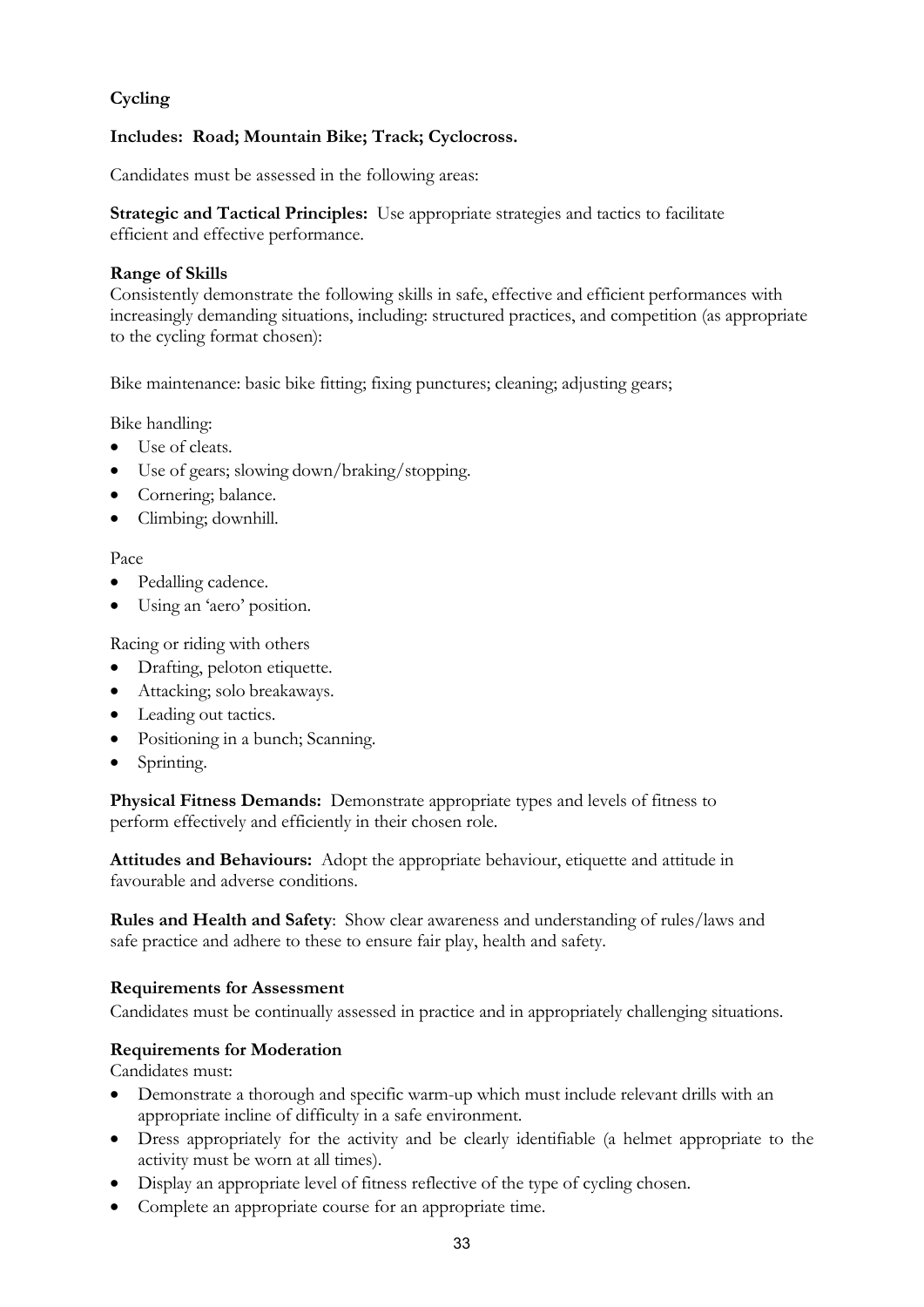#### **Dance**

#### **Includes: Traditional; Contemporary; Aerobic;**

Candidates must be assessed in the following areas:

**Compositional Principles:** Use appropriate strategies and tactics to facilitate efficient and effective performance.

#### **Range of Skills**

Consistently demonstrate the following skills in safe, effective and efficient performances with increasingly demanding situations, including: structured practices, and competition:

- A wide range of steps.
- Amplification.
- Good shape.
- Poise/body tension.
- Characterisation.
- Communication of idea/quality.
- Group design/formation/floor patterns, unison, canon, mirror action and reaction.
- Use of a theme, dramatic idea, or motif in composition to reflect a particular dance style.
- Rhythm/ musical phrasing of the accompaniment to enhance the composition.
- Share compositions with an audience.
- Demonstrate the techniques used to choreograph performance steps or actions.
- Perform an extensive range of dance steps and dance actions safely, efficiently and effectively.
- Produce and perform a sequence of dance actions with appropriate variations in use of body parts, space, dynamics and relationships.

**Physical Fitness Demands:** Demonstrate appropriate types and levels of fitness to perform effectively and efficiently in their chosen role.

**Attitudes and Behaviours:** Adopt the appropriate behaviour, etiquette and attitude in favourable and adverse conditions.

**Rules and Health and Safety**: Show clear awareness and understanding of rules/laws and safe practice and adhere to these to ensure health and safety.

#### **Requirements for Assessment**

Candidates must be continually assessed in practice and in intra or inter school or public performances.

#### **Requirements for Moderation**

Candidates should:

- Demonstrate a thorough and specific warm-up which must include relevant drills with an appropriate incline of difficulty in a safe environment.
- Dress appropriately for the activity and be clearly identifiable.
- Display an appropriate level of fitness.
- Perform (either solo, with a partner or as part of a group); **two dances** which best display their level of skill in the genre of their choice. At least one of the dances must be a personal composition.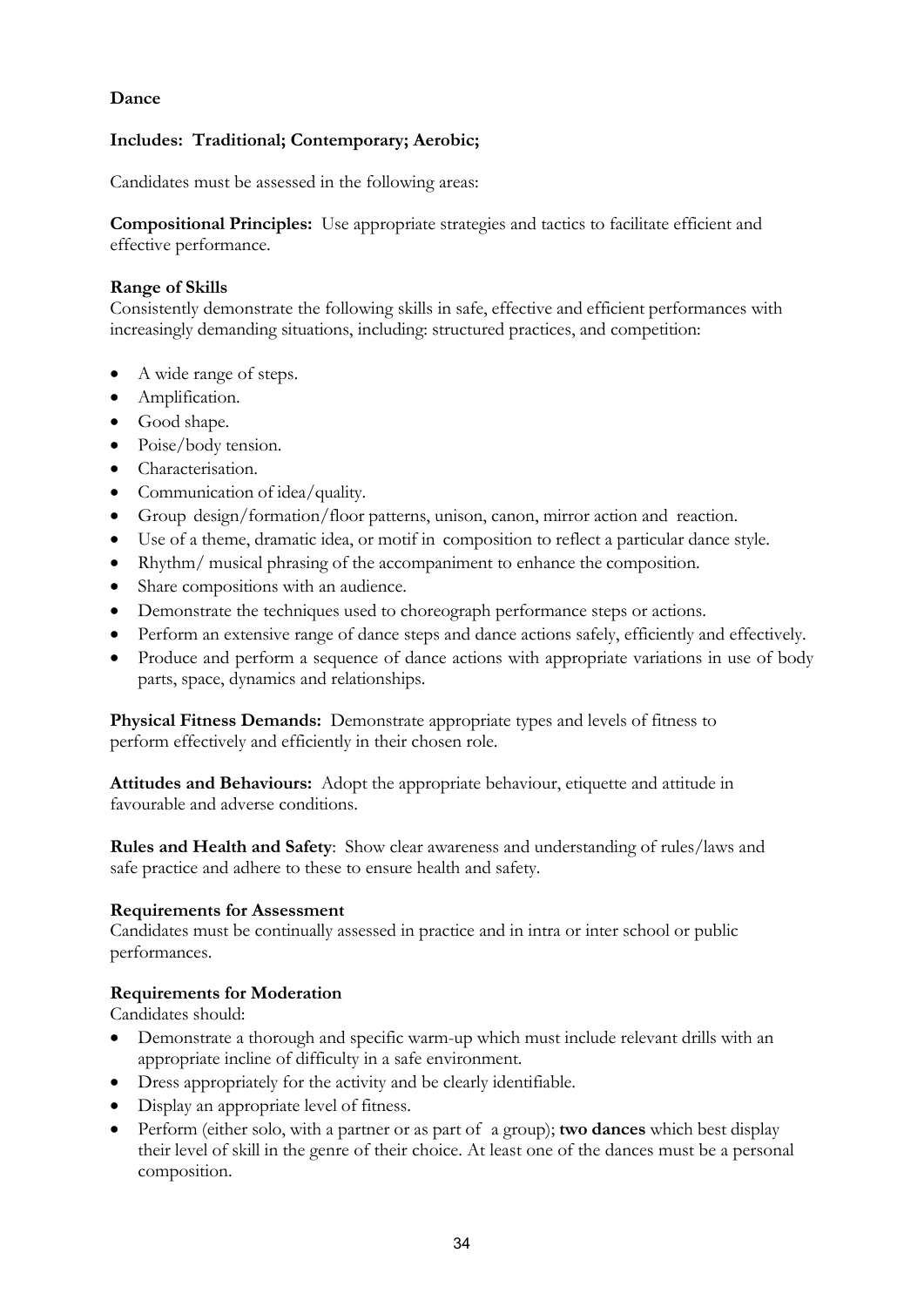# **Diving**

Candidates must be assessed in the following areas:

**Strategic and Tactical Principles:** Use appropriate strategies and tactics to facilitate efficient and effective performance.

## **Range of Skills**

Consistently demonstrate the following skills in safe, effective and efficient performances with increasingly demanding situations, including: structured practices, and with good form and style:

- Straight jump.
- Tuck jump.
- Piked jump.
- Half twist jump.
- Full twist jump.
- Line up entries.
- Half twists or full twists may be performed going into forward dives.
- Forward dives (tucked; piked; straight).
- Half twists or full twists may be performed going into back dives.
- Back dives (tucked; piked; straight).
- Front somersault (tucked; piked; straight).
- Half twists or full twists may be performed going into the front somersault.
- Back somersault (tucked; piked; straight).
- Half twists or full twists may be performed going into the back somersault.

**Physical Fitness Demands:** Demonstrate appropriate types and levels of fitness to perform effectively and efficiently in their chosen role.

**Attitudes and Behaviours:** Adopt the appropriate behaviour, etiquette and attitude in favourable and adverse conditions.

**Rules and Health and Safety**: Show clear awareness and understanding of rules/laws and safe practice and adhere to these to ensure health and safety.

### **Requirements for Assessment**

Candidates must be continually assessed in practice and in intra or inter school or club competitions.

### **Requirements for Moderation**

- Demonstrate a thorough and specific warm-up which must include relevant drills with an appropriate incline of difficulty in a safe environment.
- Dress appropriately for the activity and be clearly identifiable.
- Display an appropriate level of fitness for diving.
- Perform **four** dives which best demonstrate a consistent level of skill in terms of take-off, elevation, body position and entry into water. Safety considerations are paramount (e.g. a high degree of difficulty dive should not be attempted unless the candidate has demonstrated it consistently throughout the course).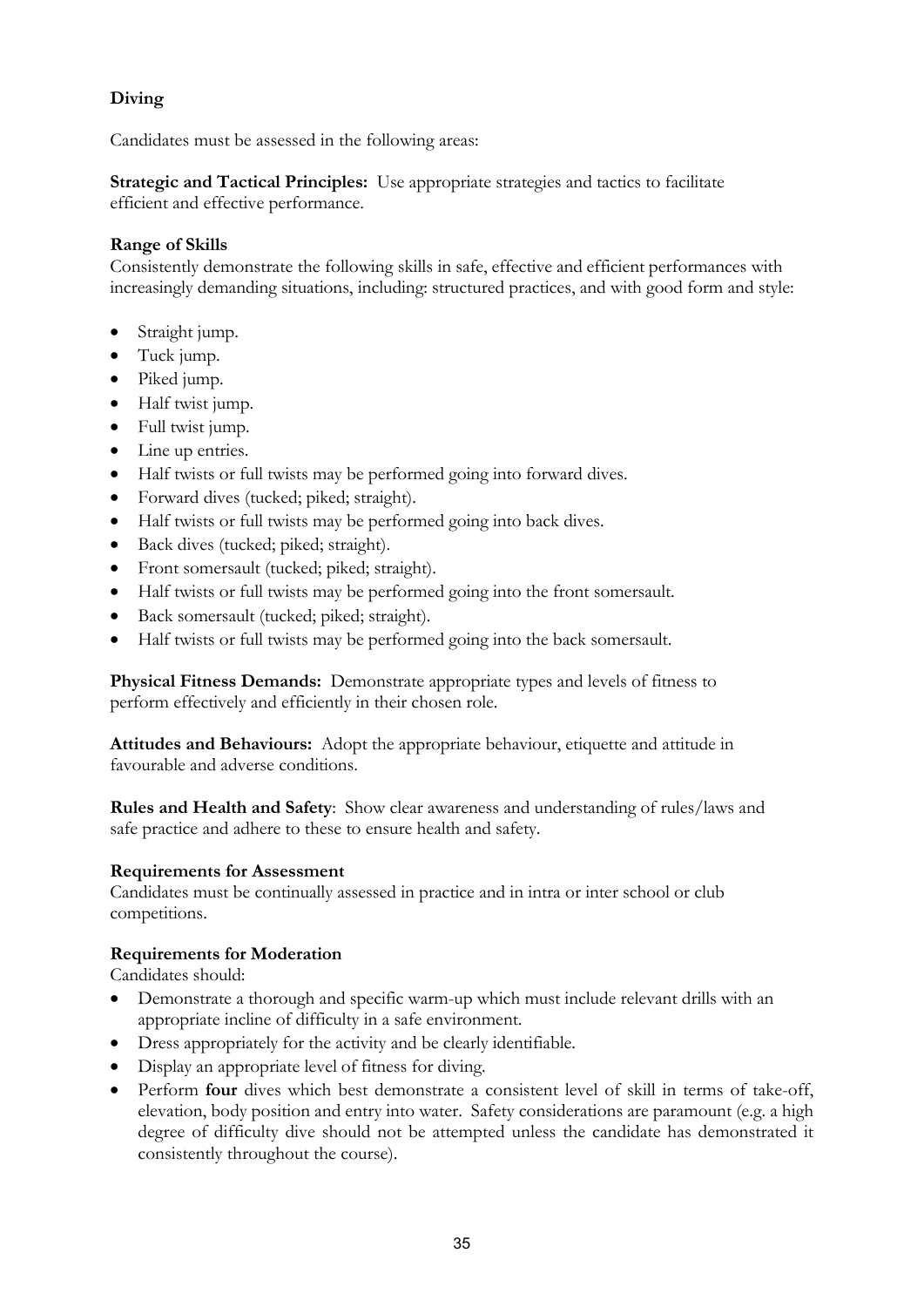## **Equestrian Dressage or Games**

Candidates must be assessed in the following areas:

**Strategic and Tactical Principles:** Use appropriate strategies and tactics to facilitate efficient and effective performance.

### **Range of Skills**

Consistently demonstrate the following skills in safe, effective and efficient performances with increasingly demanding situations, including: structured practices in **one** of the following disciplines:

- **Dressage; or**
- **Games.**

When schooling a horse or pony for either dressage or games:

- Demonstrate understanding and application of the 'scales of training' to their equestrian discipline.
- Care of a stabled horse or pony and management of a competition horse or pony.

### **Dressage**

- Use correct aids to achieve the desired gait.
- Ride the following 6 movements:
	- 1. Working, medium and extended trot.
	- 2. Extended walk, medium walk and free walk on a long rein.
	- 3. Working canter, medium canter, collected canter and counter canter.
	- 4. Shoulder in, in trot.
	- 5. Simple changes.
	- 6. Leg yielding, in trot.

### **Games**

- Mount and dismount at various speeds.
- Exchange batons; implements; cups and flags with other members of the team.
- Vault onto the pony at speed.
- Ride 5 of the following eight standard games:

1. Bending 3. Ball & Flag 5. Bottle 7. Tyre 2. Old Sock 4. Pyramid 6. Mug 8. Flag

**Physical Fitness Demands:** Demonstrate appropriate types and levels of fitness to perform effectively and efficiently in their chosen role. *Be aware of the fitness required for both Horse/Pony and Rider to compete safely.*

**Attitudes and Behaviours:** Adopt the appropriate behaviour, etiquette and attitude in favourable and adverse conditions.

**Rules and Health and Safety**: Show clear awareness and understanding of rules/laws and safe practice and adhere to these to ensure fair play, health and safety.

### **Requirements for Assessment**

Candidates must be continually assessed in practice and in intra or inter school or club competition.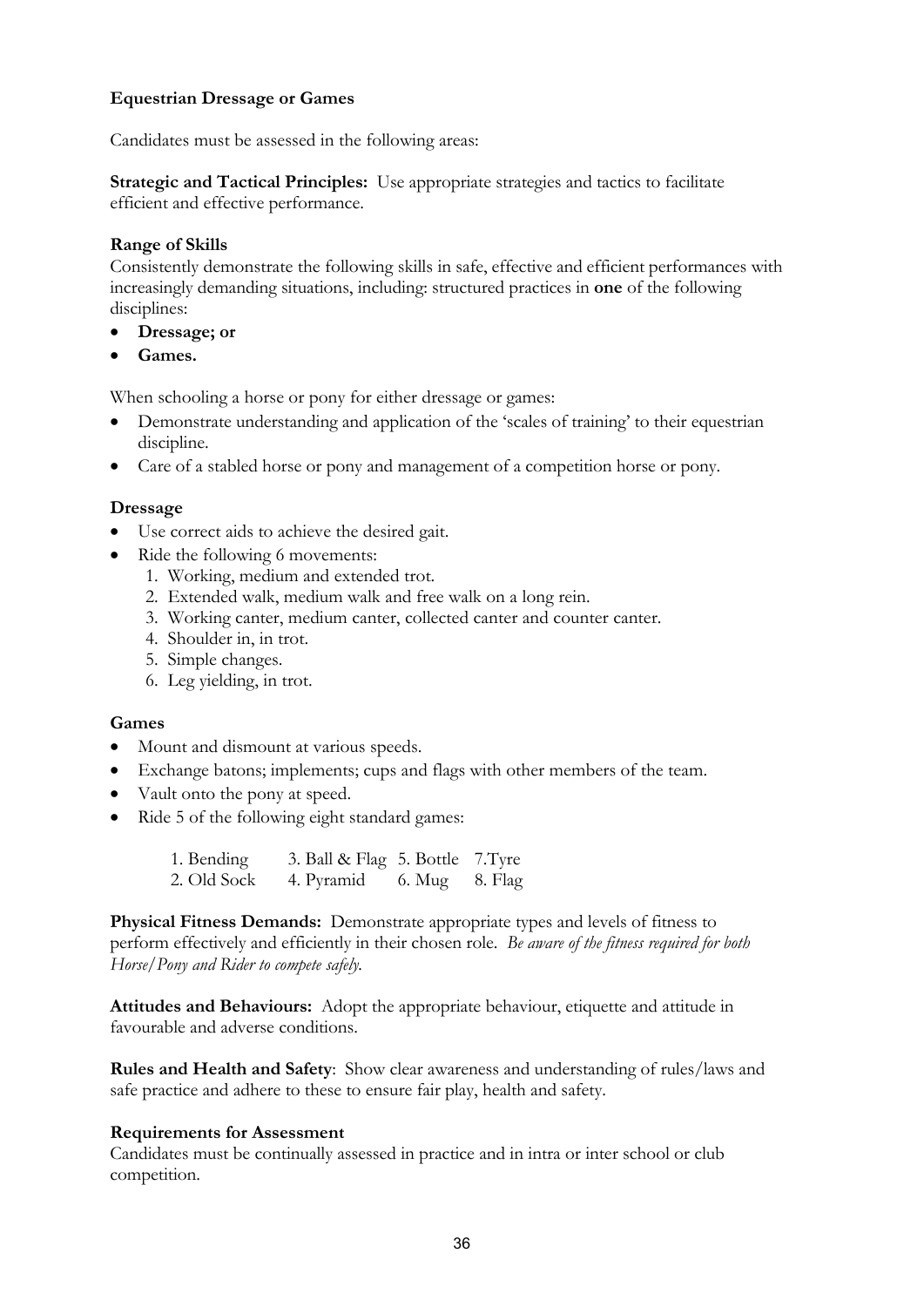## **Requirements for Moderation**

- Demonstrate a thorough and specific warm-up which must include relevant drills with an appropriate incline of difficulty in a safe environment.
- Dress appropriately for the activity and be clearly identifiable.
- Display an appropriate level of fitness for their chosen equestrian discipline.
- Demonstrate their riding technique and their range of skill appropriate to their chosen discipline.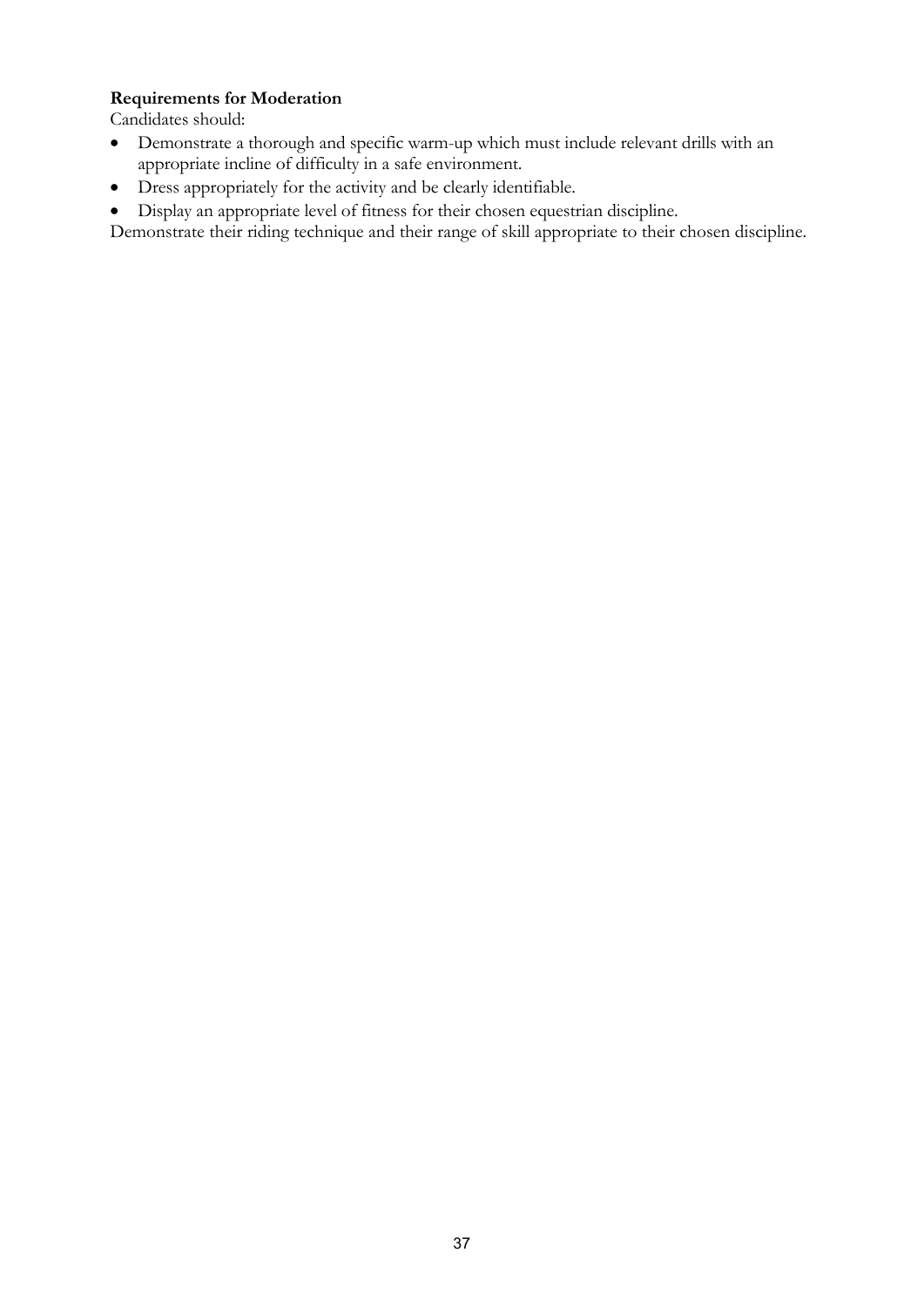# **Equestrian: Show Jumping or Working Hunter;**

Candidates must be assessed in the following areas:

**Strategic and Tactical Principles:** Use appropriate strategies and tactics to facilitate efficient and effective performance e.g. walk a course and demonstrate an understanding of its significance in relation to stride patterns.

## **Range of Skills**

Consistently demonstrate the following skills in safe, effective and efficient performances with increasingly demanding situations, including: structured practices in **one** of the following disciplines:

- **Show Jumping; or**
- **Working Hunter.**

When schooling a horse or pony for either Show jumping or Working hunter:

- Demonstrate understanding and application of the 'scales of training' to their equestrian discipline.
- Care of a stabled horse or pony and management of a competition horse or pony.

## **Show Jumping**

- Complete a round of show jumps using the appropriate speed, with rhythm and balance.
- Be in control during speed rounds making appropriate and realistic turns.
- Present the horse or pony in a correct manner to jump a wide variety of obstacles such as water trays, fillers and combinations.
- Stay in balance on approach, in flight and landing when jumping a fence.

### **Working Hunter**

- Demonstrate control, balance and rhythm when jumping a variety of working hunter fences including Water Trays, Rustic Fences, Stiles and combinations.
- Maintain balance and control on the approach, in flight and landing whilst jumping a fence.
- Be competent to present and display your Horse/Pony's confirmation and gaits to the judge under saddle or on foot.

**Physical Fitness Demands:** Demonstrate appropriate types and levels of fitness to perform effectively and efficiently in their chosen role. *Be aware of the fitness required for both Horse/Pony and Rider to compete safely.*

**Attitudes and Behaviours:** Adopt the appropriate behaviour, etiquette and attitude in favourable and adverse conditions.

**Rules and Health and Safety**: Show clear awareness and understanding of rules/laws and safe practice and adhere to these to ensure fair play, health and safety.

### **Requirements for Assessment**

Candidates must be continually assessed in practice and in intra or inter school or club competition.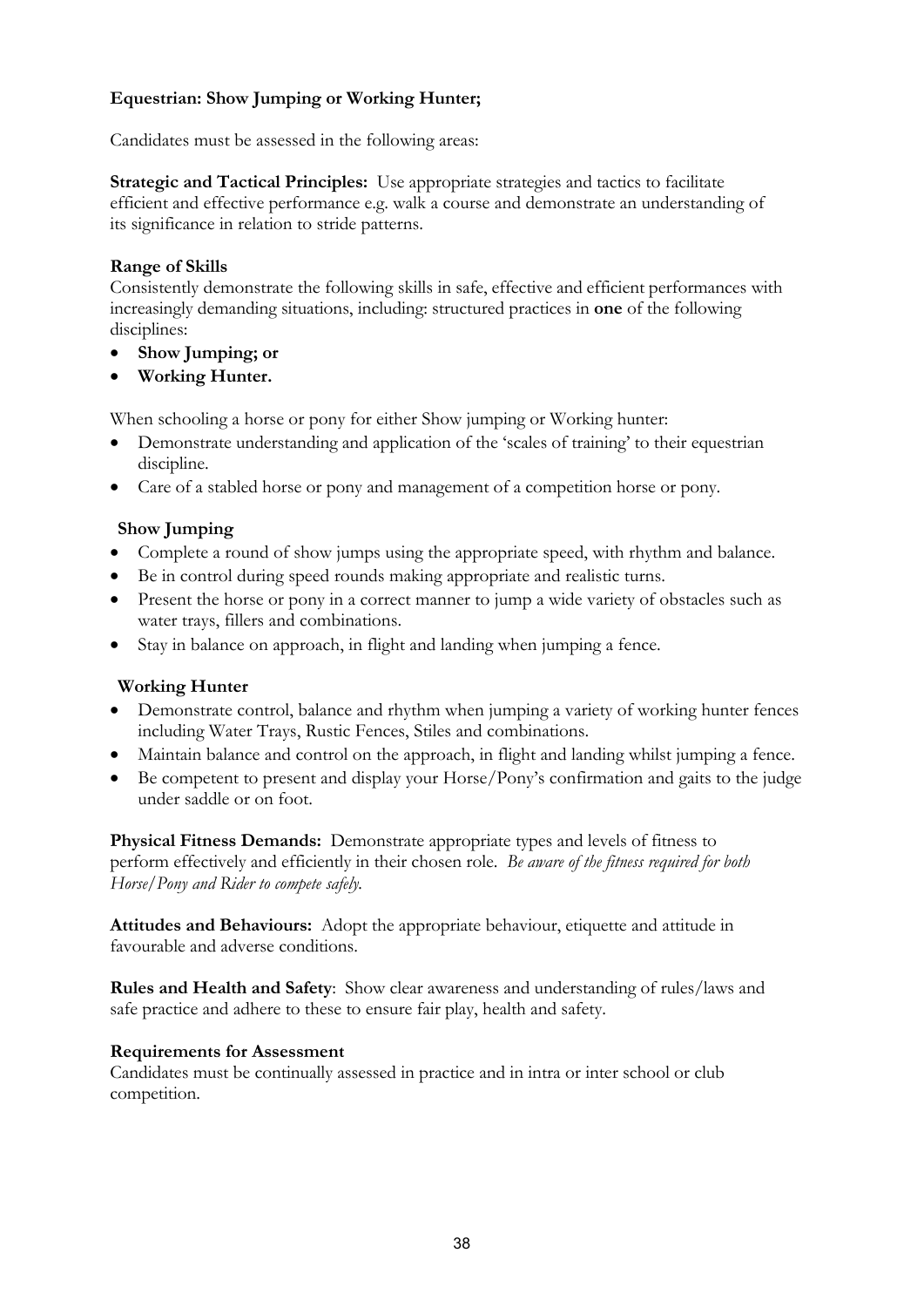## **Requirements for Moderation**

- Demonstrate a thorough and specific warm-up which must include relevant drills with an appropriate incline of difficulty in a safe environment.
- Dress appropriately for the activity and be clearly identifiable.
- Display an appropriate level of fitness for their chosen equestrian discipline.
- Demonstrate their riding technique and their range of skill appropriate to their chosen discipline.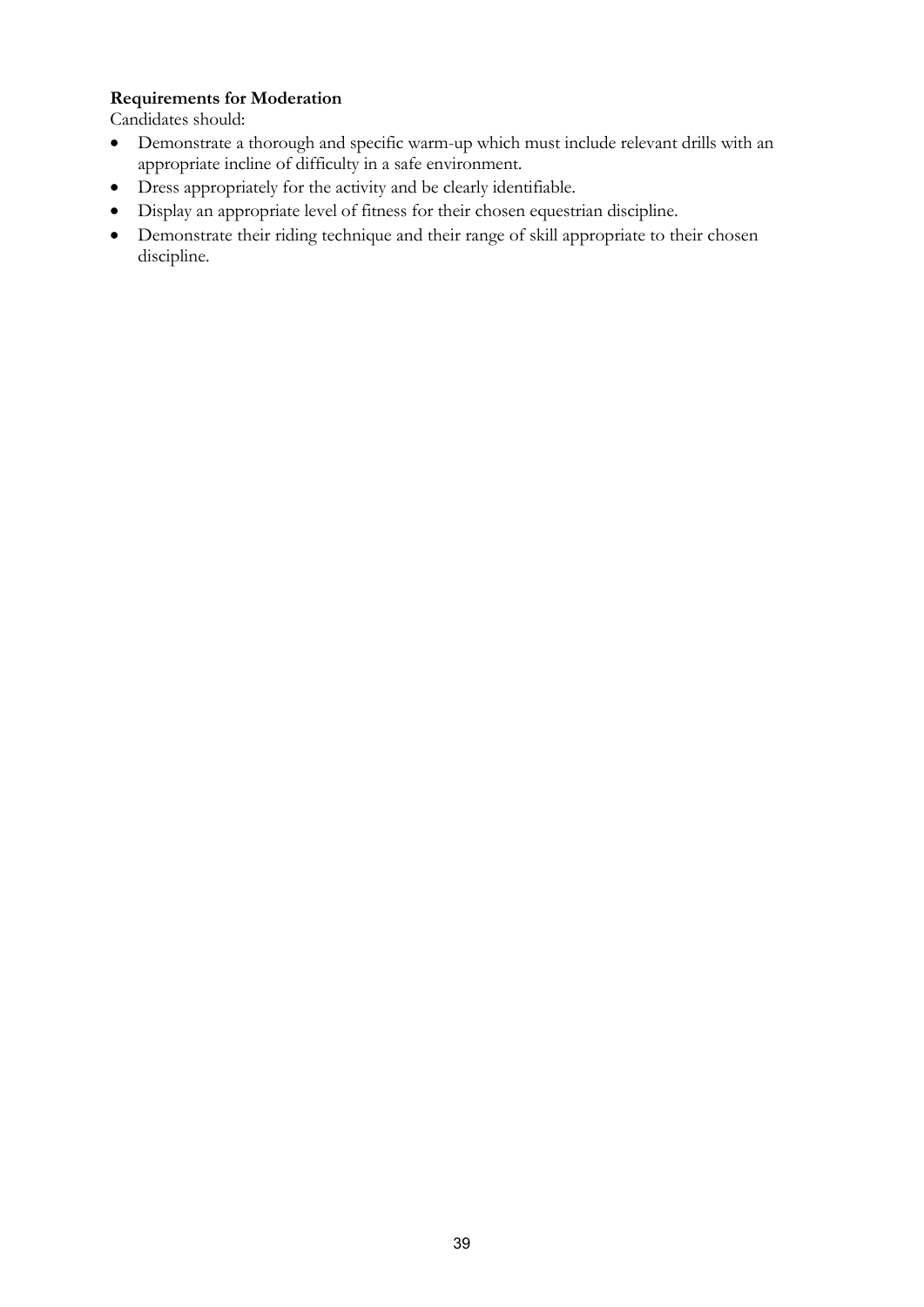## **Event Management**

Candidates must be assessed in the following areas:

**Strategic and Tactical Principles:** Use appropriate strategies and tactics to facilitate efficient and effective performance.

### **Range of Skills**

Consistently demonstrate the following skills in safe, consistent, effective and efficient performances in a wide range of event management skills and apply them effectively when organising successful active leisure events including the following:

- Communication.
- Problem solving.
- Organisational.
- Interpersonal.
- Leadership.
- Time management.
- Team work.

**Time Management:** Meet the time management demands and deadlines required for successful event management of physical activities and/or sports.

**Attitudes and Behaviours:** Adopt the appropriate behaviour, etiquette and attitude in favourable and adverse conditions when organising successful active leisure events:

- Motivation.
- Initiative.
- Enthusiasm.
- Positive attitude.

**Rules and Health and Safety**: Demonstrate knowledge and understanding of the role of an event manager and the roles within an event management team and apply them when managing physical activity and/or sports events; and demonstrate consistently a high awareness of health and safety.

### **Requirements for Assessment**

Candidates must be continually assessed in a range of situations e.g. they could manage a small 'event' such as a badminton match, progress to a four-person round robin badminton competition and then manage more complex events like the long jump competition for different age groups at a school's sports day. The teacher and candidate should agree on a final event to confirm their marks for the five assessed content areas.

### **Requirements for Moderation**

Candidates will be required to describe and discuss with their teacher and the moderator how they managed an event. Candidates should use the five content areas as a guide for their response.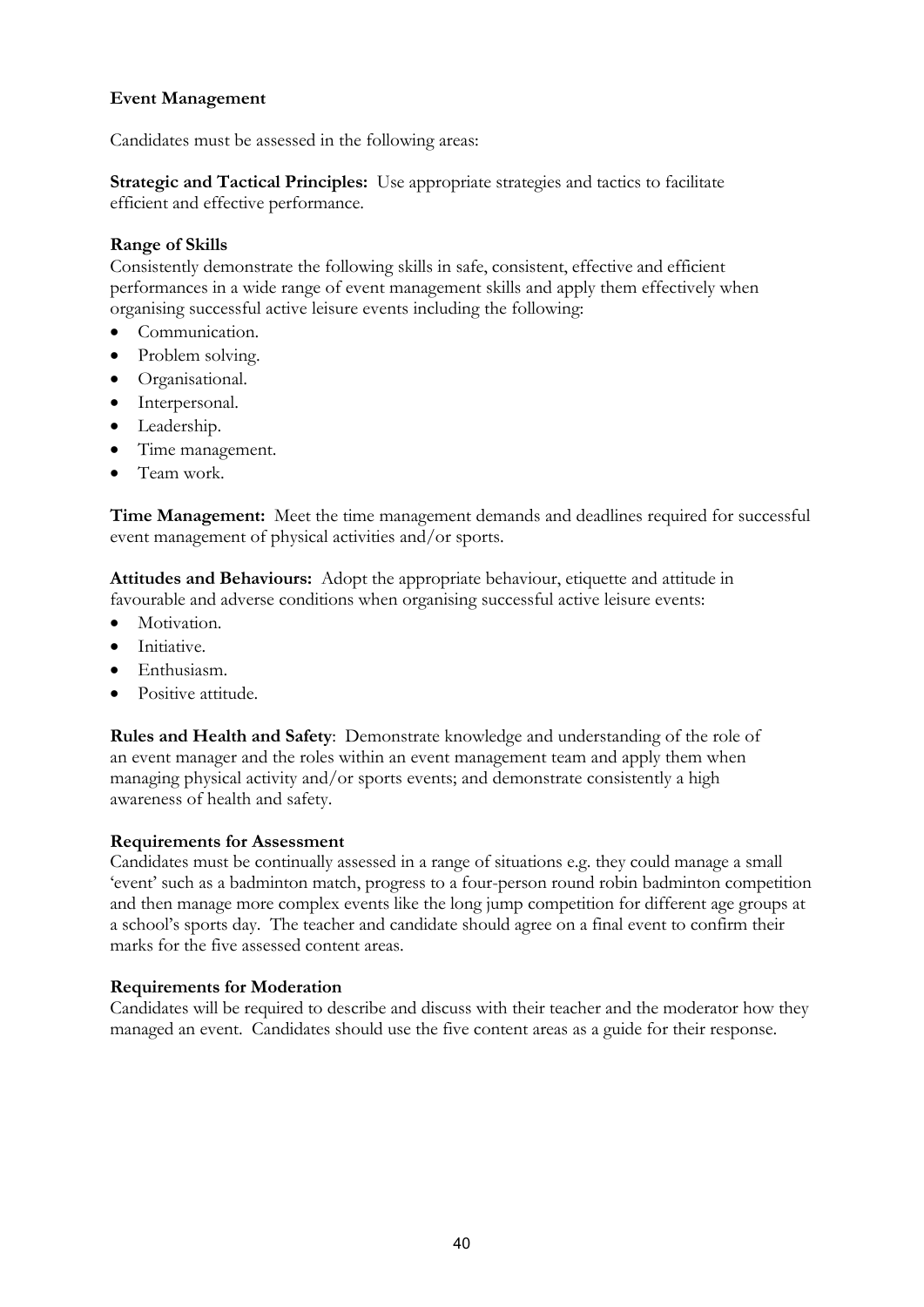# **Fitness Testing**

Candidates will be assessed on their performance and understanding in **three** of the fitness tests listed in the CCEA battery of tests outlined below.

- The components of fitness tested should be relevant to their performance in at least one of their other chosen activities.
- Teachers and candidates should be familiar with the protocol of the eight fitness tests outlined below before selecting their **best three** tests for assessment.
- For effective internal assessment, candidates should collate detailed information on their performance and administration of **three** fitness tests in the following areas:

**Strategic and Tactical Principles**: The candidates' use of appropriate strategies and tactics to facilitate efficient and effective performance will inform the mark out of 15 available for this section e.g.

- Show appropriate preparation to ensure optimal performance in the fitness tests e.g. consider clothing, footwear and warm up appropriate to each test.
- Perform to the parameters of the test protocols to maximise test results.
- Consider appropriateness of venue.
- Consider training programme completed and its effects on test scores.

## **Range of Skills**

The candidates' consistent use of the following skills when organising and completing tests safely, effectively and efficiently will inform the mark out of 15 available for this section e.g.

- Set up the tests and explain exactly how to do the tests.
- Measure and record results.
- Show awareness of factors affecting reliability of test results.
- Demonstrate consistent, efficient and effective performance in three tests from the following battery of tests (included are examples of key indicators that must inform marks awarded);
	- − Multi-stage fitness test: e.g. efficient and effective running technique; accurate pacing.
	- − Cooper test: e.g. efficient and effective running technique.
	- − 60 second sit-up test e.g. appropriate technique and form attributable to good core strength.
	- − 60 second press-up test e.g. maintain good form throughout test in chest, arm and core areas.
	- − Sit and reach test e.g. head between arms, palms flat and fingers behind ruler.
	- − Grip strength test e.g. appropriate technique ensuring grip handle suits finger length.
	- − Standing broad jump test e.g. effective take-off, weight transfer, arm movement, landing technique.
	- − Speed and agility test e.g. low balanced turns and good arm drive.

**Physical Fitness Demands:** Demonstrate appropriate types and levels of fitness to perform effectively and efficiently in their chosen tests.

The average of a candidate's **best three tests** will inform the mark out of 10 available for this section (if the result is not a whole number round to the nearest whole number e.g. 8.4 is rounded to 8. 9.5 is rounded to 10).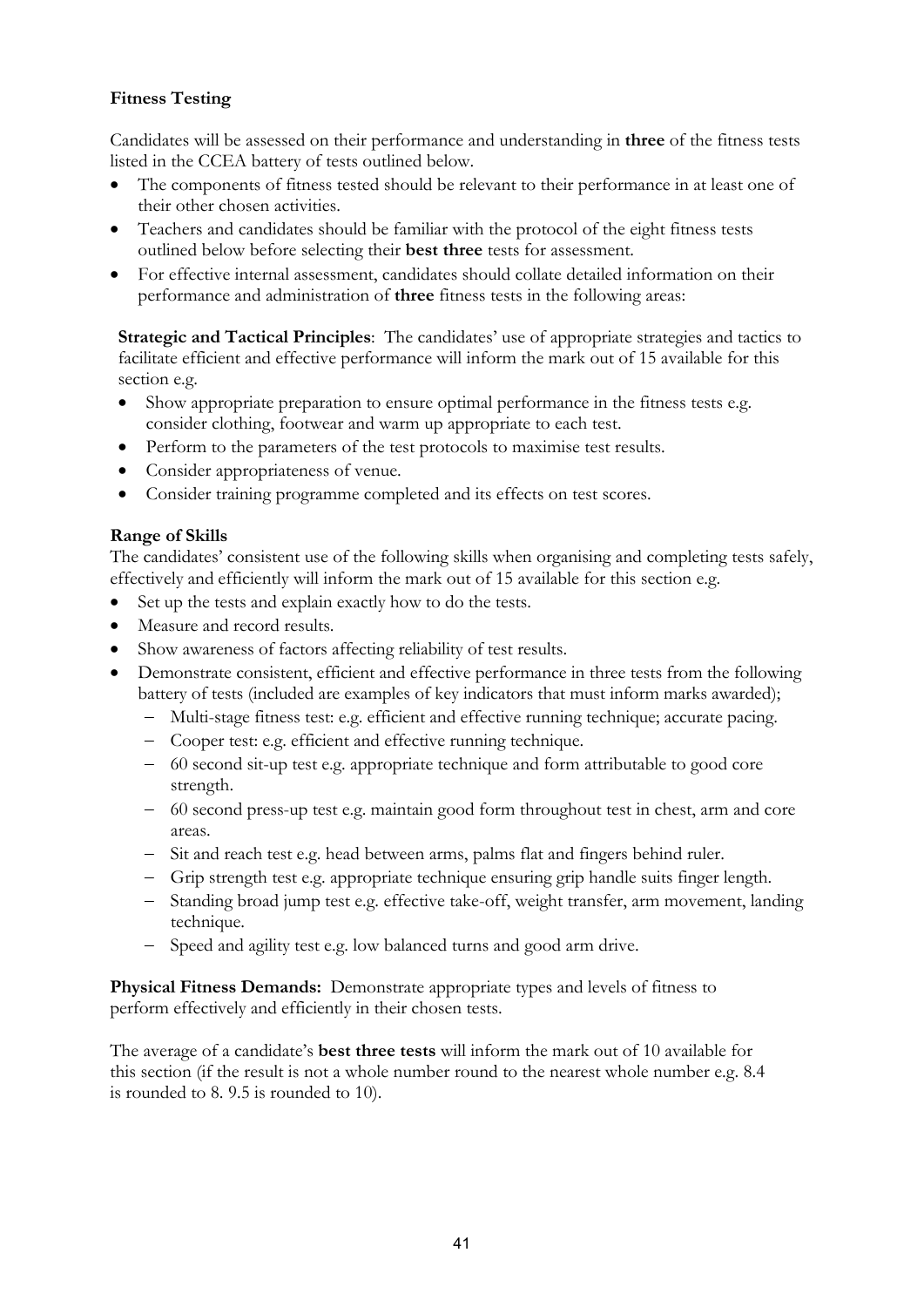**Attitudes and Behaviours:** The candidates' ability to adopt the appropriate behaviour, etiquette and attitude in favourable and adverse conditions will inform the mark out of 5 available for this section e.g.

- Candidates prepare appropriately in the weeks and days prior to each test session.
- On a test day, candidates are well organised, set up the tests, understand procedures and protocol.
- Show a clear determination to do well.

**Rules and Health and Safety**: The candidates' ability to show clear awareness and understanding of protocol and safe practice will inform the mark out of 5 available for this section e.g.

- Adhere to protocol to ensure fairness, reliability, health and safety, are assured.
- Demonstrate understanding of the following: validity and reliability; maximal and sub maximal testing and the importance of a PARQ; importance of checking the condition of testing equipment and all surfaces; accurate application of test protocols.

### **Requirements for Assessment:**

- Candidates must only be assessed on the CCEA battery of tests listed in this document.
- There are eight tests and a candidate's final assessment mark will be based on **three** of these tests (if testing aerobic fitness, candidates must choose **either** the MSFT **or** the Cooper Test).
- Candidates, must follow the protocols and scoring systems listed in this document.
- The full battery of tests should not be carried out in one session however; candidates must be given the opportunity to carry out **all the tests on at least three occasions.**
- Candidates choose their best three tests for the visiting moderation.
- Testing in the three chosen tests should occur ideally, within two weeks of the day of visiting moderation to ensure assessment marks are accurate.

### **Requirements for Moderation**

Candidates must:

- Demonstrate a thorough understanding of the administration and protocols for three tests.
- Set up three tests of their choice and **conduct each test as an administrator** with their peers.
- Demonstrate an appropriate warm up for each test.
- **Complete each test as a performer**.
- Demonstrate an appropriate level of fitness, reflective of the standards recorded prior to the visiting moderation.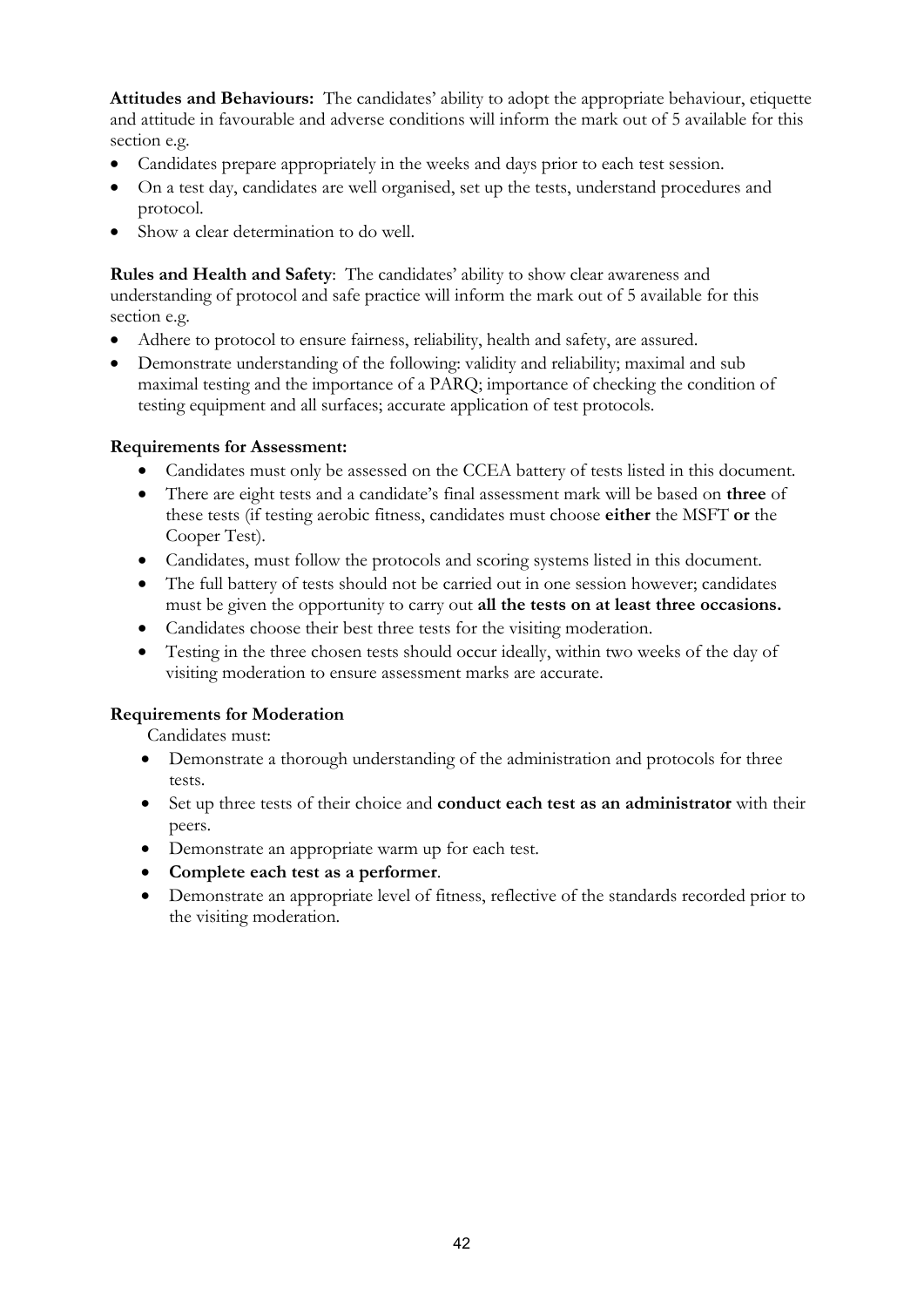## **Protocols and Conversion Tables for the Assessment of Fitness**

Candidates must use the following series of tests to assess their levels of fitness. The equipment, protocols, administration and scoring for each test are below:

# **1 Multi-Stage Fitness Test (20m shuttle run or VO2 Max test )**

## **Equipment**

- Indoor Area at least 22 metres in length.
- 'MSFT' CD and CD player; or 'Beep test' App.
- One counter/administrator per person being tested.
- Recording sheet for all counters/administrators.

## **Test Information**

This test assesses aerobic fitness and may be used to obtain an estimate of a candidate's VO2 max. It is a maximal test and unlike the Cooper test, candidates cannot dictate their pace and must drop out when they cannot keep up with the beeps.

# **Test Protocol**

- Ensure you are in good health prior to undertaking the test.
- Explain the test procedure and complete a warm up.
- Stand behind the start line and when instructed run continuously between two lines 20 metres apart, in time to a recorded bleep which sounds every lap  $(1 \text{ length} = a \text{ lap}).$
- The pace of running is dictated by the frequency of the bleeps which increases every minute (level). If the line **is reached** before the beep, wait until it sounds before continuing. After every minute/level the bleeps will quicken meaning you have to increase your running speed.
- If the line is not reached before the bleep you must complete that lap and return to the required pace within two laps. The test is stopped if you fail to reach the line before the bleep for two consecutive ends **after** a warning.
- If there are more than two persons in a single test an administrator is required for each candidate to ensure accurate recording of performance.

## **Scoring**

- Your score is the level and number of laps (20m) reached **before** you are unable to keep up with the bleep.
- Record the last level completed (**not necessarily the level at which you stop**).
- The table below converts levels reached into marks for use in the assessment of **Physical Fitness Demands** (max 10 marks).

## **Multi Stage Fitness Test (Bleep Test) Mark Scale for Physical Fitness Demands**

|             | Marks |           | 2      | 3         | $\overline{4}$ | 5         | $\mathbf 6$ |         |         | 9         | <b>10</b> |
|-------------|-------|-----------|--------|-----------|----------------|-----------|-------------|---------|---------|-----------|-----------|
|             | Level | $6.8-$    | $7.4-$ | $8.0-$    | $8.5-$         | $9.0-$    | $9.5 -$     | $9.10-$ | $10.4-$ | $10.9-$   | 11.4-     |
| <b>Boys</b> |       | 7.3       | 7.9    | 8.4       | 8.9            | 9.4       | 9.9         | 10.3    | 10.8    | 11.3      | 11.8      |
|             | Lap   | 49-53     | 54-59  | $60 - 64$ | 65-69          | $70 - 74$ | 75-79       | 80-84   | 85-89   | $90 - 95$ | 96-       |
|             |       |           |        |           |                |           |             |         |         |           | 100       |
|             | Level | $5.8-$    | $6.4-$ | $7.0-$    | $7.5 -$        | $8.0 -$   | $8.5 -$     | $9.0-$  | $9.5 -$ | $9.10-$   | $10.5 -$  |
| Girls       |       | 6.3       | 6.8    | 7.4       | 7.9            | 8.4       | 8.9         | 9.4     | 9.9     | 10.4      | 10.9      |
|             | Lap   | $40 - 44$ | 45-49  | $50 - 54$ | 55-59          | $60 - 64$ | 65-69       | 70-74   | 75-79   | 80-85     | 86-90     |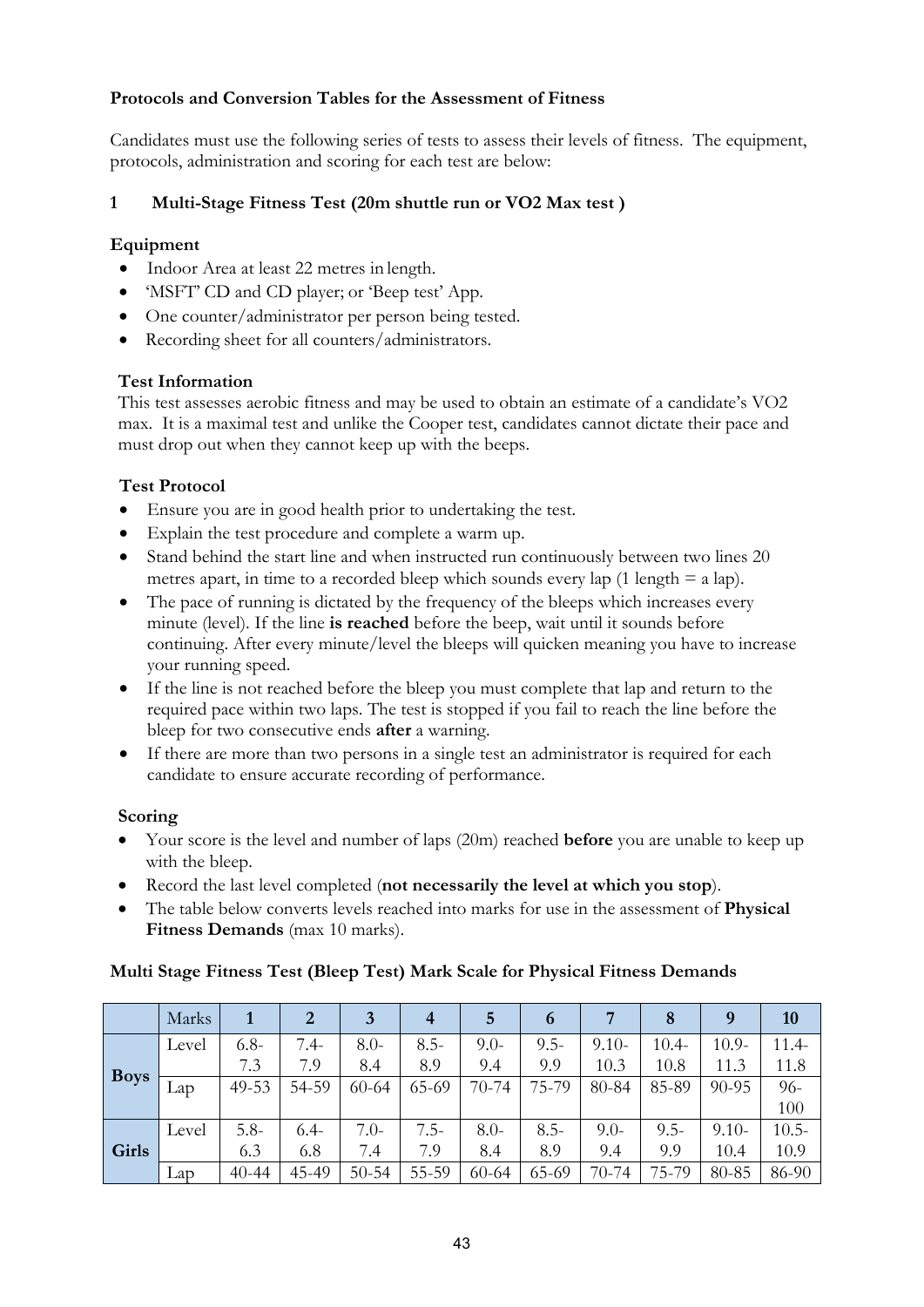## **Cooper Test (12 minute run)**

## **Equipment**

- Measured distance
- Stopwatch
- Whistle
- Assistant

## **Test Information**

This test assesses aerobic fitness and may be used to obtain an estimate of a candidate's VO2 max. The Cooper test is a sub-maximal test, i.e. unlike the multistage fitness test (bleep test); you can set your own pace and must continue for 12 minutes.

## **Test Protocol**

- Explain the test procedure and complete a warm up.
- A 'lap' should be at least 200m long and marked into 10m intervals.
- When instructed start the test and run at your optimal speed.
- The administrator must keep you informed of the time remaining at the end of each lap
- Run as far as possible in 12 minutes.
- Your partner must record the distance you travel to the nearest 10 metres.
- The administrator must clearly signal the end of the test after 12 minutes.

## **Scoring**

- Your score is the metres travelled in 12 minutes.
- The table below converts metres travelled into marks for use in the assessment of **Physical Fitness Demands** (max 10 marks).

### **Cooper Test (12 minute run) Mark Scale for Physical Fitness Demands**

| <b>Marks</b>  |          | 2       | 3     | 4       | 5     | 6       |          | 8        | 9     | 10       |
|---------------|----------|---------|-------|---------|-------|---------|----------|----------|-------|----------|
| <b>Boys</b>   | $2100 -$ | $2150-$ | 2200- | $2250-$ | 2300- | $2400-$ | $2500-$  | $2651 -$ | 2800- | $2901 -$ |
| <b>Metres</b> | 2149     | 2199    | 2249  | 2299    | 2399  | 2499    | 2650     | 2799     | 2900  | 3000     |
| <b>Girls</b>  | 1500-    | 1550-   | 1600- | 1700-   | 1800- | 1900-   | $2000 -$ | 2100-    | 2200- | 2300-    |
| <b>Metres</b> | 1549     | 1599    | 1699  | 1799    | 1899  | 1999    | 2099     | 2199     | 2299  | 2400     |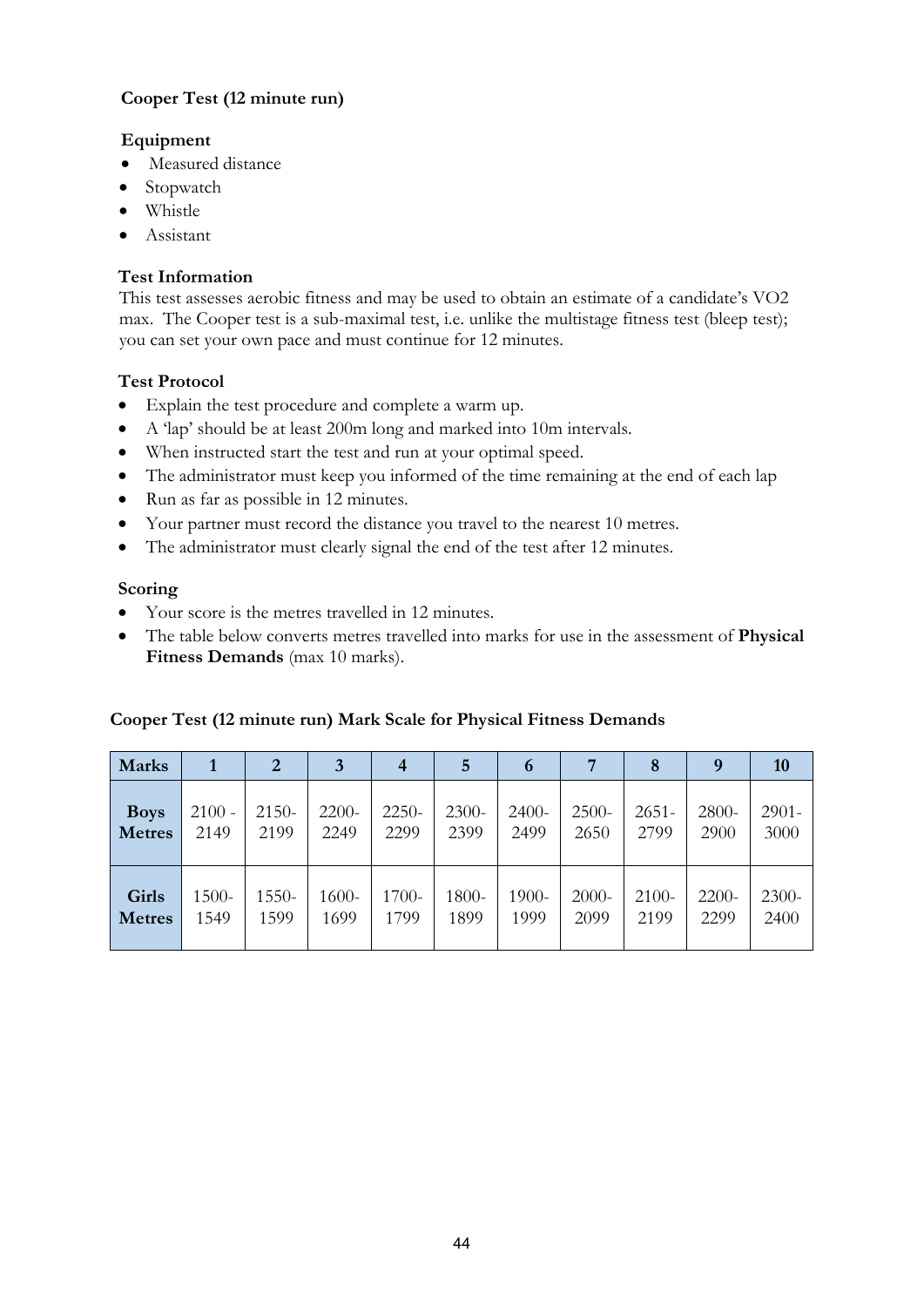# **2 60 Second Sit-Up Test**

## **Equipment**

- Non-slip surface/mat
- Stopwatch

## **Test Information**

This test assesses local muscular strength and endurance in the abdominal muscles.

## **Test Protocol**

- Explain the test procedure and complete a warm up.
- Demonstrate the correct technique for a single sit-up repetition.
- Assume the start position by lying on a mat, face up (supine) with knees bent at 90 degrees.
- Feet must be in contact with the ground (**not held or fixed in any way**).
- Arms, palms and fingers fully extended with palms resting on your thighs.
- Just before you start tighten your abdominal muscles and flatten your back against the mat.
- On the command 'go' raise your back off the mat, keep your chin off your chest.
- Keep your hips and shoulders aligned (i.e. rigid trunk).
- Slide your palms forwards until they cover your kneecaps.
- Return to the starting position in a controlled manner. This counts as one sit-up.
- The administrator should count 'one, two etc.' each time you return to the start position i.e. lying flat on your back, if you use correct technique throughout.
- Perform your maximum number of sit-ups in 60 seconds without stopping.
- A repetition is **not counted** if any of the following occurs:
	- 1. Palms do not reach the knee caps.
	- 2. Either foot is lifted off the ground;
	- 3. The upper back does not return to the start position, touching the mat;
	- 4. There is an obvious loss of technique e.g. hip/shoulder alignment lost.

### **Scoring**

- Your score is the number of sit-ups correctly completed in 60 seconds or sooner if you stop.
- The table below converts the number of sit-ups correctly completed into marks for use in the assessment of **Physical Fitness Demands** (max 10 marks).

### **60 Second Sit-Up Test Mark Scale for Physical Fitness Demands**

| <b>Marks</b>                |         | 2        | 3         | $\overline{4}$ | 5         | 6         | 7         | 8         | 9         | <b>10</b> |
|-----------------------------|---------|----------|-----------|----------------|-----------|-----------|-----------|-----------|-----------|-----------|
| Boys<br>Repetitions         | $1 - 5$ | $6 - 10$ | $11 - 15$ | $16 - 20$      | $21 - 25$ | $26-30$   | $31 - 35$ | $36 - 40$ | $41 - 45$ | $46 - 50$ |
| Girls<br><b>Repetitions</b> | $1 - 4$ | $5 - 8$  | $9 - 12$  | $13 - 16$      | $17 - 20$ | $21 - 24$ | 25-28     | 29-32     | $33 - 36$ | $37 - 40$ |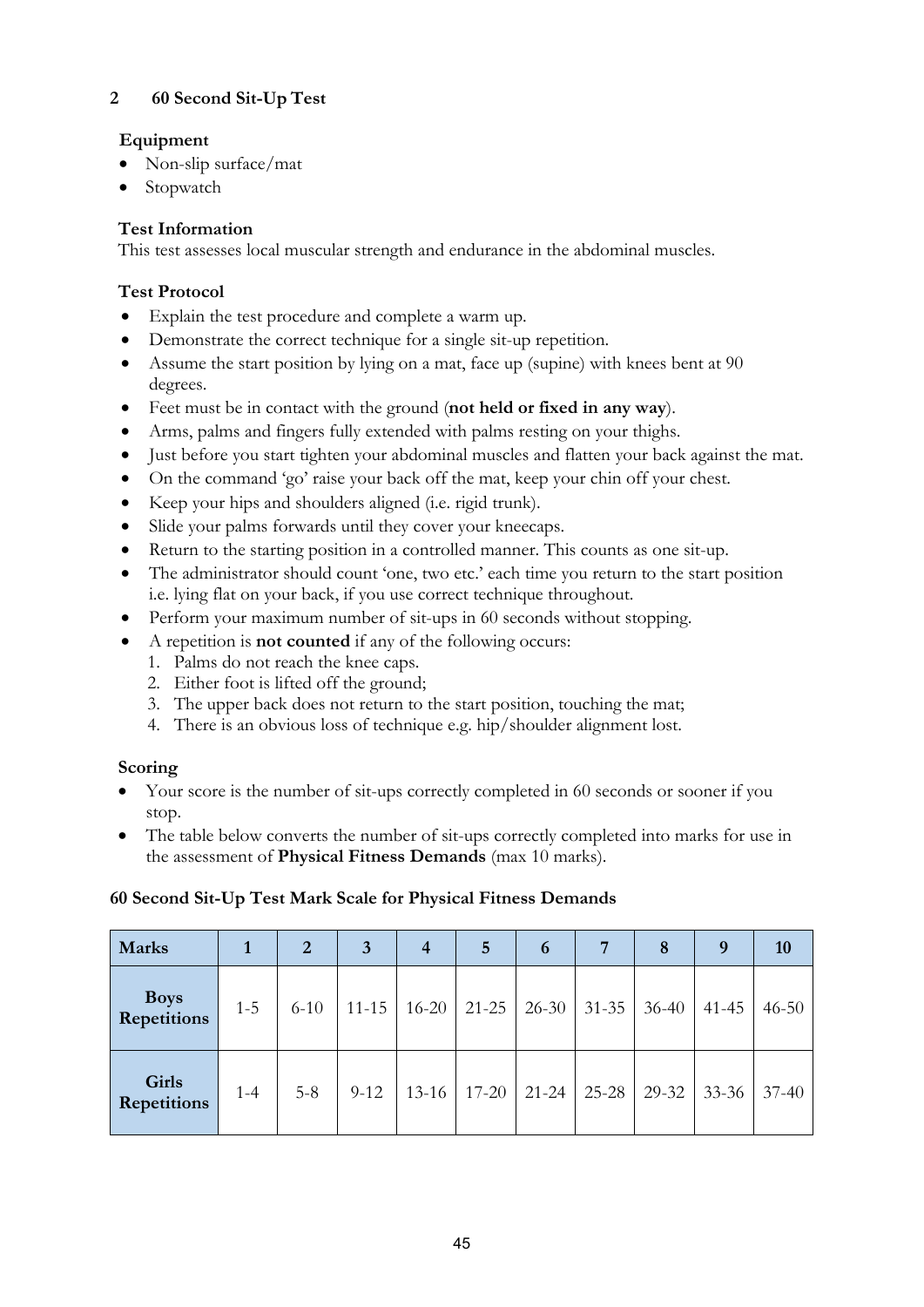# **4 60 Second Press-Up Test**

# **Equipment**

- Non-slip surface/mat
- Stopwatch

# **Test Information**

This test assesses local muscular strength and endurance in the upper body. Female candidates with less relative strength in the upper body can use the **modified press up** for this test.

# **Test Protocol**

- Set up the test and explain the test procedure.
- Complete a warm up and demonstrate the correct technique for a single press-up.
- The administrator must count 'one, two etc.' each time you return to the start position with correct technique throughout.
- Perform the maximum number of press-ups continuously and without stopping in 60 seconds.
- A repetition is not counted if any of the following occurs:
	- 1. Arms not bent to 90 degrees;
	- 2. Chest touches the floor.
	- 3. Knee (for full press up) touches the floor.
	- 4. Hips drop or there is a loss of technique e.g. ankle to shoulder alignment.

# **Full Press-up**

- Start face down, hands under shoulders, arms straight, shoulders, hips and ankles aligned with only toes and hands touching the floor.
- On the command 'go', bend your arms to lower your body, keep shoulders, hips and ankles aligned (rigid core and legs) until elbows reach 90°.
- Extend your arms to return to the start position.

# **Modified Press-up**

- Start face down, hands under shoulders, arms straight, shoulders, hips and knees aligned (rigid core and legs) and knees on the floor.
- On the command 'go', bend your arms to lower your body, keep hips shoulders and knees aligned until your elbows reach 90°.
- Extend your arms to return to the start position.

# **Scoring**

- Your score is the number of press-ups correctly completed in 60 seconds or sooner if you stop.
- The table below converts the number of sit-ups correctly completed into marks for use in the assessment of **Physical Fitness Demands** (max 10 marks).

# **60 Second Full and Modified Press-Up Test Mark Scale for Physical Fitness Demands**

| <b>Marks</b>                    |           |         | 3         | 4         | 5         | o         |           |           | <sup>Q</sup> | 10        |
|---------------------------------|-----------|---------|-----------|-----------|-----------|-----------|-----------|-----------|--------------|-----------|
| <b>Boys</b><br>Repetitions      | $10-14$   | $15-19$ | $20 - 24$ | 25-29     | $30 - 34$ | 35-39     | $40 - 42$ | 43-45     | 46-47        | $48 - 50$ |
| <b>Girls</b><br>Repetitions     | $3 - 5$   | $6 - 8$ | $9 - 11$  | $12 - 14$ | $15-18$   | $19 - 21$ | 22-25     | $26 - 27$ | $28 - 30$    | $31 - 32$ |
| <b>Girls Mod</b><br>Repetitions | $20 - 24$ | 25-29   | $30 - 34$ | 35-39     | $40 - 42$ | $43 - 45$ | 46-47     | $48 - 50$ |              |           |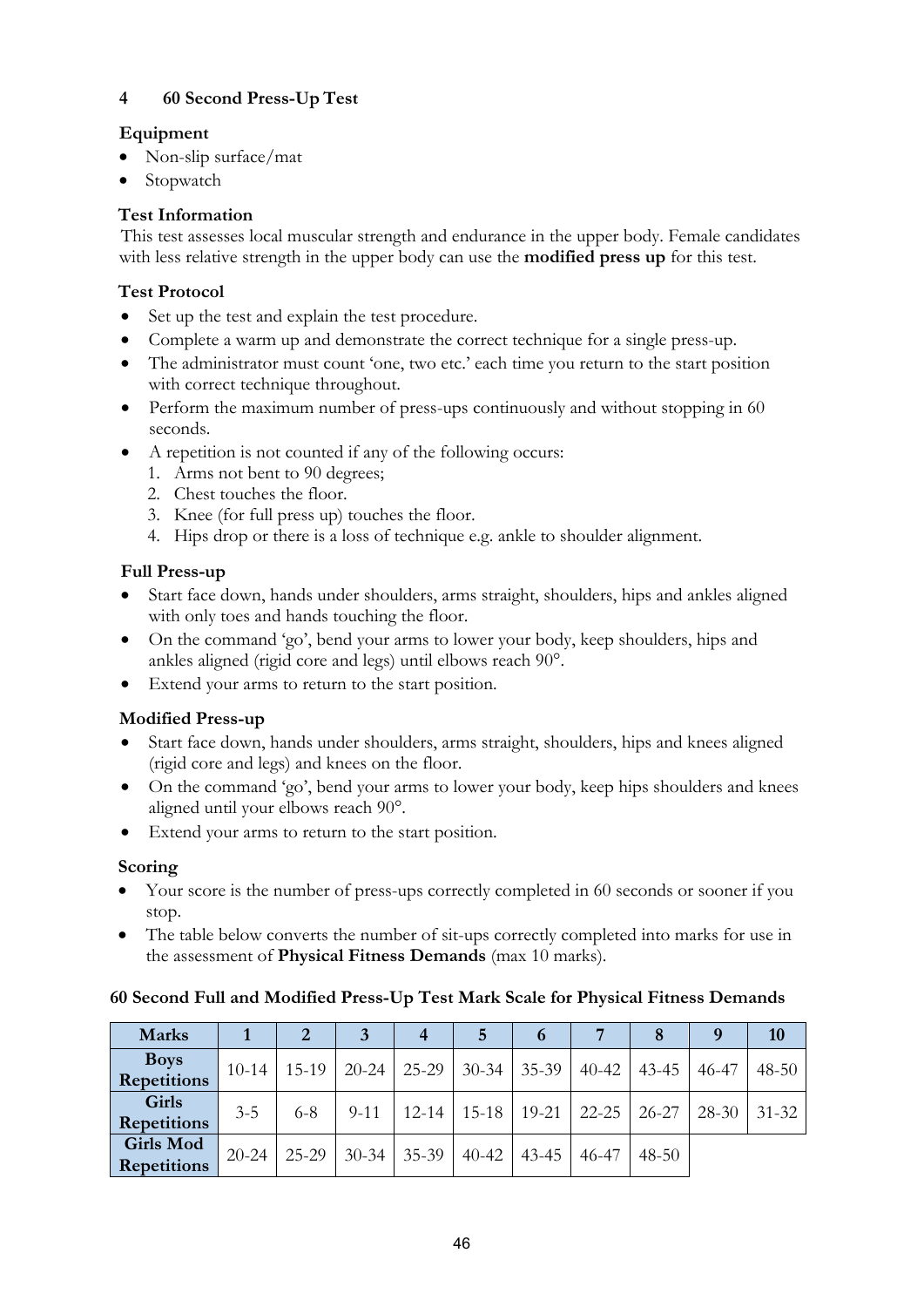# **5 Sit and Reach Test**

# **Equipment**

• Sit and Reach box (including bar/ruler) with foot plate/toeline set at 15cms

# **Test information**

This test assesses flexibility of the legs and lower back.

# **Test Protocol**

- Set up the test and explain the test procedure.
- Complete a warm up and demonstrate the correct technique for a single attempt.
- Ensure the sit and reach box is securely placed against a wall.
- Remove your shoes, sit down, fully extend your legs and place your feet flat against the box.
- A helper must hold your knees to stop them bending during the test.
- You must bend at the waist and reach forward as far as possible sliding your hands side by side to push the rule/bar forward with the tips of your fingers.
- The stretch should be performed slowly and progressively without any bounce or knee lift.
- With hands and fingers fully extended, the 'score' is taken after a two second hold.
- Take the test twice and the best score counts.

## **Scoring**

Your score is the distance stretched in centimetres. The table below converts the distance reached correctly into marks for use in the assessment of **Physical Fitness Demands** (max 10 marks).

## **Sit and Reach Test Mark Scale for Physical Fitness Demands**

| <b>Marks</b>   | 1       | $\overline{2}$ | 3         | $\overline{4}$ | 5         | 6         | 7       | 8         | 9         | 10        |
|----------------|---------|----------------|-----------|----------------|-----------|-----------|---------|-----------|-----------|-----------|
| Boys<br>(cms)  | $0 - 2$ | $3 - 5$        | $6 - 7$   | $8 - 10$       | $11 - 12$ | $13 - 15$ | $16-17$ | 18-20     | $21 - 22$ | $23 - 25$ |
| Girls<br>(cms) | $0 - 4$ | $5-9$          | $10 - 12$ | $13 - 15$      | $16 - 18$ | $19 - 21$ | 22-24   | $25 - 26$ | 27-29     | $30 - 32$ |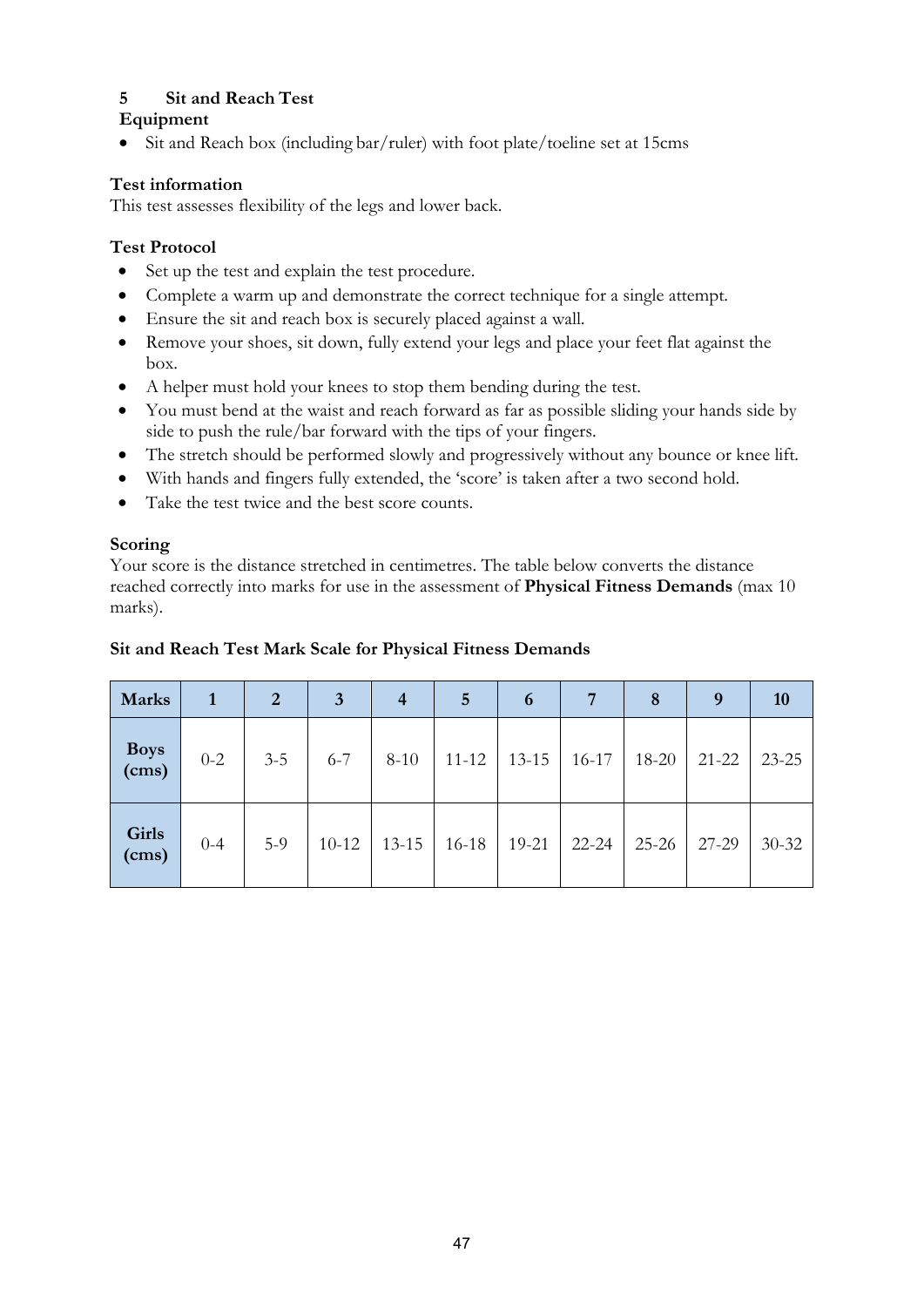# **6 Grip Strength Test**

## **Equipment**

• Handgrip dynamometer

# **Test Information**

This test assesses the maximum isometric strength of the hand and forearm.

# **Test Protocol**

- Ensure the dynamometer is functioning correctly and is set to zero.
- Set up the test and explain the test procedure.
- Complete a warm up and demonstrate the correct technique for a single attempt.
- Ensure your hand is not damp or sweaty.
- Set the dynamometer to zero and hold it in line with the forearm, hanging down at your side and facing away from your leg, do not bend your wrist.
- The dynamometer must not touch the body or leg.
- Squeeze as hard as possible without jerking or swinging the dynamometer.
- After a short rest reset the dynamometer and make a second attempt with the same hand.
- Two attempts are allowed with the other hand.
- Your score is the highest reading.

# **Scoring:**

- Your score is the best score from **four** attempts (two preferred and non-preferred hand) in kg.
- The table below converts the load reached into marks for use in the assessment of **Physical Fitness Demands** (max 10 marks).

| <b>Marks</b> |        | $\overline{2}$ | $\mathbf{3}$ | $\overline{4}$ | 5     | 6      | 7      | 8      | 9     | <b>10</b> |
|--------------|--------|----------------|--------------|----------------|-------|--------|--------|--------|-------|-----------|
| <b>Boys</b>  | $23 -$ | $26 -$         | $29-$        | $33 -$         | $36-$ | $39-$  | $41 -$ | $43 -$ | $46-$ | $48 - 50$ |
| (kgs)        | 25.9   | 28.9           | 32.9         | 35.9           | 38.9  | 40.9   | 42.9   | 45.9   | 47.9  |           |
| <b>Girls</b> | $10-$  | $13 -$         | $16-$        | $18 -$         | $20-$ | $23 -$ | $25 -$ | $27 -$ | $30-$ | 34-36     |
| (kgs)        | 12.9   | 15.9           | 17.9         | 19.9           | 22.9  | 24.9   | 26.9   | 29.9   | 33.9  |           |

## **Grip Strength Test Mark Scale for Physical Fitness Demands**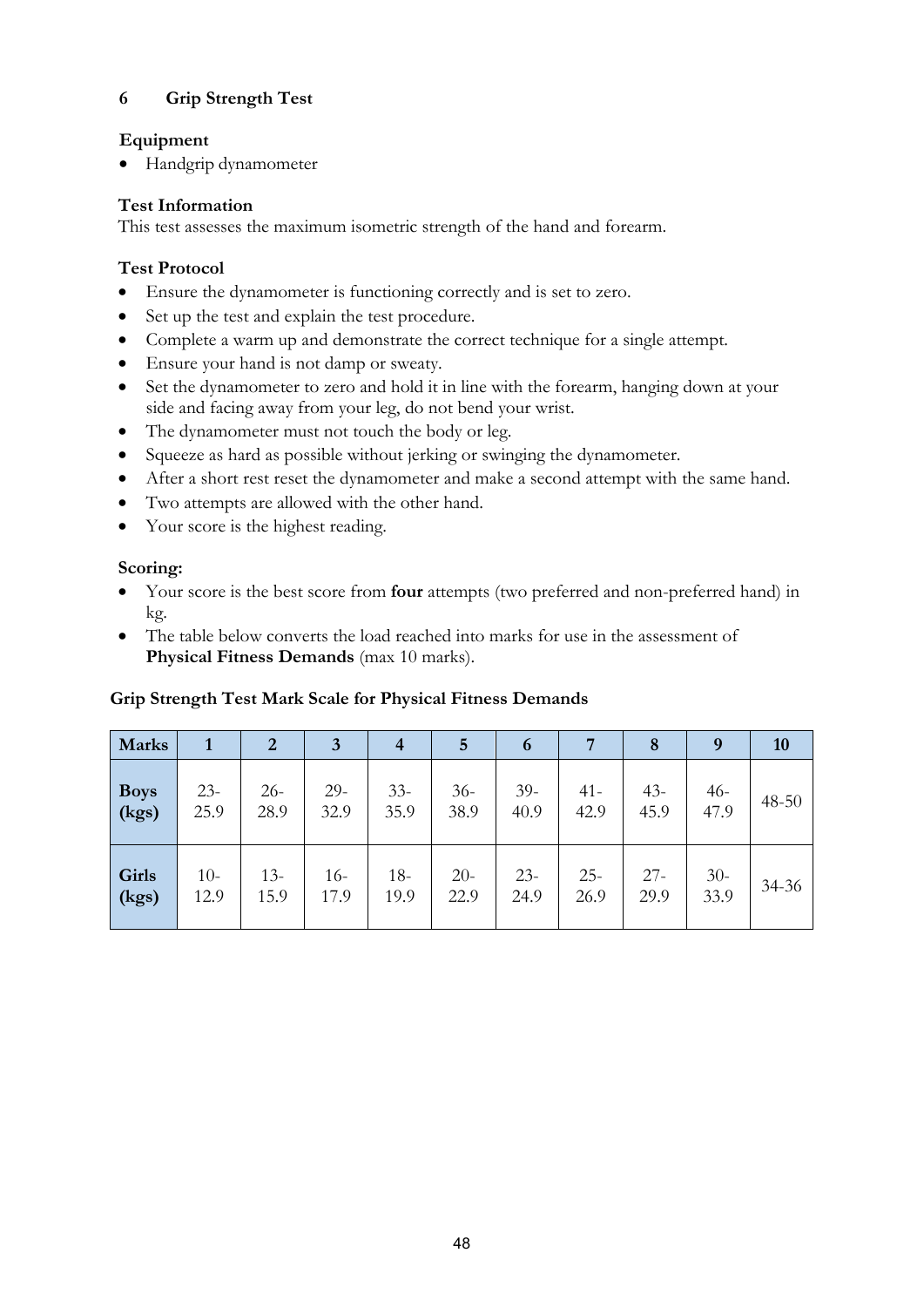# **7 Standing Broad Jump**

Also known as the Standing Long Jump Test.

## **Equipment**

- Calibrated landing mat
- Measuring tape

## **Test Information**

This test assesses the explosive strength of the legs.

## **Test Protocol**

- Set up the test and explain the test procedure.
- Complete a warm up and demonstrate the correct technique for a single attempt.
- Ensure that the mat is securely positioned on a non-slippery surface.
- Allow adequate space for falling forward after jumping.
- Stand at the 1m or 2m take-off line as appropriate with feet together and toes just behind the line.
- Bend your knees and swing both arms backwards and then forwards to take off and jump.
- You should land with your feet together and fall forwards.
- Measure the distance from the take off line to the back of the heel nearest the take-off line.
- Take a second jump after a brief pause. A further attempt is allowed if you fall backwards and touch the mat on landing with any body part other than the feet.
- Take the test twice and the best score counts.

## **Scoring:**

- Your score is the distance in cm from take-off line to nearest heel.
- The table below converts the distance jumped into marks for use in the assessment of **Physical Fitness Demands** (max 10 marks).

## **Standing Broad Jump Test Mark Scale for Physical Fitness Demands**

| <b>Marks</b> |         | $\overline{2}$ | $\mathbf{3}$ | $\overline{4}$ | 5       | 6       |         | 8       | 9       | <b>10</b> |
|--------------|---------|----------------|--------------|----------------|---------|---------|---------|---------|---------|-----------|
| <b>Boys</b>  | $130-$  | $140-$         | $150-$       | $160 -$        | $170-$  | $180 -$ | $190-$  | $205 -$ | $219-$  | $227 -$   |
| (cms)        | 139     | 149            | 159          | 169            | 179     | 189     | 204     | 218     | 226     | 234       |
| <b>Girls</b> | $104 -$ | $115 -$        | $125 -$      | $141-$         | $155 -$ | $163 -$ | $171 -$ | 178-    | $185 -$ | 188-      |
| (cms)        | 114     | 124            | 140          | 154            | 162     | 170     | 177     | 184     | 187     | 190       |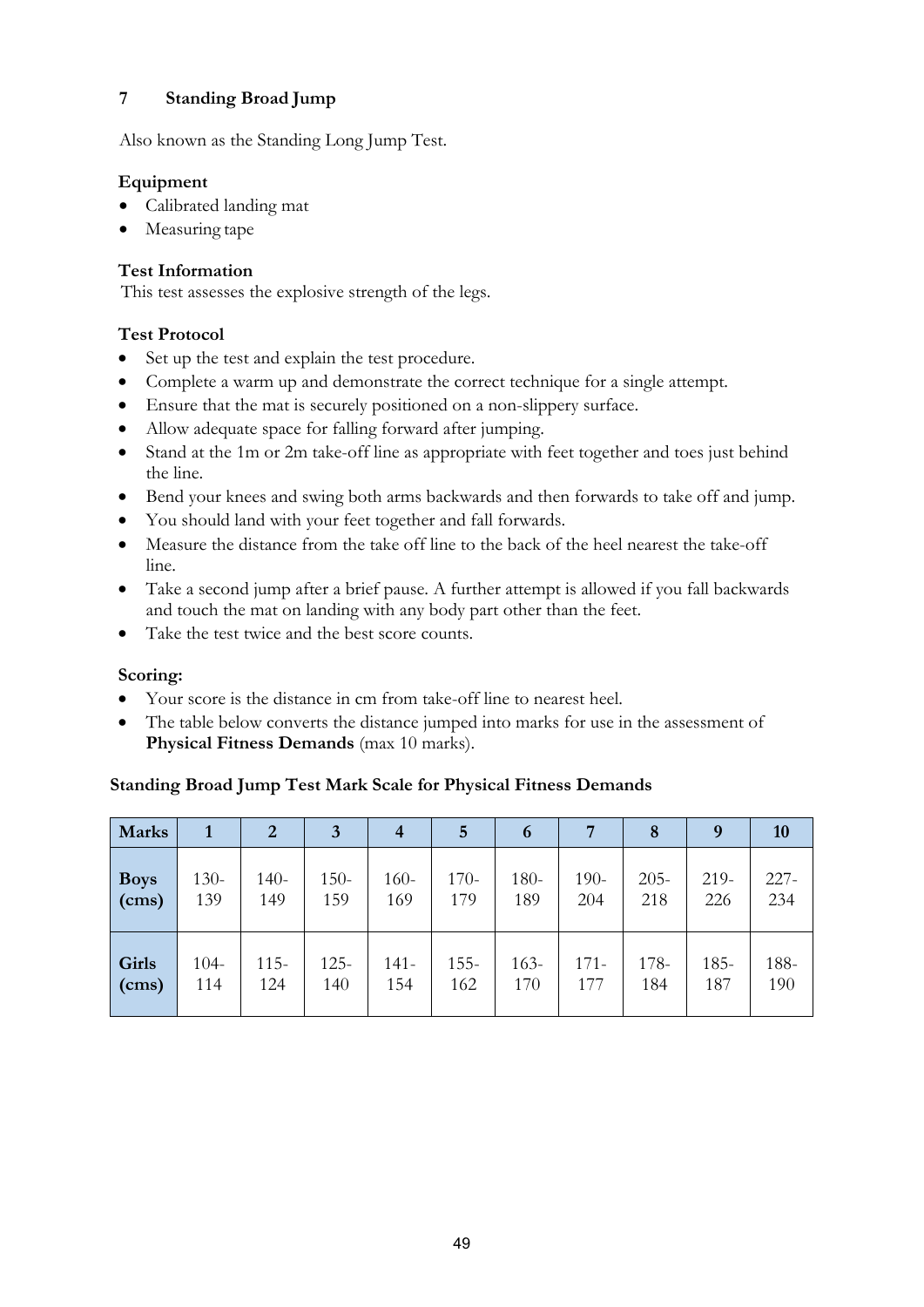# **8 Speed and Agility Test**

Agility is an important component of many team sports, and the Speed and Agility test is a commonly used test of agility in sports.

# **Equipment**

- Flat non-slip surface
- [Measuring](http://www.topendsports.com/resources/stores.htm?node=30&cat=Tape%20Measures) tape
- Sticky tape to mark start and finish lines
- 8 marking [cones at least 50cm tall](http://www.topendsports.com/resources/stores.htm?node=29&cat=Cones)
- [Stopwatch](http://www.topendsports.com/resources/stores.htm?node=28&cat=Stopwatches)

# **Test Information**

This test assesses speed and agility i.e. the ability to turn in different directions at speed. Choice of footwear and surface of area can effect times greatly. The test cannot distinguish between left and right turning ability. The start and finish sides can be swapped so that the turning direction is reversed.

# **Test Protocol**

- Set up the test and explain the test procedure
- The course length is 10m and the width (distance between the start and finish points) is 5m.
- Eight 50cm high cones must mark the start, finish, two turning points and the centre line route.
- The centre line cones are spaced 3.3 metres apart (see diagram below).
- Complete a warm up and demonstrate the correct technique.
- Start position: face down with your head on the start line and hands by your shoulders.
- On the command 'go', the administrator starts the stopwatch and you must run around the course in the direction indicated without touching or stepping over the cones.
- The test finishes when one foot is grounded over the finish line.

## **Scoring**

- Your score is the time in seconds (to one decimal place) that it takes to complete the course correctly.
- The table below converts the time taken into marks for use in the assessment of **Physical Fitness Demands** (max 10 marks).

## **Speed and Agility Test Mark Scale for Physical Fitness Demands**

| <b>Marks</b>            | 1              | 2               | 3               | 4                | $\overline{5}$   | 6                | $7\phantom{.0}$  | 8               | 9                | <b>10</b>        |
|-------------------------|----------------|-----------------|-----------------|------------------|------------------|------------------|------------------|-----------------|------------------|------------------|
| Boys<br>(secs)          | 24-23          | $22.9-$<br>22.8 | $22.7-$<br>21.9 | $21.8 -$<br>21.2 | $21.1 -$<br>20.3 | $20.2 -$<br>19.6 | $19.5 -$<br>18.8 | $18.7 -$<br>18  | $17.9-$<br>17.1  | $17-$<br>16.5    |
| Girls<br>$\vert$ (secs) | $27 -$<br>26.1 | $26.0-$<br>25.0 | $24.9-$<br>24.2 | $24.1 -$<br>23.5 | $23.4 -$<br>22.5 | $22.4-$<br>21.4  | $21.3-$<br>20.4  | $20.3-$<br>19.3 | $19.2 -$<br>18.8 | $18.7 -$<br>18.2 |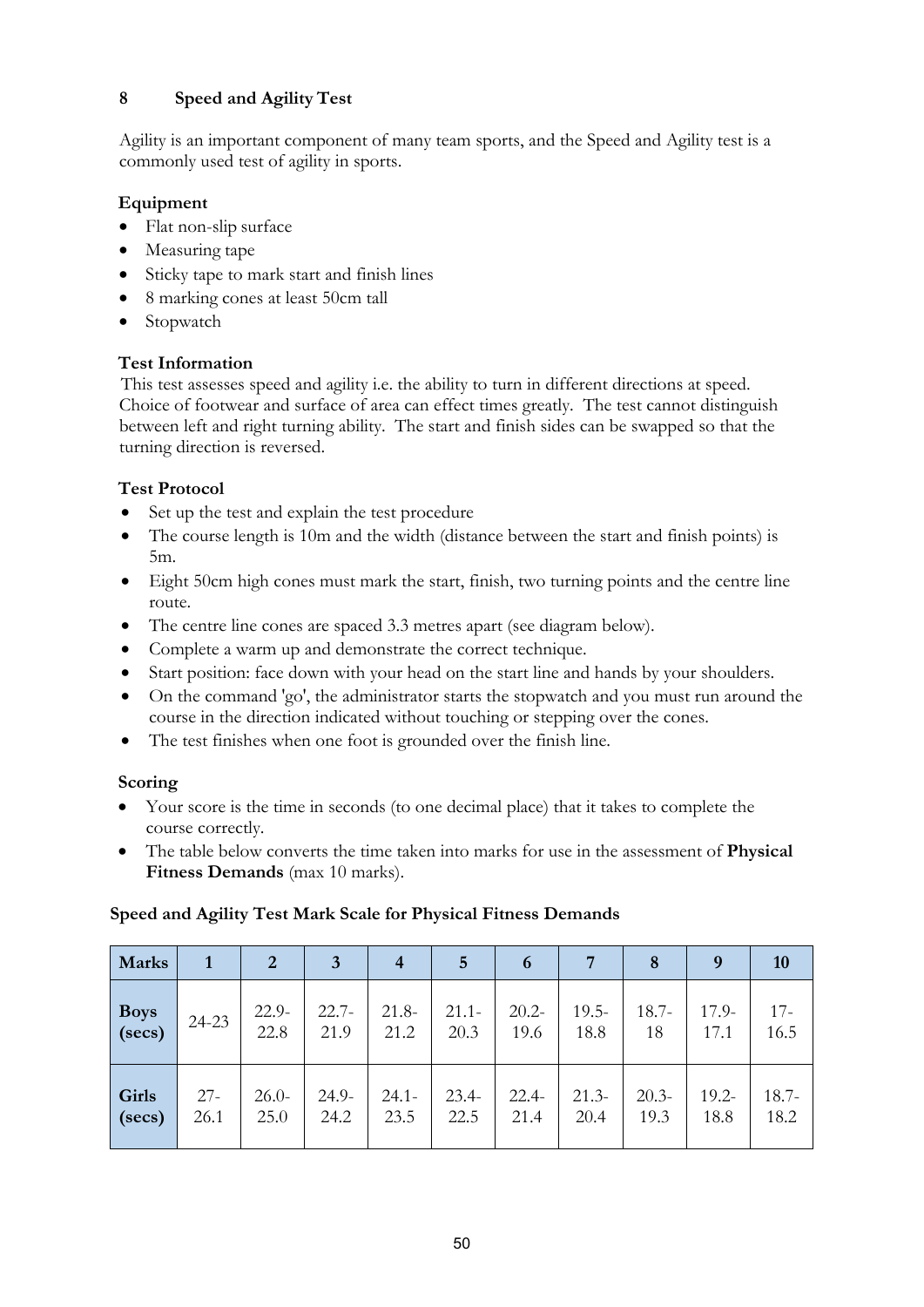# **Speed and Agility Test(set up)**

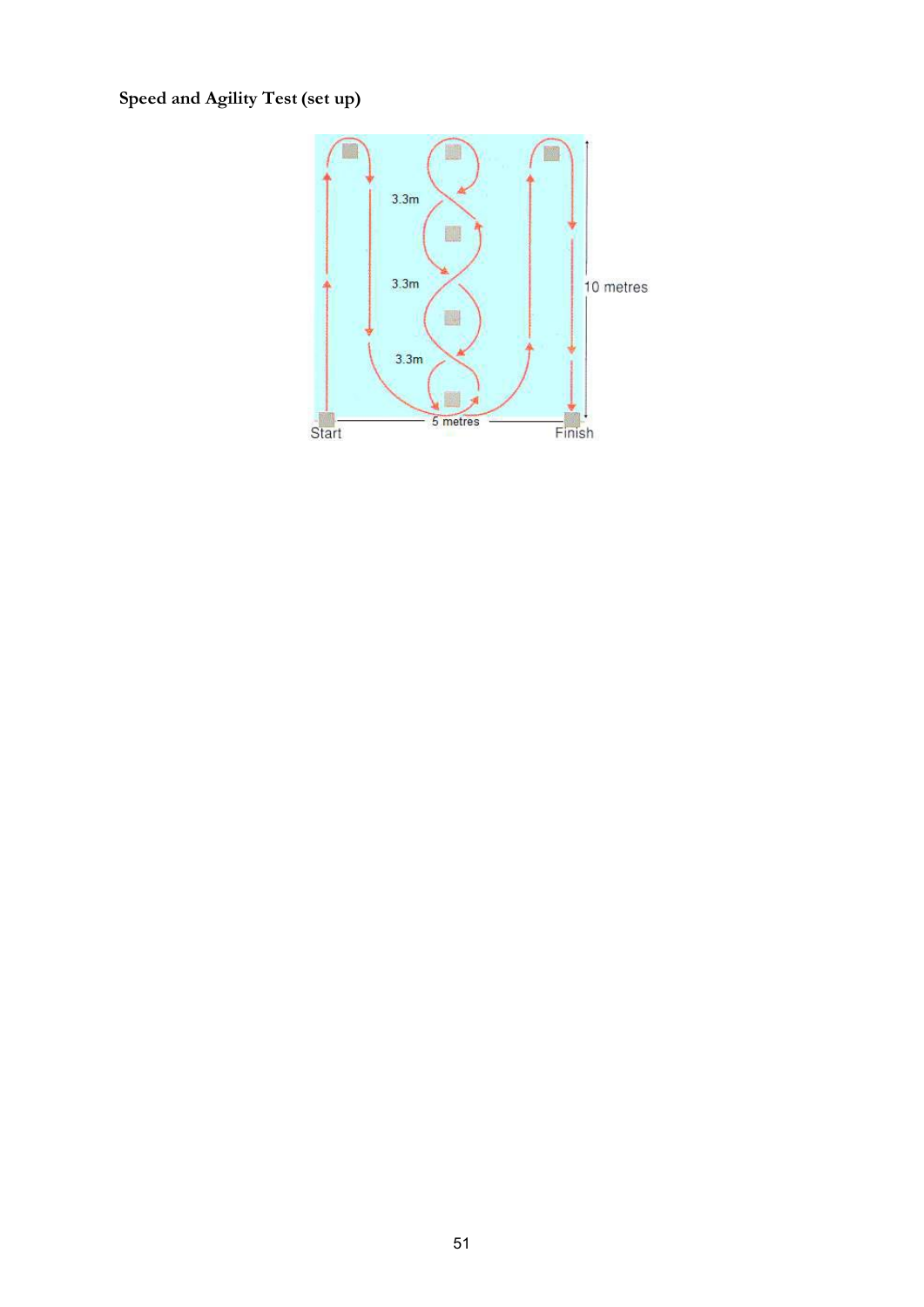## **Gaelic Football**

Candidates must be assessed in the following areas:

**Strategic and Tactical Principles:** Use appropriate strategies and tactics to facilitate efficient and effective performance.

## **Range of Skills**

Consistently demonstrate the following skills in safe, effective and efficient performances with increasingly demanding situations, including: structured practices, and competition:

Gaining Possession

Catching: low on chest, overhead.

## Maintaining Possession:

- Solo-run: side step.
- Hop the ball.
- Pick up.

Releasing Possession:

- Kicking: punt, drop kick, free kick.
- Passing: kick, hand, fist.

Contesting Possession:

Tackling: blocking, shoulder.

Shooting

Shooting: right and left foot.

Goal Keeping.

- Place kicking.
- Shot stopping.

**Physical Fitness Demands:** Demonstrate appropriate types and levels of fitness to perform effectively and efficiently in their chosen role.

**Attitudes and Behaviours:** Adopt the appropriate behaviour, etiquette and attitude in favourable and adverse conditions.

**Rules and Health and Safety**: Show clear awareness and understanding of rules/laws and safe practice and adhere to these to ensure fair play, health and safety.

### **Requirements for Assessment**

Candidates must be continuously assessed in practice and in intra or inter school or club matches.

### **Requirements for Moderation**

- Demonstrate a thorough and specific warm-up which must include relevant drills with an appropriate incline of difficulty in a safe environment.
- Dress appropriately for the activity and be clearly identifiable.
- Display an appropriate level of fitness.
- Play in a full game lasting a minimum of 30 minutes.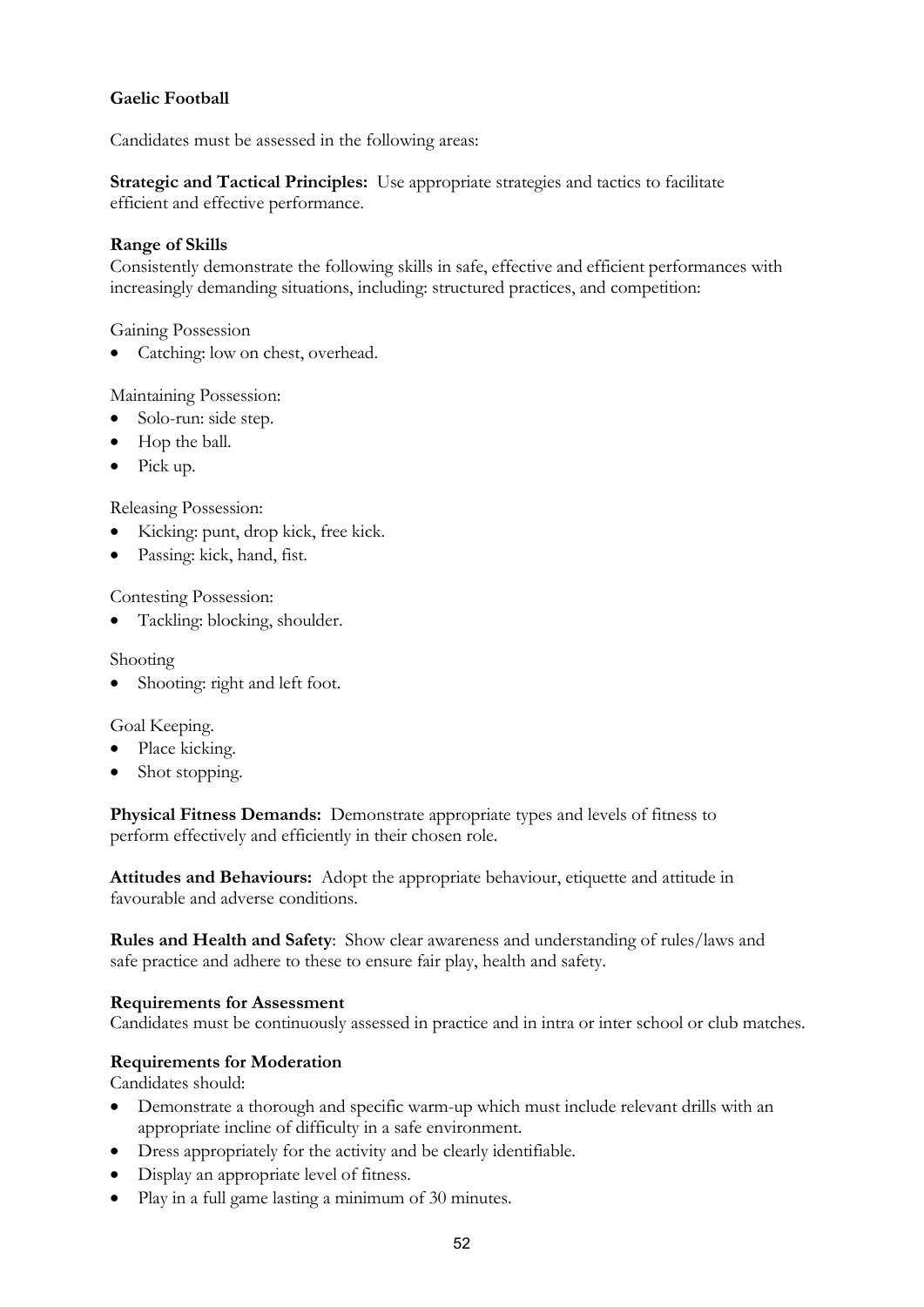**Golf**

Candidates must be assessed in the following areas:

**Strategic and Tactical Principles:** Use appropriate strategies and tactics to facilitate efficient and effective performance.

## **Range of Skills**

Consistently demonstrate the following skills in safe, effective and efficient performances with increasingly demanding situations, including: structured practices, and competition:

- Preparation and course management
	- Club selection in the following situations, appropriate to the lie and distance to the target.
	- On the tee.
	- On the fairway.
	- In the rough.
	- With awkward lies.
	- In bunkers.
	- Around the greens.
	- On the green.
	- Address: grip; aim; posture; alignment; stance width; ball position.

Ball Striking

Swing: swing plane; speed of swing; club face alignment; follow through.

**Physical Fitness Demands:** Demonstrate appropriate types and levels of fitness to perform effectively and efficiently in their chosen role.

**Attitudes and Behaviours:** Adopt the appropriate behaviour, etiquette and attitude in favourable and adverse conditions.

**Rules and Health and Safety**: Show clear awareness and understanding of rules/laws and safe practice and adhere to these to ensure fair play, health and safety.

### **Requirements for Assessment**

Candidates must be continuously assessed in practice and in intra or inter school or club matches. Centres are required to provide signed competition cards as evidence of the standard of play.

### **Requirements for Moderation**

- Demonstrate a thorough and specific warm-up which must include relevant drills with an appropriate incline of difficulty in a safe environment.
- Dress appropriately for the activity and be clearly identifiable.
- Display an appropriate level of fitness.
- Demonstrate a range of skills in an appropriate environment.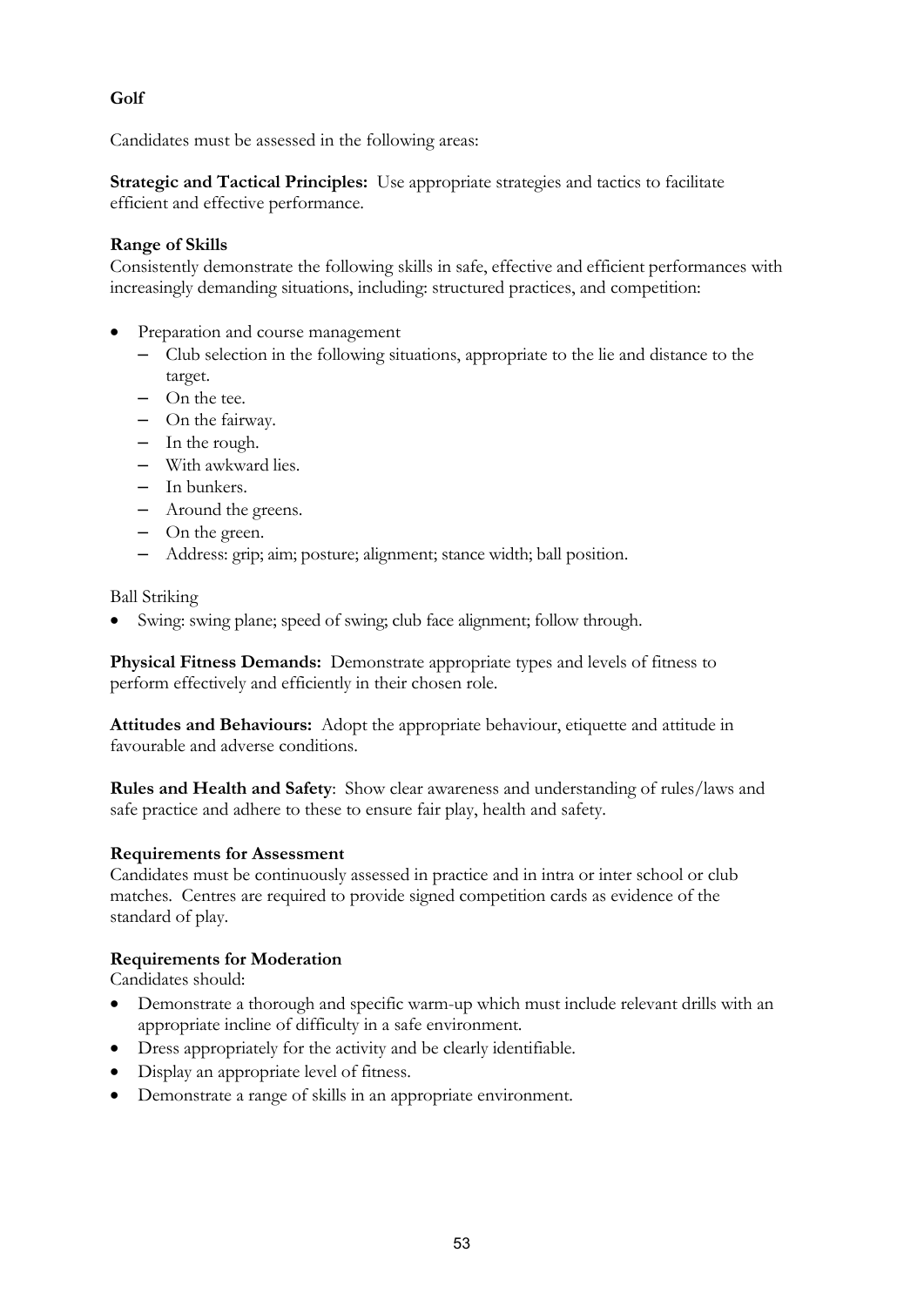## **Gymnastics**

Candidates must be able to perform:

**Strategic and Compositional Principles**: Use appropriate strategies and tactics to facilitate efficient and effective performance e.g. clear start and finish; changes in level; special awareness; effective choreography.

### **Range of Skills**

Consistently demonstrate the following skills in safe, effective and efficient performances in appropriate gymnastic routines:

**Forward Rolling:** To squat; to stand; to straddle stand; and forward dive roll.

**Backward Rolling:** To stand; to astride; and backward roll through handstand.

**Handstand:** With support; and handstand into forward roll; progression to handspring.

**Over-Swings:** Back lying, raise to bridge; hand, drop into bridge; handstand, through bridge stand; and handspring.

**Lateral Movements:** Cartwheel; two cartwheels; one handed cartwheel; and arab-spring or found off.

Headstands: With knees bent; with straight legs; and head spring on the floor.

**Flic-flacs:** Flic-flac and walkovers.

**On/off Work:** Squat on; squat through; squat on, jump off with straight body; squat on, jump off with legs astride; squat on, jump off in tuck position; and jumping on the floor.

**Straddle Work:** Leapfrog; straddle over box broadways; and straddle over box lengthways.

**Over-swing Work:** Headspring from standing position on box; bent arm over-swing; and handspring.

**Physical Fitness Demands**: Demonstrate appropriate types and levels of fitness to perform skills effectively and efficiently e.g. maintain posture, strength and extension throughout a 90 second routine.

**Attitudes and Behaviours**: Adopt the appropriate behaviour, etiquette and attitude in favourable and adverse conditions.

**Rules and Health and Safety**: Show clear awareness and understanding of rules/laws and safe practice and adhere to these to ensure health and safety.

### **Requirements for Assessment**

Candidates must be continuously assessed in practice and in intra or inter school or club competitions.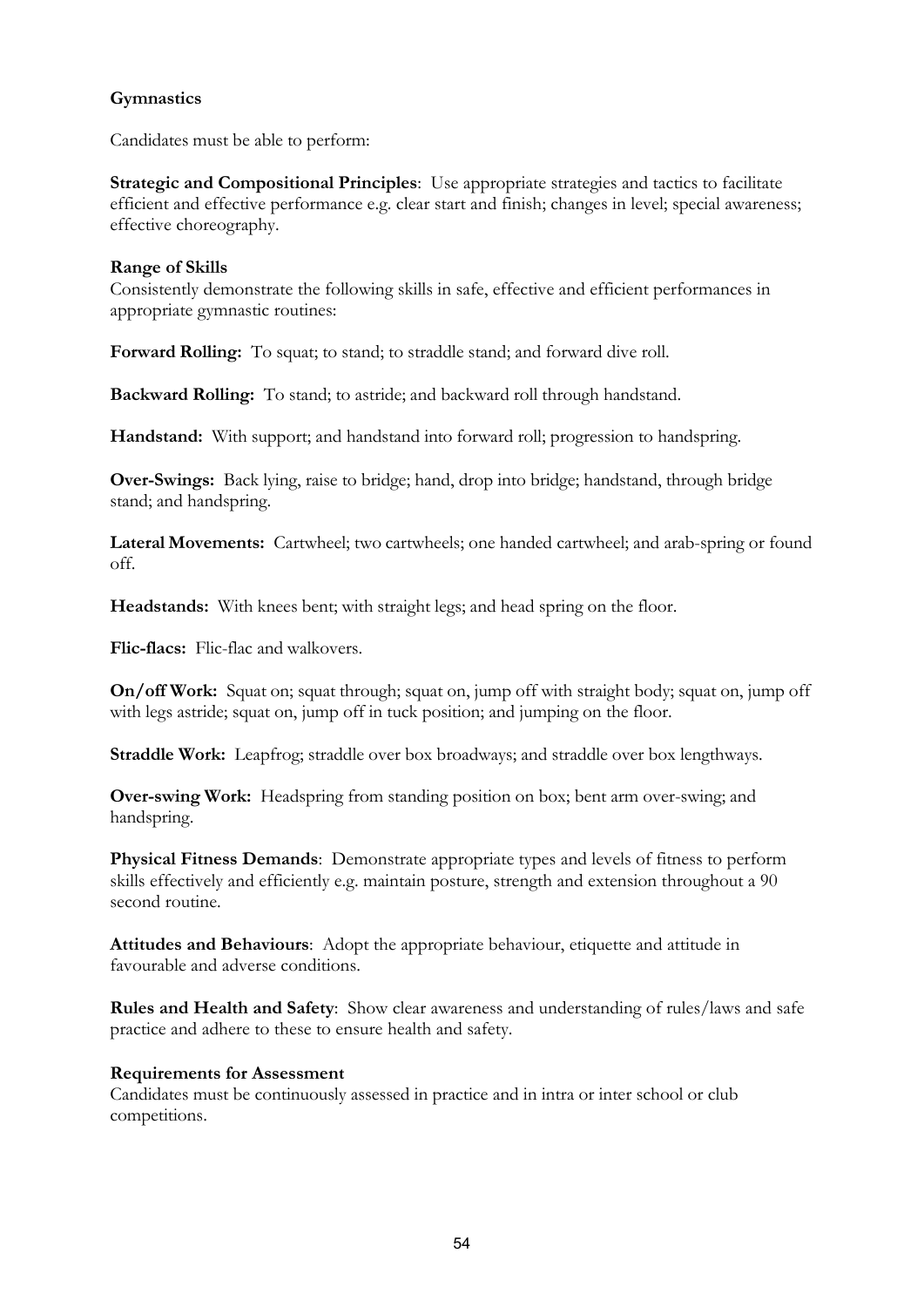## **Requirements for Moderation**

Candidates should:

- Demonstrate a thorough and specific warm-up which must include relevant drills with an appropriate incline of difficulty in a safe environment.
- Dress appropriately for the activity and be clearly identifiable.
- Display an appropriate level of fitness.
- Perform one repeatable sequence of gymnastic actions with or without accompaniment and with or without the use of apparatus (fixed or free).
- Use the list of combinations below to assist in their composition. The sequence should best display their range and level of skill and may be performed as an individual, pair or part of a group and last at least 90 seconds.

Options for performance at Requirements for Moderation:

- 1. Link a combination of agilities, turns leaps and travel to compose an original sequence on the floor or with the use of apparatus;
- 2. Use movement awareness themes, e.g. transference of weight, symmetry and asymmetry, curling and stretching, flight and mirroring may be used to enhance a gymnastics sequence;
- 3. Use free apparatus, e.g. club, ball, hoop, rope, or ribbon may be the focus and increase the level of difficulty of a gymnastics sequence;
- 4. Use fixed apparatus, e.g. high bar, beam, parallel bars may be the focus and increase the level of difficulty of a gymnastics sequence; and
- 5. Use vaulting to demonstrate changing body shape, rotation and twisting.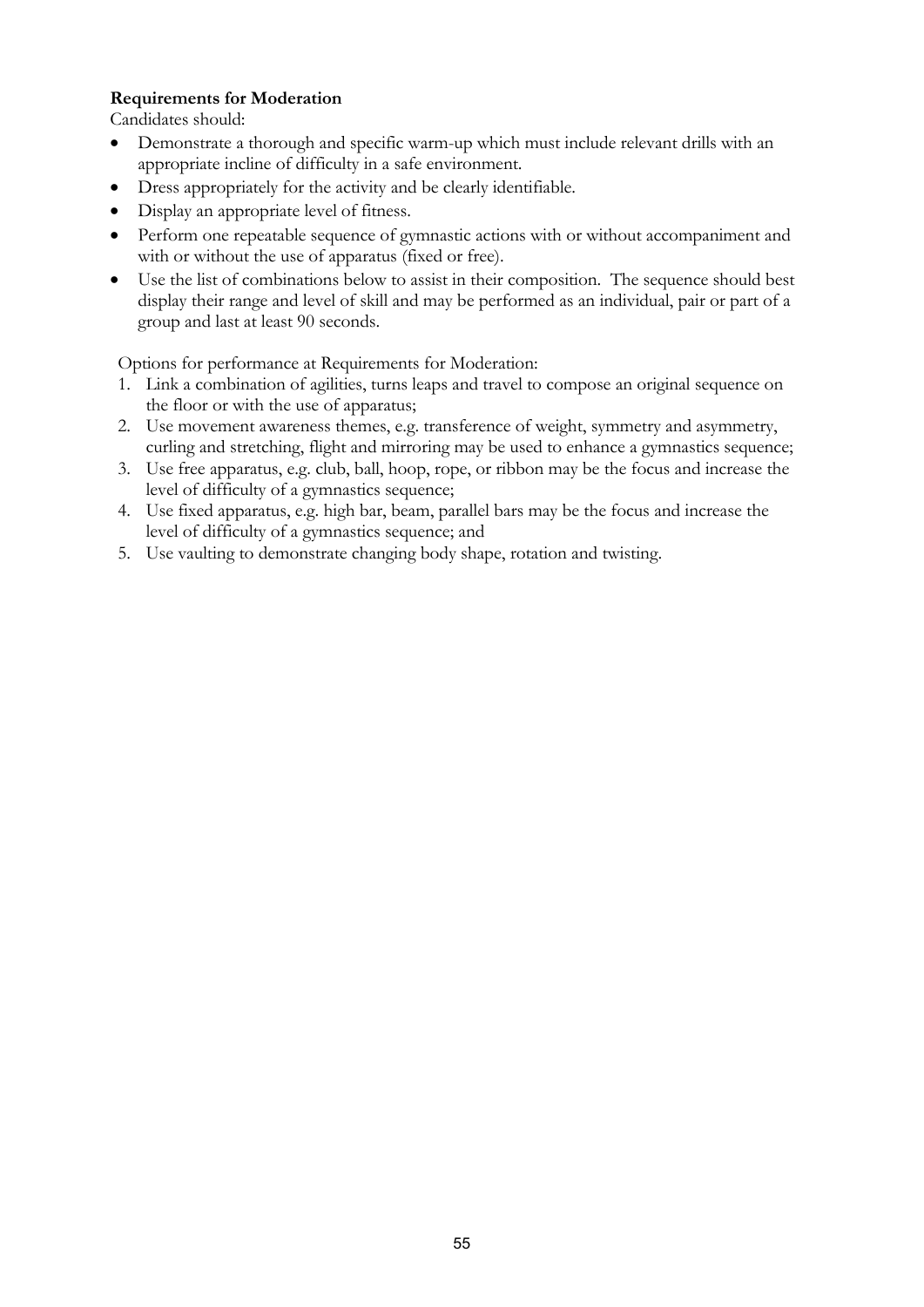# **Handball**

# **Including: Irish Handball (four walls or one wall); Olympic Handball.**

## **Irish Handball**

Candidates must be assessed in the following areas:

**Strategic and Tactical Principles:** Use appropriate strategies and tactics to facilitate efficient and effective performance.

## **Range of Skills**

Consistently demonstrate the following skills in safe, effective and efficient performances in singles games of handball with increasingly demanding situations, including: structured practices, and competitive games:

- Hand position: cupped/fist shot.
- Footwork.
- Body positioning.
- Swing.
- Forehand drive.
- Forehand lob (floating service).
- Drop.
- Lob.
- Overhand stroke: both dominant; non-dominant hands.
- Sidearm stroke.
- Serve/serve return.
- Volley.

## **Olympic Handball**

Outfield

- Passing: shoulder, cross body, side wrist, bounce, underhand, drop, feint.
- Receiving: one and two handed catch, intercepting.
- Shooting: shoulder, jump, 6 metre jump/break, fall, drive, low, side, hip, penalty, reverse (both hands).
- Moving with the ball.
- Jockeying/marking.

### Goalkeeping

- Blocking.
- Catching the ball.
- Killing the ball.
- Passing/throwing.
- Positioning and narrowing angles.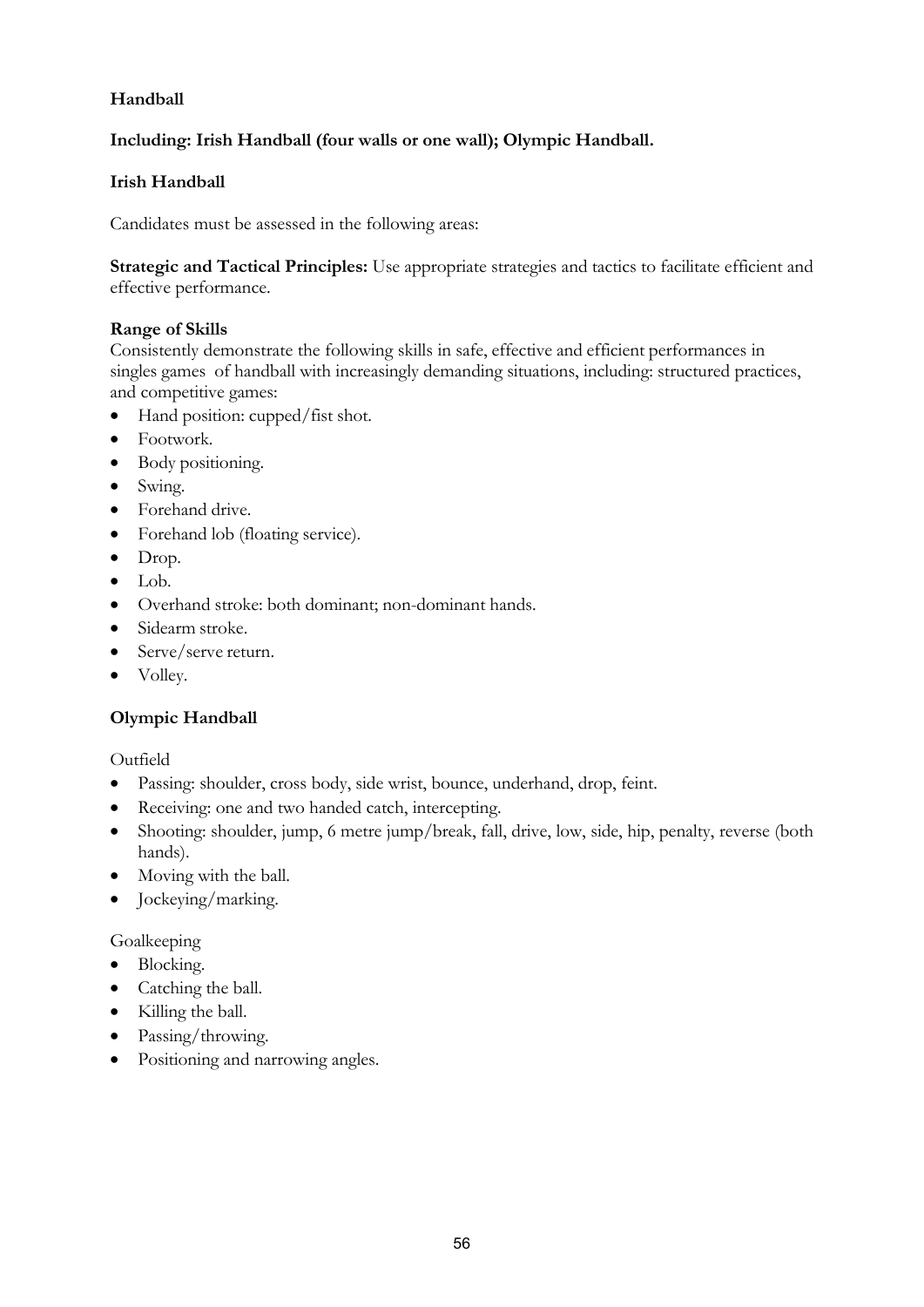**Physical Fitness Demands:** Demonstrate appropriate types and levels of fitness to perform effectively and efficiently in their chosen role.

**Attitudes and Behaviours:** Adopt the appropriate behaviour, etiquette and attitude in favourable and adverse conditions.

**Rules and Health and Safety**: Show clear awareness and understanding of rules/laws and safe practice and adhere to these to ensure fair play, health and safety.

### **Requirements for Assessment**

Candidates must be continuously assessed in practice and in intra or inter school or club matches.

### **Requirements for Moderation**

- Demonstrate a thorough and specific warm-up which must include relevant drills with an appropriate incline of difficulty in a safe environment.
- Dress appropriately for the activity and be clearly identifiable.
- Display an appropriate level of fitness. **Irish Handball:** Play a singles game and keep the score. **Olympic Handball:** Play two fifteen minute matches.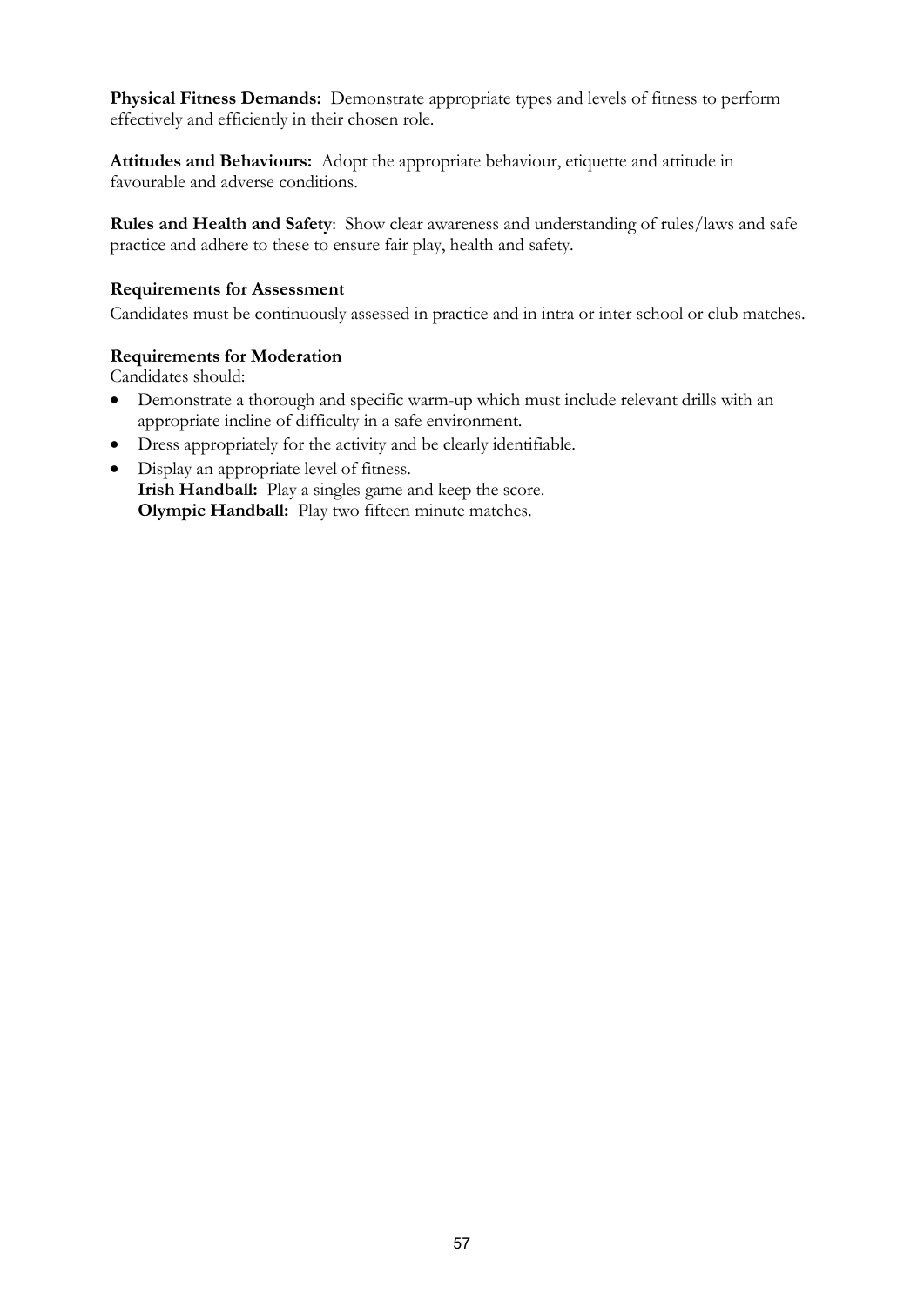# **Hillwalking**

Candidates must be assessed in the following areas:

**Strategic and Tactical Principles:** Use appropriate strategies and tactics to facilitate efficient and effective performance.

## **Range of Skills:**

Consistently demonstrate the following skills in safe, effective and efficient performances with increasingly demanding situations, including; structured practices and an expedition:

Demonstrate the range of skills needed within hill walking as an individual and as part of a group:

- Planning a route.
- Selecting clothing and equipment (including safety equipment).
- Packing and carrying a rucksack.
- Navigation skills:
	- Grid references.
	- Setting the map with compass needle or features.
	- Basic contour interpretation; recognition of ring contours, saddles/cols, spur, ridge, valley.
	- Scale and measuring distance.
	- Pacing and timing.
	- Strategies handrailing, tick off features, catching features, attack point, aiming off.
	- Take a bearing.
	- Walk on a bearing.
- Weather how it affects the hills and your plan.
- Environmental knowledge, minimising impact Leave No Trace.
- Meal planning for expedition.
- Camp craft: site selection, pitching a tent, lighting a stove, cooking and cleaning.
- Mountain hazards and emergency procedures.

**Physical Fitness Demands:** Demonstrate appropriate types and levels of fitness to perform effectively and efficiently in their chosen role.

**Attitudes and Behaviours:** Adopt the appropriate behaviour, etiquette and attitude in favourable and adverse conditions.

**Rules and Health and Safety:** show clear awareness and understanding of rules and or guidelines to ensure safe enjoyable practice and adhere to these to ensure health and safety.

**Requirements for Assessment:** Candidates must be continuously assessed in practice and in preparation, planning and completion of an overnight expedition.

## **Requirements for Moderation**

- Show evidence of considered safe and competent performance.
- Dress code and selection of equipment should be appropriate to hill walking and prevailing weather conditions.
- Display an appropriate level of fitness.
- Show some of the skills listed above which can be effectively assessed in the school environment.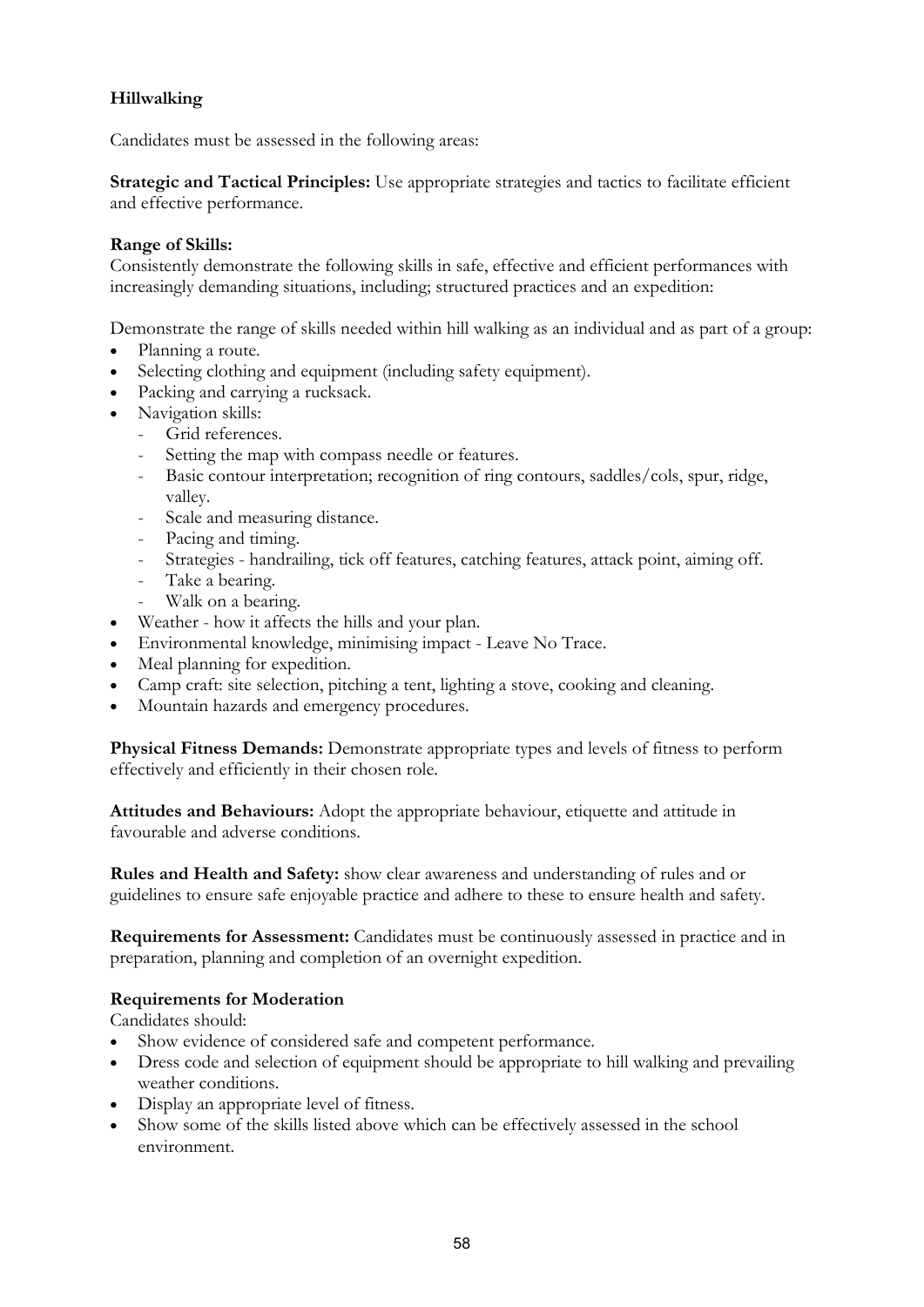# **Hockey**

Candidates must be assessed in the following areas:

**Strategic and Tactical Principles:** Use appropriate strategies and tactics to facilitate efficient and effective performance.

## **Range of Skills**

Consistently demonstrate the following skills in safe, effective and efficient performances with increasingly demanding situations, including: structured practices, and competition:

- Preparation: use of the stick grip, movement of hands; positional roles.
- Passing: flick, drive, push, scoop, reverse stick, hit-on, 'slap-hit' on astro surface.
- Receiving: grip, body position, stopping the ball from the front, side and rear, taking a ball on the move.
- Dribbling: grip, body positions push, tap, Indian.
- Tackling: block, jab, reverse; dummy; channelling; shadowing, pull back and touch stop, bully.
- Attacking: stick side, non-stick side; shooting; forward line, penalty corner, long corner, penalty run in;
- Goalkeeping: kicking and blocking; use of pads, stick and hands; positioning and narrowing the angle.

**Physical Fitness Demands:** Demonstrate appropriate types and levels of fitness to perform effectively and efficiently in their chosen role.

**Attitudes and Behaviours:** Adopt the appropriate behaviour, etiquette and attitude in favourable and adverse conditions.

**Rules and Health and Safety**: Show clear awareness and understanding of rules/laws and safe practice and adhere to these to ensure fair play, health and safety.

### **Requirements for Assessment**

Candidates must be continuously assessed in practice and in intra or inter school or club matches.

## **Requirements for Moderation**

- Demonstrate a thorough and specific warm-up which must include relevant drills with an appropriate incline of difficulty in a safe environment.
- Dress appropriately for the activity and be clearly identifiable.
- Display an appropriate level of fitness reflective of their position in Hockey.
- Play in a game lasting a minimum of 30 minutes.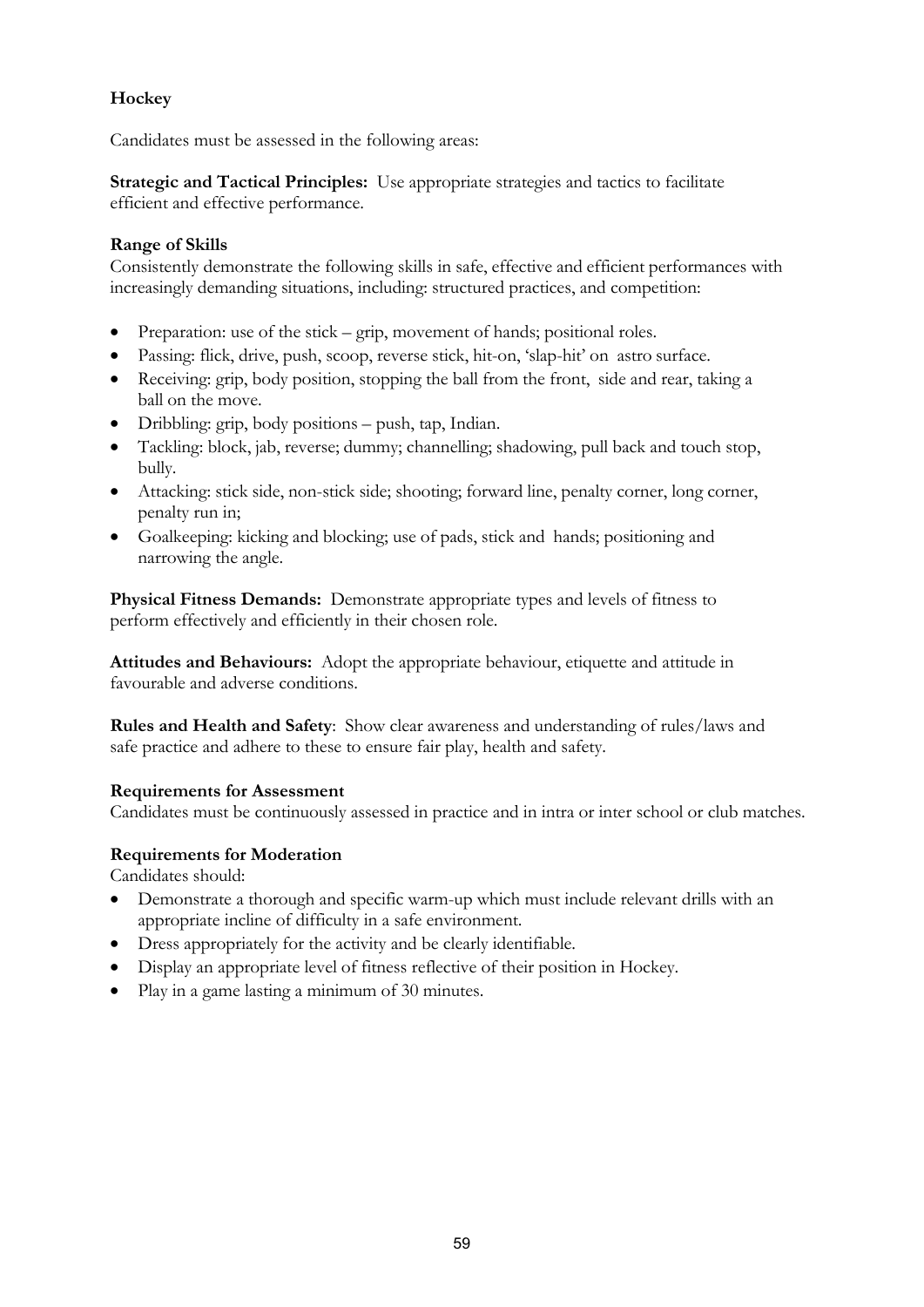# **Hurling**

Candidates must be assessed in the following areas:

**Strategic and Tactical Principles:** Use appropriate strategies and tactics to facilitate efficient and effective performance.

## **Range of Skills**

Consistently demonstrate the following skills in safe, effective and efficient performances with increasingly demanding situations, including: structured practices and matches:

- Gaining possession: stopping a ground ball; controlling a moving ball; blocking a ball overhead; chest catch; the jab lift; the roll lift; overhead catch.
- Maintaining possession: dribble; solo.
- Releasing possession: strike on the ground; strike on the run; doubling back; strike from the hand; overhead strike; hand pass.
- Contesting possession: frontal block; hook; shoulder clash; frontal ground block; ground flick; and batting a ball overhead.
- Goalkeeping.

**Physical Fitness Demands:** Demonstrate appropriate types and levels of fitness to perform effectively and efficiently in their chosen role.

**Attitudes and Behaviours:** Adopt the appropriate behaviour, etiquette and attitude in favourable and adverse conditions.

**Rules and Health and Safety**: Show clear awareness and understanding of rules/laws and safe practice and adhere to these to ensure fair play, health and safety e.g. helmets and mouth guards are mandatory.

### **Range of Skills**

Consistently demonstrate the following skills in safe, effective and efficient performances with increasingly demanding situations, including: structured practices and matches:

### **Requirements for Assessment**

Candidates must be continuously assessed in practice and in intra or inter school or club matches.

### **Requirements for Moderation**

Candidates must:

- Demonstrate a thorough and specific warm-up which must include relevant drills with an appropriate incline of difficulty in a safe environment.
- Dress appropriately for the activity and be clearly identifiable.
- Display an appropriate level of fitness reflective of their position in Hurling or Camogie.
- Participate in a game for 30 minutes.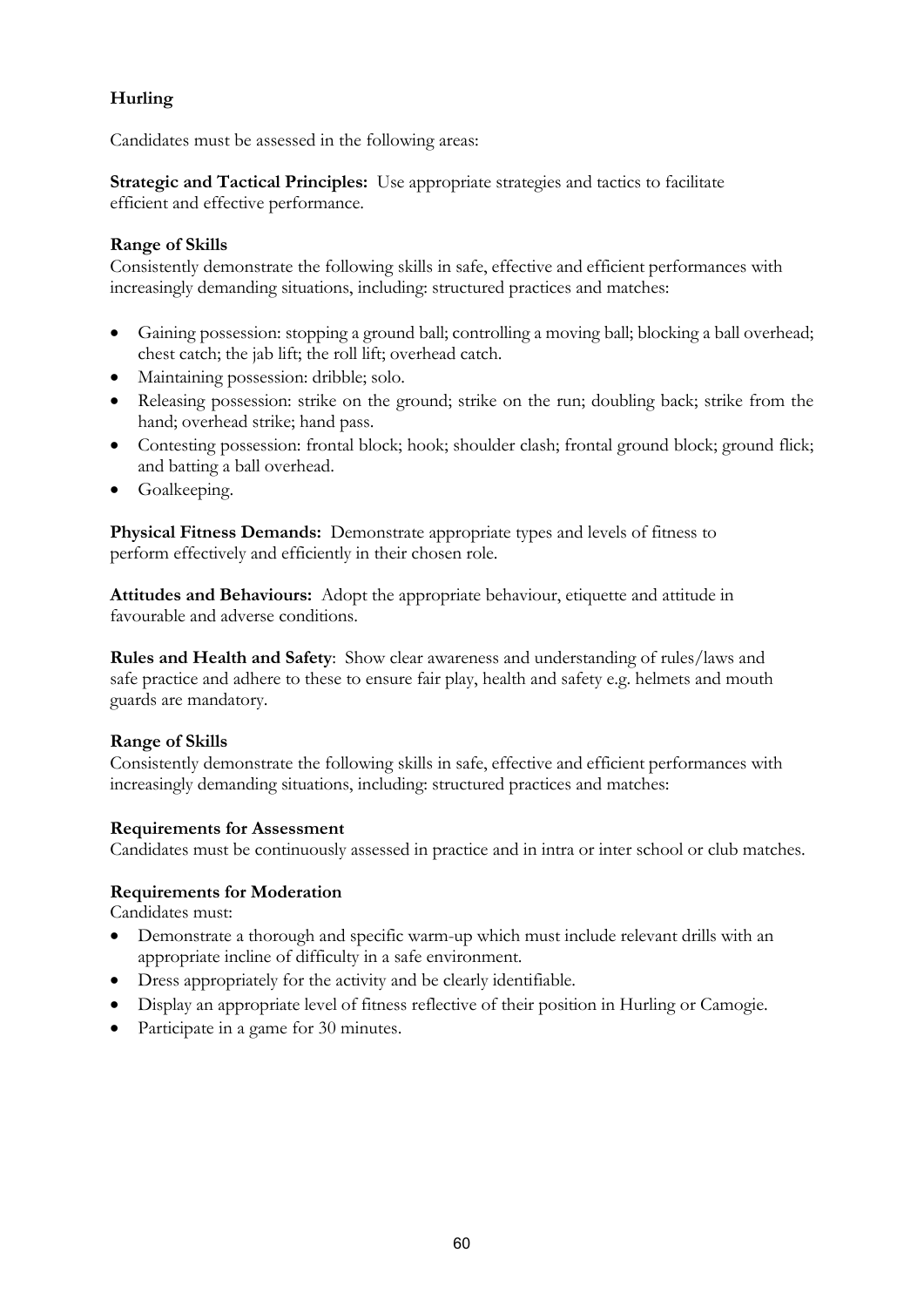# **Ice Hockey**

Candidates must be able to:

**Strategic and Tactical Principles:** Use appropriate strategies and tactics to facilitate efficient and effective performance. Evidence should include the following:

- Defensive positioning;
- Net minding;
- Breakout and regroup;
- Body checking;
- Offensive positioning;
- Scrimmages;
- Power plays;
- Face-offs;

## **Range of Skills**

Consistently demonstrate the following skills in safe, effective and efficient performances with increasingly demanding situations including structured practices and full-sided games:

- Skating;
	- Appropriate forward stride
	- Hockey stops
	- Tight turns
	- Crossovers (forwards and backwards)
	- Backwards skating (C-cuts)
	- Edge control (inside and outside)
- Passing:
	- Forehand passing
	- Backhand passing
	- Saucer passing
	- Accepting hard passes
- Shooting:
	- Wrist shot
	- Snap shot
	- Slap shot
	- Quick release
	- Backhand shot
	- Shooting hard
	- Shooting for corners

**Physical Fitness Demands:** Demonstrate the fitness levels needed to perform consistently, efficiently and effectively in their chosen role.

**Attitudes and Behaviours:** Adopt the appropriate behaviour, etiquette and attitude in favourable and adverse conditions.

**Rules and Health and Safety:** Show clear awareness and understanding of rules and safe practice and adhere to these to ensure fair play, health and safety.

### **Requirements for Assessment**

Candidates must be assessed continuously in practice and in club competitions.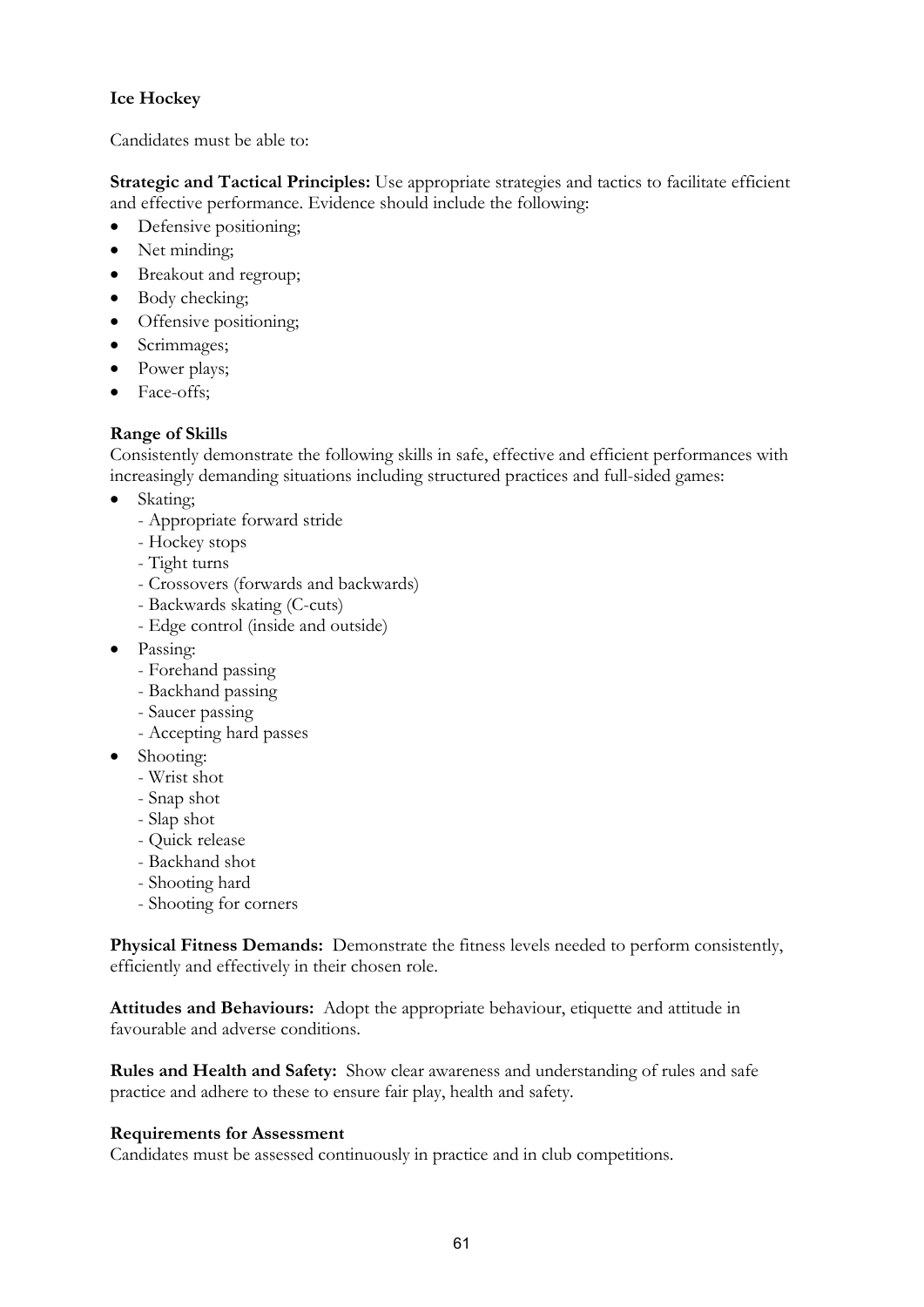## **Requirements for Moderation**

- Demonstrate a thorough and specific warm-up, which must include relevant drills with an appropriate incline of difficulty in a safe environment.
- Dress appropriately for the activity and be clearly identifiable.
- Display an appropriate level of fitness for Ice Hockey.
- Participate in a game for 30 minutes.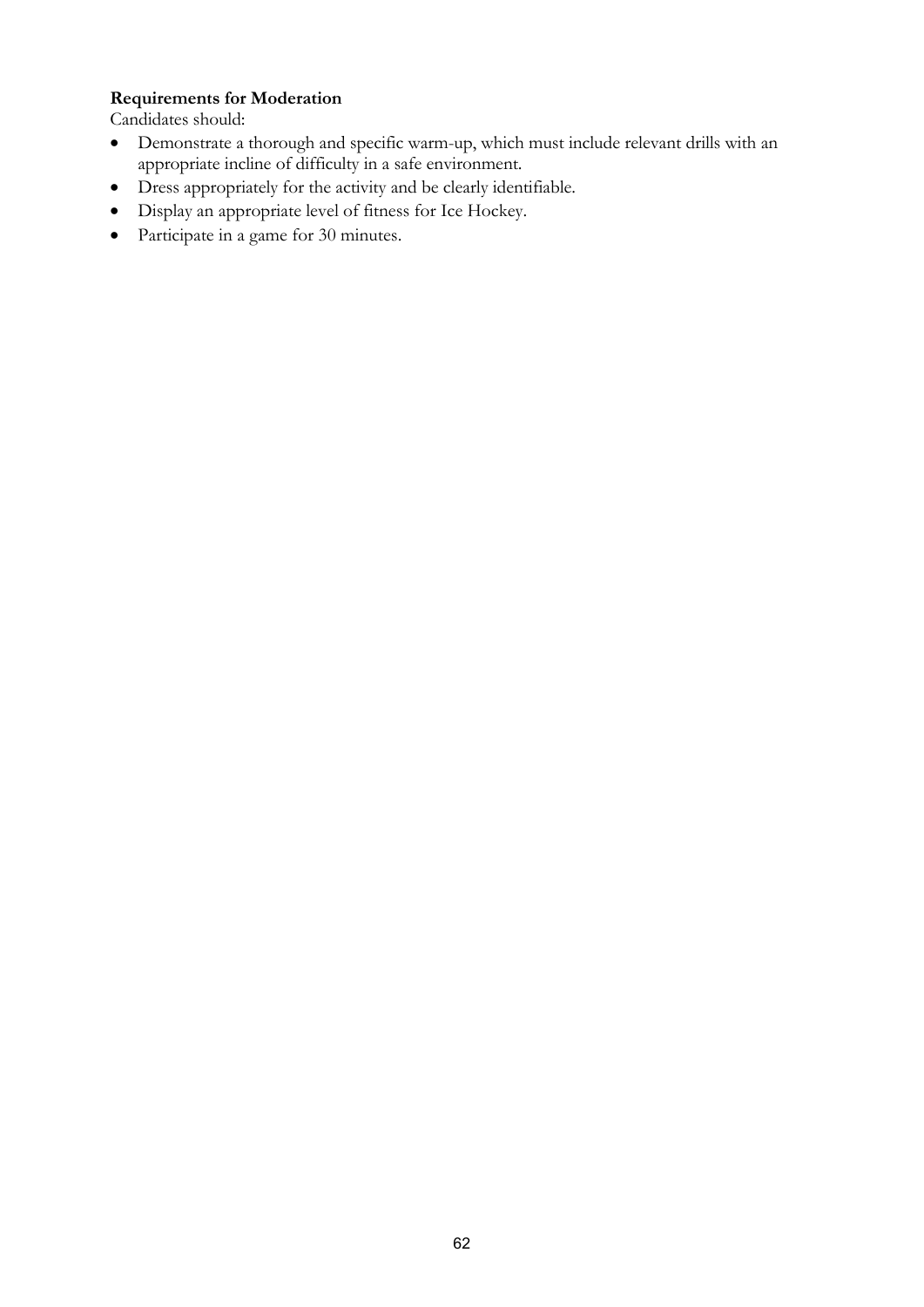# **Ice Skating including Figure skating - solo or pairs; Ice dance – solo or pairs; Speed skating;**

Candidates must be able to:

**Strategic and Tactical Principles:** Use a wide range of compositional principles to control situations and be creative. Evidence should include the following:

- Performance of a sequence showing linked steps and transitions;
- Sound basic skating with flow between elements;
- Interpretation of music evident from movement and clothing**;**

## **Range of Skills**

Consistently demonstrate wide range of the skills consistently, efficiently, effectively and with sound technique. Evidence should include the following:

- Steps including: three turns; mohawks (open or closed); twizzels.
- Transitions including: drags; spirals; teapot.
- Jumps (figure/solo/pairs) including: three jump; salchow; toe loop.
- Spins (figure/dance/solo/pairs) including: upright; sit parallel; (with variations to show stand.

**Physical Fitness Demands:** Demonstrate the fitness levels needed to skate/dance consistently, efficiently and effectively and be able to maintain good posture and necessary speed throughout a 90 sec routine.

**Attitudes and Behaviours:** Maintain consistently the desirable attitudes and behaviours that are positively competitive, aim to improve performance and demonstrate fair play. Evidence should include the following:

- Maintaining focus throughout a warm up and lesson or training session lasting at least 30 minutes;
- Dedication to practice;
- Evidence of understanding of appropriate etiquette in competitive situations;

**Rules and Health and Safety:** Show clear awareness and understanding of rules and safe practice and adhere to these to ensure fair play, health and safety**.** Evidence should include the following:

- Total concentration and awareness of others on the ice.
- Show respect for other performers and adopt 'S.L.A.P'. Smart; Legal; Alert; Polite; on the ice. (See p459 afPE; Safe Practice in PE).

### **Requirements for Assessment**

Candidates must be assessed continuously in practice and in intra or inter school or club competitions.

## **Requirements for Moderation**

- Demonstrate a thorough and specific warm-up, which must include relevant drills with an appropriate incline of difficulty in a safe environment.
- Dress appropriately for the activity and be clearly identifiable.
- Display an appropriate level of fitness for their chosen discipline.
- Perform a routine (solo or pairs) lasting at least 90 secs and including the following:
	- A sequence of steps covering at least 70% of the ice including a three turns; a mohawk (open or closed) and a twizzle.
	- Transitions including: a drag a spiral and a teapot;
	- Jumps (figure/solo/pairs) including: three jump; salchow; toe loop;
	- Spins (figure/dance/solo/pairs) including: upright;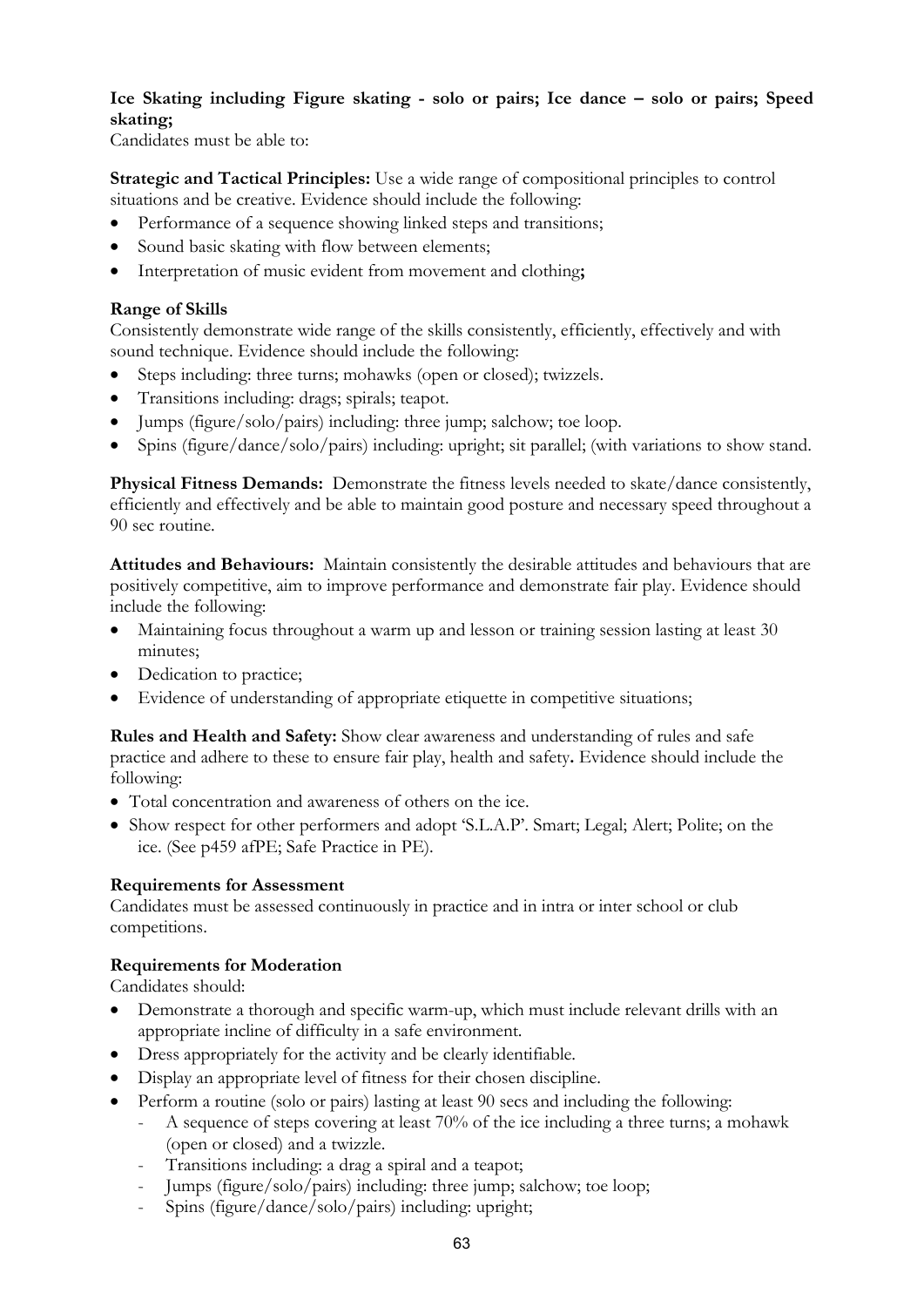# **Lifesaving**

Candidates must be assessed in the following areas:

**Strategic and Tactical Principles:** Use appropriate strategies and tactics to facilitate efficient and effective performance.

- The emergency action model; rescue priorities; taking control; making emergency calls.
- Multiple rescues involving at least 2 casualties conscious and unconscious.
- Aftercare Following a Rescue.
- Introduction to first aid: Basic first aid techniques: wound dressing; bandaging; arm sling.
- Medical conditions and injuries including: pulse check; asthma; epilepsy; bleeding; cuts and grazes; shock; hypothermia; bone fractures; heart attack.
- Casualty assessment.
- Show how the skills selected can be adapted to meet the needs of a rescue situation, e.g. decision making; type of approach; contact skills.

## **Range of Skills**

Consistently demonstrate the following skills in safe, effective and efficient performances with increasingly demanding situations, including: structured practices and simulated emergency situations:

- Entry procedures including slide-in entry; straddle entry; step-in entry.
- Reaching, throwing and wading rescues.
- Lifesaving Rescue Techniques; shout and signal rescue; accompanied rescue.
- Strokes: front crawl head up/down; side strokes, life-saving backstroke.
- Tows: tow with an aid; tow; extended arm tow; clothing tow; chin tow; cross chest tow.
- Defences: defensive stand-off position; defensive reverse; defensive block.
- Supporting casualty in water; turning unconscious casualty; with/without a firm support.
- In water rescue breathing including straight approach and turn approach.
- Surface dives and recovering the casualty: extended feet first and head first surface dives.
- Recovering a casualty (manikin) from the water bed (1.5m depth).
- Basic principles of aquatic spinal injury management: head splint; turning suspected spinal injury casualty.
- Landing the Casualty including: assisted walk and lift; stirrup lift.
- CPR Skills including: chest compressions for adults and children; turning casualty onto their back; recovery position; action for vomiting, choking, back slaps and abdominal thrusts; loss of consciousness; unconscious breathing casualty.

**Physical Fitness Demands**: Demonstrate appropriate types and levels of fitness to perform effectively and efficiently in their chosen role.

**Attitudes and Behaviours:** Adopt the appropriate behaviour, etiquette and attitude in favourable and adverse conditions.

The lifesaver's internal response to an emergency.

**Rules and Health and Safety:** Show clear awareness and understanding of rules/laws and safe practice and adhere to these to ensure health and safety.

• Safety at Swimming Pools.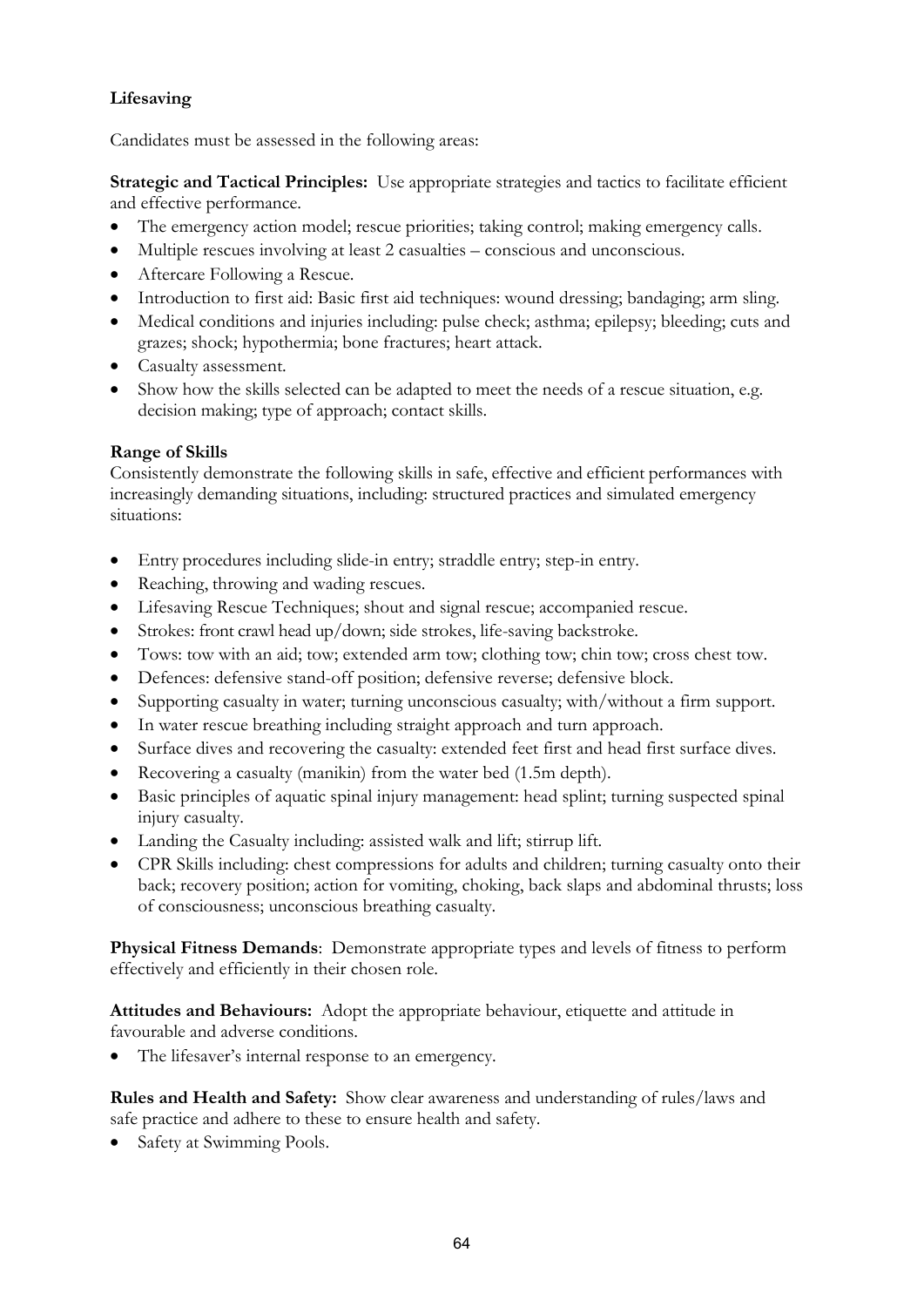## **Requirements for Assessment**

Candidates must be continuously assessed in practice and in appropriately safe conditions and situations for example: in a swimming pool, open water or sea.

### **Appropriately qualified and able adult supervision is essential at all times.**

## **Requirements for Moderation**

- Demonstrate a thorough and specific warm-up which must include the 3 skills tasks detailed below with an appropriate incline of difficulty in a safe environment. (note: clothing required)
- Dress appropriately for the activity and be clearly identifiable.
- Display an appropriate level of fitness for life saving.
- Execute one unknown stage incident (see below) determined in consultation with the moderator, the teacher and the non-centre activity assessor where applicable.

Candidates will be required to complete the following warm up, tasks and scenario wearing shorts and a t-shirt ('skins' or similar tight fitting clothing are not allowed).

### **Warm up**

100m steady swim (not timed)

### **Skills Tasks (with rests between tasks)**

1. Swim 10m and perform a head first surface dive to 1.5m to recover a 'casualty' (manikin). 2. Demonstrate shallow water recovery of a conscious casualty: using throw, reach, and wade techniques.

3. Swim 20m then tow conscious casualty 20m in less than 66secs and recover to poolside.

### **Scenario (continuous)**

Unknown staged incident with more than one casualty in a swimming pool. Candidates will also be expected to manage casualties suffering from: hypothermia or cramp or an asthma attack or shock.

(Key resource: Survive & Save programme. RLSS. The Medallion Lifesaving Awards – Candidate manual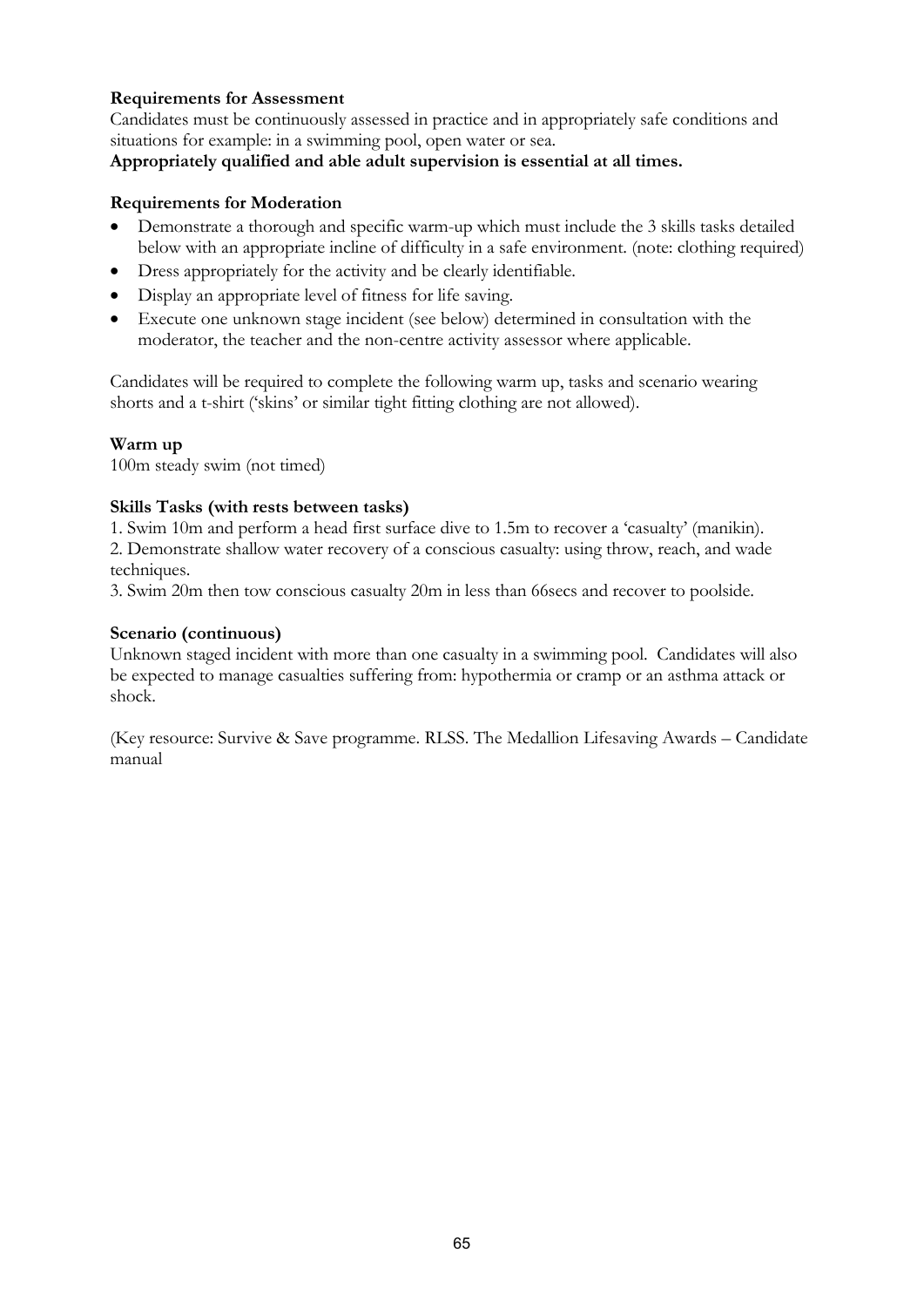## **Martial Art – Fencing**

**Strategic and Tactical Principles:** Use appropriate strategies and tactics to facilitate efficient and effective performance. Candidates must be able to demonstrate understanding of the following:

- Preparatory actions and their use.
- Parries: sixte; quarte; octave; septime; counter quarte; circular sixte; direct, indirect and counter riposte.

## **Range of Skills**

Consistently demonstrate the following skills in safe, effective and efficient performances with increasingly demanding situations, including: structured practices, and competition:

- On guard and holding the weapon.
- Stepping forwards and backwards.
- Preparations.
- Lunge and recovery.
- Simple and compound attacks.
- Parries.
- Direct and indirect ripostes.

**Physical Fitness Demands:** Demonstrate appropriate levels and types of fitness to perform effectively and efficiently in a competitive situation.

**Attitudes and Behaviours:** Adopt the appropriate behaviour, etiquette and attitude in favourable and adverse conditions.

• Players should demonstrate knowledge, understanding and practise the code of conduct as set out by Britain and Northern Ireland Fencing.

**Rules and Health and Safety**: Show clear awareness and understanding of rules/laws and safe practice and adhere to these in preparation; practice and competition to ensure fair play, health and safety, are assured.

### **Requirements for Assessment**

Candidates must be assessed continuously in practice and in intra or inter club competitions.

### **Requirements for Moderation**

- Demonstrate a thorough and specific warm-up, which must include relevant drills with an appropriate incline of difficulty in a safe environment.
- Dress appropriately for the activity and be clearly identifiable.
- Display an appropriate level of fitness for Fencing.
- Demonstrate a range of skills in an appropriate environment in a competitive bout against a suitable opponent.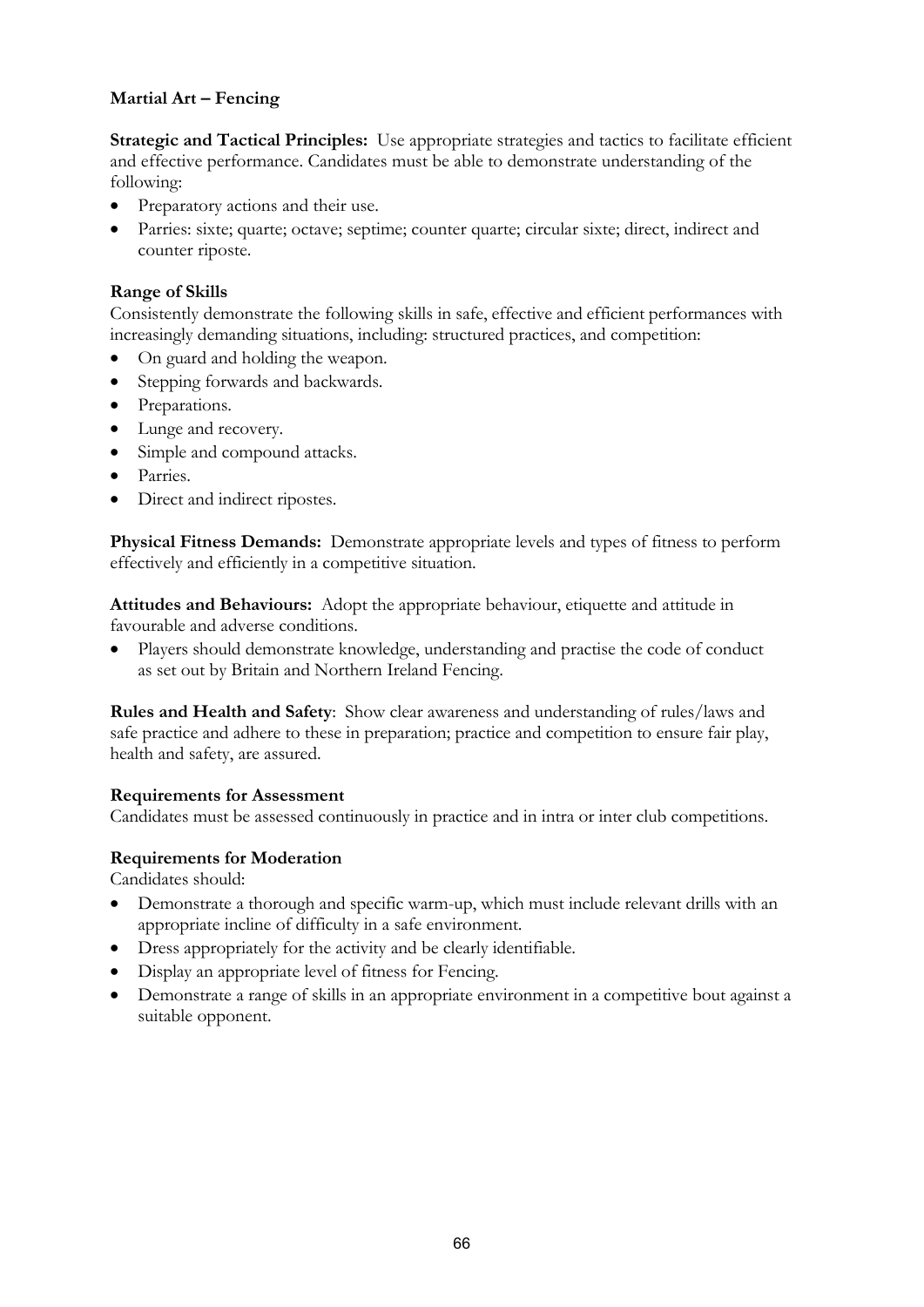# **Martial Arts – Judo**

Candidates must be assessed in the following areas:

**Strategic and Tactical Principles:** Use appropriate strategies and tactics to facilitate efficient and effective performance.

### **Range of Skills**

Consistently demonstrate the following skills in safe, effective and efficient performances with increasingly demanding situations, including: structured practices, and competition:

Ukemi-waza (breakfalling techniques)

- Ushiro Ukemi (Rear breakfall).
- Yoko Ukemi (Side breakfall).
- Mawari Ukemi (Rolling breakfall).

Nage-Waza (throwing techniques)

- Osoto-otoshi (Major outer drop).
- De-ashi-barai (Advancing foot sweep).
- Uki-goshi (Floating hip throw).
- O-goshi (Major hip throw).
- Tai-otoshi (Hand throw body drop).
- Ippon-seio-nage (One arm shoulder throw).
- O-soto-gari (Major outer reaping throw).
- O-uchi-gari (Major inner reaping throw).
- Ko- uchi-gari (Minor inner reaping throw).
- Harai-goshi (Sweeping hip throw).

Ne-waza (groundwork techniques)

- Kesa-gatame (Scarf hold).
- Kuzure-kesa-gatame (Broken scarf hold).
- Kami-shiho-gatame (Upper four quarters hold).
- Yoko-shiho-gatame (Side four quarters hold).
- Tate-shio-gatame (Lengthwise four quarters hold).
- Escape from kesa-gatame by trapping leg.
- Escape from kuzure-kesa-gatame by 'sit-up and push.
- Opponent on all fours turn over into kesa-gatame.
- Opponent prone- turn over into Yoko-shiho-gatame.
- Escape into kesa-gatame from between opponents legs.

Renzoku-waza (Combination techniquess in same direction)

- O-goshi to Uki-goshi.
- Ko-uchi-gari to O-uch-gari.

Renraku-waza (Combinations in opposite direction)

- Ko-uchi-gari to Tai-otoshi.
- O-goshi to O-uch-gari

Kaeshi-waza (Counter techniques)

Any appropriate counter techniques to the Nage-waza techniques.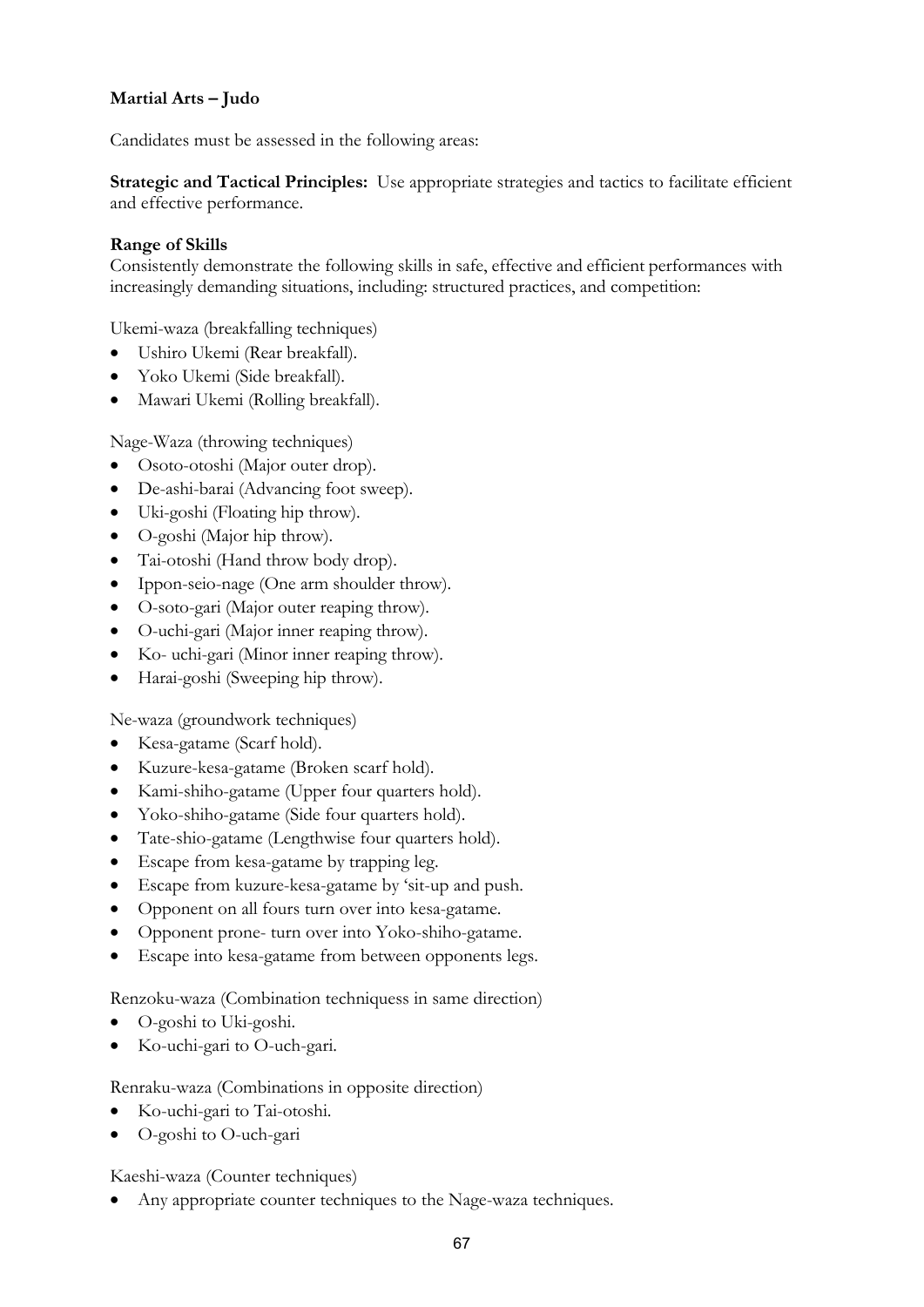Randori (Informal free practice)

• Candidates should be able to perform Randori for three minutes (without resting), changing opponent every minute and showing attempts to score points in each bout.

**Physical Fitness Demands:** Demonstrate appropriate strength; power; flexibility and cardiovascular endurance to perform effectively and efficiently in Randori (see above) and competitions.

**Attitudes and Behaviours:** Adopt the appropriate behaviour, etiquette and attitude in favourable and adverse conditions. Players should demonstrate the bowing procedure for Tachei-rei and Za-rei (standing and kneeling);

**Rules and Health and Safety**: Show clear awareness and understanding of rules/laws and safe practice and adhere to these in preparation; practice and competition to ensure fair play, health and safety, are assured.

## **Requirements for Assessment**

Candidates must be assessed continuously in practice and in intra or inter club competitions.

## **Requirements for Moderation**

- Demonstrate a thorough and specific warm-up, which must include relevant drills with an appropriate incline of difficulty in a safe environment.
- Dress appropriately for the activity and be clearly identifiable.
- Display an appropriate level of fitness for Judo.
- Demonstrate a range of skills in an appropriate environment in a competitive bout against a suitable opponent including performing Randori for three minutes (without resting), changing opponent every minute and showing attempts to score points in each bout.
- Perform ukemi-waza; nage-waza and ne-waza (break falls, throws and groundwork techniques), static and moving left and right, culminating in demonstration of a competitive sequence to include the following transitions:
	- Throw into ground work.
	- Two combination throws into ground work.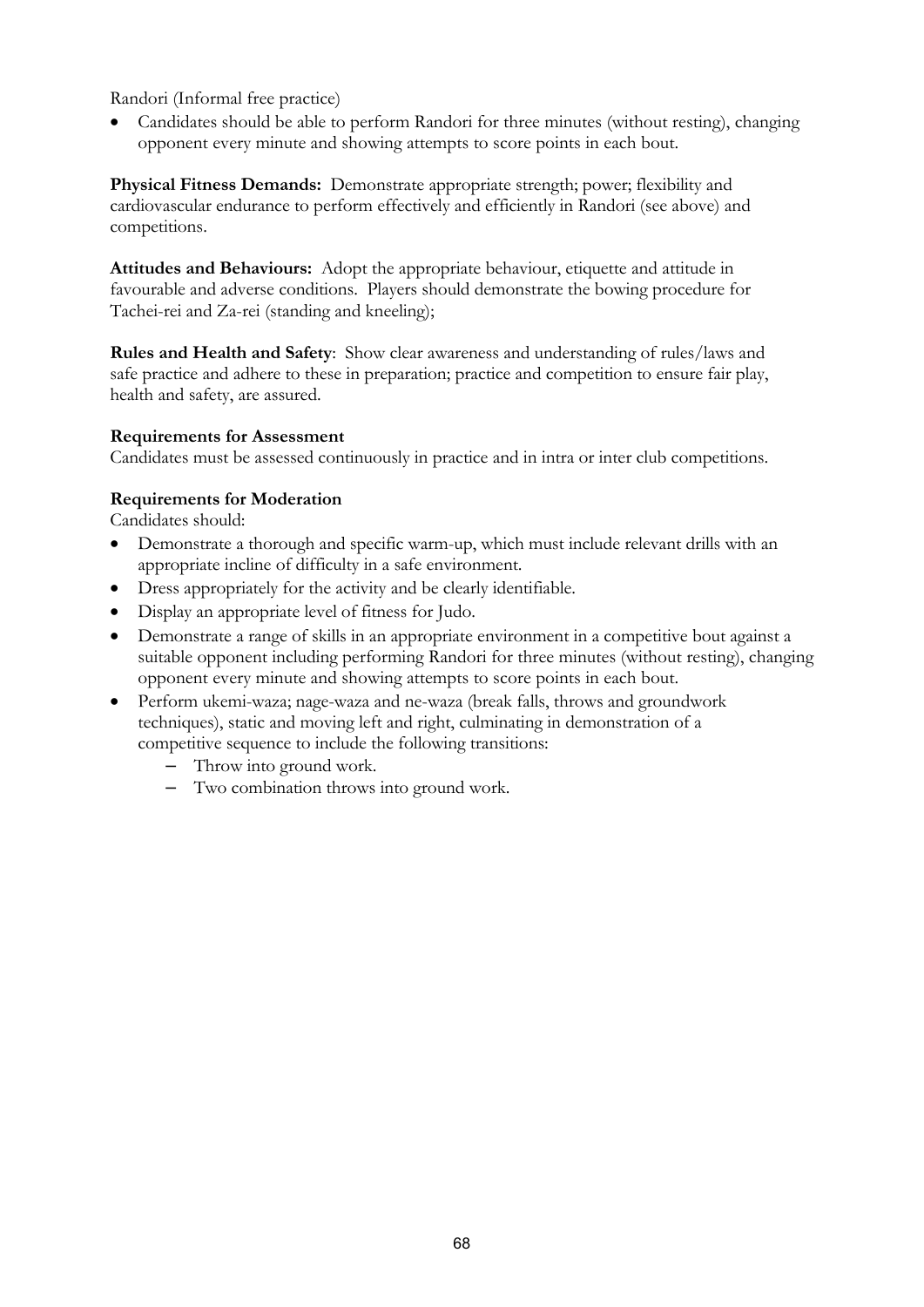# **Martial Arts - Ju-Jitsu**

Candidates must be assessed in the following areas:-

**Strategic and Tactical Principles:** nUse appropriate strategies and tactics to facilitate efficient and effective performance.

### **Range of Skills**

Consistently demonstrate the following skills in safe, effective and efficient performances with increasingly demanding situations, including: structured practices and examination:

White belt skills:

- 1. Breakfall Left, right, front, rolling, back, back rolling
- 2. Escape from strangle
- 3. Kicks Jumping front, side, roundhouse
- 4. Basic blocks
- 5. Kata

Yellow belt skills:

- 1. Hip throw crossover arm lock
- 2. Defence against kicks to the head
- 3. 'X' block knee and elbow
- 4. Cross block, back fist, knee and elbow
- 5. Breaking ground strangle and defence
- 6. Reclining leg throw
- 7. Straight arm lock
- 8. Hair grab defence
- 9. Shoulder lock
- 10. Kata

Orange belt skills

- 1. Body drop
- 2. Half shoulder
- 3. Leg throw
- 4. Back hammer lock
- 5. Rice bale throw
- 6. Inside hock
- 7. Defending and attacking sweeping loin
- 8. Stamp throw
- 9. Kata(novice)

## Green belt skills

- 1. Crab claw scissor throw
- 2. Escape from being held over and under the arms
- 3. Full nelson escape
- 4. Half nelson escape
- 5. Front scissor throw
- 6. Knee wheel
- 7. Basic strikes
- 8. Shoulder arm lock
- 9. Outside hock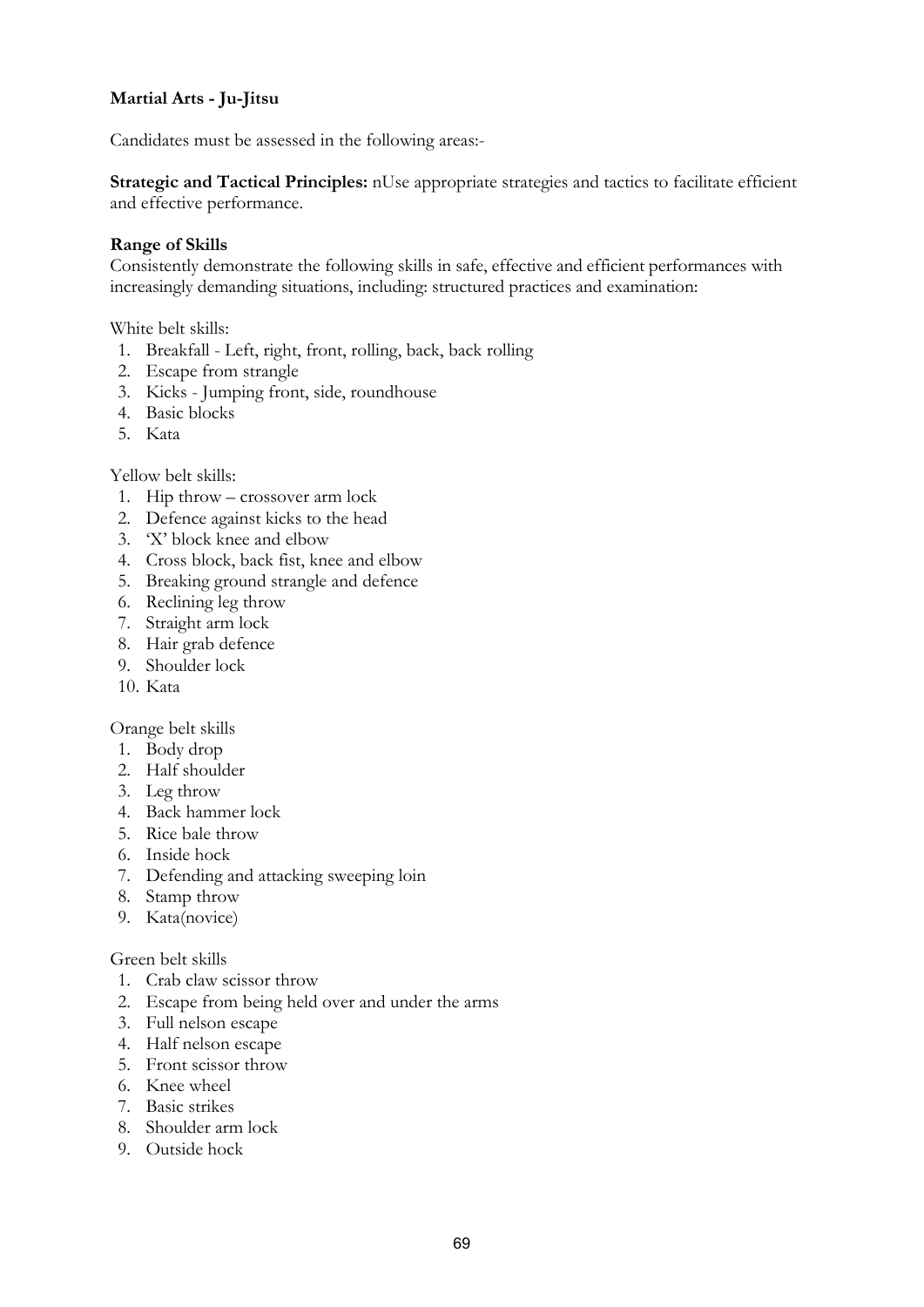Candidates should be able to perform the techniques listed above in a safe, effective and efficient manner. Correct posture and good balance must be maintained throughout the technique. Each technique should be performed to a high standard at a reasonable speed, be realistic and with control.

Candidates should also be capable of performing back to back wrestling, again with control and accuracy. Candidates must demonstrate their ability to defend themselves while simultaneously performing attacking techniques with the aim of submitting their opponent.

**Physical Fitness Demands:** Demonstrate appropriate strength, balance, power; flexibility and cardiovascular endurance to perform effectively and efficiently in class, examination and competitions.

**Attitudes and Behaviours:** Adopt the appropriate behaviour, etiquette and attitude in favourable and adverse conditions. Candidates should demonstrate courtesy and respect to fellow candidates, opponents, coaches, and examiners. Before participating in class, examination or competition, each candidate must show respect by bowing to their peers and colleagues.

**Rules and Health and Safety**: Show clear awareness and understanding of rules/laws and safe practice and adhere to these in preparation; practice and competition to ensure fair play and health and safety, are paramount.

## **Requirements for Assessment**

Candidates must be assessed continuously in practice at their training centre and through examinations by a qualified examiner

## **Requirements for Moderation**

- Demonstrate a thorough and specific warm-up, which must include relevant drills with an appropriate increase in difficulty in a safe environment.
- Dress appropriately for the activity and be clearly identifiable. The colour of belt the candidate will wear will identify the skill level previously assessed by a qualified Ju Jitsu examiner.
- Display an appropriate level of fitness for Ju Jitsu.
- .Demonstrate a range of Skills in all aspects of Ju-Jitsu training Stances, Blocking, Punching, Kicking, Striking, throwing, grappling, Self Defence Drills.
- Demonstrate a range of skills in an appropriate environment.
- Perform, to a reasonable level, the list of techniques shown above (or equivalent) where the degree of difficulty increases from beginner level upwards.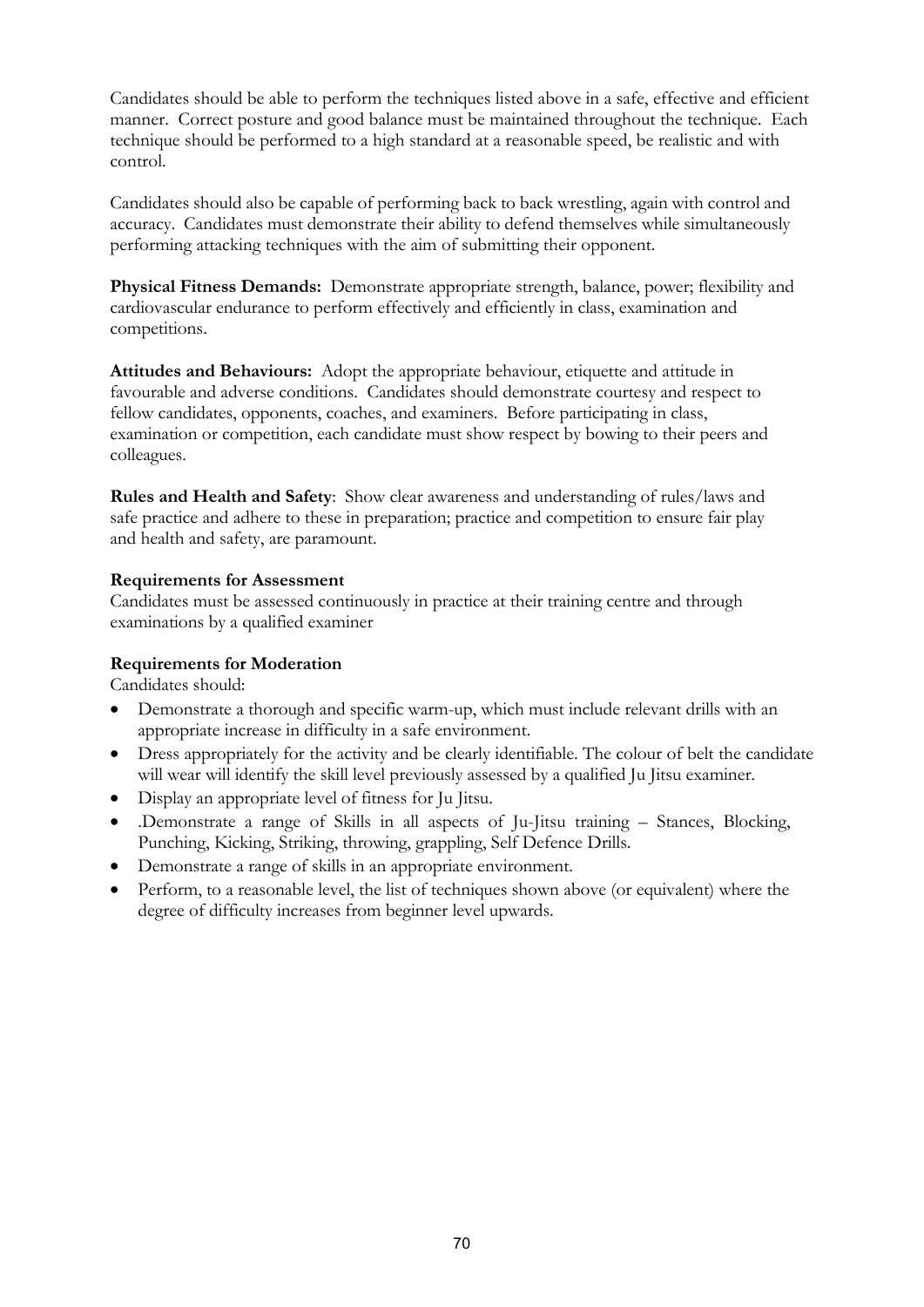### **Martial Arts – Karate**

Candidates must be assessed in the following areas:

**Strategic and Tactical Principles:** Use appropriate techniques and tactics to facilitate efficient and effective performance;

#### **Range of Skills**

Consistently demonstrate the following skills in safe, effective and efficient performances with increasingly demanding situations, including: structured practices, and competition:

8th kyu-white belt skills:

| 1. Junzuki turn jodan uke         | (front punch turn head block)                |
|-----------------------------------|----------------------------------------------|
| 2. Gyakuzuki turn gedan barai     | (reverse punch turn lower block)             |
| 3. Maegeri                        | (front kick)                                 |
| 4. Surikomi maegeri               | (one step front kick)                        |
| 5. Maegeri tobikomizuki gyakuzuki | (front kick lunge punch reverse punch)       |
| 6. Soto uke gyakuzuki             | (outer block reverse punch)                  |
| 7. Uchi uke gyakuzuki             | (inner block reverse punch)                  |
| 8. Gedan barai gyakuzuki          | (lower block reverse punch)                  |
| 9. Jodan uke nihonzuki            | (head block double punch)                    |
| 7th kyu-Yellow belt skills:       |                                              |
| 1. Junzuki (chudan + jodan)       | (front punch (mid-section + upper-section)   |
| 2. Gyakuzuki (chudan + jodan)     | (reverse punch (mid-section + upper-section) |
| 3. Maegeri tobikomizuki gyakuzuki | (front kick lunge punch reverse punch)       |
| 4. Mawashigeri gyakuzuki          | (round kick reverse punch)                   |
| 5. Maegeri mawashigeri gyakuzuki  | (front kick round kick reverse punch)        |
| 6. Surikomi mawashigeri gyakuzuki | (one step round kick reverse punch)          |
| 7. Soto uke/gedan barai gyakuzuki | (outer block lower block reverse punch)      |
| 8. Uchi uke/jodan uke gyakuzuki   | (inner block head block reverse punch)       |
| 9. Pinan nidan                    | (kata)                                       |
| 6th kyu-orange belt skills        |                                              |
| 1. Junzuki & kette junzuki        | (front punch & front punch and kick)         |
| 2. Gyakuzuki & kette gyakuzuki    | (reverse punch & reverse punch and kick)     |
| 3. Mawashigeri gyakuzuki          | (round kick reverse punch)                   |
| 4. Yokogeri gyakuzuki             | (side kick reverse punch)                    |
| 5. Maegeri yokogeri gyakuzuki     | (front kick side kick reverse punch)         |
| 6. Surikomi yokogeri gyakuzuki    | (one step side kick reverse punch)           |
| Defences against:                 |                                              |
| Maegeri                           | (front kick)                                 |
| Mawashigeri                       | (round kick)                                 |
| Jodanzuki                         | (front punch (head height)                   |
| Chudanzuki or                     | (mid-section punch)                          |

Jiyu kumite (free fighting)

Pinan nidan & shodan (kata)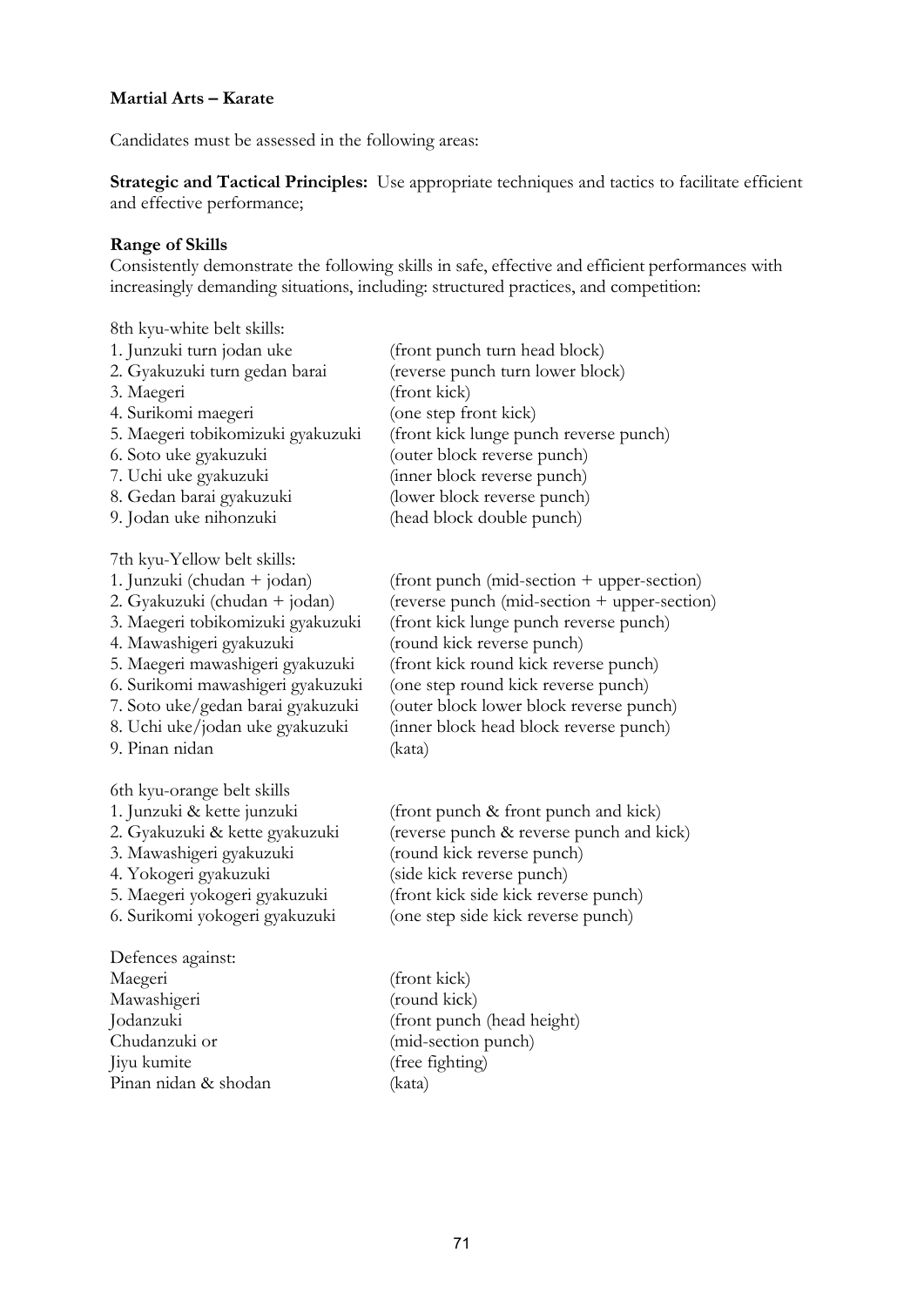5th kyu-green belt 1. Kette junzuki (jodan-chudan) (front punch/front punch & kick head & mid-section) 2. Kette gyakuzuki (jodan-chudan) (reverse punch/reverse punch & kick head & mid-section) 3. Maegeri gyakuzuki (front kick and reverse punch) 4. Mawashigeri gyakuzuki (round kick and reverse punch) 5. Yokogeri gyakuzuki (side kick and reverse punch) 6. Mawashiuchi gyakuzuki (hook kick and reverse punch) 7. Mawashigeri surikomi mawashiuchi gyakuzuki (round kick one step hook kick and reverse punch) 8. Maegeri mawashigeri yokogeri uraken gyakuzuki (front kick round kick side kick back fist and reverse punch) Defences against:

Pinan shodan & sandan (kata) Jiyu kumite (free fighting)

Candidates should be able to perform the patterns listed above (or equivalent fundamental sequences) depicting various fundamental movements representing attack or defence techniques set in a fixed and logical sequence. These patterns should begin and end at the same spot. Correct posture and good balance must be maintained throughout the pattern. The exercise should be performed in a rhythmic, relaxed yet powerful movement. All candidates should know the purpose of each movement which should be performed in a realistic manner.

Candidates should be able to perform Sparring Routines with controlled accuracy and force without deliberately striking their opponent. In 'Free Sparring' candidates must demonstrate their ability to defend themselves while simultaneously performing attacking techniques from a safe distance with the aim of there being 'no contact' with their opponent. Scores are given to powerful but 'no contact' techniques aimed at the front and side of their opponents head and body. No score is given to any technique aimed below belt level.

Candidates should be able to perform Self Defence techniques in a controlled manner avoiding injury to their opponent.

**Physical Fitness Demands:** Demonstrate appropriate strength, balance, power; flexibility and cardiovascular endurance to perform effectively and efficiently in class, examination and competitions.

**Attitudes and Behaviours:** Adopt the appropriate behaviour, etiquette and attitude in favourable and adverse conditions. Candidates should demonstrate courtesy and respect to fellow candidates, opponents, coaches, and examiners. Before participating in class, examination or competition, each candidate must show respect by bowing to their peers and colleagues.

**Rules and Health and Safety**: Show clear awareness and understanding of rules/laws and safe practice and adhere to these in preparation; practice and competition to ensure fair play, health and safety, are assured.

#### **Requirements for Assessment**

Candidates must be assessed continuously in practice at their training centre (dojo) and in intra or inter club competitions and examinations.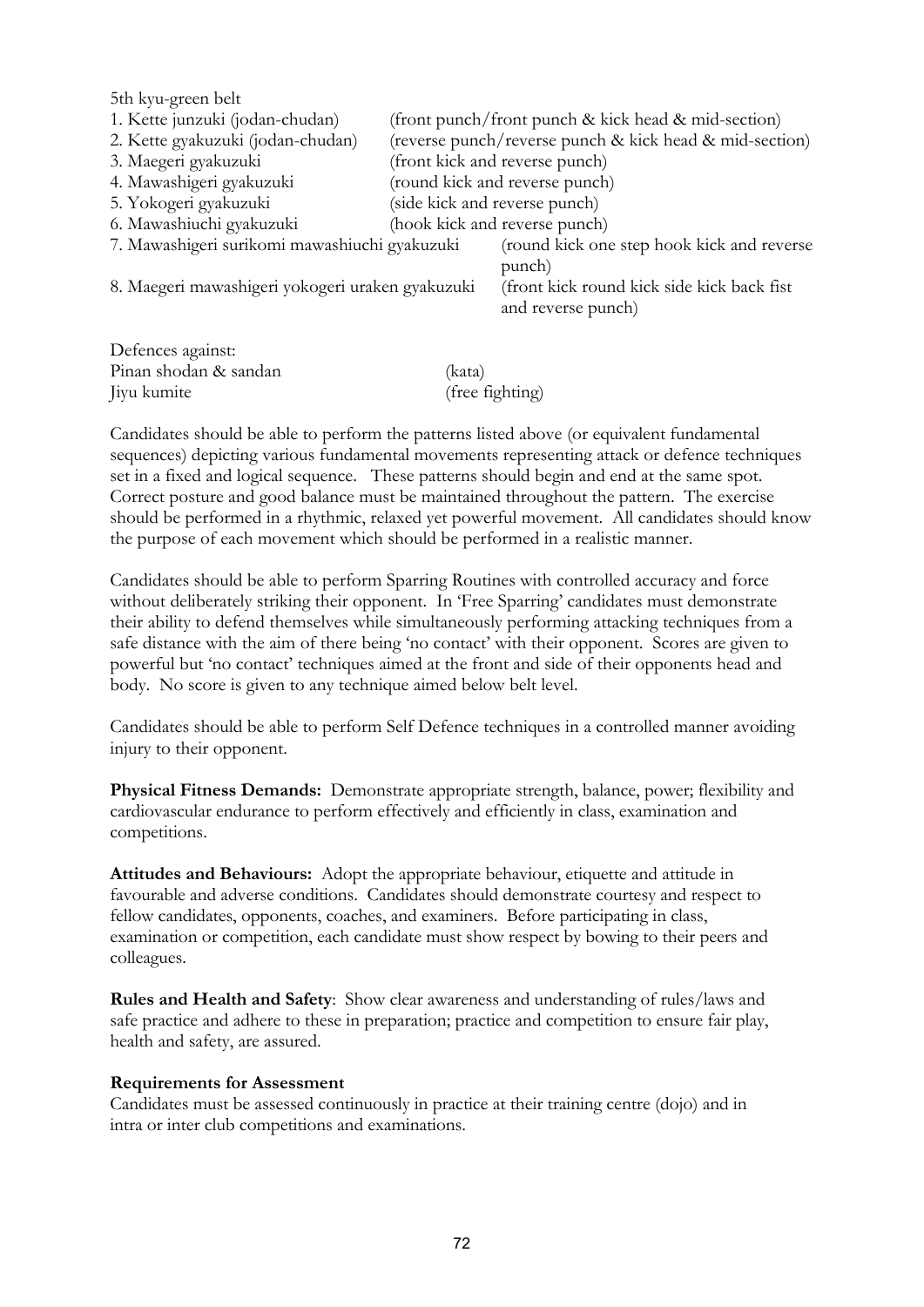# **Requirements for Moderation**

- Demonstrate a thorough and specific warm-up, which must include relevant drills with an appropriate increase in difficulty in a safe environment.
- Dress appropriately for the activity and be clearly identifiable. The colour of belt the candidate will wear will identify the skill level previously assessed by a qualified Karate examiner.
- Display an appropriate level of fitness for Karate.
- Demonstrate a range of Skills in all aspects of Karate training Stances, Blocking, Punching, Kicking, Striking, Thrusting, Self Defence and Sparring Drills.
- Demonstrate a range of skills in an appropriate environment (club meeting or competition) in a competitive bout against a suitable opponent.
- Perform, to a reasonable level, the list of patterns shown above (or equivalent) where the degree of difficulty increases from beginner level upwards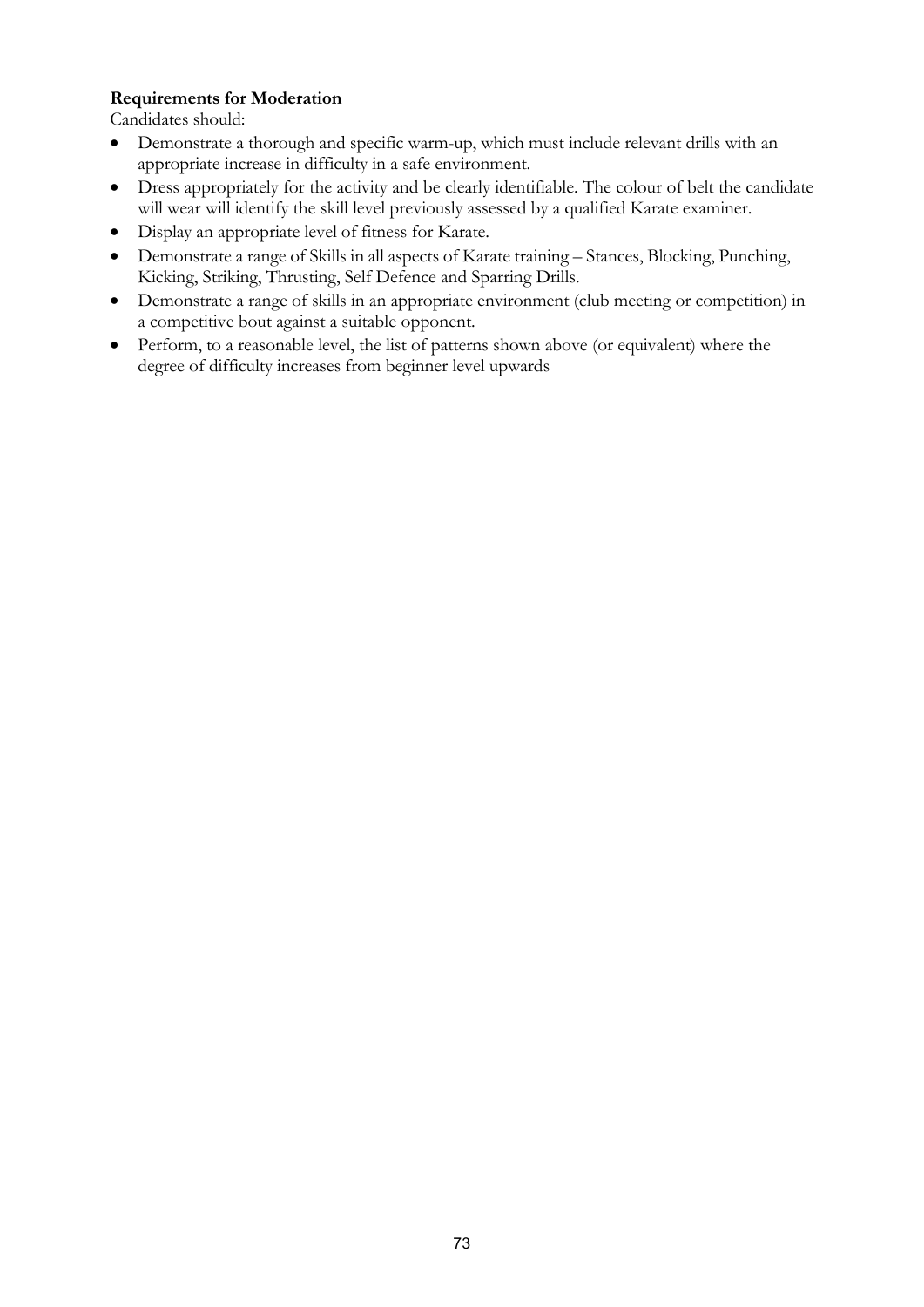## **Martial Arts - Kickboxing.**

Candidates must be assessed in the following areas:

#### **Strategic and Tactical Principles:**

Use appropriate techniques and tactics to facilitate efficient and effective performance.

#### **Range of skills:**

Consistently demonstrate the following skills in safe, effective and efficient performances with increasingly demanding situations, including structured practices and competition:

# **Basic Punches including:**

- Jab
- Reverse punch
- Back fist
- Ridge-hand
- Upper-cut left/right
- Left/right hook
- Jumping-back fist
- Ridge-hand and back fist
- Elbow strikes

#### **Basic Kicks including:**

- Front kick
- Back kick
- Turning kick/roundhouse kick
- Side kick
- Hooking kick
- Downward/Axe kick
- Back piercing/spinning kick

#### **Basic Blocks including:**

- Front block
- Middle block
- Low block
- Head block
- Stomach block
- Knee block
- Elbow block

#### **Pad Work including:**

- Front Punch
- Side-fist punch
- Ridge-hand strike
- Elbow strike
- Front kick
- Side kick
- Turning/roundhouse kick
- Hooking kick
- Spinning kicks (Spinning back kick/Spinning hook kick/Spinning side kick)
- Jumping kicks (Jumping front kick/Jumping side kick/Jumping hook kick)
- Combinations (Punching techniques/Kicking techniques/Punch & Kick techniques)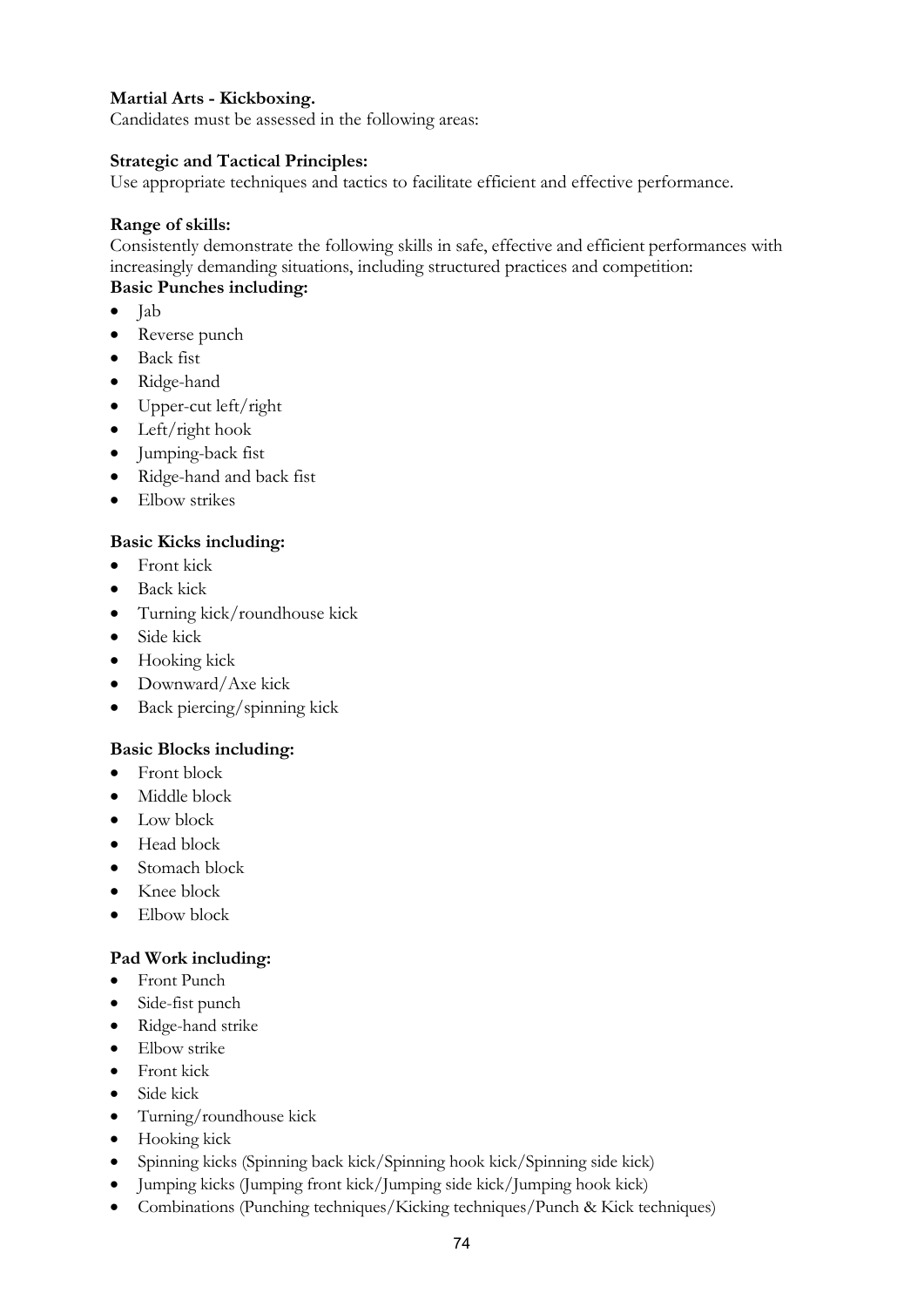Candidates should be able to perform Sparring Routines with controlled accuracy and force without deliberately striking their opponent. In **'Free Sparring'** candidates must demonstrate their ability to defend themselves while simultaneously performing attacking techniques from a safe distance with the aim of there being **'No Contact'** with their opponent. Scores are given to powerful but **'No Contact'** techniques aimed at the front and side of their opponent's head and body. Obviously, caution must be given to techniques aimed at vital spots on the opponent's head and body.

## **Kickboxing Styles:**

The candidate should demonstrate a knowledge of the various kickboxing styles and their scoring criteria:

- Point sparring
- Light contact
- Full contact
- Muay Thai
- $\bullet$  K1

### **Physical Fitness Demands:**

Demonstrate appropriate strength, balance, power, flexibility and cardiovascular endurance to perform effectively and efficiently in class, examination and competitions.

#### **Attitudes and Behaviours:**

Adopt the appropriate behaviour, etiquette and attitude in favourable and adverse conditions. Students should demonstrate courtesy and respect to fellow students, opponents, coaches, and examiners. Before participating in class, examination or competition, each student must show respect by bowing to their peers and colleagues.

#### **Rules and Health and Safety**:

Show clear awareness and understanding of rules/laws and safe practice and adhere to these in preparation; practice and competition to ensure fair play, health and safety, are assured.

#### **Requirements for Assessment:**

Candidates must be assessed continuously in practice at their training centre (dojo) and in intra or inter school or club competitions and examinations. Assessors must have

#### **Requirements for Moderation:**

- Demonstrate a thorough and specific warm-up, which must include relevant drills with an appropriate increase in difficulty in a safe environment.
- Dress appropriately for the activity and be clearly identifiable. The colour of belt the student will wear will identify the skill level previously assessed by a qualified Kickboxing examiner.
- Display an appropriate level of fitness.
- Demonstrate a range of Skills in all aspects of Kickboxing training stances, blocking, punching, kicking, striking and sparring drills, in a competitive bout in an appropriate environment (club meeting or competition) against a suitable opponent.
- Perform the list of drills shown above (or equivalent) to a standard which may, for a top range candidate, be representative of Purple Belt or higher.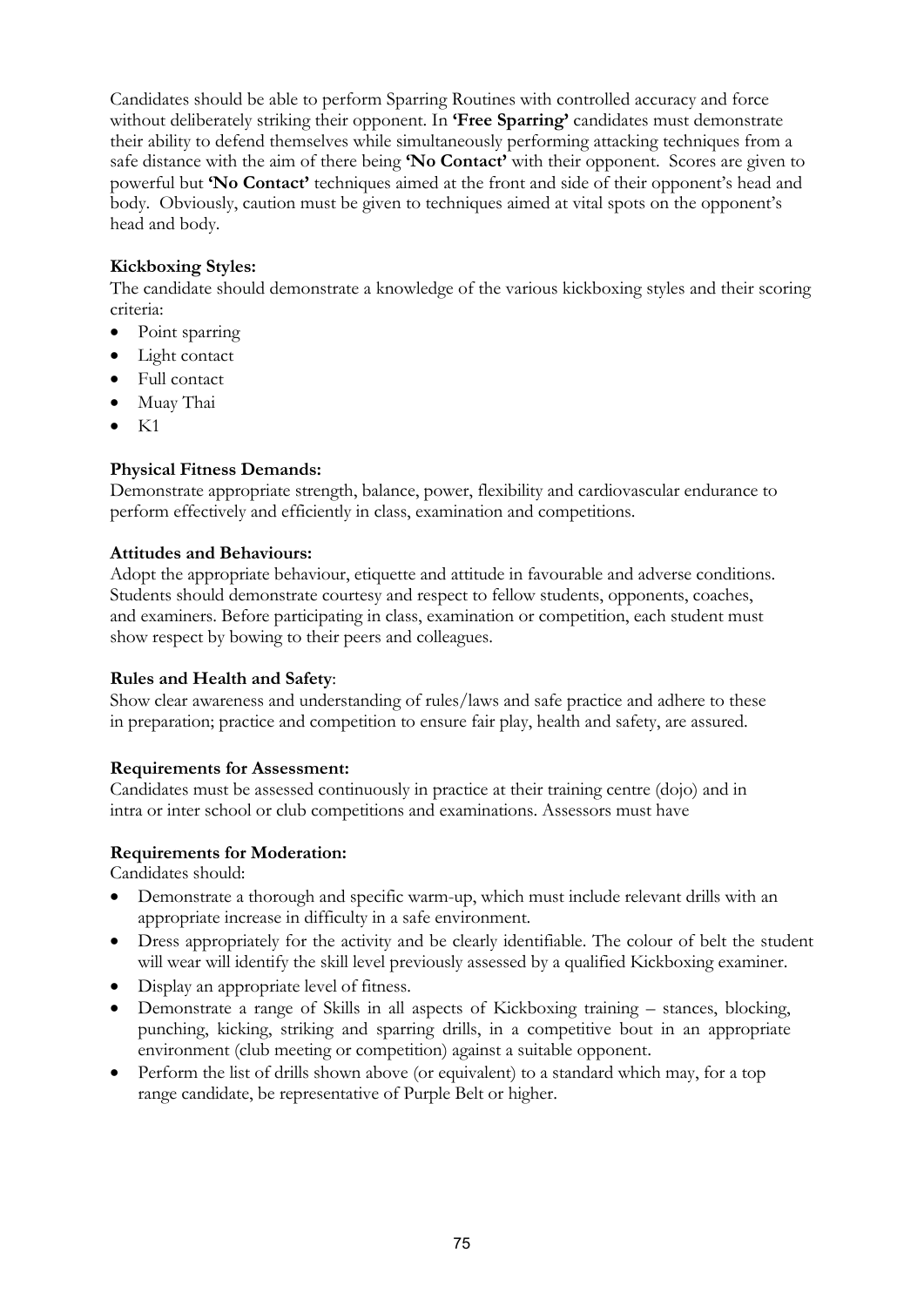## **Martial Arts - Taekwon-Do**

Candidates must be assessed in the following areas:

**Strategic and Tactical Principles:** Use appropriate techniques and tactics to facilitate efficient and effective performance.

#### **Range of Skills**

Consistently demonstrate the following skills in safe, effective and efficient performances with increasingly demanding situations, including: structured practices, and competition:

Sogi (Stances)

- Charyot Sogi (Attention Stance)
- Narani Sogi (Parallel Stance)
- Annun Sogi (Sitting Stance)
- Gunnun Sogi (Walking Stance)
- Niunja Sogi (L-Stance)
- Gojung Sogi (Fixed Stance)
- Kyocha Sogi (X-Stance)
- Gubyryo Junbi Sogi (Bending Ready Stance)
- Nachuo Sogi (Low Stance)

Makgi (Blocking Techniques)

- Chookyo Makgi (Rising Block Forearm & Knifehand)
- Najunde Makgi (Low Block Forearm & Knifehand)
- Kaunde An Palmok Makgi (Middle Inner Forearm Block)
- Sonkal Makgi (Knifehand Block Middle, High, Outward & Inward)
- Hecho Makgi (Wedging Block Outer Forearm & Knifehand)
- Sang Palmok Makgi (Twin Block Forearm & Knifehand)
- Doo Palmok Makgi (Double Forearm Block)
- Daebi Makgi (Guarding Block Forearm & Knifehand)
- Noollo Makgi (Pressing Block Forearm & Palm)

Jirugi (Punching Techniques)

- Ap Joomuk Jirugi (Front Punch in Parallel, and Sitting)
- Ap Joomuk Jirugi (Obverse Punch Walking Stance)
- Bandae Jirugi (Reverse Punch Walking Stance)
- Doo Jirugi (Double Punch Normal Speed & Fast Motion)
- Yop Jirugi (Side Punch L Stance & Fixed Stance)
- Twimyo Jirugi (Flying Punch)
- Giokja Jirugi (Angle Punch)
- Pihamyo Jirugi (Dodging Punch)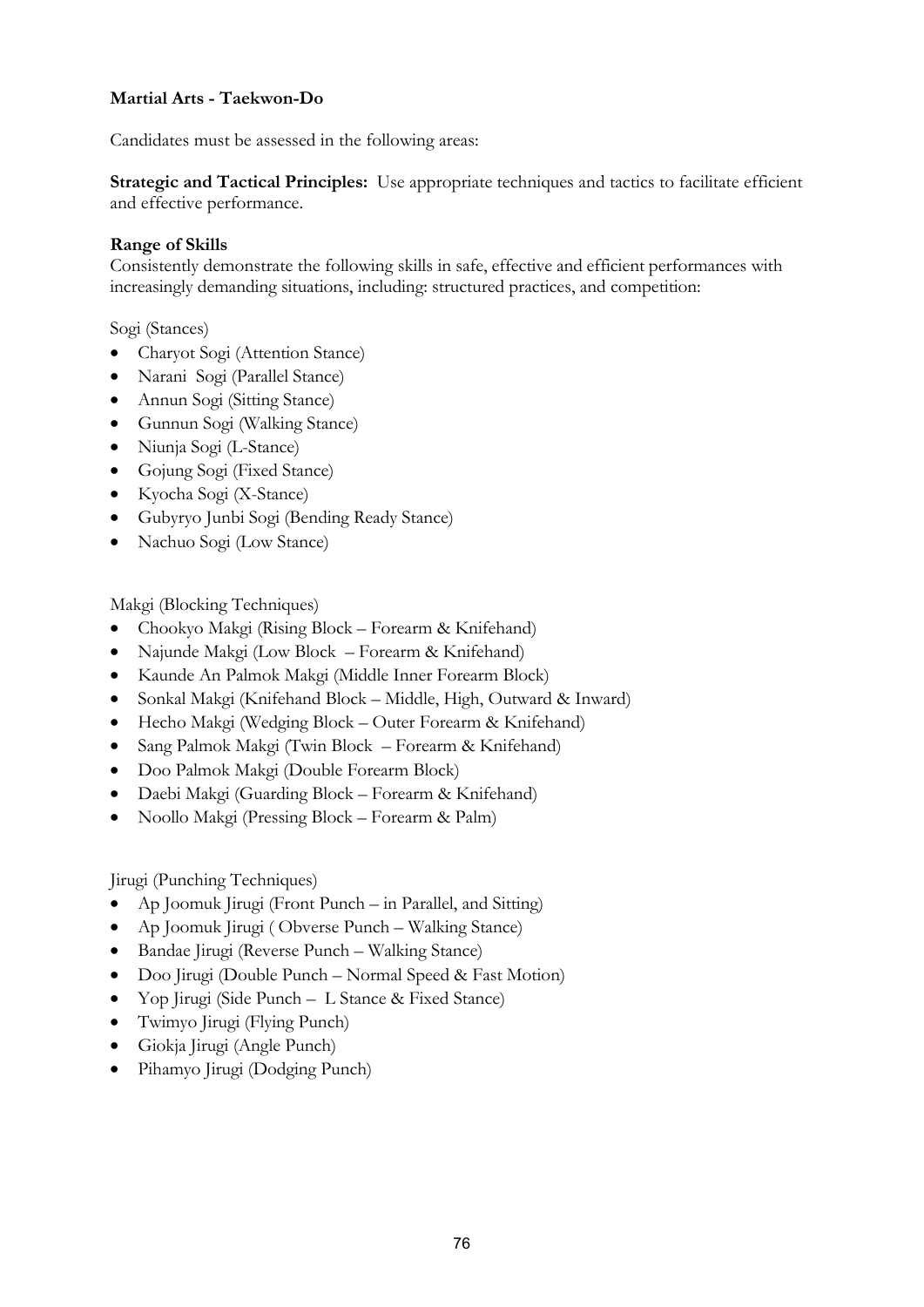Chagi (Kicking Techniques)

- Ap Chagi (Front Kick)
- Apcha Olligi ( Front Rising Kick)
- Twimyo Ap Chagi (Flying Front Kick)
- Dollyo Chagi (Turning Kick Middle & High)
- Yop Chagi (Side Kick Middle & High)
- Naeryo Chagi (Downward Kick)
- Twimyo Nopi Chagi (Flying High Kick)
- Cha Momchugi (Checking Kick)
- Bandae Dollyo Chagi (Reverse Turning Kick)
- Dwitcha Jirugi (Back Piercing Kick)
- Honap Chagi (Combination Kicking from kicks above))

Taerigi (Striking Techniques)

- Sonkal Taerigi (Knifehand Strike Outward, Inward & Downward)
- Yop Joomuk Taerigi (Side Fist Strike Outward, Inward & Downward )
- Dung Joomuk Taerigi (Back Fist Strike )
- Ap Palkup Tulgi (Front Elbow Strike)

Tulgi (Thrusting Techniques)

- Sun Sonkut Tulgi (Straight Finger Tip Thrust -Walking Stance)
- Opun Sonkut Tulgi (Flat Fingertip Thrust -Walking Stance)
- Dwijibun Sonkut Tulgi (Upset Fingertip Thrust -Walking Stance)
- Sang Yop Palkup Tulgi (Twin Side Elbow Thrust Close Stance)

Tul (Patterns)

- Saju Jirugi (White Belt Fundamental Exercise)
- Saju Makgi (White Belt Fundamental Exercise)
- Chon-Ji (Yellow Tag Belt)
- Dan Gun (Yellow Belt)
- Do-San (Green Tag Belt)
- Won-Hyo (Green Belt)
- Yul Gok (Blue Tag Belt)
- Jun-Gun (Blue Belt)
- Toi Gye (Red Tag Belt)
- Hwa-Rang (Red Belt)
- Choong-Moo (Black Tag Belt)
- Kwang Gae (Black Belt)

Candidates should be able to perform the patterns listed above (or equivalent fundamental sequences) depicting various fundamental movements representing attack or defence techniques set in a fixed and logical sequence. These patterns should begin and end at the same spot. Correct posture and good balance must be maintained throughout the pattern. The exercise should be performed in a rhythmic, relaxed yet powerful movement. All candidates should know the purpose of each movement which should be performed in a realistic manner.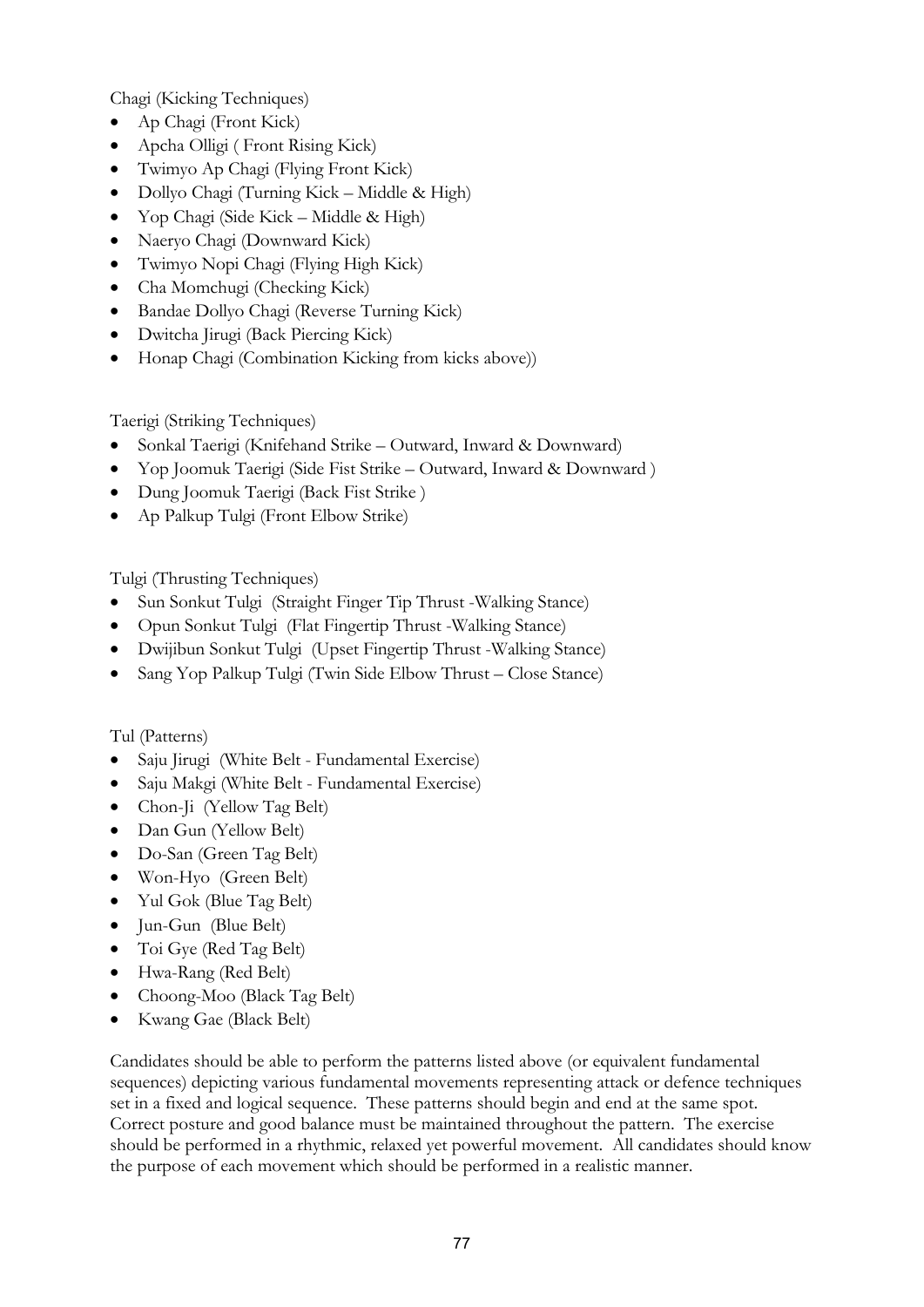Matsogi (Sparring Techniques)

- Sambo Matsogi (3 Step Sparring)
- Ibo Matsogi (2 Step Sparring)
- Ilbo Matsogi (1 Step Sparring)
- Ban Jayu Matsogi (Pre-Arranged 3 Step Semi Free Sparring)
- Jayu Matsogi (Free Sparring)

Candidates should be able to perform Sparring Routines with controlled accuracy and force without deliberately striking their opponent. In 'Free Sparring' candidates must demonstrate their ability to defend themselves while simultaneously performing attacking techniques from a safe distance with the aim of making 'no contact' with their opponent. Scores are given for powerful but 'no contact' techniques aimed at the front and side of their opponents head and body. No score is given to any technique aimed below belt level.

Hosin Sul (Self Defence Techniques)

- Release from Wrist Grab
- Release from Clothing Grab
- Release from Throat Choke
- Joint Manipulation Wrist , Elbow, Shoulder Lock

Candidates should be able to perform self defence techniques in a controlled manner avoiding injury to their opponent.

**Physical Fitness Demands:** Demonstrate appropriate strength, balance, power; flexibility and cardiovascular endurance to perform effectively and efficiently in class, examination and competitions.

**Attitudes and Behaviours:** Adopt the appropriate behaviour, etiquette and attitude in favourable and adverse conditions. Candidates should demonstrate courtesy and respect to fellow candidates, opponents, coaches, and examiners. Before participating in class, examination or competition, each candidate must show respect by bowing to their peers and colleagues.

**Rules and Health and Safety**: Show clear awareness and understanding of rules/laws and safe practice and adhere to these in preparation; practice and competition to ensure fair play, health and safety, are assured.

## **Requirements for Assessment**

Candidates must be assessed continuously in practice at their training centre (dojang) and in intra or inter school or club competitions and examinations and:

• Demonstrate a range of skills in an appropriate environment (club meeting or competition) in a competitive bout against a suitable opponent.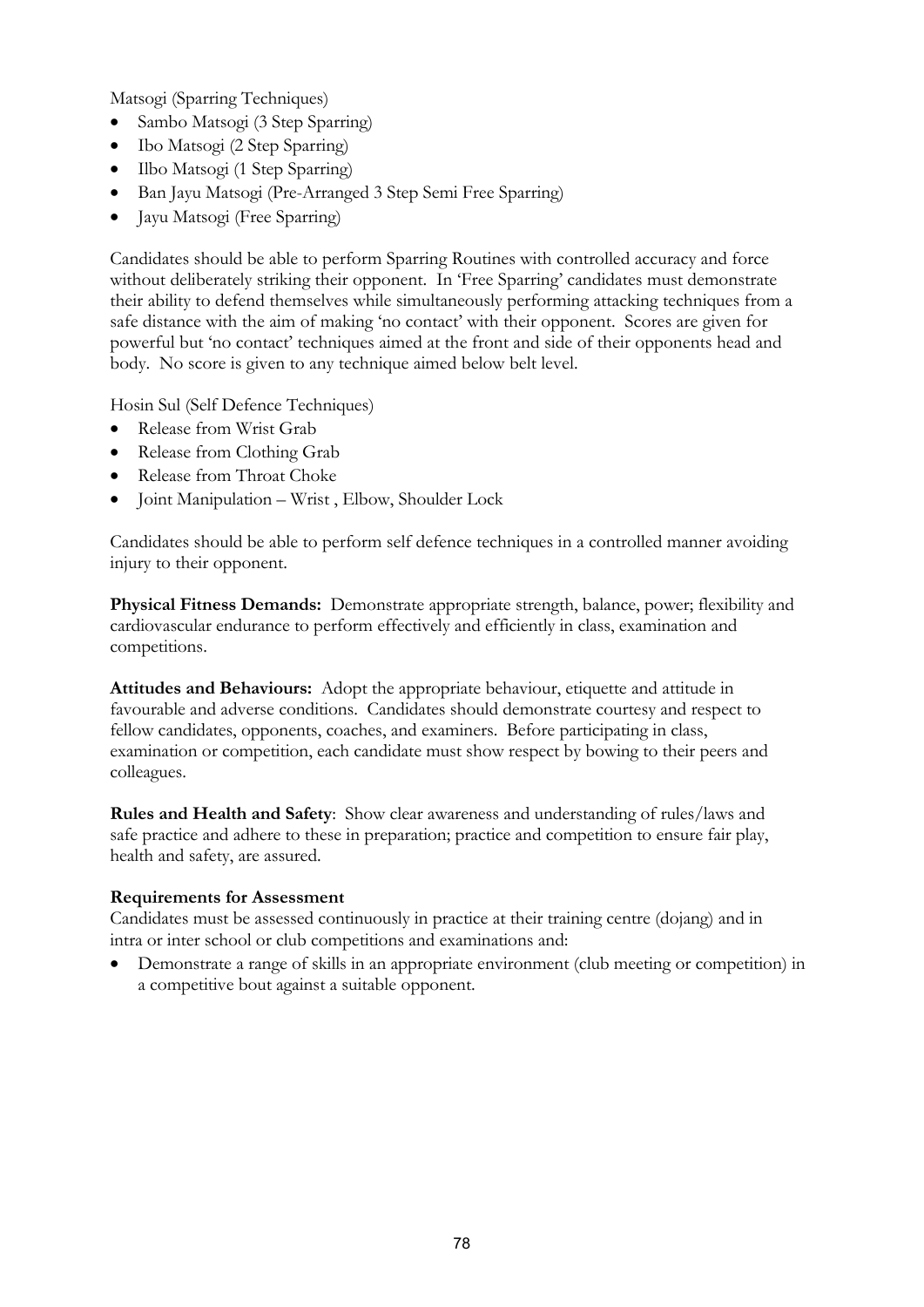## **Requirements for Moderation**

- Demonstrate a thorough and specific warm-up, which must include relevant drills with an appropriate increase in difficulty in a safe environment.
- Dress appropriately for the activity and be clearly identifiable. The colour of belt the candidate wears will identify the skill level previously assessed by a qualified Taekwon-Do examiner.
- Display an appropriate level of fitness for Taekwon-Do.
- Demonstrate a range of Skills in all aspects of Taekwon-Do training Stances, Blocking, Punching, Kicking, Striking, Thrusting, Self Defence and Sparring Drills.
- Perform the list of patterns shown above (or equivalent) where the degree of difficulty increases from beginner level upwards.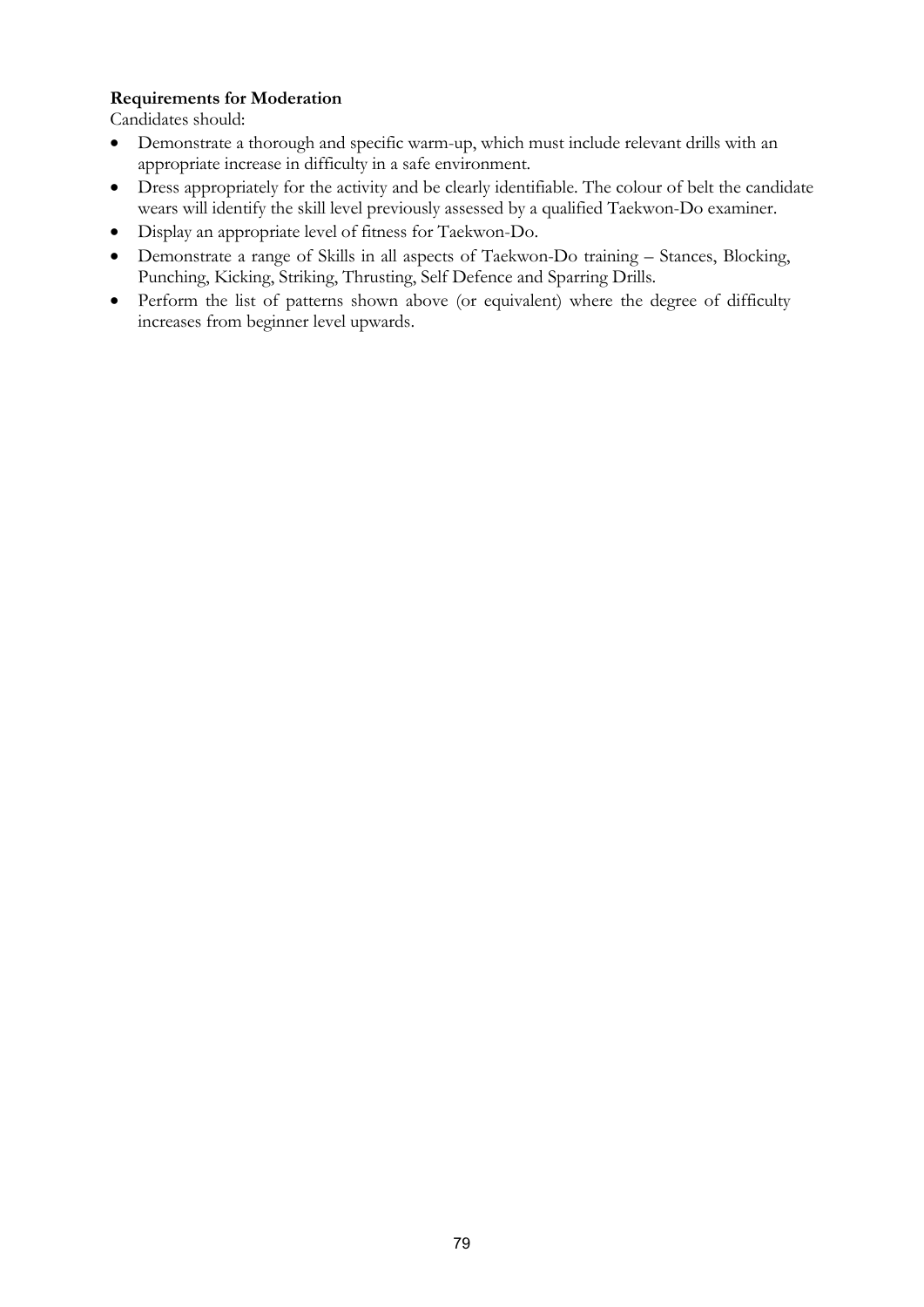# **Netball**

Candidates must be assessed in the following areas:

**Strategic and Tactical Principles:** Use appropriate strategies and tactics to facilitate efficient and effective performance.

### **Range of Skills**

Consistently demonstrate the following skills in safe, effective and efficient performances with increasingly demanding situations, including: structured practices and competition:

Passing

- Footwork on the ball: 1:2 landing, turning away from play, turning into play; split landing.
- Free pass; shoulder, chest, lob, underarm; penalty pass; throw-ins; centre-pass.

### Catching

- Start of play; toss up; re-start, change overs.
- Catching: two hands/one hand, both left and right.

Shooting and Rebounding

• Split landing (shooters); defending/intercepting.

Movement in Attack

- From backline.
- From side-line.
- From centre.
- From free pass.
- From penalty pass.

Movement in Defence

• Man to man; zone; holding space.

**Physical Fitness Demands:** Demonstrate appropriate types and levels of fitness to perform effectively and efficiently in their chosen role.

**Attitudes and Behaviours:** Adopt the appropriate behaviour, etiquette and attitude in favourable and adverse conditions.

**Rules and Health and Safety**: Show clear awareness and understanding of rules/laws and safe practice and adhere to these to ensure fair play, health and safety.

#### **Requirements for Assessment**

Candidates must be continuously assessed in practice and in intra or inter school or club matches.

#### **Requirements for Moderation**

- Demonstrate a thorough and specific warm-up which must include relevant drills with an appropriate incline of difficulty in a safe environment.
- Dress appropriately for the activity and be clearly identifiable.
- Display an appropriate level of fitness reflective of their position in Netball.
- Play in a game lasting a minimum of 30 minutes.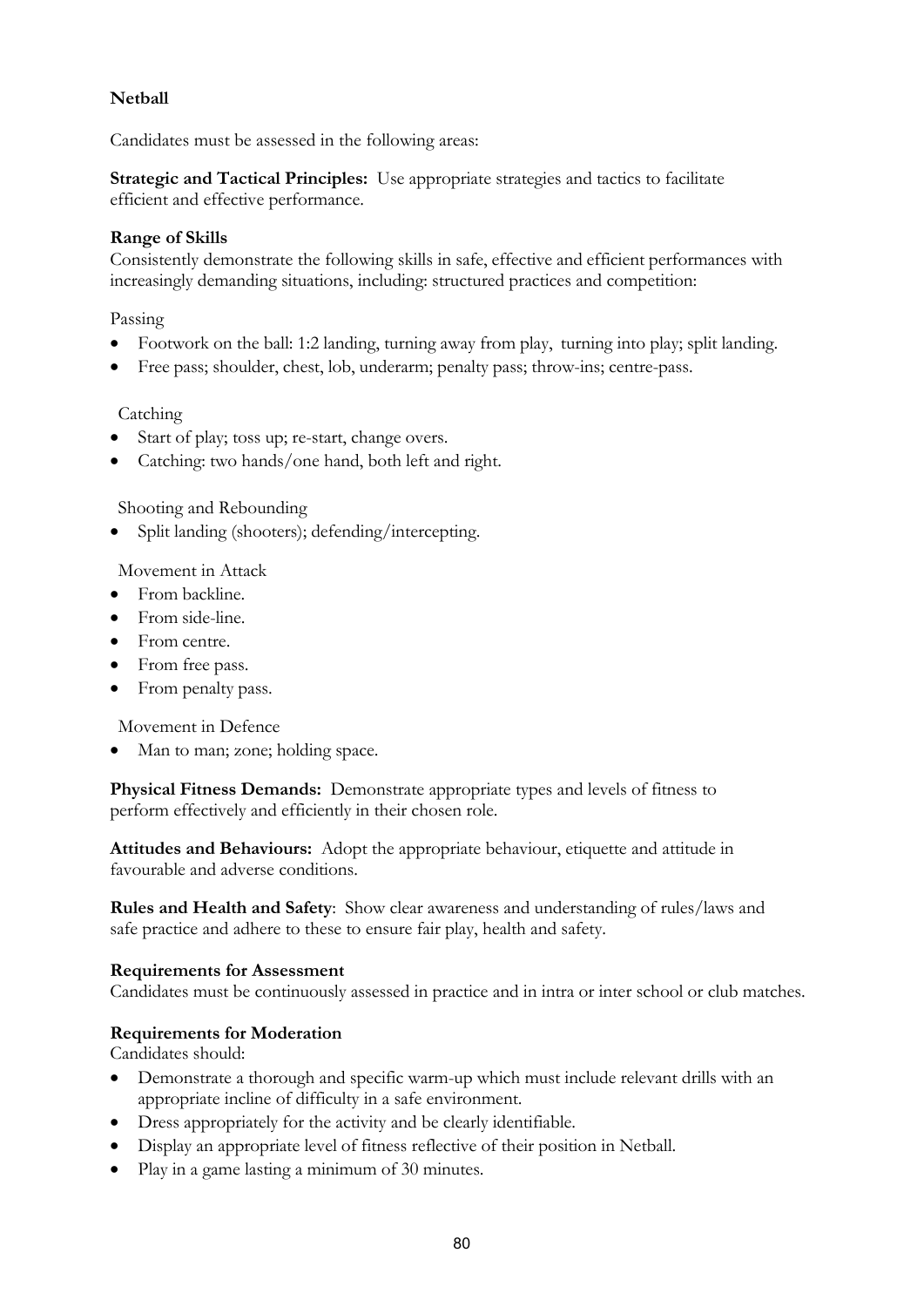## **Olympic Wrestling**

Candidates must be assessed in the following areas:

**Strategic and Tactical Principals:** Use appropriate strategies and tactics to facilitate efficient and effective performances e.g., by scoring more points or through submission; awareness for self and opponent of counterattack opportunities whilst defending.

### **Range of Skills**

Candidates should be able to perform the following techniques in a safe, effective, and efficient manner with correct posture, balance, speed and control. Performances should be in increasingly demanding situations, including structured practices, matches/tournaments and assessments.

- Stance high; medium; low; open and closed; prepared to attack as well as defend.
- Motion fluid fast and explosive.
- Level change before a takedown; counter; sprawl to counter a takedown; posture throughout.
- Attack: single and double leg takedowns, basic throws; turning opponent to back.
- Lifting lifting and returning opponent to the mat.
- Back step when executing a throw.
- Back arch when executing a throw or defending against a pin/fall.
- Setting up take downs
- Pummelling
- Wrist control

Defence: sprawls, hand fighting, posting and hip position and counterattack moves spin from sprawl, front head and arm and switch.

**Physical Fitness Demands:** Demonstrate appropriate strength, balance, power; flexibility and cardiovascular endurance to perform effectively and efficiently in training, assessments and matches/tournaments.

**Attitudes and Behaviours:** Adopt the appropriate, etiquette in favourable and adverse conditions e.g., demonstrate courtesy and respect to fellow candidates, opponents, referees, coaches, and examiners by shaking hands with opponents, peers and colleagues.

**Rules and Health and Safety**: Show clear awareness and understanding of the world governing body: United World Wrestling rules and safe practice and adhere to these in preparation; practice and competition to ensure fair play and health and safety.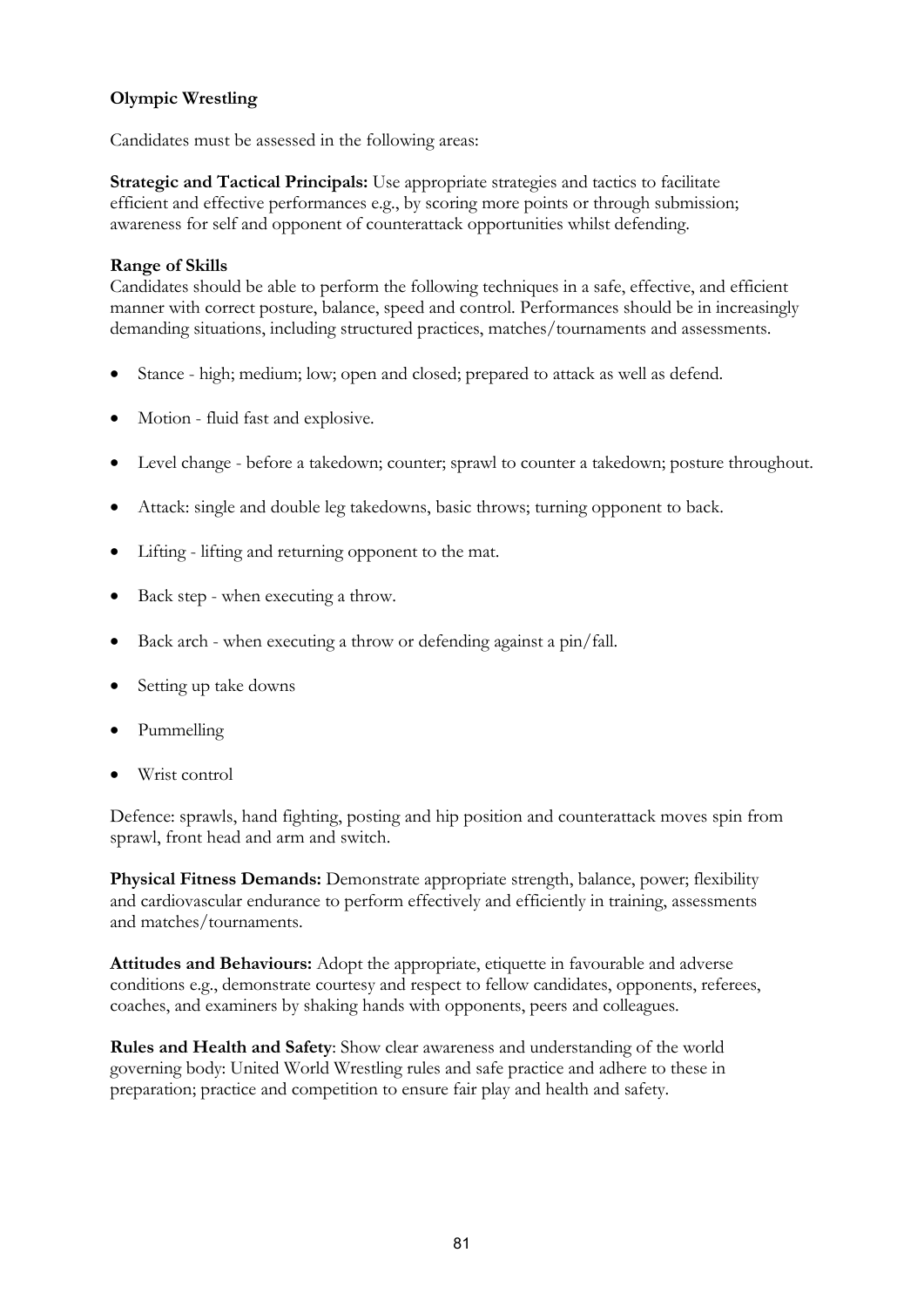### **Requirements for Assessment**

Candidates must be continuously assessed in practice and in intra or inter school or club matches and through assessment by a qualified assessor. Note: colour certification.

### **Requirements for Moderation**

- Demonstrate a thorough and specific warm-up, which must include relevant drills with an appropriate increase in difficulty in a safe environment.
- Dress appropriately for the activity and be clearly identifiable. A certificate colour may be available to confirm the standard of the candidate.
- Display an appropriate level of fitness e.g., sustained effort throughout a club training session or in a tournament with multiple matches.
- Demonstrate a range of skills in an appropriate environment: club training or competitive match/tournament.
- Perform, to a reasonable level, the skills shown above where the degree of difficulty increases from beginner level up. **Note**: There is a new colour system being used within the British Wrestling Association. Certificates coded: White = beginner; Yellow = achievable after one year's regular training/competing; Orange = more advanced and typically required for national squad inclusion. Achievable in two years.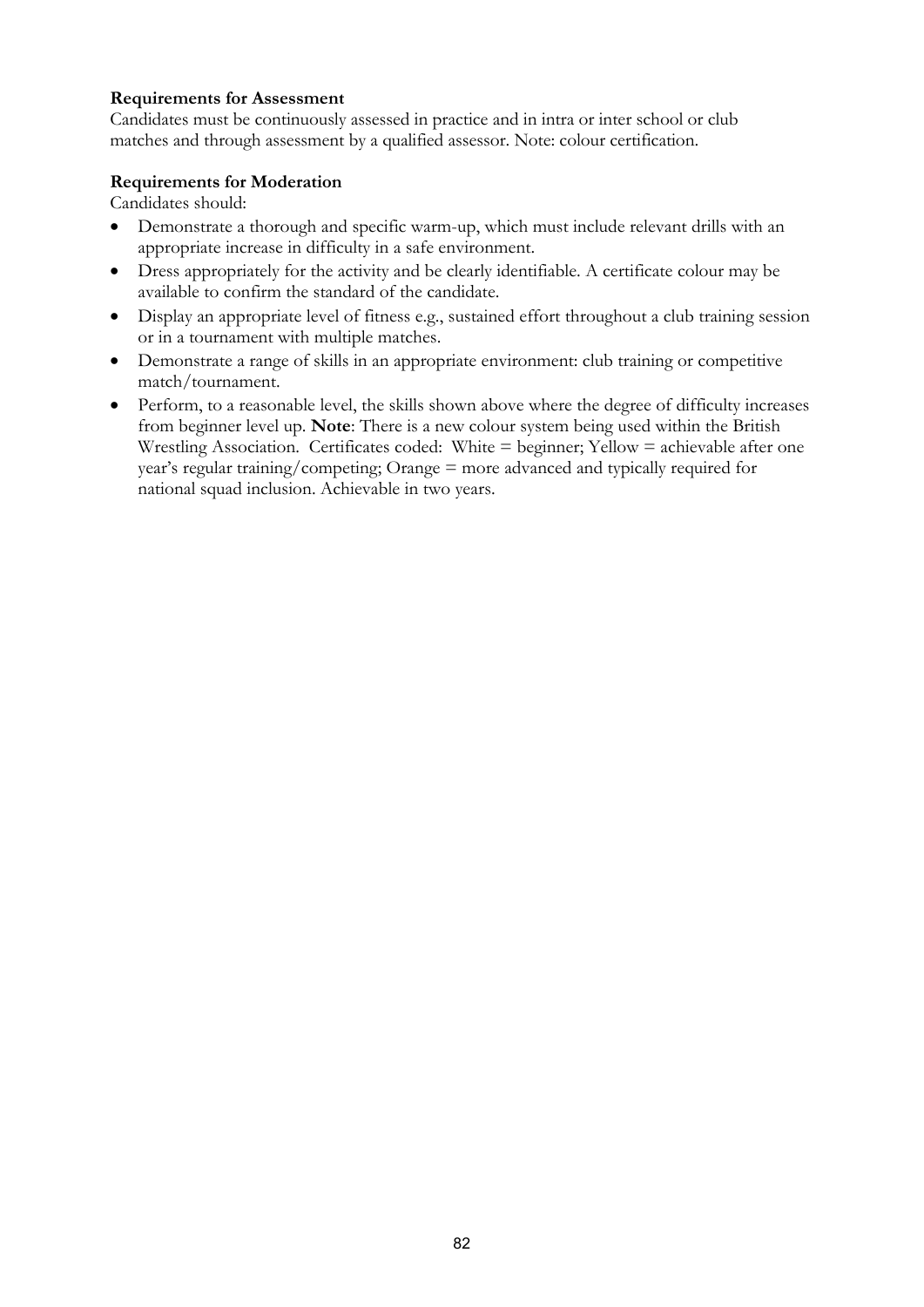# **Orienteering**

Candidates must be assessed in the following areas:

**Strategic and Tactical Principles:** Use appropriate strategies and tactics to facilitate efficient and effective performance.

- Recognising 'route choice', 'decision points', 'attack points'; control flow.
- Distance judgement by pacing.

**Physical Fitness Demands:** Demonstrate appropriate types and levels of fitness to perform effectively and efficiently in their chosen role.

**Attitudes and Behaviours:** Adopt the appropriate behaviour, etiquette and attitude in favourable and adverse conditions.

**Rules and Health and Safety**: Show clear awareness and understanding of rules/laws and safe practice and adhere to these to ensure fair play, health and safety.

• Consistently demonstrate in a variety of orienteering formats<sup>\*</sup> a knowledge and practical application of the rules and conventions of orienteering. *\* These should conform to the rules and guidelines of the British Orienteering Federation.*

### **Range of Skills**

Consistently demonstrate the following skills in safe, effective and efficient performances with increasingly demanding situations, including: structured practices and competition:

Completing orienteering courses up to Level 3 difficulty:

- Interpreting map symbols and scale.
- Orientating the map to terrain.
- Orientating the map using compass functions and aiming off.
- Moving with map and compass; in particular, 'folding', 'thumbing' simple distance judgement.
- Recognition of common mapped landscape features both man- made and natural, in particular 'handrails'.
- Recognition of control points on the map and at the relevant feature in the terrain.
- Apply emergency procedures.
- Orientate body, map and compass.

#### **Requirements for Assessment**

Candidates must be continuously assessed in practice. At least one competition of a 'crosscountry' format should be completed as an individual participant and, using an orienteering map, take part in a STAR exercise to find controls up to Level 3 standard.

#### **Requirements for Moderation**

Candidates should:

- Demonstrate a thorough and specific warm-up which must include relevant drills with an appropriate incline of difficulty in a safe environment.
- Dress appropriately for the activity and be clearly identifiable.
- Display an appropriate level of fitness for orienteering.

If it is impracticable to test this, evidence of successful completion of orienteering competitions up to Level 2 achieving yellow standard (winners time + 50%) or achievement of Bronze level of the National Navigation Award Scheme are suitable indicators.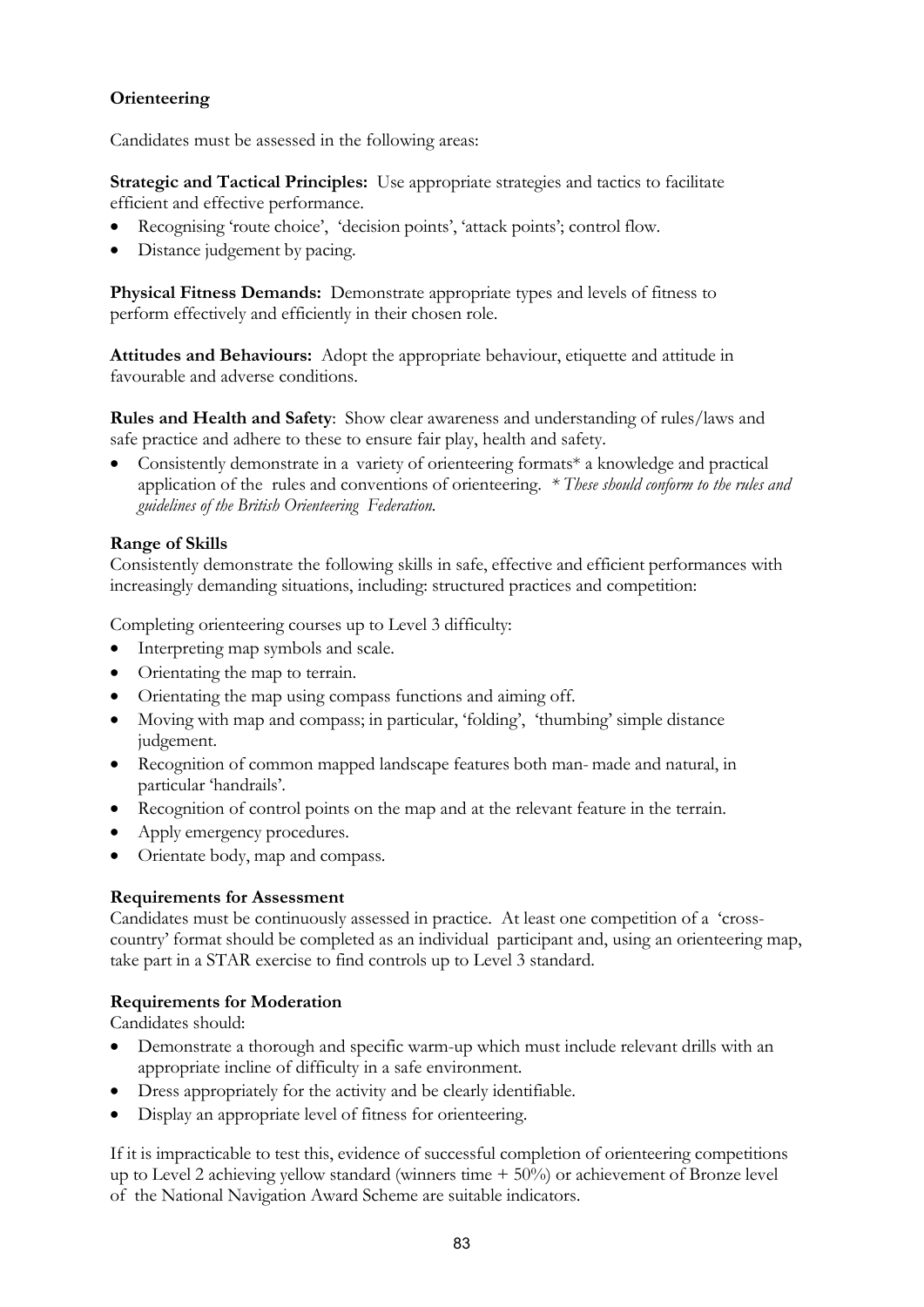## **Personal Survival Swimming**

Candidates must be assessed in the following areas:

**Strategic and Tactical Principles:** Use appropriate strategies and tactics to facilitate efficient and effective performance. Candidates must be able to demonstrate understanding of the following:

- The emergency action model; rescue priorities; taking control; making emergency calls.
- Water safety: assess hazards and risks at a swimming pool, open water sites and at the coast/seaside.
- Survival priorities.
- Self-Rescue Techniques: mud, sand and quicksand entrapment; banks and freeboards; ice; river currents; canal lock; longshore currents (lateral drift currents); rip currents.

## **Range of Skills**

Consistently demonstrate the following skills in safe, effective and efficient performances with increasingly demanding situations, including: structured practices and simulated emergency situations:

Survival skills to be performed where indicated wearing swimwear, shorts, long trousers, t-shirt, long sleeved top and training shoes. 'Skins' or similar tight fitting clothing is not allowed.

- Fall-in entry wearing swimwear shorts, long trousers, t-shirt, long sleeved top and training shoes.
- Removal of long sleeved shirt and trousers and shoes.

The following skills to be performed wearing swimwear, cotton shorts and t-shirt only:

- Floating: horizontal float; angled float; vertical float; standing float.
- Sculling.
- Heat Escape Lessening Position (HELP) position; using buoyant aid or personal floatation device (PFD).
- Huddle Position; either wearing PFD or around a buoyant aid.
- Treading water using eggbeater; breast stroke; scissor/side stroke or cycling leg kicks.
- Signalling for help: using a whistle and waving.

**Physical Fitness Demands:** Demonstrate appropriate types and levels of fitness to perform effectively and efficiently in their chosen role.

• Candidates' fitness levels should be sufficient to enable performance of required skills wearing long trousers, long sleeved top.

**Attitudes and Behaviours:** Adopt the appropriate behaviour, etiquette and attitude in favourable and adverse conditions. The individual's internal response to an emergency:

**Rules and Health and Safety:** Show clear awareness and understanding of rules/laws and safe practice and adhere to these to ensure health and safety.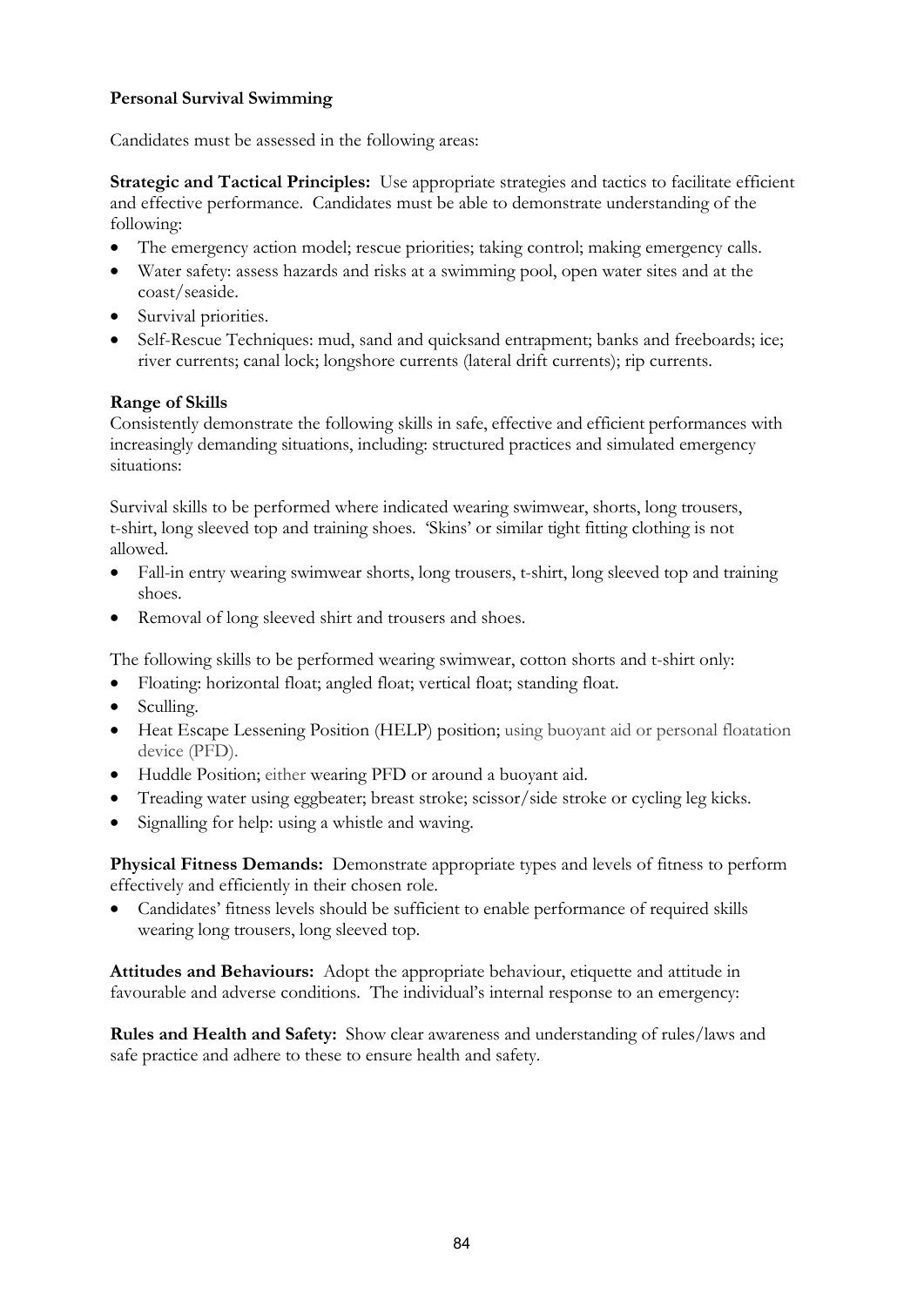## **Requirements for Assessment**

Candidates must be continuously assessed in practice and in appropriately safe conditions and situations for example: in a swimming pool, open water or sea.

#### **Appropriately qualified and able adult supervision is essential at all times.**

### **Requirements for Moderation**

- Demonstrate a thorough and specific warm-up which must include relevant drills with an appropriate incline of difficulty in a safe environment.
- Dress appropriately for the activity and be clearly identifiable.
- Display an appropriate level of fitness.
- Candidates will be required to complete the following warm up, tasks and scenario wearing long sleeved top and long trousers and training shoes where indicated ('skins' or similar tight fitting clothing are not allowed).

#### **Warm up**

50m swim in swimwear, shorts, t-shirt, long sleeved top and long trousers (not timed).

### **Task (continuous)**

- 1. Wearing long sleeved top, long trousers and training shoes enter deep 'unknown' water and swim 12m.
- 2. Remove footwear.
- 3. Swim 25m in 45s (half a length and turn).
- 4. Remove long sleeved top and long trousers.
- 5. Create a buoyancy aid or retrieve a nearby buoyant aid and adopt the H.E.L.P. position for 5mins.
- 6. Swim no more than 5m to join at least 3 others and assume a 'Huddle' position for 2mins.
- 7. Swim 100m in 2mins.
- 8. Tread water 2mins; waving on two separate occasions for 15 secs each time.
- 9. Climb out of water without assistance.

(Key resource: Survive & Save programme. RLSS. The Medallion Lifesaving Awards – Candidate manual)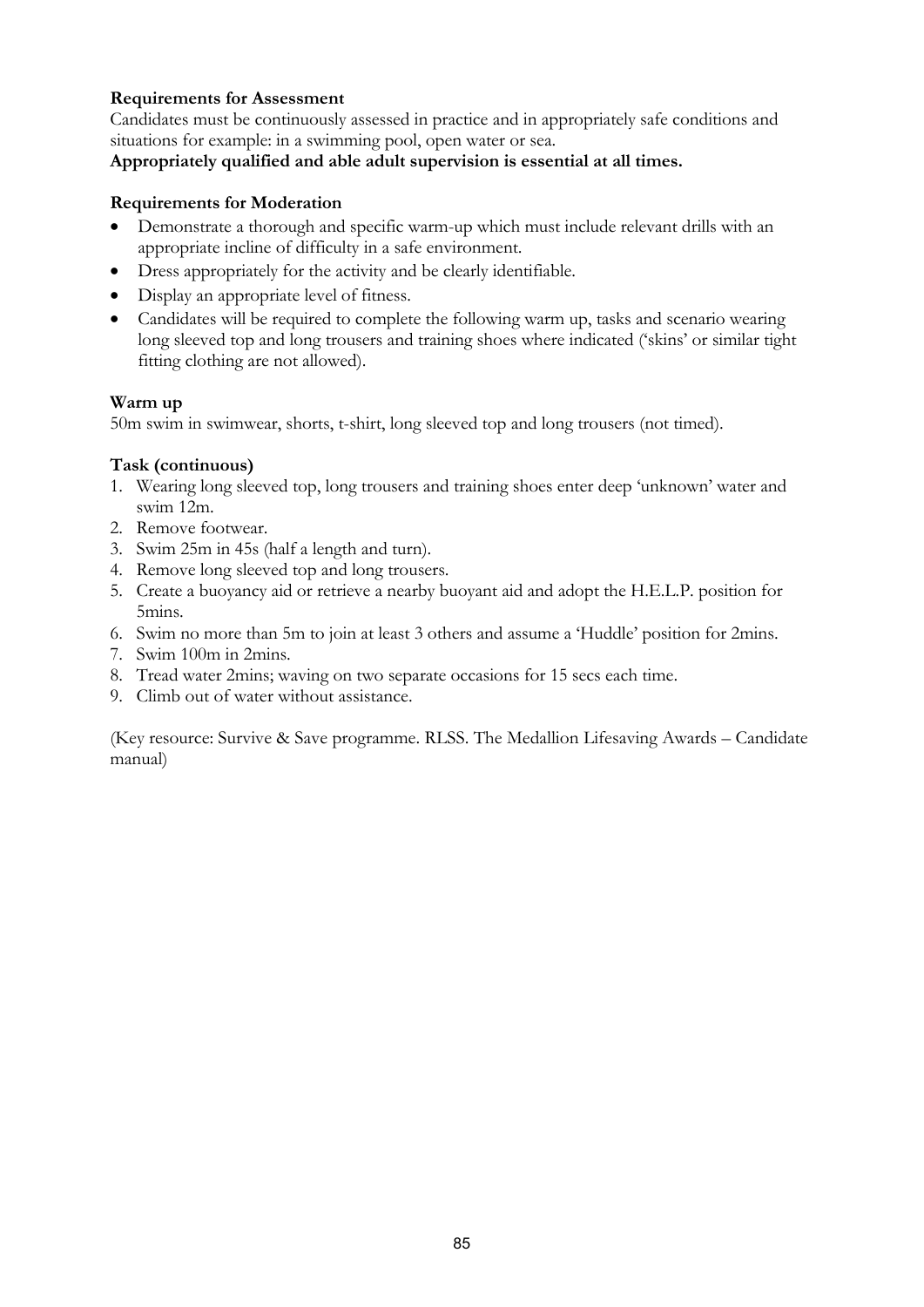## **Rock Climbing (Includes: Indoors; Outdoors)**

Candidates must be assessed in the following areas:

**Strategic and Tactical Principles:** Use appropriate strategies and tactics to facilitate efficient and effective performance.

### **Range of Skills:**

Consistently demonstrate the following skills in safe, effective and efficient performances with increasingly demanding situations, including; structured practices and competition:

## **Use of Wall/Crag**

- Use of climbing terminology with peers, e.g. climbing techniques, rock-face features, climbing hardware and grading systems, competition.
- Demonstrate knowledge of 'Leave No Trace' and environmental issues associated with climbing (Outdoors only).
- Demonstrate the ability to select a climb appropriate to climbing ability using a guide book or grade chart.
- Demonstrate safe practice and consideration for other climbers at all times when using climbing and bouldering walls or at the crag.

### **Climbing**

- Demonstrate an understanding of the fundamentals of climbing movement; Agility, Balance, Coordination.
- Understand the importance of 'reading' a climb for effective and efficient performance, identifying difficult, easy sections and possible rests.
- Demonstrate the ability to ascend a variety of climbs, i.e. slabs, corners, overhangs using efficient technique.
- Consistently climb routes grade 4a and above on a roped wall, bouldering wall or outdoor crag.

## **Equipment**

- Demonstrate correct and safe use of personal climbing equipment, i.e. harness, footwear and helmet (outdoors).
- Consistently demonstrate safe attachment to climbing rope using preferred choice of knot/s, (i.e. rethreaded figure 8).
- Demonstrate good practice in care and storage of equipment e.g. coiling rope.

## **Safeguarding Climbing Partner**

- Demonstrate consistently correct use of chosen belay system e.g. belay plate, gri-gri, Italian hitch under qualified instruction.
- Always demonstrate clear communication with climber and control in belaying an ascent and descent of a climb.

#### **Abseiling**

• Perform a short abseil protected by a safety rope demonstrating correct stance and attachment to abseil rope.

**Physical Fitness Demands:** Demonstrate appropriate types and levels of fitness to perform effectively and efficiently in their chosen role.

**Attitudes and Behaviours:** Adopt the appropriate behaviour, etiquette and attitude in favourable and adverse conditions.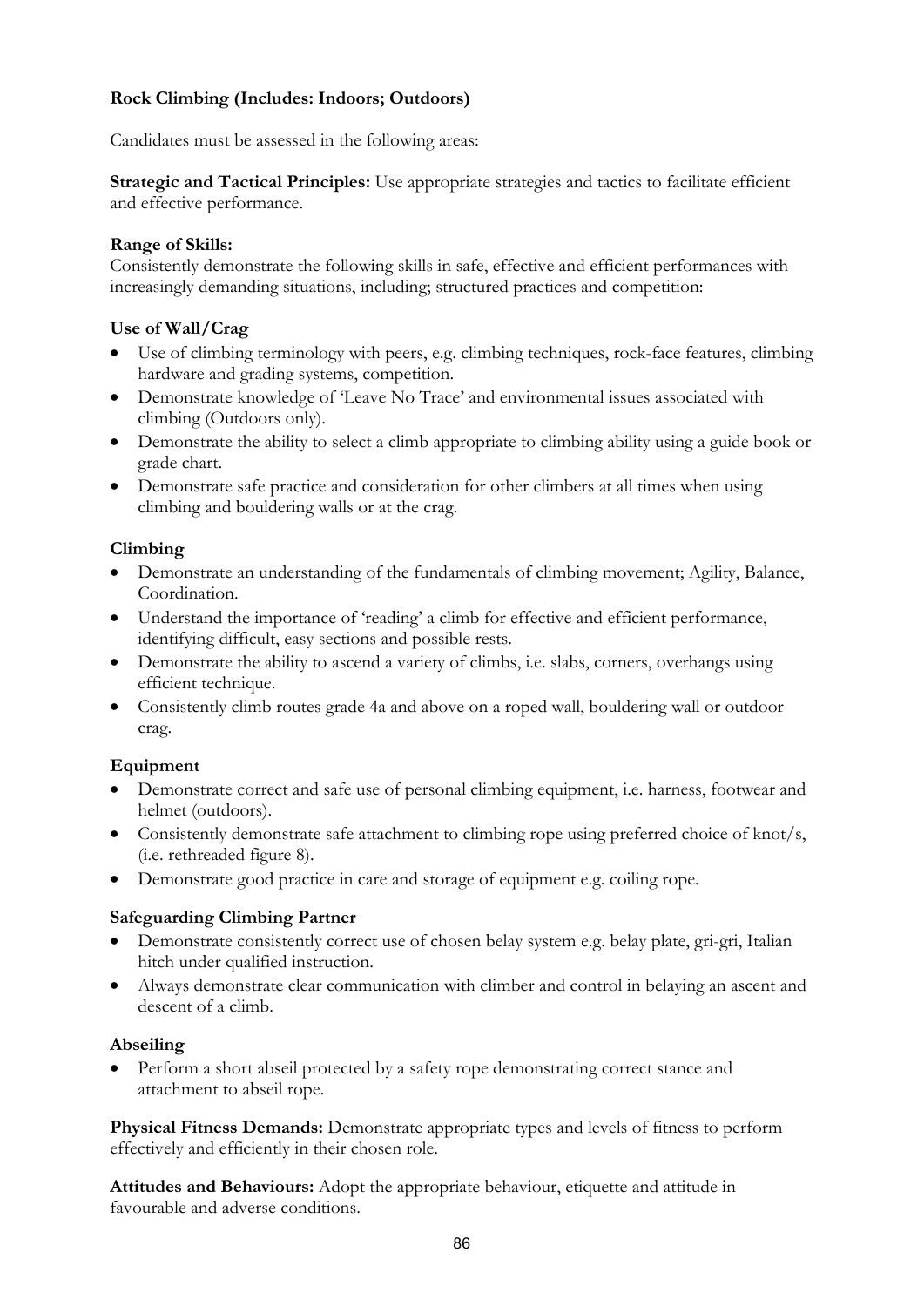**Rules and Health and Safety:** show clear awareness and understanding of rules and or guidelines to ensure safe enjoyable practice and adhere to these to ensure health and safety.

**Requirements for Assessment:** Candidates must be continuously assessed in practice and consistently complete climbs grade 4a or above without resting on the rope. Although not required for assessment a candidate who can demonstrate safe and efficient leading and lead belaying skills would have significant experience and would likely be an active and committed climber.

## **Requirements for Moderation**

- Dress appropriately for the activity and be clearly identifiable.
- Demonstrate a thorough and specific warm-up which must include relevant drills with an appropriate incline of difficulty in a safe environment.
- Display an appropriate level of fitness and skill appropriate to performing a climb of at 4a or above without resting on rope.
- Demonstrate their ability to belay a climber ascending and descending safely and in control.
- Show competence in tying knots to attach harness to the climbing rope.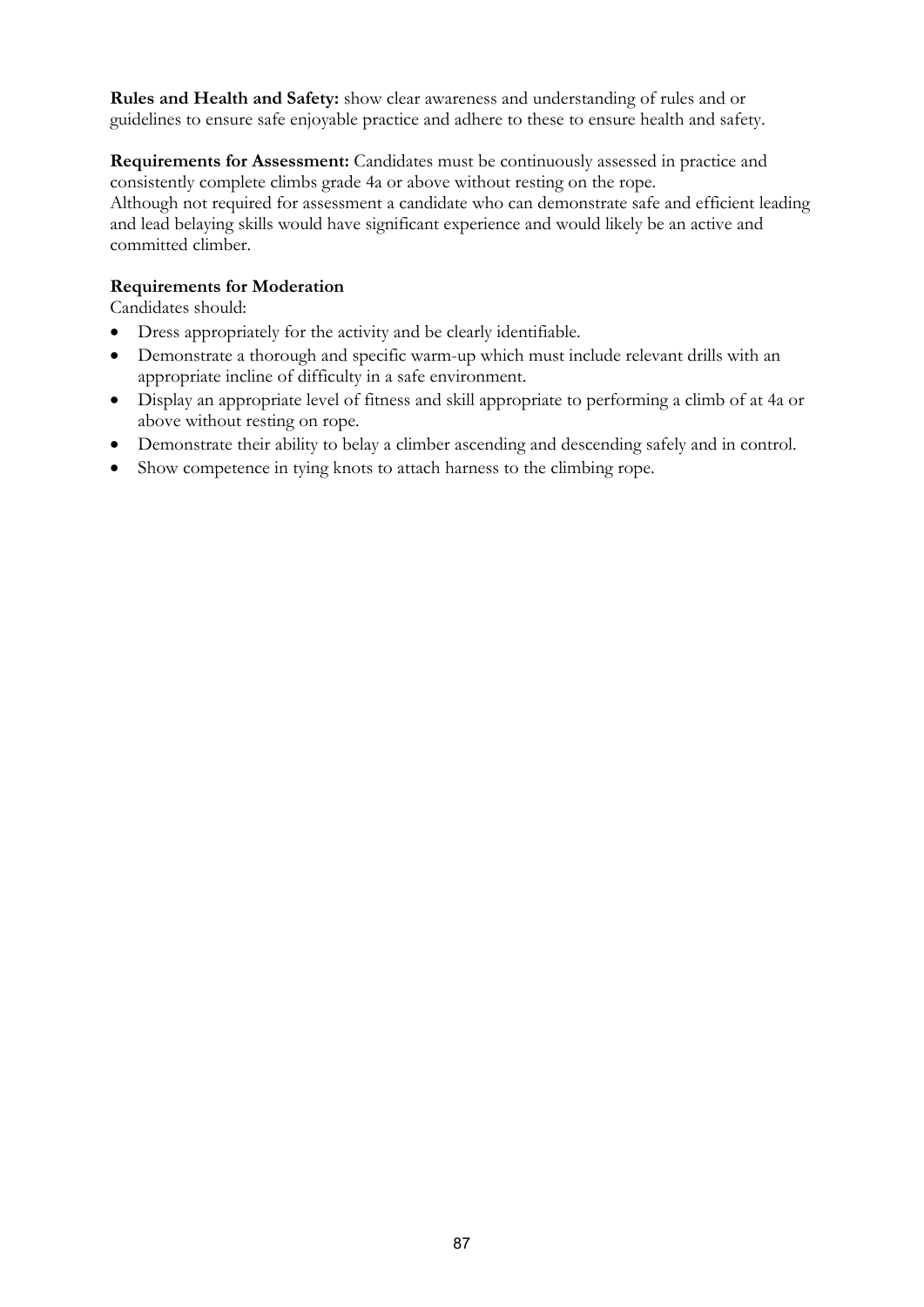# **Rowing/Sculling**

Candidates must be assessed in the following areas:

**Strategic and Tactical Principles:** Use appropriate strategies and tactics to facilitate efficient and effective performance.

#### **Range of Skills**

Consistently demonstrate the following skills in safe, effective and efficient performances with increasingly demanding situations, including: structured practices and competition:

Launching and Landing

- Lift and carry boat to launch point; place boat in water and set rowing cleats; seat and shoe positions.
- Coxing demands getting boated.
- Come into landing point, disembark; release blades without assistance. Put equipment away and wipe down.

Rowing or Sculling

- Forward row or scull.
- Backward row or scull.
- Stopping forwards.
- Stopping backwards; row or scull 4000m.
- Square blades paddling 10 strokes continuous.
- Show progressive slide work from fixed seat building to full slide.
- Ten consecutive strokes without touching the water with sculls coming forward.
- Complete full spin turn [360 degrees].

Safety and Emergencies

- Execute an emergency stop.
- Capsize drill.

Coxing

• Coxing demands in competitive situations/race start procedure.

#### **Competition**

Either cox or crew a four or eight in a competitive situation.

**Physical Fitness Demands:** Demonstrate appropriate types and levels of fitness to perform effectively and efficiently in their chosen role.

**Attitudes and Behaviours:** Adopt the appropriate behaviour, etiquette and attitude in favourable and adverse conditions.

**Rules and Health and Safety**: Show clear awareness and understanding of rules/laws and safe practice and adhere to these to ensure fair play, health and safety.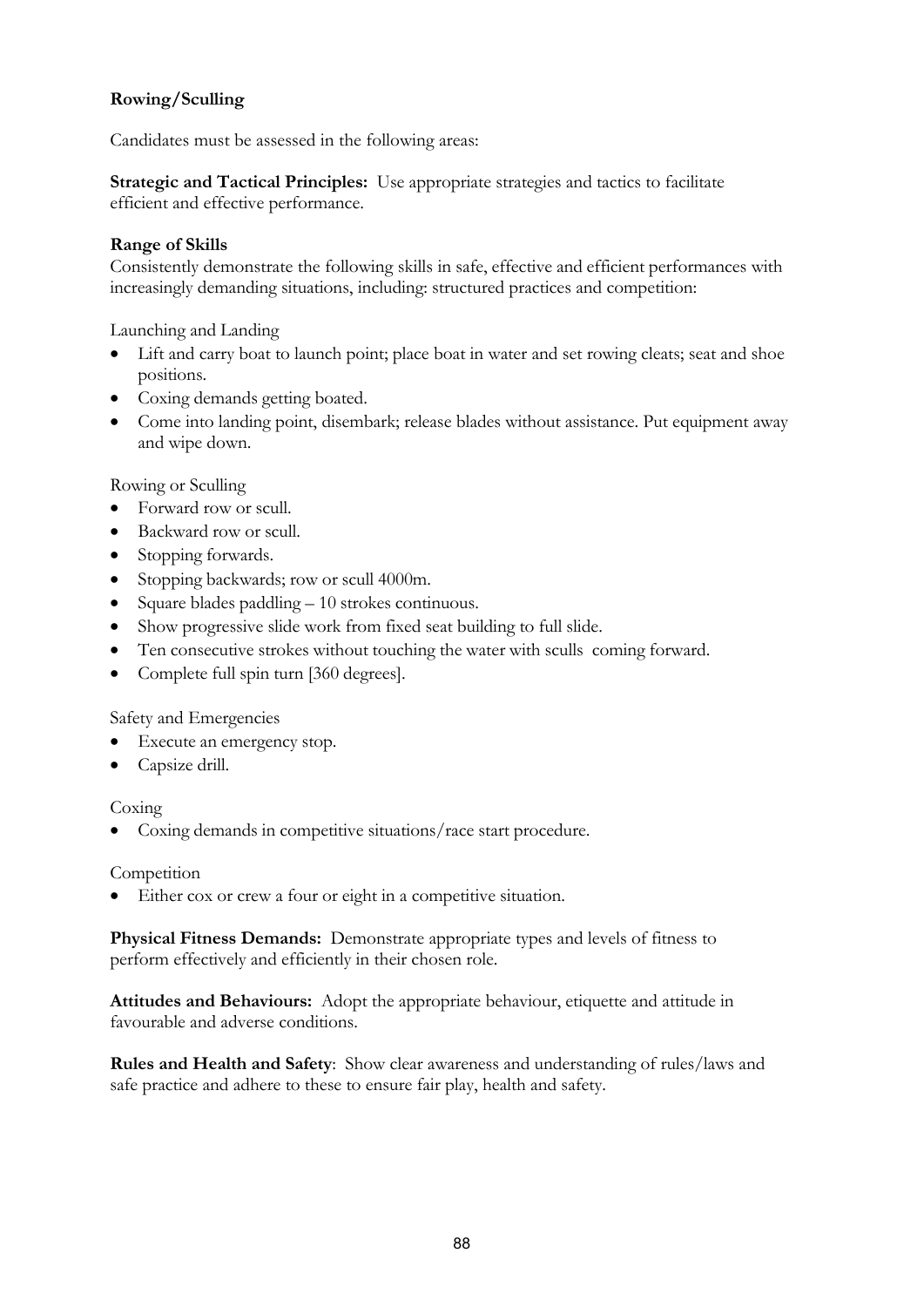## **Requirements for Assessment**

Candidates must be continuously assessed in practice and in intra or inter school or club competitions.

### **Requirements for Moderation**

- Demonstrate a thorough and specific warm-up which must include relevant drills with an appropriate incline of difficulty in a safe environment.
- Dress appropriately for the activity and be clearly identifiable.
- Display an appropriate level of fitness for rowing or sculling.
- Row or scull 200m outdoors or indoors.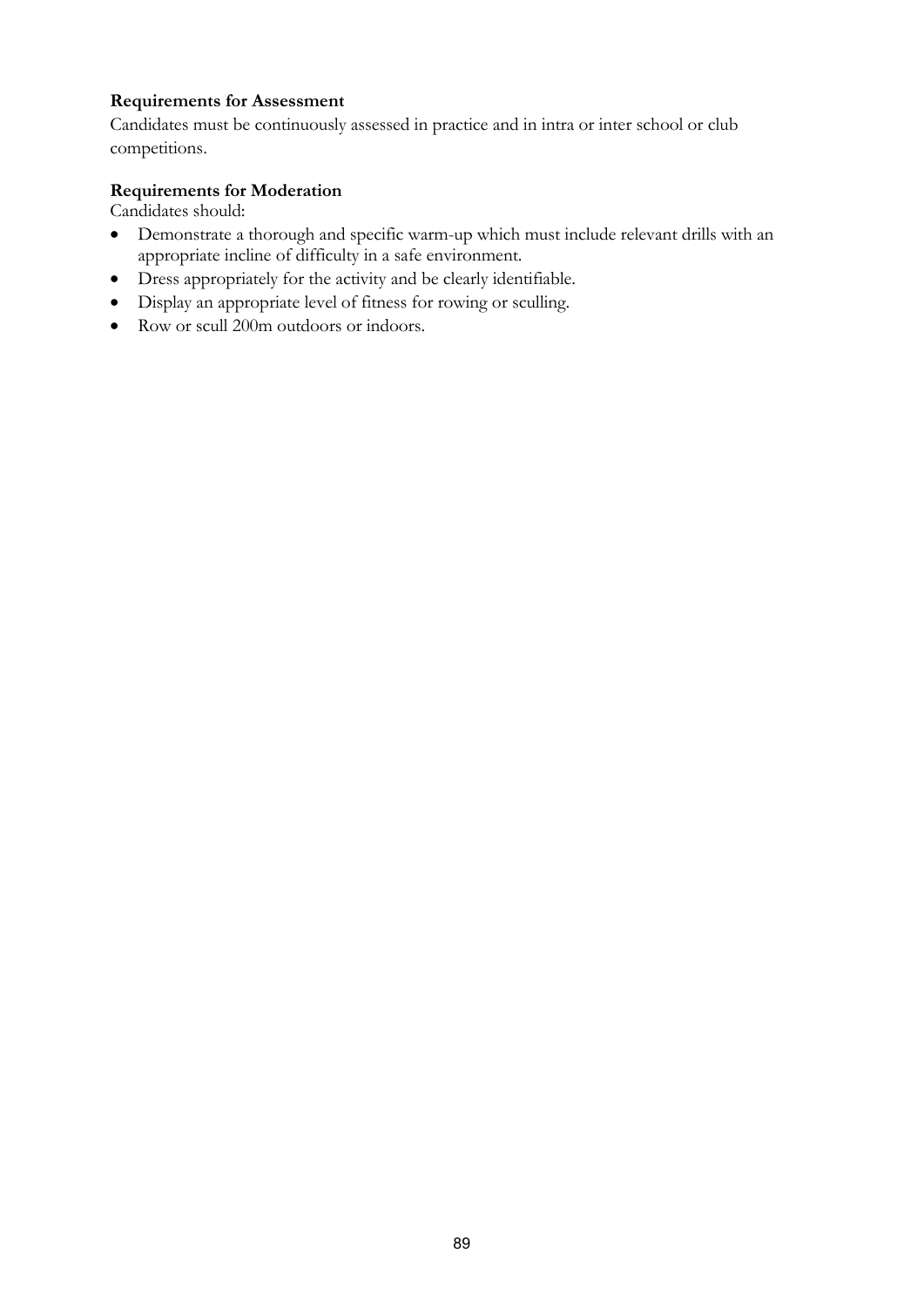# **Rugby Union**

Candidates must be assessed in the following areas:

**Strategic and Tactical Principles:** Use appropriate strategies and tactics to facilitate efficient and effective performance.

### **Range of Skills**

Consistently demonstrate the following skills in safe, effective and efficient performances with increasingly demanding situations, including: structured practices and competition:

- Passing: swing (short, long); loop; spin; one-handed; reverse; off the ground; dummy.
- Ball handling: holding and protecting the ball, running with the ball, changing pace and direction with the ball, handing off, touching down.
- Catching and picking up: one- or two-handed (stationary or on the move), high ball, falling on the ball, picking up the ball, on the move, intercepting.
- Tackling: front, rear, side, smother, falling, and recovering, ankle tap.
- Kicking; drop, grubber, punt, place, box; conversions; penalties; starts and restarts.

#### Unit Skills

- Receipt of drop outs; at 22m and half way.
- Scrummaging: binding, footwork, body position, positional roles.
- Lineouts: positional roles; lifting; catching; catch and drive.
- Rucks and mauls.
- Short penalties.
- Continuous phase play.

**Physical Fitness Demands:** Demonstrate appropriate types and levels of fitness to perform effectively and efficiently in their chosen role.

**Attitudes and Behaviours:** Adopt the appropriate behaviour, etiquette and attitude in favourable and adverse conditions.

**Rules and Health and Safety**: Show clear awareness and understanding of rules/laws and safe practice and adhere to these to ensure fair play, health and safety.

#### **Requirements for Assessment**

Candidates must be continuously assessed in practice and in intra or inter school or club matches.

#### **Requirements for Moderation**

- Demonstrate a thorough and specific warm-up which must include relevant drills with an appropriate incline of difficulty in a safe environment.
- Dress appropriately for the activity and be clearly identifiable.
- Display an appropriate level of fitness reflective of their position in Rugby Union.
- Play in a game lasting a minimum of 30 minutes.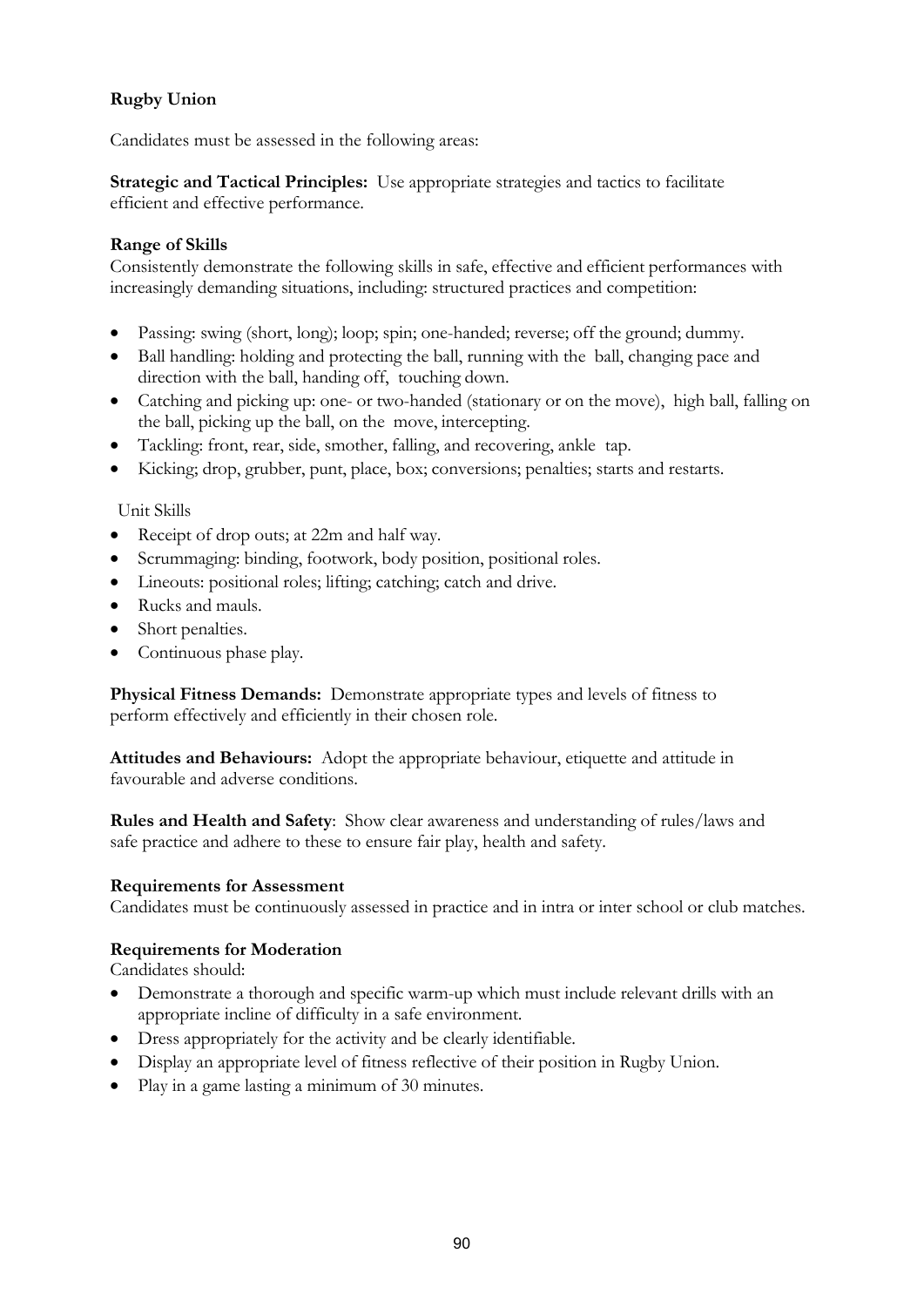# **Sailing; Dingy Sailing;**

Candidates must be able to:

**Strategic and Tactical Principles:** Use appropriate strategies and tactics to facilitate efficient and effective performances including demonstrating an understanding of the following:

- lay line
- position on start line
- mark roundings
- meteorology awareness i.e. wind and tide information

## **Range of Skills**

Apply a wide range of the skills from their physical activities and/or sports consistently, efficiently, effectively and with sound technique including demonstrating an understanding of the following:

- Rigging a boat; coming alongside a moored/stationary boat or pontoon/jetty
- Rope work/knots
- Launch and retrieve
- Reef afloat
- Be towed when under sail
- Steer a course reaching; running; tacking
- Stopping
- Going about
- Gybing
- Reefing
- Demonstrate one of the following advanced skills: rudderless sailing or sailing backwards or sailing blindfolded

**Physical Fitness Demands:** Maintain the fitness levels needed to sail consistently, efficiently and effectively; including the following: launch and retrieve a dingy unaided; maintain posture for up to 45 minutes in a single race and throughout a day of competition with 3 or more outings; strength to re-right a dingy.

**Attitudes and Behaviours:** Maintain consistently the desirable attitudes and behaviours that are positively competitive. Aim to improve performance and demonstrate fair play; including the following: maintain focus throughout a warm up and lesson or training session lasting at least 60 minutes; dedication to practice; know World Sailing's Racing Rules of Sailing (RRS) rule 69 Misconduct: sportsmanship should be adhered to ashore and throughout a race/event, not just on start line;

**Rules and Health and Safety:** Show clear awareness and understanding of rules and safe practice and adhere to these, to ensure fair play, health and safety, are assured. Include demonstrating an awareness of World Sailing's Racing Rules of Sailing (RRS) e.g. helping those in danger; decision to race; the environment; tacking; boats on the opposite and boats on the same tack; avoiding contact; acquiring right of way; mark room; turn penalties; safely recover a man over board; appropriate clothing i.e. knowledge of Personal Protective Equipment (PPE) and its importance in prevention of water based conditions such as cold water shock.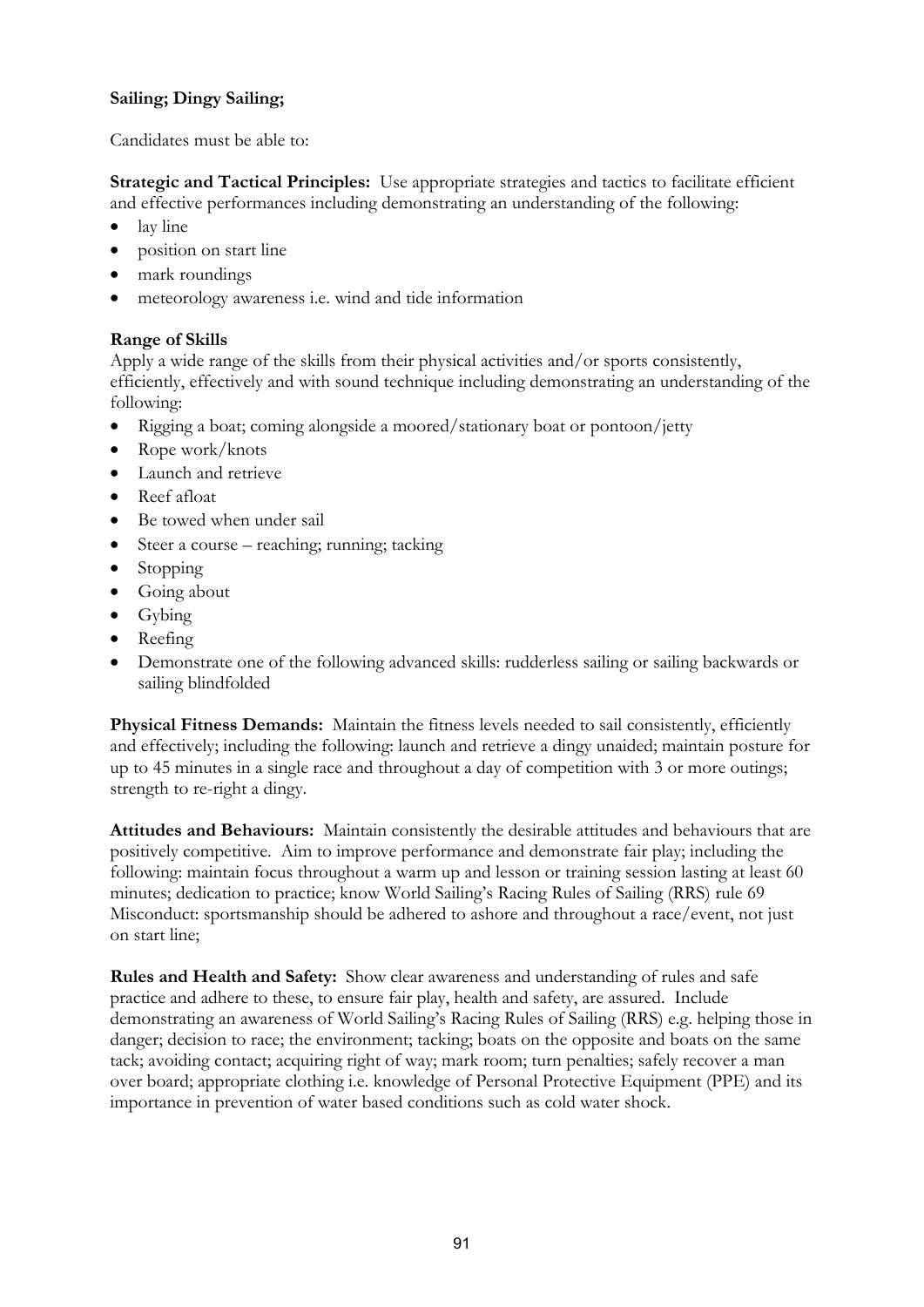### **Requirements for Assessment**

Candidates must be continually assessed in practice and in club competitions. They must be accompanied on the water at all times by a coaching/safety RIB. The teacher and an instructor must also be on the RIB to give advice/guidance about the skills demonstrated by the candidate.

### **Requirements for Moderation**

- Demonstrate thorough and specific preparation and warm-up procedures in a safe environment.
- Dress appropriately for the activity and be clearly identifiable.
- Display an appropriate level of fitness for Sailing.
- Demonstrate their range of sailing skills appropriate to their chosen discipline.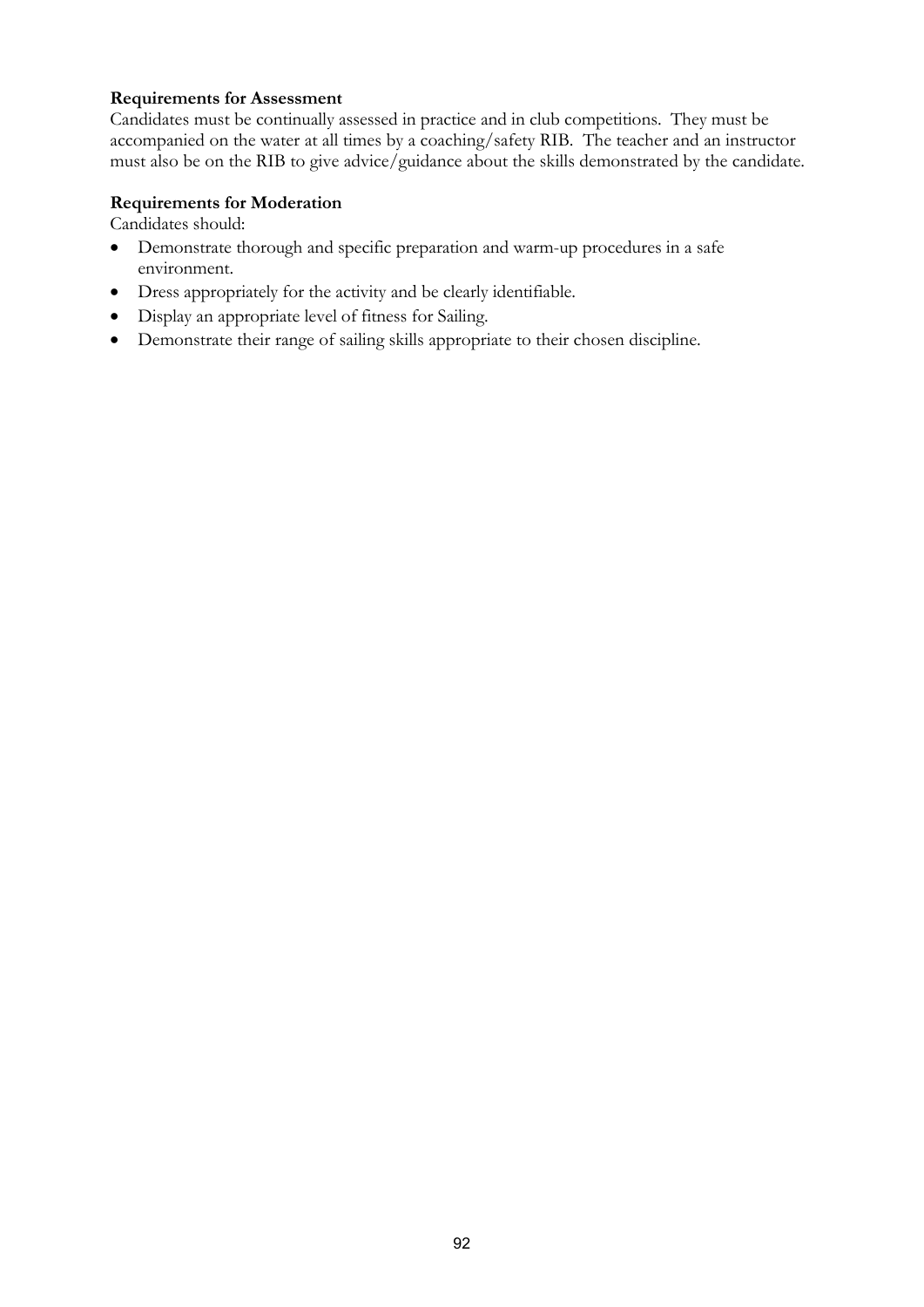# **Skiing**

Assessment must be based on skiing on snow.

Candidates must be assessed in the following areas:

**Strategic and Tactical Principles**: Use appropriate strategies and tactics to facilitate efficient and effective performance including:

- Carrying skis and equipment.
- Wearing appropriate clothing.
- Ski and ski boot maintenance including; wax; bindings; ski brakes.
- Appreciation of different types of competitive skiing.

# **Range of Skills**

Consistently demonstrate the following skills in safe, effective and efficient performances with increasingly demanding situations, including; structured practices and completion;

- Basic stance; getting up after a fall; basic side step and turn; side stepping up hill.
- Short straight line descent in snowplough; snowplough stop; snowplough turn left and right; turning up hill to stop; linking snowplough turns.
- Using drag lifts and other ski lifts.
- Traverse slope to left and right; traverse joined by snowplough turns in both directions; sliding turns to left and right from traverse; linked basic swing turns.
- Parallel stops [hockey stops] skid to halt.
- Controlled linked turns; parallel turn; linked parallel turns; vary length of turns.
- Show reasonable style and control skiing a basic short slalom course on a blue [easy] run.
- Ski at a reasonable speed down a red slope with some style and in control using unweighted parallel turns.
- Ski down a black run and through a mogul field keeping close to the fall line.

**Physical Fitness Demands**: Demonstrate appropriate types and levels of fitness to perform effectively and efficiently in their chosen role.

**Attitudes and Behaviours**: Adopt the appropriate behaviour, etiquette and attitude in favourable and adverse conditions.

**Rules and Health and Safety**: Show clear awareness and understanding of rules/laws and safe practice and adhere to these to ensure health and safety.

- Understand and use the skiway code; and
- Show awareness of dangers on and off the piste and understand accident procedures.

All the above should be assessed with consideration given to the quality of turns, shape and speed, dynamic body position, centred stance, use of joints, use of poles, the terrain and conditions i.e. steepness of slope, snow condition and prevailing weather.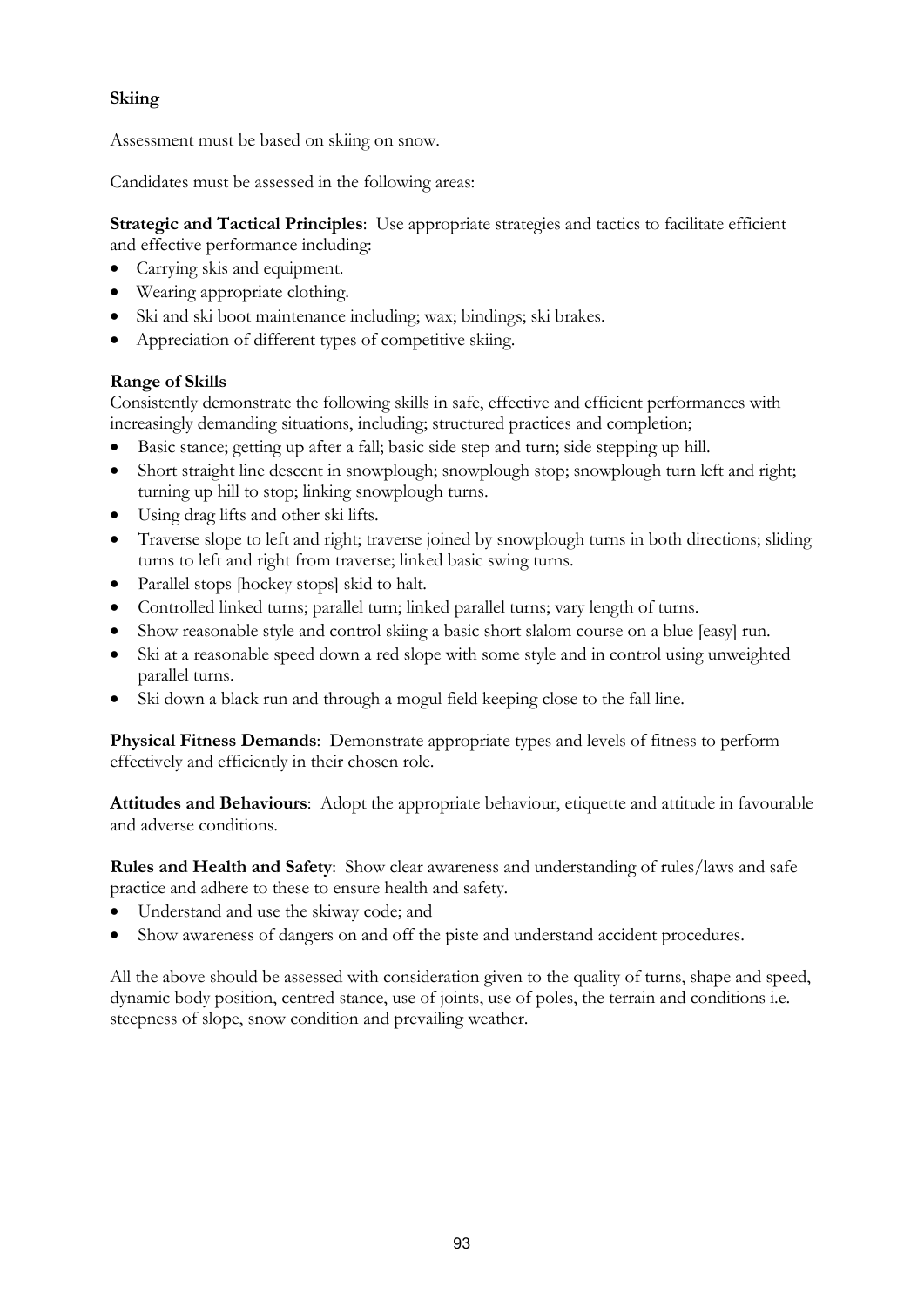## **Requirements for Assessment**

Candidates must be continuously assessed in practice on snow and a dry slope in intra or inter school or club competition.

### **Requirements for Moderation**

- Demonstrate a thorough and specific warm-up which must include relevant drills with an appropriate incline of difficulty in a safe environment.
- Dress appropriately for the activity and be clearly identifiable.
- Display an appropriate level of fitness for skiing.
- Be familiar with skiing on a dry slope to ensure effective replication of skills performed on snow.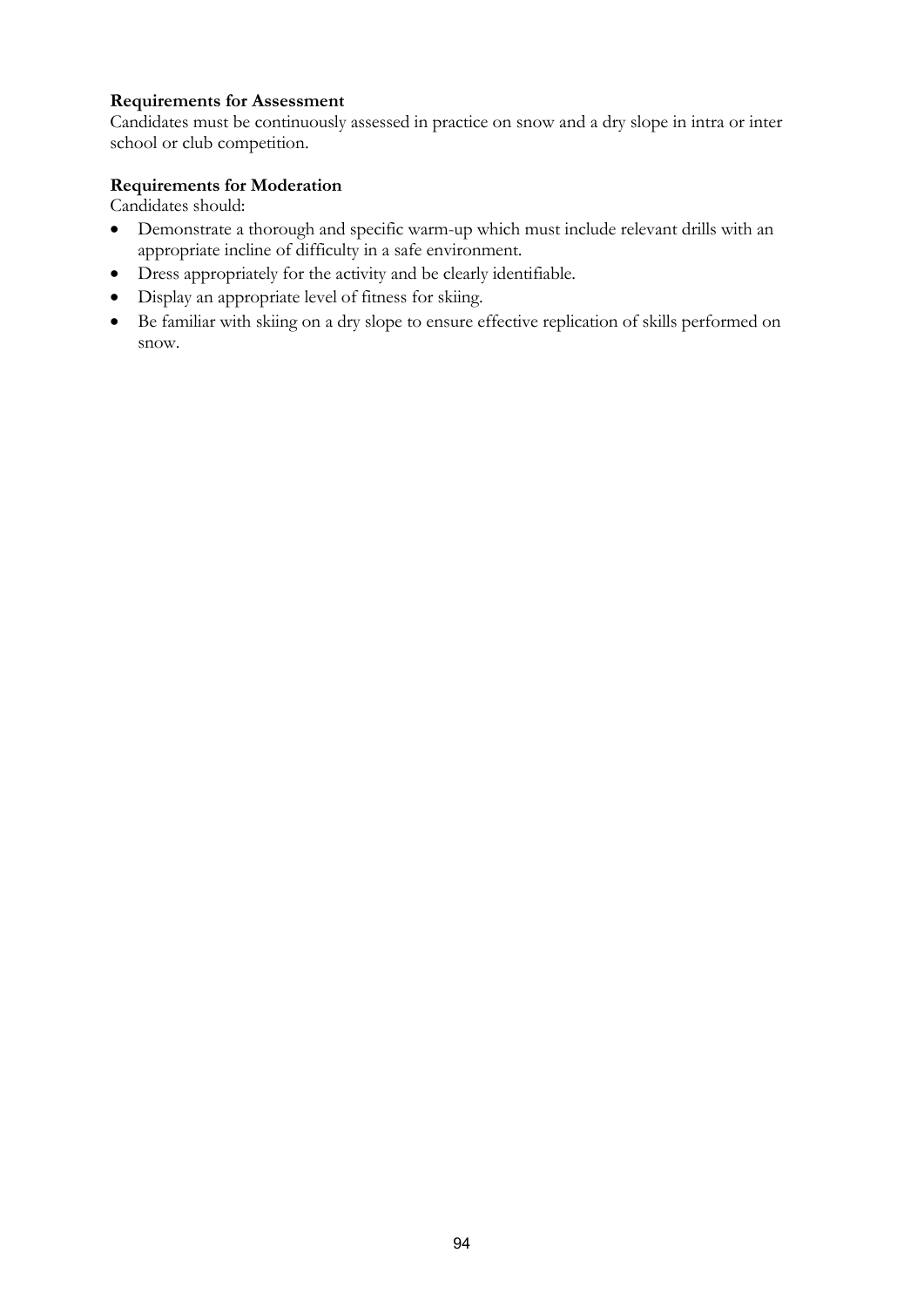## **Squash**

Candidates must be assessed in the following areas:

**Strategic and Tactical Principles:** Use appropriate strategies and tactics to facilitate efficient and effective performance.

### **Range of Skills**

Consistently demonstrate the following skills in safe, effective and efficient performances with increasingly demanding situations, including: structured practices and competition:

Demonstrate a consistent and effective level of skill in a singles game of squash:

- Grip
- Footwork
- Swing
- Body positioning
- Forehand drive
- Backhand drive
- Forehand lob (floating service)
- Backhand hard hit service
- Backhand service
- Volley
- Boast
- Drop
- Lob

**Physical Fitness Demands:** Demonstrate appropriate types and levels of fitness to perform effectively and efficiently in their chosen role.

**Attitudes and Behaviours:** Adopt the appropriate behaviour, etiquette and attitude in favourable and adverse conditions.

**Rules and Health and Safety**: Show clear awareness and understanding of rules/laws and safe practice and adhere to these to ensure fair play, health and safety.

#### **Requirements for Assessment**

Candidates must be continuously assessed in practice and in intra or inter school or club matches.

#### **Requirements for Moderation**

- Demonstrate a thorough and specific warm-up which must include relevant drills with an appropriate incline of difficulty in a safe environment.
- Dress appropriately for the activity and be clearly identifiable.
- Display an appropriate level of fitness for squash.
- Play a match lasting a minimum of 30 minutes or 3 games (whichever lasts the longest).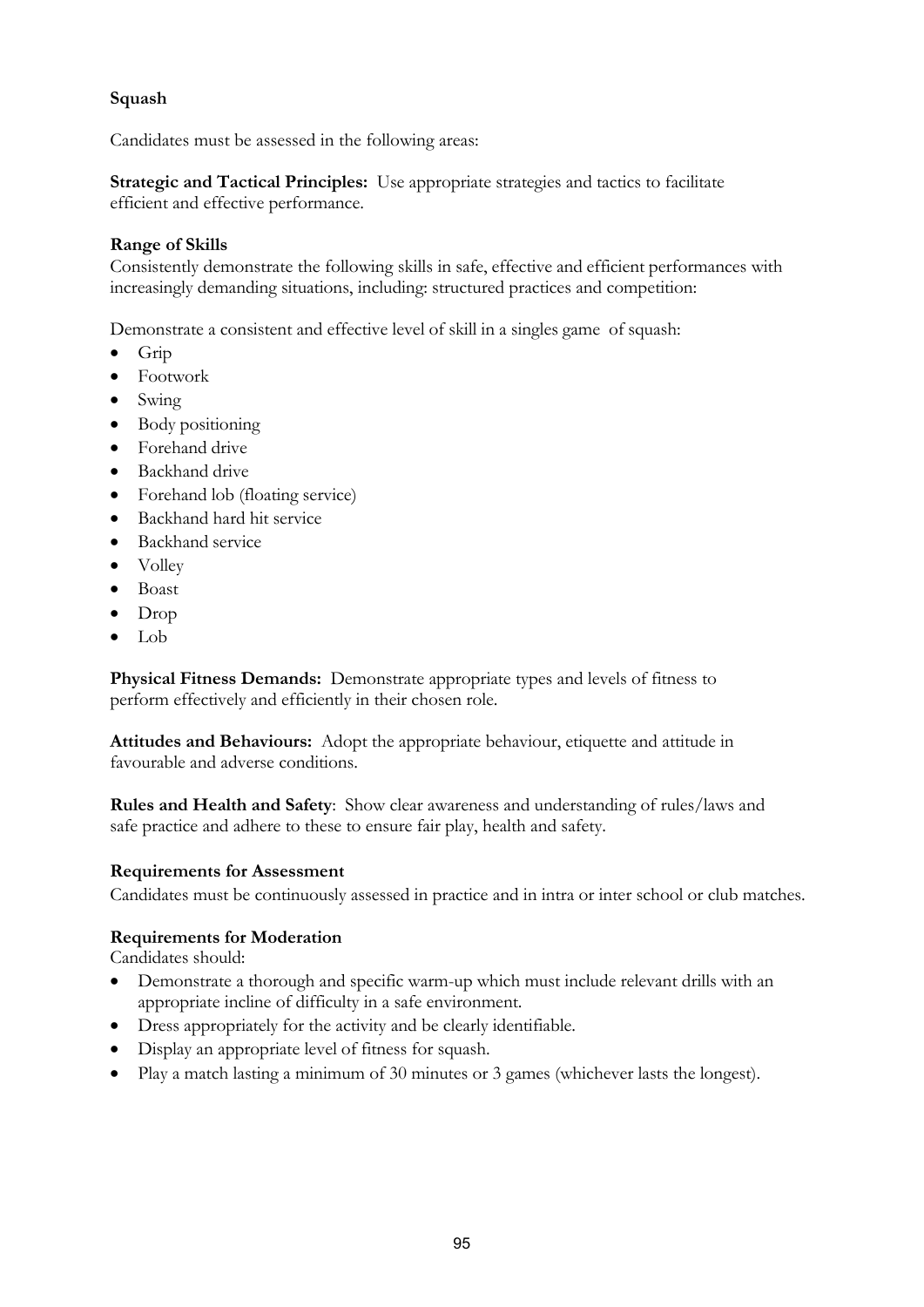## **Indoor Pool Swimming (includes open water distance swimming)**

Candidates must be assessed in the following areas:

**Strategic and Tactical Principles:** Use appropriate strategies and tactics to facilitate efficient and effective performance.

#### **Range of Skills**

Consistently demonstrate the following skills in safe, effective and efficient performances with increasingly demanding situations, including: structured practices and competition:

- Body position
- Arm action
- Leg action
- Breathing
- Timing
- Streamlining; head position
- Starting; turning for 2 chosen strokes e.g. tumble
- Finishing

#### **Open Water Distance Swimming Specific Skills**

- Coping strategies for cold water and panic attacks
- Backstroke turns around buoys
- Swimming straight
- Drafting
- Sighting
- Adapting front stroke and breathing techniques in rough water

#### **Indoor Pool Swimming**

Consistently demonstrate a level of skill and technical efficiency in at least two of the following swimming strokes over 100 m:

- Back crawl
- Breast stroke
- **Butterfly**
- Front crawl

#### **Open Water Distance Swimming Specific Skills**

Consistently demonstrate a level of skill and technical efficiency in front crawl over 400m:

**Physical Fitness Demands:** Demonstrate appropriate types and levels of fitness to perform effectively and efficiently in their chosen role.

**Attitudes and Behaviours:** Adopt the appropriate behaviour, etiquette and attitude in favourable and adverse conditions.

**Rules and Health and Safety**: Show clear awareness and understanding of rules/laws and safe practice and adhere to these to ensure fair play, health and safety.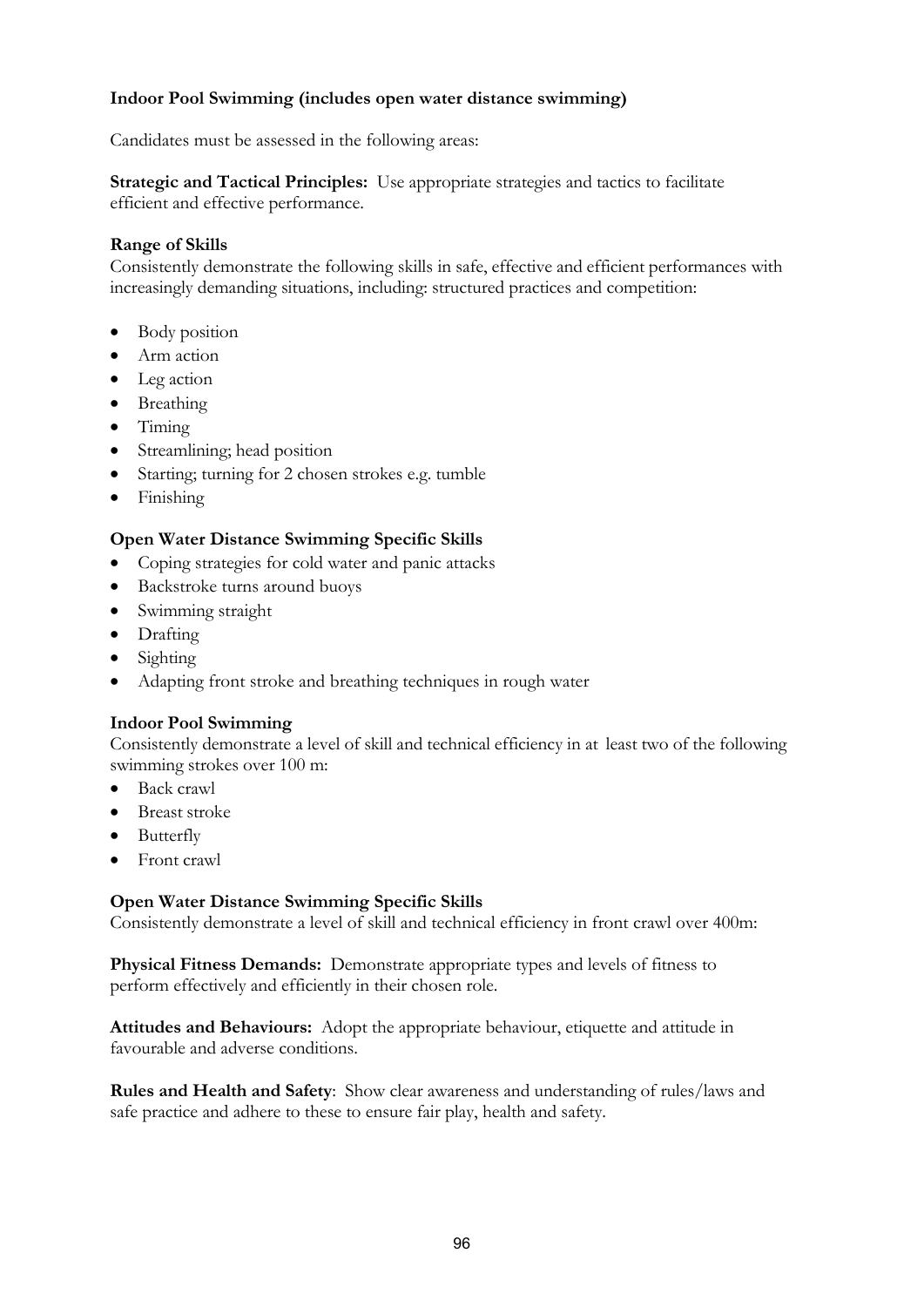## **Requirements for Assessment**

### **Pool Swimming**

Candidates must be continuously assessed in practice and in intra or inter school or club competitions in **two strokes** over 100m.

### **Open Water Distance Swimming**

Consistently demonstrate a level of skill and technical efficiency in front crawl over 400m.

### **Requirements for Moderation**

- Demonstrate a thorough and specific warm-up which must include relevant drills with an appropriate incline of difficulty in a safe environment.
- Dress appropriately for the activity and be clearly identifiable.
- Display an appropriate level of fitness for swimming.
- Swim two strokes over a minimum distance of 100m each.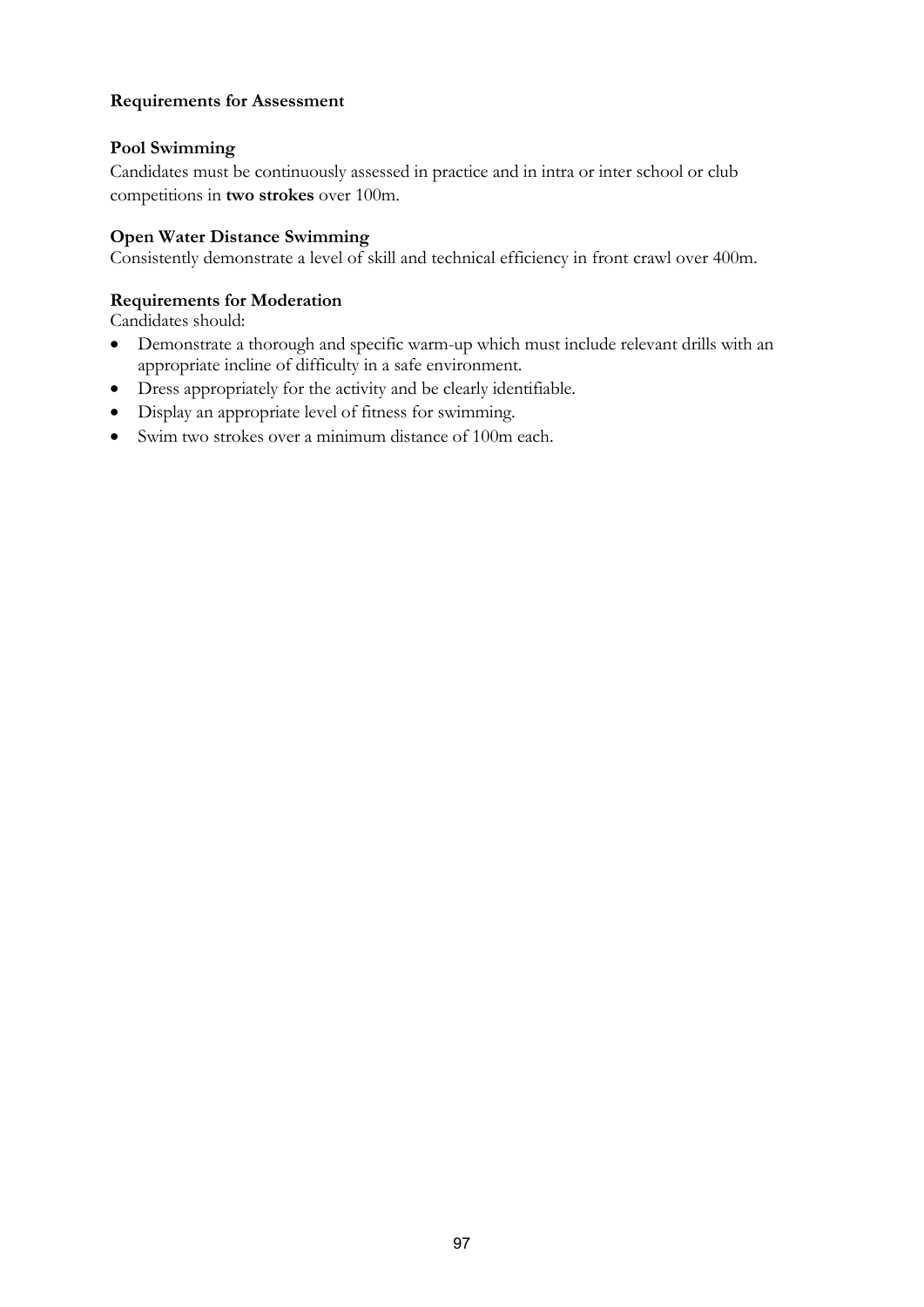# **Table Tennis**

Candidates must be assessed in the following areas:

**Strategic and Tactical Principles:** Use appropriate strategies and tactics to facilitate efficient and effective performance.

## **Range of Skills**

Consistently demonstrate the following skills in safe, effective and efficient performances with increasingly demanding situations, including: structured practices and competition:

- Grip variations.
- Stance (square to table/side to table, distance from table).
- Backhand push.
- Forehand push.
- Backhand drive.
- Forehand drive.
- Variations of service and returns.
- Use of top spin and backspin.
- The block.
- The chop.
- The loop.
- Footwork.

**Physical Fitness Demands:** Demonstrate appropriate types and levels of fitness to perform effectively and efficiently in their chosen role.

**Attitudes and Behaviours:** Adopt the appropriate behaviour, etiquette and attitude in favourable and adverse conditions.

**Rules and Health and Safety**: Show clear awareness and understanding of rules/laws and safe practice and adhere to these to ensure fair play, health and safety.

#### **Requirements for Assessment**

Candidates must be continuously assessed in practice and in intra or inter school or club competitions.

#### **Requirements for Moderation**

- Demonstrate a thorough and specific warm-up which must include relevant drills with an appropriate incline of difficulty in a safe environment.
- Dress appropriately for the activity and be clearly identifiable.
- Display an appropriate level of fitness for Table Tennis.
- Play in a singles game and keep the score.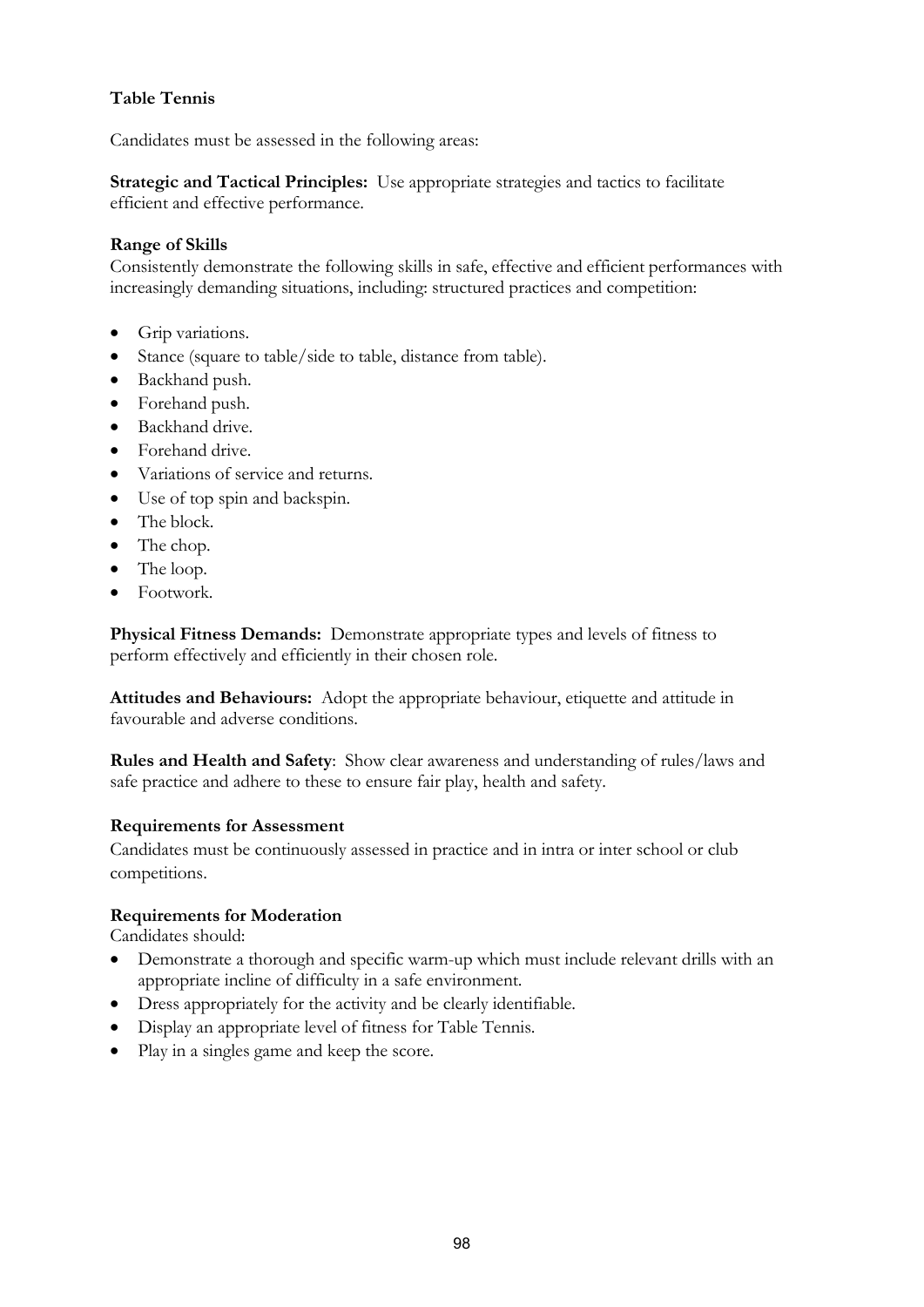# **Tennis**

Candidates must be assessed in the following areas:

**Strategic and Tactical Principles:** Use appropriate strategies and tactics to facilitate efficient and effective performance.

## **Range of Skills**

Consistently demonstrate the following skills in safe, effective and efficient performances with increasingly demanding situations, including: structured practices and competition:

- Serving: grip; return of serve; second serve variation: to forehand; to backhand; return to forehand; return to backhand; adding slice and spin.
- Groundstrokes: forehand drive; backhand drive; drop shot.
- Volleys: forehand volley.
- Backhand volley.
- Drop volley.
- Drive volley.

#### Lobs

• Forehand; backhand.

Tactical positioning

- Body positioning.
- Footwork.
- Court movement.

#### Overhead smash

Tactical play

- Good positioning and recovery.
- Selection of appropriate shot.
- Awareness of opponents weaknesses.
- Application of tactics to suit opposition.
- Playing opponent to front and back of court to gain advantage.
- Disguising strokes sending wrong signals.
- 'Wrong-footing' opponent.

**Physical Fitness Demands:** Demonstrate appropriate types and levels of fitness to perform effectively and efficiently in their chosen role.

**Attitudes and Behaviours:** Adopt the appropriate behaviour, etiquette and attitude in favourable and adverse conditions.

**Rules and Health and Safety**: Show clear awareness and understanding of rules/laws and safe practice and adhere to these to ensure fair play, health and safety.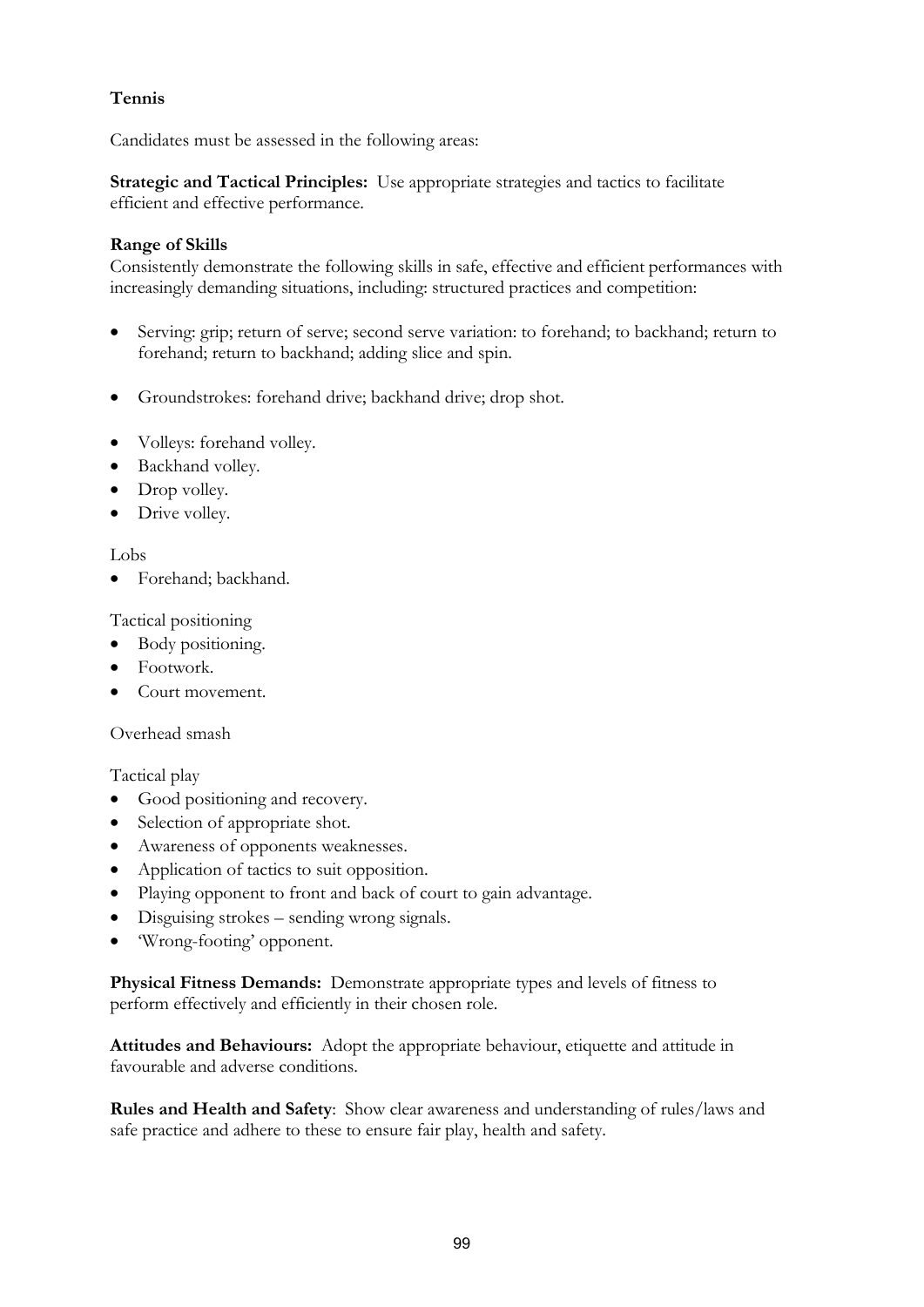## **Requirements for Assessment**

Candidates must be continuously assessed in practice and in intra or inter school or club matches.

# **Requirements for Moderation**

- Demonstrate a thorough and specific warm-up which must include relevant drills with an appropriate incline of difficulty in a safe environment.
- Dress appropriately for the activity and be clearly identifiable.
- Display an appropriate level of fitness for Tennis.
- Play in a singles game and keep the score.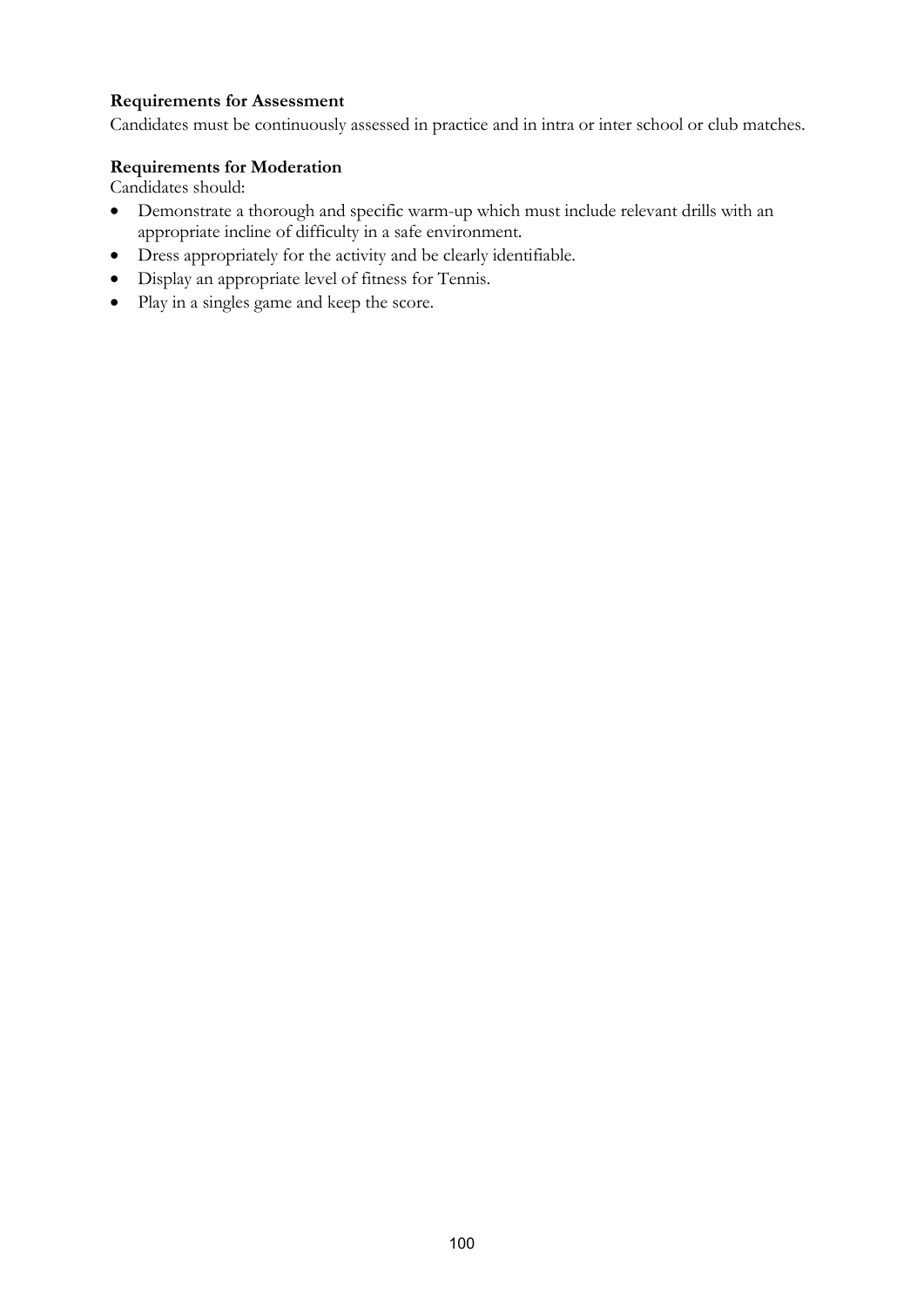# **Trampolining**

Candidates must be assessed in the following areas:

**Strategic and Tactical Principles:** Use appropriate strategies and tactics to facilitate efficient and effective performance.

## **Range of Skills**

Consistently demonstrate the following skills in safe, effective and efficient performances with increasingly demanding situations, including: structured practices and competition:

- Straight jump.
- Star jump.
- Tuck jump.
- Straddle jump.
- Piked jump.
- Half twist jump.
- Full twist jump.
- Seat drop.
- Front drop (tucked; piked; straight).
- Back drop (piked; straight).
- Half twists or full twists may be performed going into the seat drop, front drop or back drop and/or coming out of them.
- Front somersault (tucked; piked)
- Back somersault (tucked; piked; straight)..

**Physical Fitness Demands:** Demonstrate appropriate types and levels of fitness to perform effectively and efficiently in their chosen role.

**Attitudes and Behaviours:** Adopt the appropriate behaviour, etiquette and attitude in favourable and adverse conditions.

**Rules and Health and Safety**: Show clear awareness and understanding of rules/laws and safe practice and adhere to these to ensure fair play, health and safety.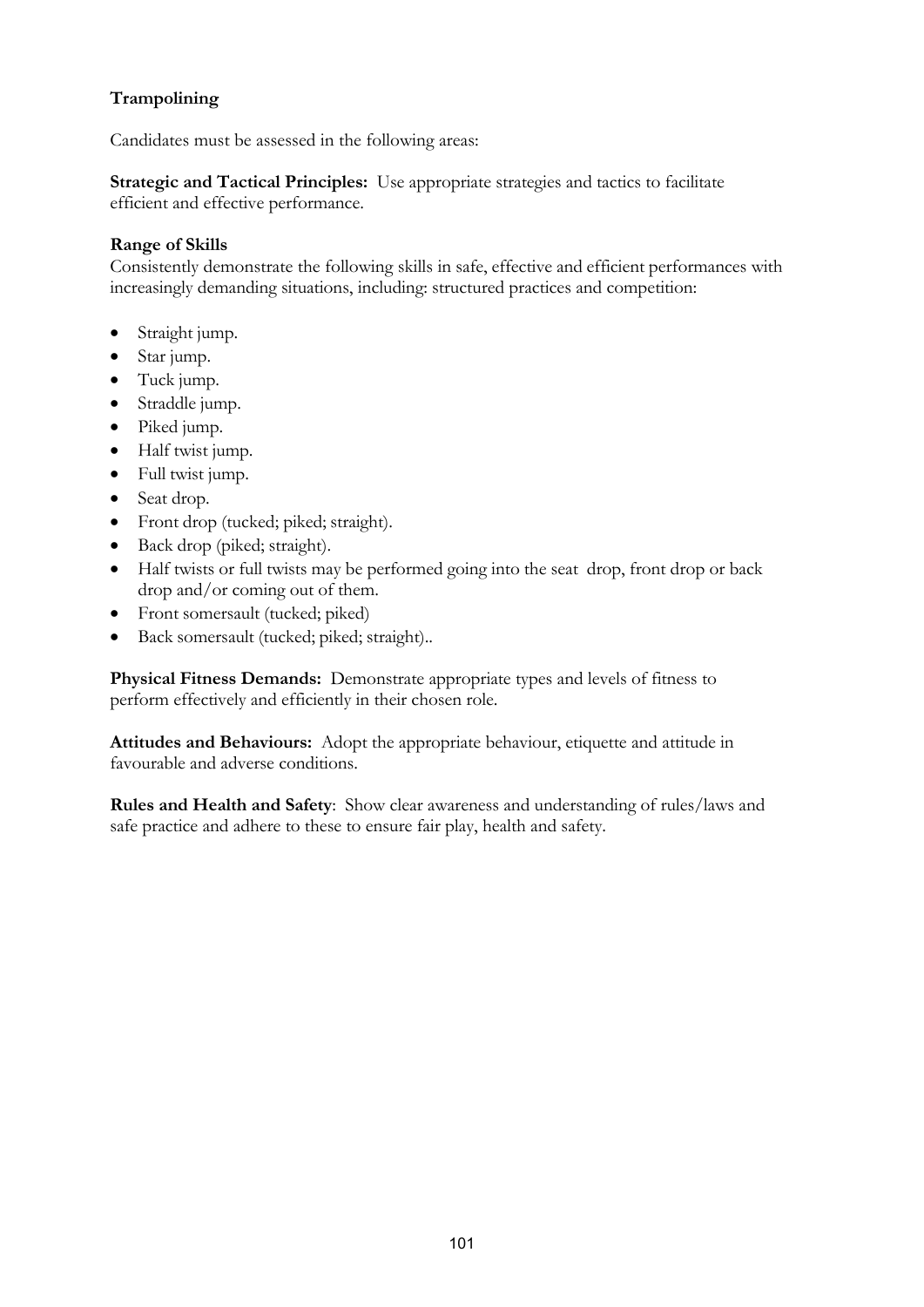### **Example routines**

| Routine 1                     | Routine 2                     | Routine 3                     |
|-------------------------------|-------------------------------|-------------------------------|
| Straddle jump                 | Full twist jump               | Front drop to feet            |
| Straight jump                 | Straddle jump                 | Straddle jump                 |
| Seat drop to feet             | Seat drop to feet             | Half twist jump               |
| Tuck jump                     | Tuck jump                     | Seat drop                     |
| Half twist jump               | Half twist jump               | Half twist to seat drop       |
| Pike jump                     | Pike jump                     | Half twist to feet            |
| Seat drop                     | Tuck jump                     | Tuck jump                     |
| Half twist to feet            | Front drop to feet            | Pike jump                     |
| Star jump                     |                               | Full twist jump               |
| Tariff rating 0.2 (1–3 marks) | Tariff rating 0.5 (4–6 marks) | Tariff rating 0.7 (7-9 marks) |
| $1 - 3$ mar                   |                               |                               |
|                               |                               |                               |
| Routine 4                     | Routine 5                     | Routine 6                     |
| Full twist jump               | Back somersault (tucked)      | Back somersault (tucked)      |
| Straddle jump                 | Straddle jump                 | Straddle jump                 |
| Seat drop                     | Seat drop                     | Seat drop                     |
| Half twist to seat drop       | Half twist to seat drop       | Half twist to seat drop       |
| Half twist to feet            | Half twist to feet            | Half twist to feet            |
| Pike jump                     | Pike jump                     | Pike jump                     |
| Back drop                     | Back drop                     | Back drop                     |
| Half twist to feet            | Half twist to feet            | Half twist to feet            |
| Tuck jump                     | Tuck jump                     | Tuck jump                     |
| Half twist jump               | Full twist jump               | Front somersault (tucked)     |

Note: Candidates should consistently demonstrate their learning through performing 10 bounce routines in the lowest tariff band (0.2–0.3 tariff) before performing routines in the next tariff band up (0.4–0.5 tariff). Again candidates should successfully and consistently demonstrate their learning through performing 10 bounce routines in this tariff band (0.4–0.5 tariff) before performing routines in the next tariff band up (0.6–0.7 tariff).

## **Requirements for Assessment**

Candidates must be continuously assessed in practice and on two 10 bounce routines. The marks within each range will be based on the safety of the performances, the effectiveness and correctness of the techniques and on the form demonstrated.

## **Requirements for Moderation**

- Demonstrate a thorough and specific warm-up which must include relevant drills with an appropriate incline of difficulty in a safe environment.
- Dress appropriately for the activity and be clearly identifiable.
- Display an appropriate level of fitness for trampolining.
- Candidates will demonstrate their learning through composing and performing two repeatable ten bounce routines.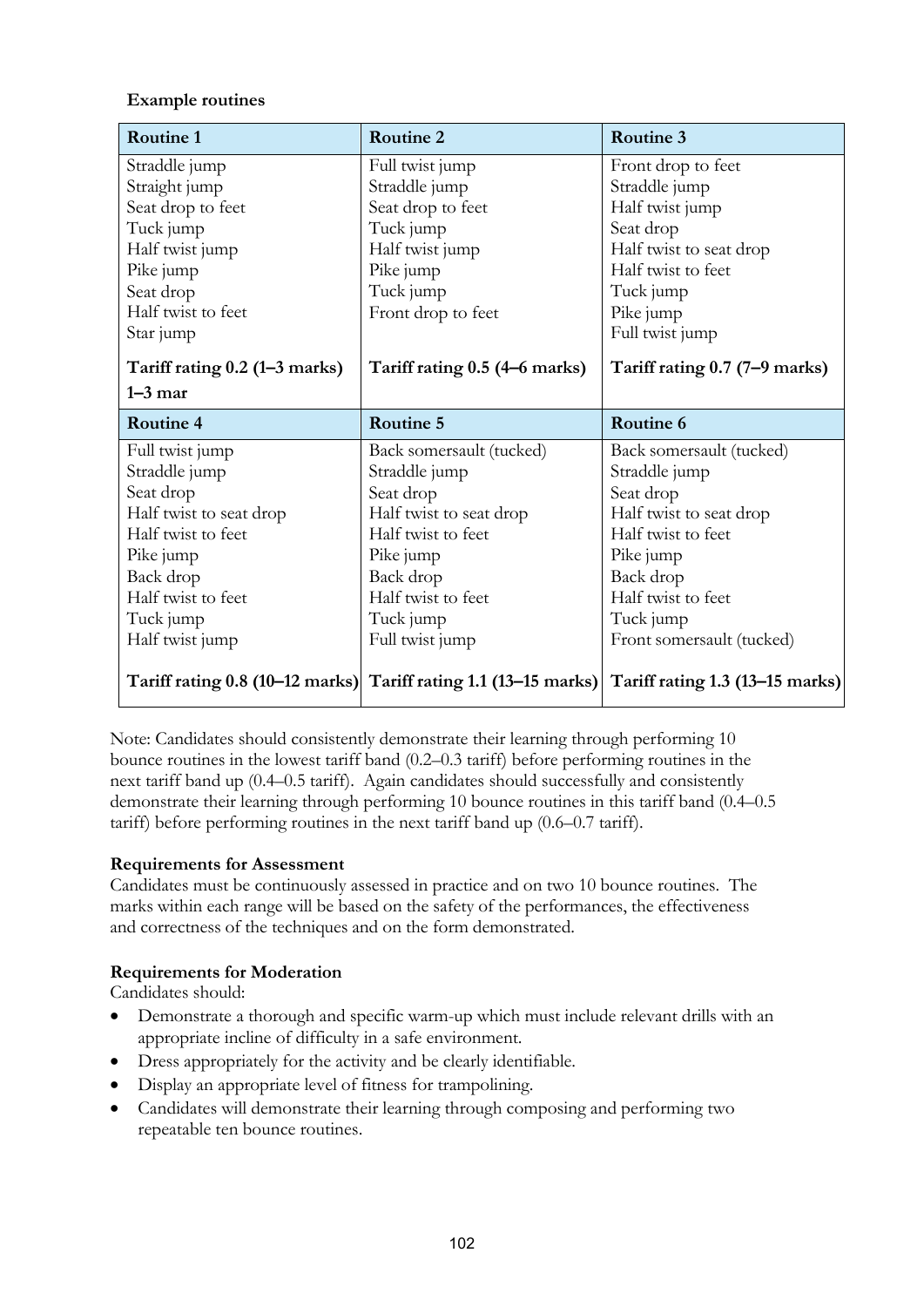# **Volleyball**

Candidates must be assessed in the following areas:

**Strategic and Tactical Principles:** Use appropriate strategies and tactics to facilitate efficient and effective performance.

## **Range of Skills**

Consistently demonstrate the following skills in safe, effective and efficient performances with increasingly demanding situations, including: structured practices and competition:

### Serving

• Underarm, over arm float, over arm top spin, round; jump serve.

### Passing

- Forearm pass dig, in receiving service, in defence, in a normal pass situation.
- Setting.

Spiking

• Kill or attack.

Blocking

- Floor defence.
- Digging.
- Sprawling.

Use of attacking and defending combinations

- Setting up smash and block.
- Defending smash and block.
- Appropriate choice of shot or combination.
- Adjust to the role of attacker and defender (i.e. net play or back court).
- Good teamwork in controlling space and linking 'passes'.

**Physical Fitness Demands:** Demonstrate appropriate types and levels of fitness to perform effectively and efficiently in their chosen role.

**Attitudes and Behaviours:** Adopt the appropriate behaviour, etiquette and attitude in favourable and adverse conditions.

**Rules and Health and Safety**: Show clear awareness and understanding of rules/laws and safe practice and adhere to these to ensure fair play, health and safety.

## **Requirements for Assessment**

Candidates must be continuously assessed in practice and in intra or inter school or club competitions.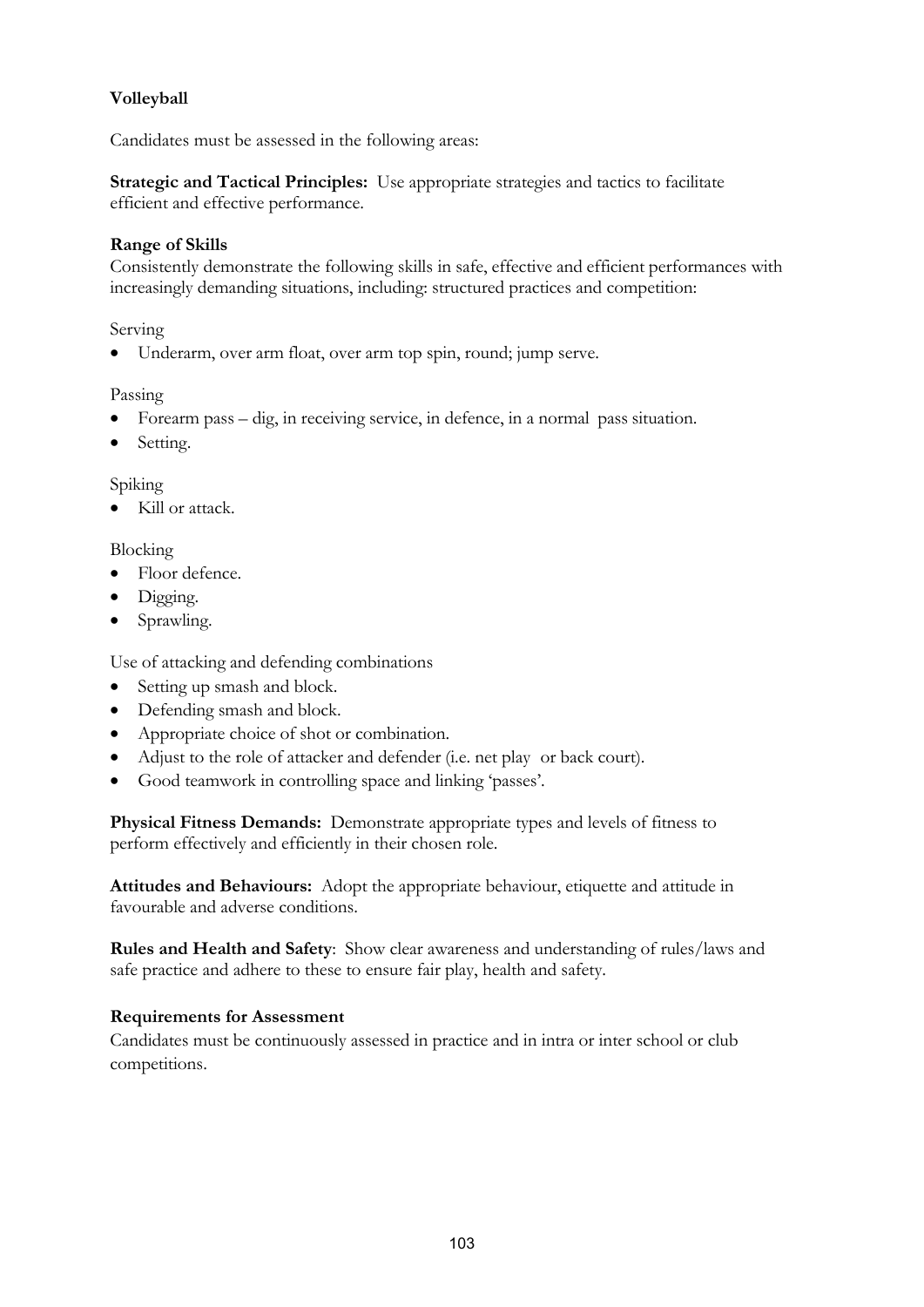# **Requirements for Moderation**

- Demonstrate a thorough and specific warm-up which must include relevant drills with an appropriate incline of difficulty in a safe environment.
- Dress appropriately for the activity and be clearly identifiable.
- Display an appropriate level of fitness for volleyball.
- Candidates will demonstrate their learning in a game lasting a minimum of 30 minutes.
- The playing area must allow the candidate to display the full range of skills (e.g. height in hall to allow digging, setting and volley passes).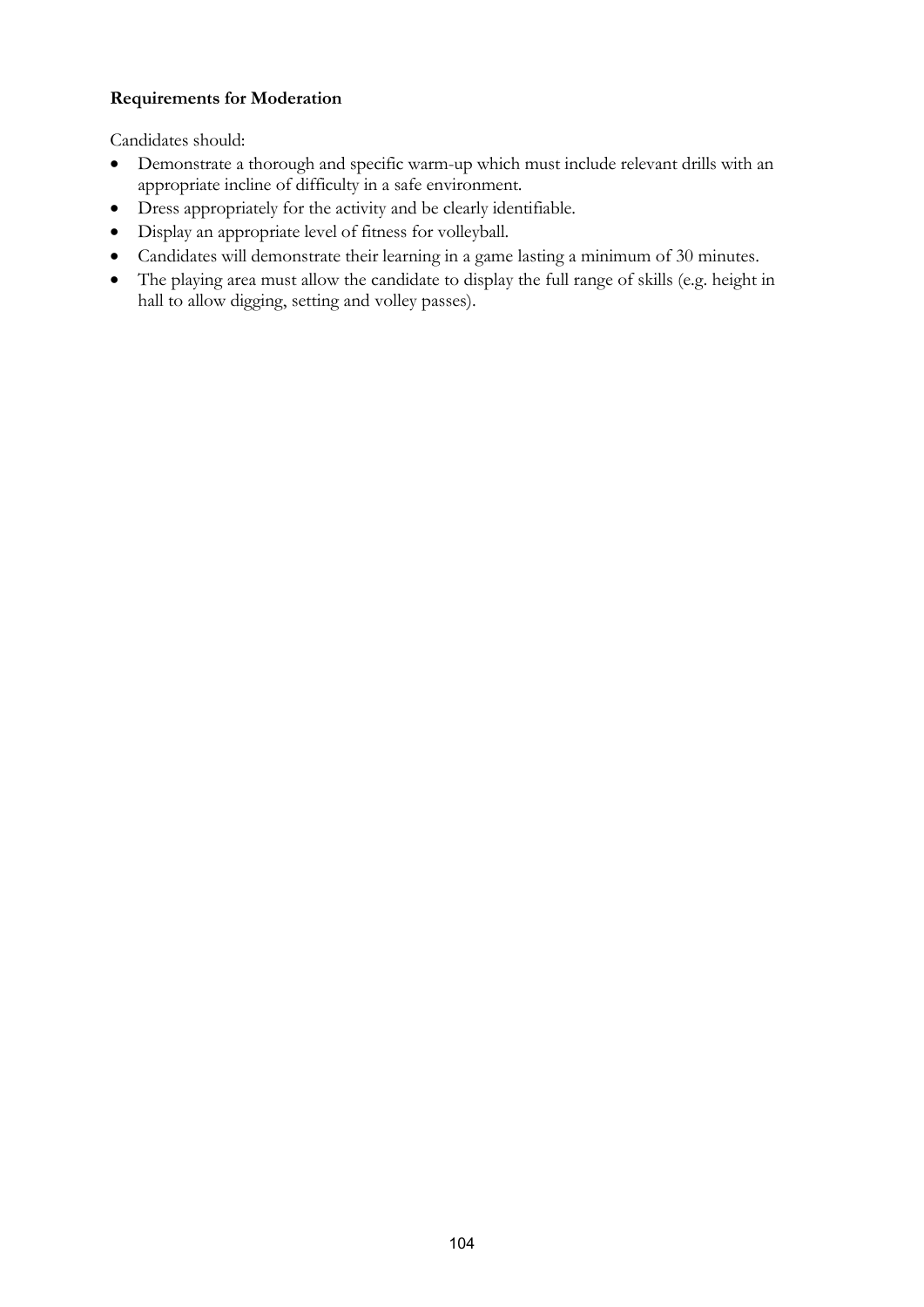# **Waterpolo**

Candidates must be assessed in the following areas:

**Strategic and Tactical Principals:** Use a wide range of strategies, tactics or compositional principles to consistently outwit opponents, control situations or be creative. Evidence should include the following:

- Defensive strategy e.g. full press and zone defence; man-up/man-down play
- Offensive strategy e.g. hole attack; drive attack; drawing a foul
- Goalkeeping: coordinating defence; leading counter attacks

**Range of Skills:** Consistently demonstrate the following skills in safe, effective and efficient performances with increasingly demanding situations including structured practices and competition. Evidence should include the following:

Movement Skills

- Base position
- Stopping & starting
- Front crawl head up
- Back crawl head up
- $\bullet$  45, 90 & 180 degree turning
- Eggbeater kick
- Jumping from treading position(without using the pool floor)

#### Ball Handling Skills

- Swimming with the ball
- Picking up the ball
- Catching: left and right hand
- Throwing a wet pass
- Receiving a wet pass
- Dry passing
- Catching (left & right hand)
- One action catch & throw
- Push pass

#### Defensive Skills

- Blocking (challenging the passer)
- Man to Man defence (passing lanes)
- Front, side and rear positions

#### Attacking Skills

- Moving to space
- Shooting
- Driving (standard; cross)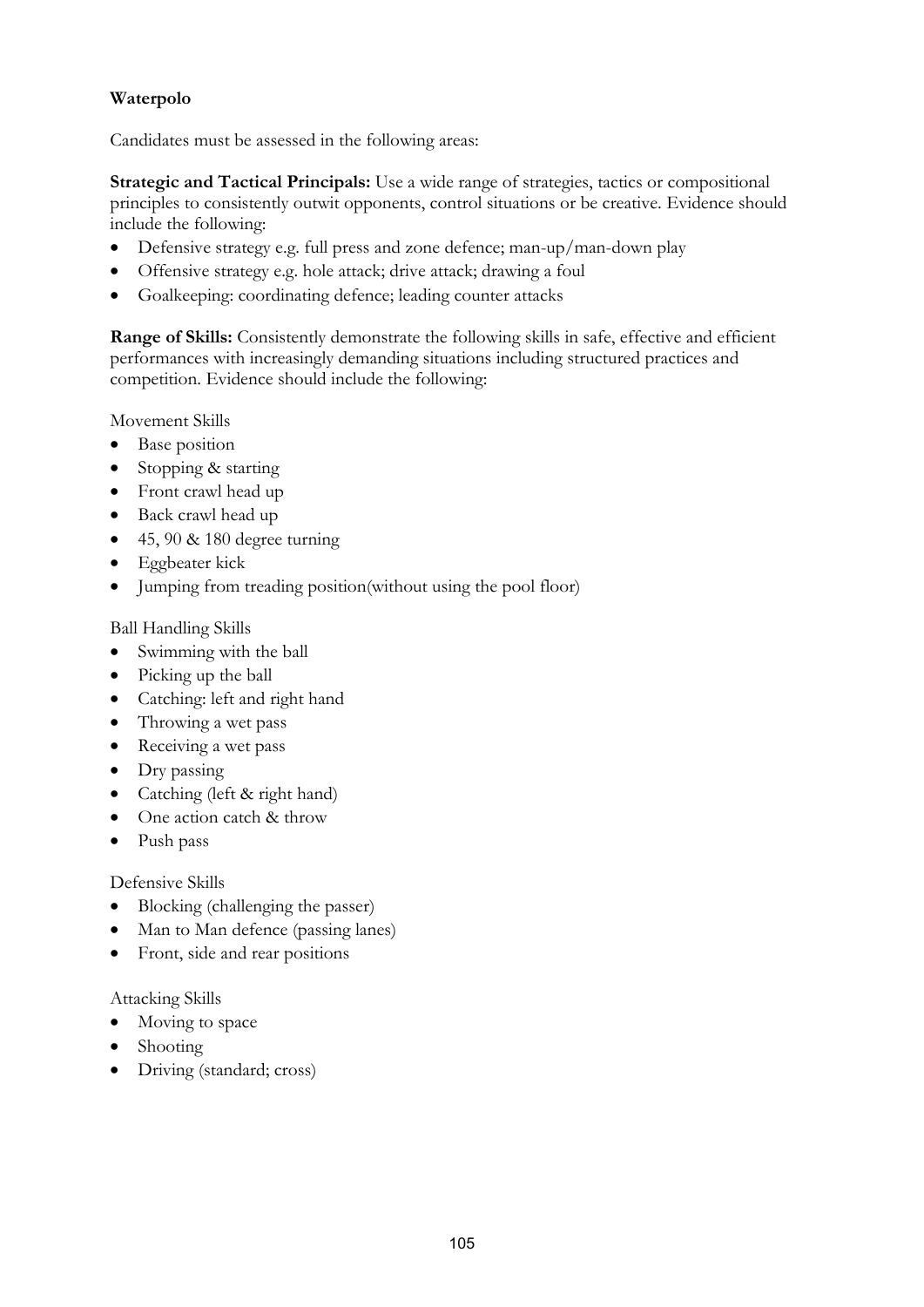**Physical Fitness Demands**: Maintain the fitness levels needed to perform consistently, efficiently and effectively in their chosen role. Evidence should include the following:

- Complete 25 metres front crawl head up in 45 seconds; rest 30 seconds then repeat
- Complete 25 metres back crawl head up in 55 seconds; rest 30 seconds then repeat
- Hold right arm and left arm out of the water independently and continuously for 1 minute
- Hold both arms out of the water at the same time continuously for 30 seconds

Demonstrate suitable fitness levels to allow effective participation in a game of 6 minute quarters.

**Attitudes and Behaviours:** Maintain consistently the desirable attitudes and behaviours that are positively competitive, aim to improve performance and demonstrate fair play; Examples of evidence required:

- Communicate clearly and positively with teammates in matches and training scenarios
- Understand and perform as instructed by coaches
- Appreciate and respond positively to decisions made by referees and other officials
- Demonstrate respect for opponents and follow appropriate etiquette

**Rules and Health and Safety:** Show clear awareness and understanding of rules and safe practice and adhere to these to ensure fair play, health and safety, are assured. Examples of evidence required:

- An understanding of the rules of the game
- An understanding of the roles of the various officials
- Showing respect for opponents and officials and the ability to control temperament

#### **Requirements for Assessment**

Candidates must be continually assessed in practice and intra or inter school or club matches in a swimming pool with sufficient depth.

#### **Requirements for Moderation**

- Demonstrate a thorough and specific warm-up which must include relevant drills with appropriate incline of difficulty in a safe environment
- Dress appropriately for the activity and wear clearly identifiable (numbered) caps.
- Display an appropriate level of fitness.
- Play in a game lasting a minimum of 12 minutes.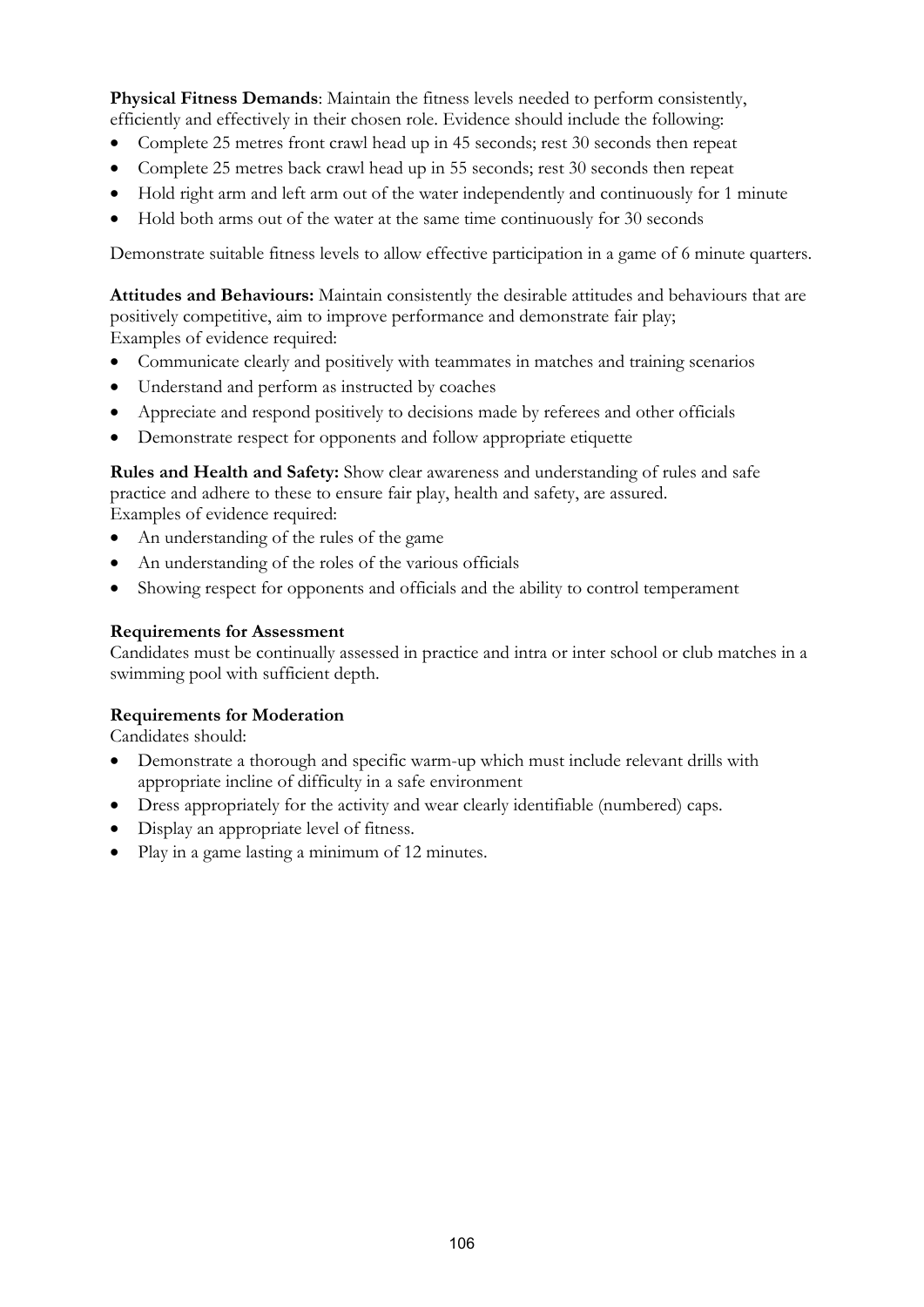# **Weight lifting**

Candidates must be assessed in the following areas:

**Strategic and Tactical Principles:** Use a wide range of strategies, tactics or compositional principles to facilitate efficient and effective performance. Including the following:

- Organise a planned session to include warm-up; main session (including sets and reps); cooldown and show understanding of their implication for safe participation.
- Demonstrate appropriate planning, training and practicing to achieve stated goals and targets.
- Demonstrate how to evaluate own performance and make adjustments to technique through use of assistance exercises and derivatives to improve performance.

#### **Range of Skills**

Consistently demonstrate the following skills with safe, efficient and effective technique in training and in competitions:

- Squats
- Jumps
- Presses
- Snatch
- Clean
- Clean & Jerk
- Back Squat
- Hang variations
- Power variations

**Physical Fitness Demands:** Maintain the fitness levels needed to perform the physical activities and/or sports consistently, efficiently and effectively. Including appropriate levels of flexibility, strength; power and cardiovascular fitness;

**Attitudes and Behaviour:** Maintain consistently, desirable attitudes and behaviours; be positive in competition, aim to improve performance and demonstrate fair play. Evidence should include a dress code and footwear appropriate for the activity (weightlifting singlet or shorts and T-shirt (tucked in); stable footwear).

**Rules and Health and Safety:** Show clear awareness and understanding of rules/laws and safe practice and adhere to these, to ensure fair play, health and safety, are assured. Evidence should include lifting rules and safety guidelines; correct dress code and appropriate footwear (see above).

Parental Consent:

- Required if a candidate is training and being assessed at a club.
- If training and being assessed in a school the parent must be informed by the school that weightlifting is a part of the curriculum.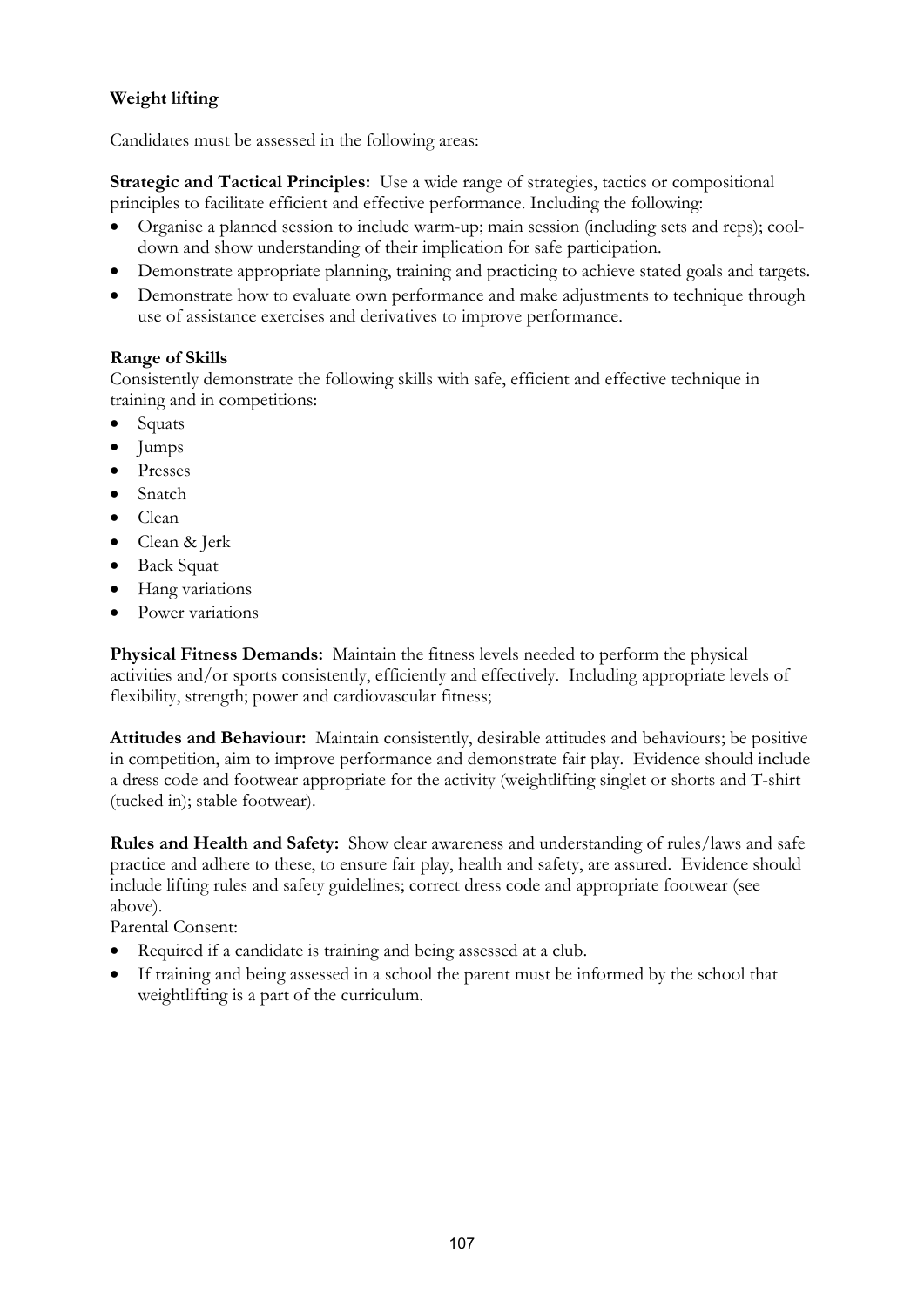### **Requirements for Assessment**

Candidates must be assessed continuously on a range of lifts in training and in competitions. They must demonstrate understanding of key considerations per position either verbally or in a portfolio for the assessor. This will inform the mark awarded for the 'Range of Skills' section and should include reference to limb positions during the phases of the lift including: correct knee angle; early arm bend; postural issues; inability to squat fully; position of bar above head; flexibility restraints; bar position relative to the body or ideal location; shoulder position in relation to bar; feet width; speed of movement; i.e. fast and 'athletic looking' or slow and laboured mainly using arms.

A final assessment on separate days should view full movements in a competitive situation to show:

Final Assessment A.

- 1. Jumps (vertical or horizontal)
- 2. Squats (back squat)
- 3. Presses (variations; bench press, military press or push-ups)

#### Final Assessment B.

Demonstrate one Power variation and one hang variation:

- 1. Snatch
- 2. Clean
- 3. Power Snatch
- 4. Hang Clean & Jerk

#### **Note:**

- Jumping is assessed on limb alignment, spinal alignment and landing mechanics.
- Lifts are assessed on depth or extension of movement; limb alignment, spinal alignment and breathing technique (valsalva).

Assessment is facilitated using photographic evidence of all the positions in-line with British Weightlifting (BWL) guidelines:

- Start
- bar at knee
- power position
- full extension
- Dip (Jerk only)
- Drive (Jerk only)
- receive
- recovery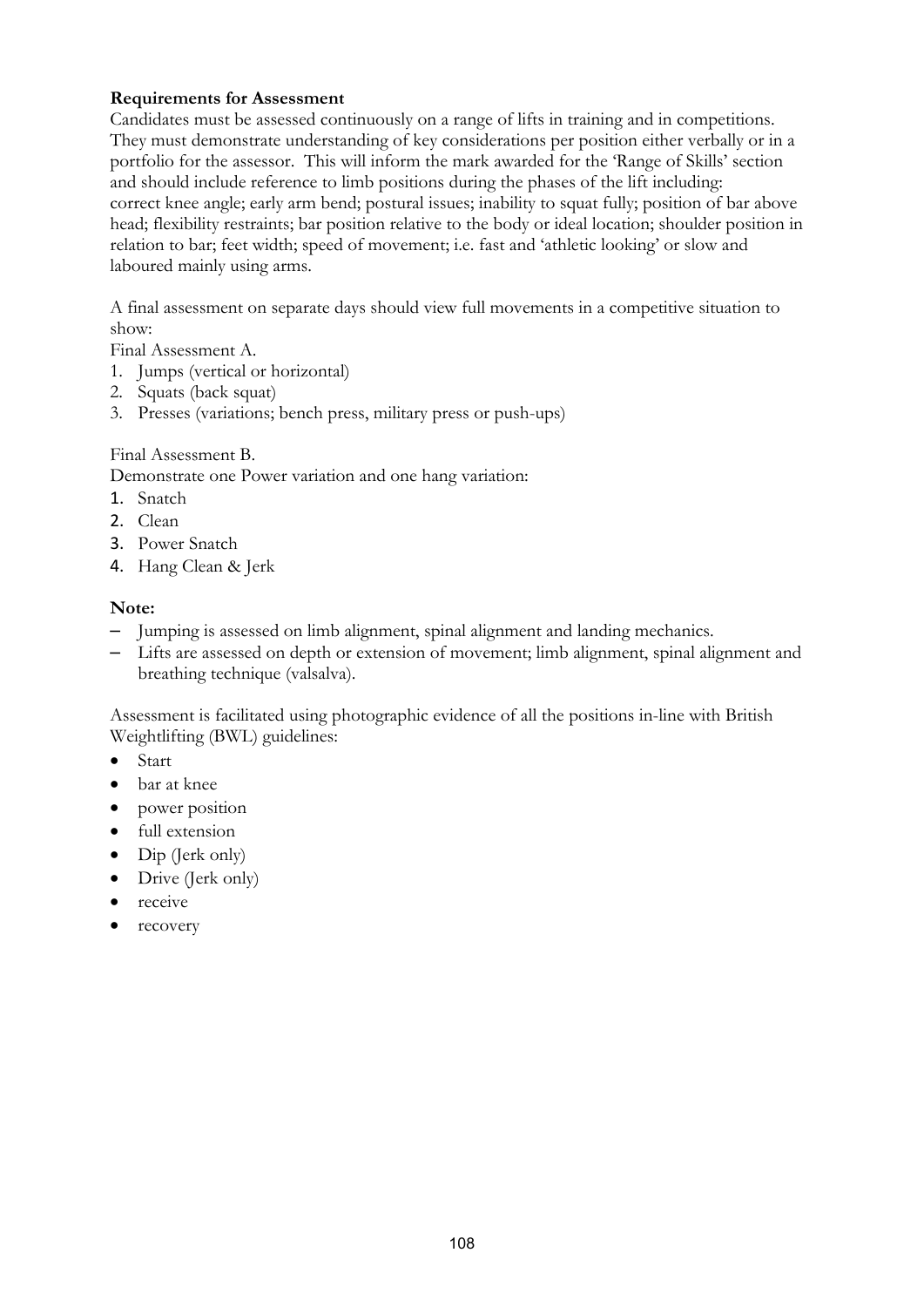## **Requirements for Moderation**

#### Candidates must:

Demonstrate the following 5 lifts with correct and safe technique using a technique bar or female bar and technique weights:

- 1. Snatch
- 2. Clean and Jerk
- 3. Squat
- 4. Lift variation
- 5. Squat variation

Photographic resources with clarifying comments in-line with the BWL technical model will be used to identify the specific positions of the weightlifting movements.

Safety of Moderator - ensuring that the area where the lifts are performed are appropriate, with the correct equipment to reduce the risk of injury or accident. The moderator should also be placed to the side of the platform (potentially 45 degrees to athlete) to further reduce any chance of injury from a dropped barbell etc.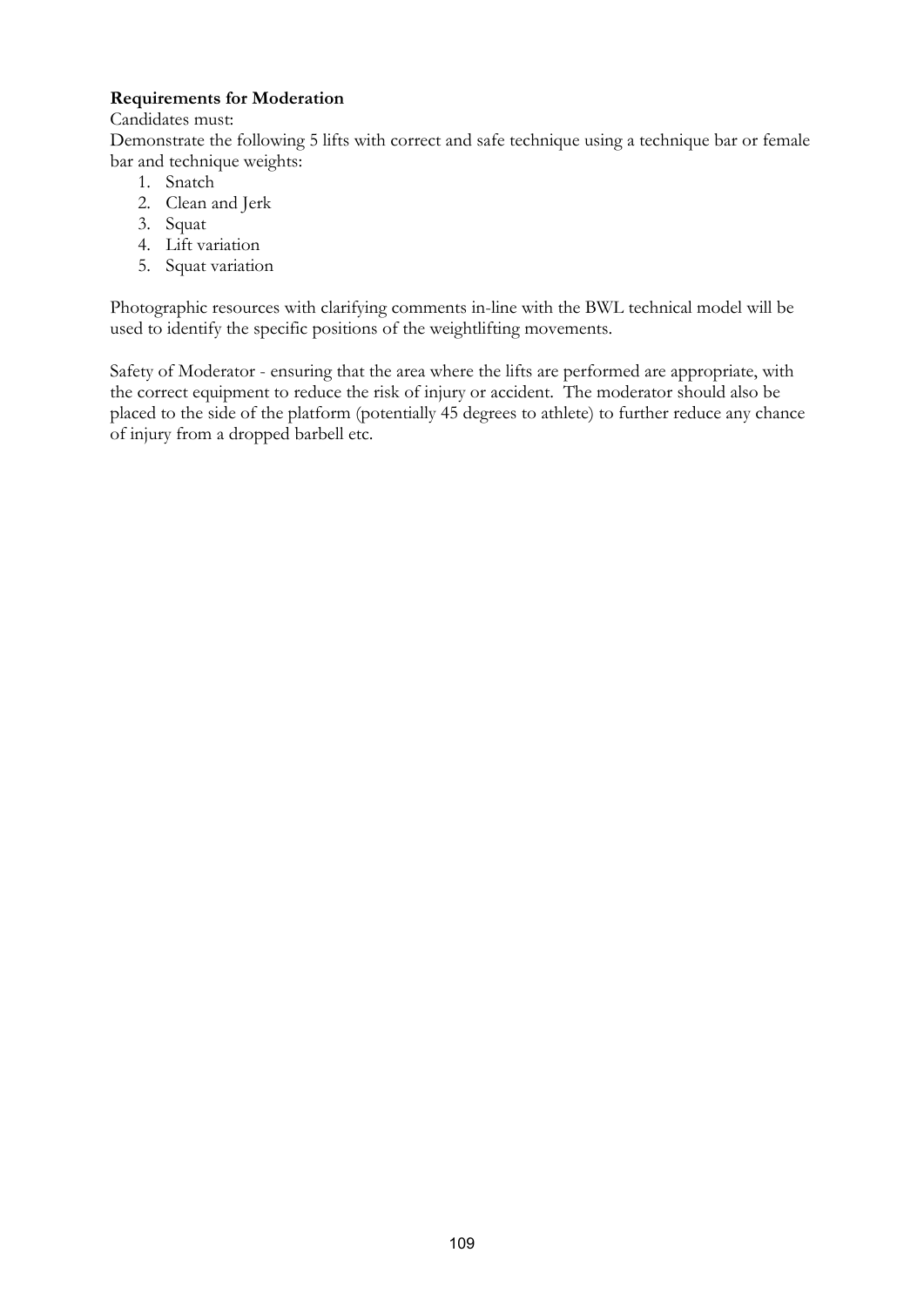#### **Wheelchair Basketball**

Candidates must be assessed in the following areas:

**Strategic and Tactical Principals:** Use appropriate strategies and tactics to facilitate efficient and effective performance.

#### **Range of Skills**

Consistently demonstrate the following skills in safe, effective and efficient performances with increasingly demanding situations, including: structured practices and competition:

#### **Wheelchair Skills**:

- Starting; braking; stopping.
- Pushing (forwards movement).
- Turning: left; right.
- Changing direction.
- Pivoting.

#### **Wheelchair Ball Skills**:

- Catching; ball pick up;.
- Passing: chest; bounce; feed off; overhead; hook.
- Dribbling; two pushes one bounce; continuous.
- Marking; player with and without the ball.
- Shooting: lay up; set; free.

**Physical Fitness Demands:** Demonstrate appropriate types and levels of fitness to perform effectively and efficiently in their chosen role.

**Attitudes and Behaviours:** Adopt the appropriate behaviour, etiquette and attitude in favourable and adverse conditions.

**Rules and Health and Safety**: Show clear awareness and understanding of rules/laws and safe practice and adhere to these to ensure fair play, health and safety.

#### **Requirements for Assessment**

Candidates must be continually assessed in practice and in intra and inter school or club competitions in an appropriate venue.

#### **Requirements for Moderation**

Candidates should:

- Demonstrate a thorough and specific warm-up which must include relevant drills with an appropriate incline of difficulty in a safe environment.
- Dress appropriately for the activity and be clearly identifiable.
- Dress appropriately for the activity.
- Display an appropriate level of fitness for wheelchair basketball.
- Candidates will demonstrate their learning in a game lasting a minimum of 30 minutes.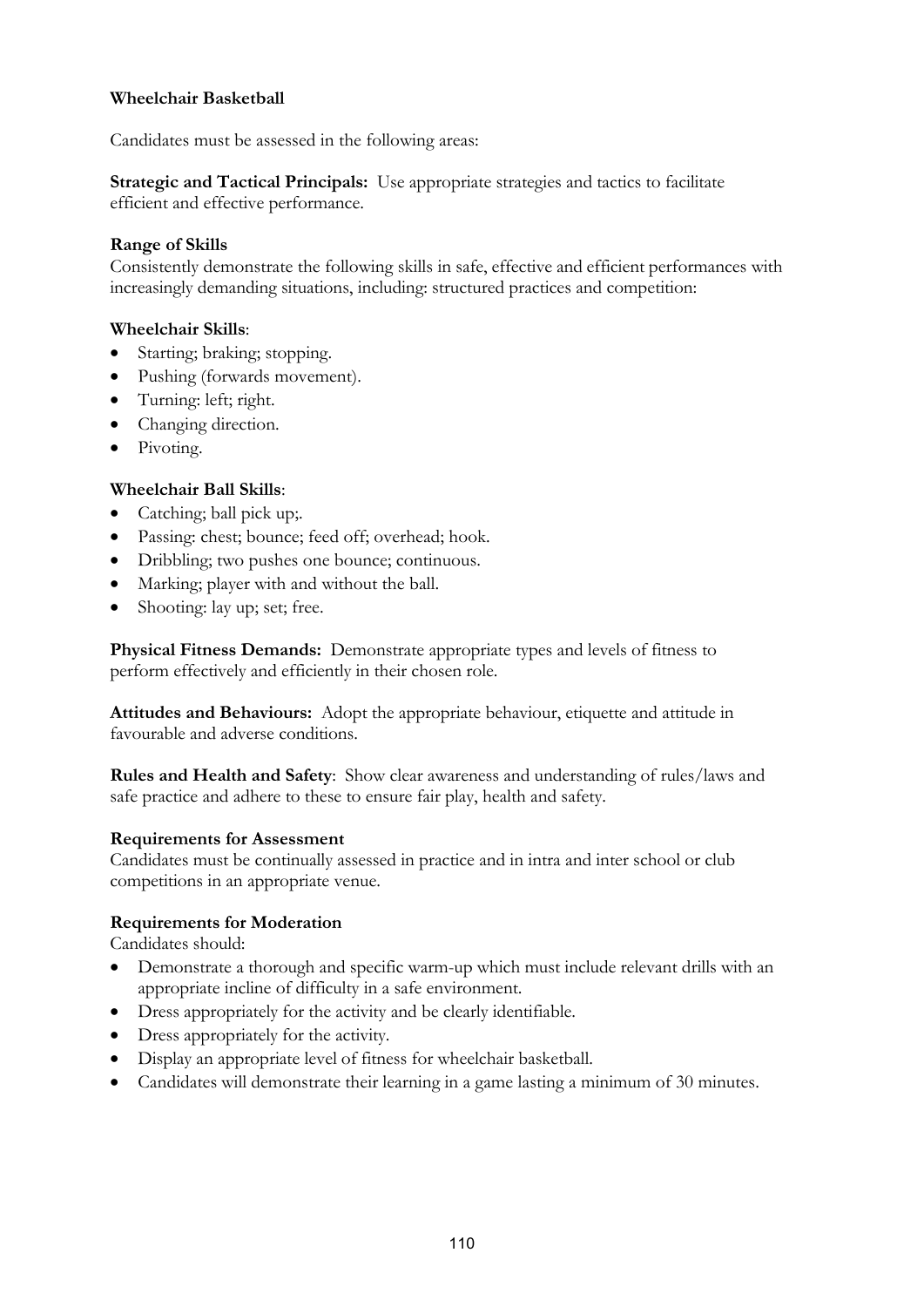## **Wheelchair Rugby**

Candidates must be assessed in the following areas:

**Strategic and Tactical Principals:** Use appropriate strategies and tactics to facilitate efficient and effective performance.

#### **Range of Skills**

Consistently demonstrate the following skills in safe, effective and efficient performances with increasingly demanding situations, including: structured practices and competition:

#### **Wheelchair Skills**:

- Starting; braking; stopping.
- Pushing (forwards movement).
- Turning: left; right.
- Changing direction.
- Pivoting.

### **Wheelchair Ball Skills**:

- Catching; ball pick up; carrying/dribbling; one handed; two handed; front.
- ball pickup.
- passing (one handed; two handed; bounce; overhead) and catching.
- Marking; player with and without the ball; closing down; corner trap.
- Blocking.
- Tackling.
- Attacking skills: catching before the line; evasion; crossing the line.

**Physical Fitness Demands:** Demonstrate appropriate types and levels of fitness to perform effectively and efficiently in their chosen role.

**Attitudes and Behaviours:** Adopt the appropriate behaviour, etiquette and attitude in favourable and adverse conditions.

**Rules and Health and Safety**: Show clear awareness and understanding of rules/laws and safe practice and adhere to these to ensure fair play, health and safety.

### **Requirements for Assessment**

Candidates must be continually assessed in practice and in intra and inter school or club competitions in an appropriate venue.

### **Requirements for Moderation**

Candidates should:

- Demonstrate a thorough and specific warm-up which must include relevant drills with an appropriate incline of difficulty in a safe environment.
- Dress appropriately for the activity and be clearly identifiable.
- Dress appropriately for the activity.
- Display an appropriate level of fitness for wheelchair rugby.
- Candidates will demonstrate their learning in a game lasting a minimum of 30 minutes.